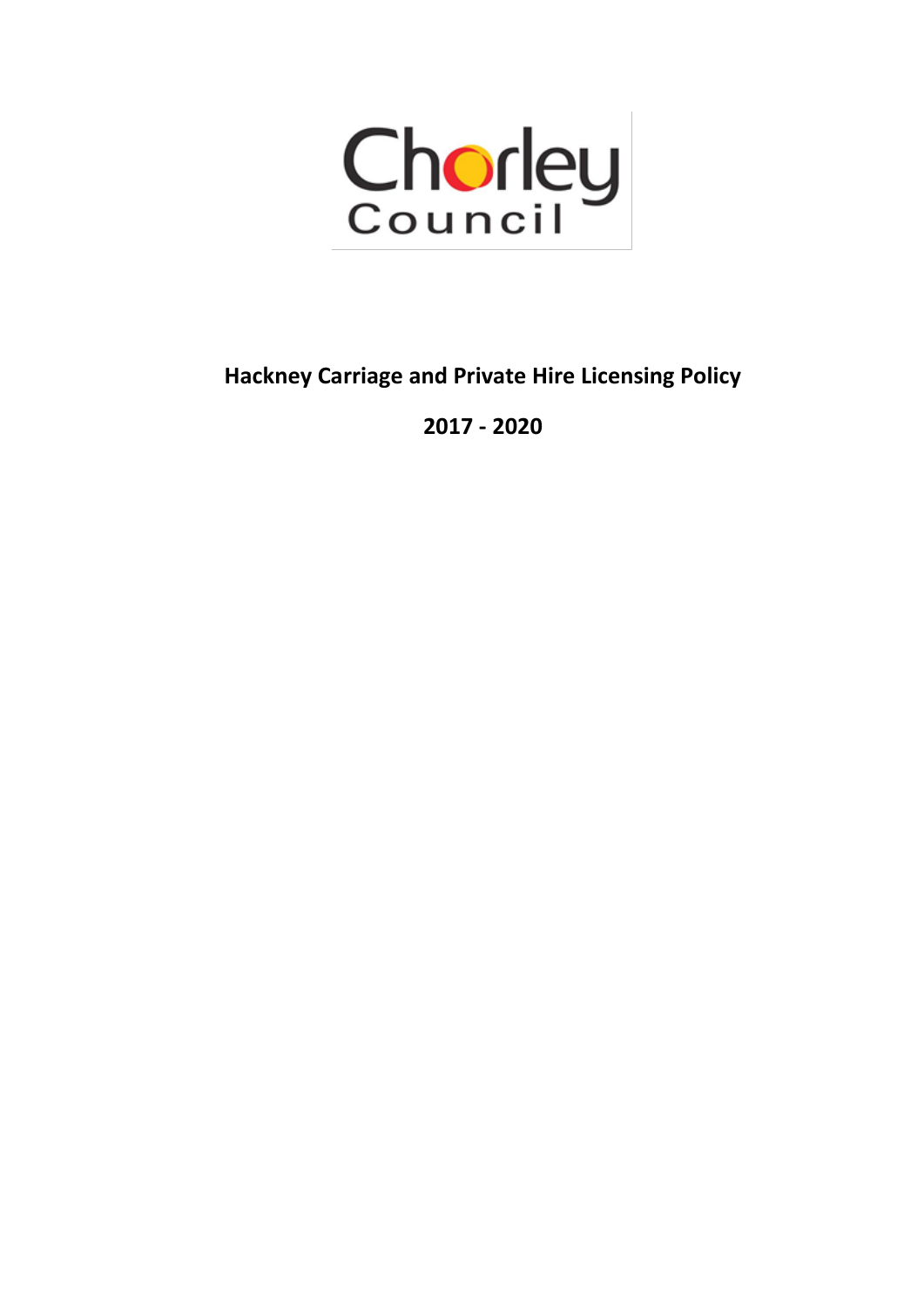# **Contents**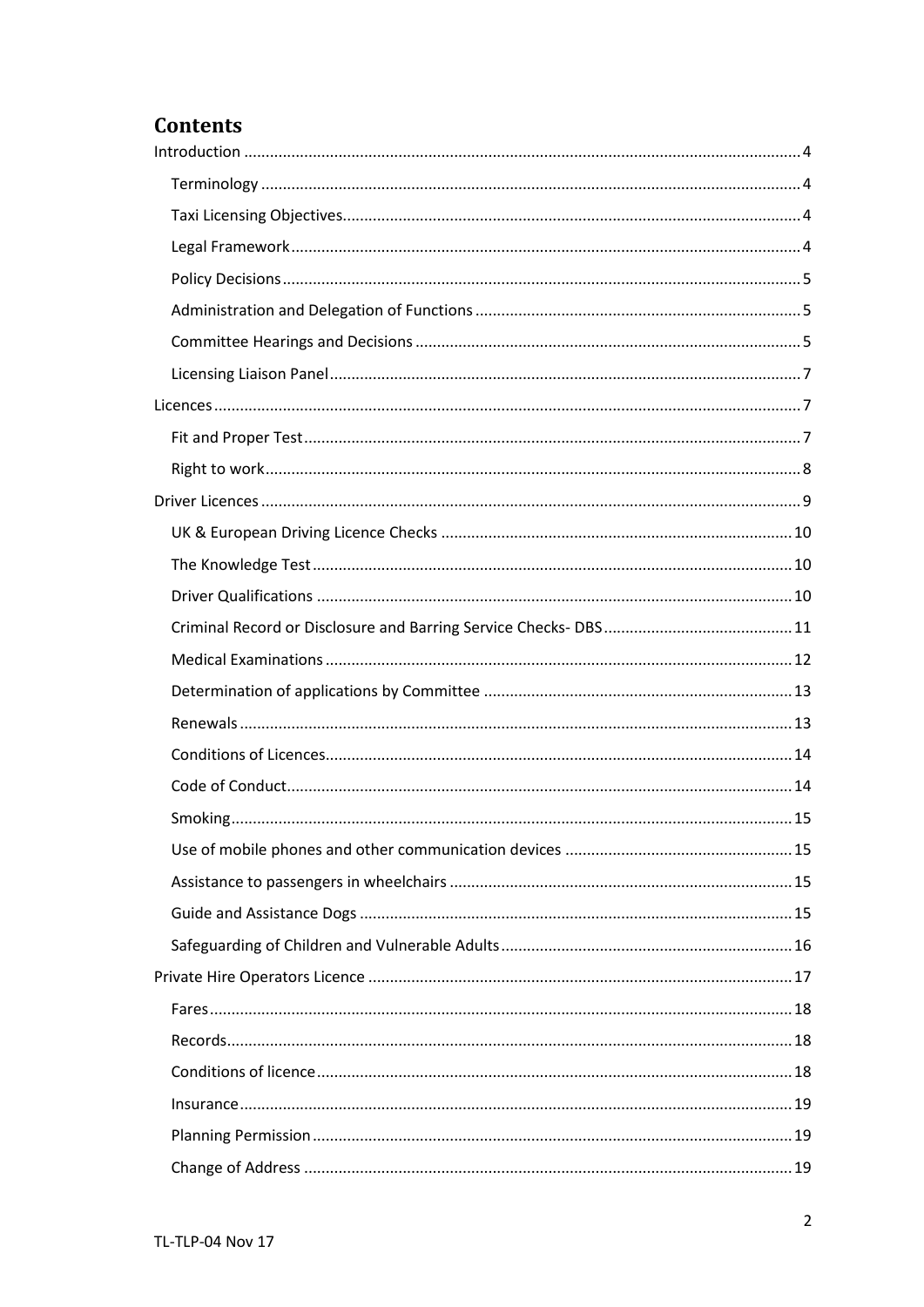| Appendix 2- Safeguarding, Suitability and Convictions Policy for Taxi Licensing52 |
|-----------------------------------------------------------------------------------|
| Appendix 3- Early Intervention and Support Directorate Enforcement Policy 71      |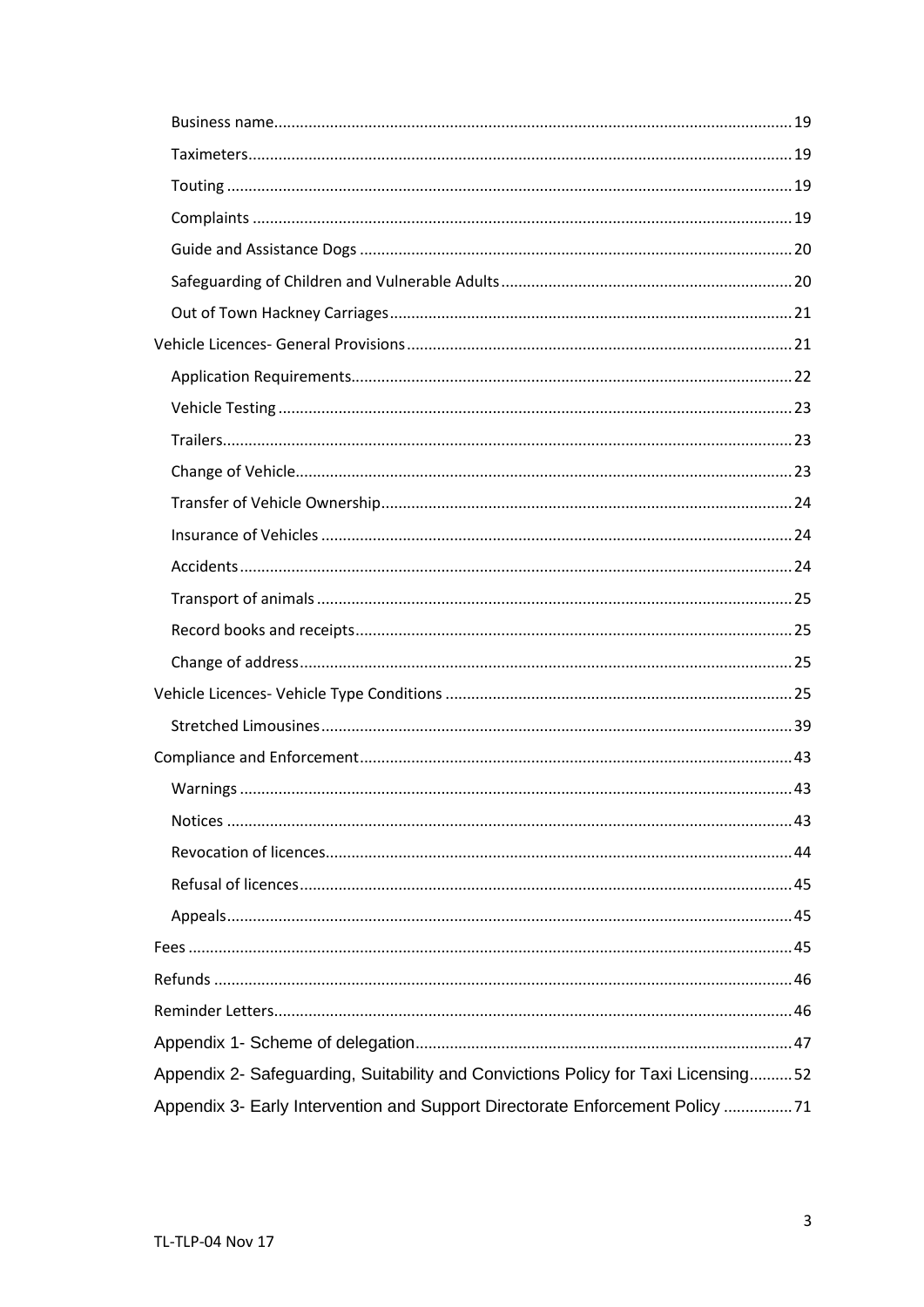# <span id="page-3-0"></span>**Introduction**

Chorley Council has the responsibility for licensing Hackney Carriage and Private Hire Vehicles, Drivers and Operators within the borough.

This guidance manual is aimed at consolidating in one document the Council's Policy on Hackney Carriage and Private Hire Licensing to ensure a consistent approach to undertaking those licensing and enforcement responsibilities.

## <span id="page-3-1"></span>**Terminology**

Where this document refers to both Hackney Carriage and Private Hire Licensing provisions the generic term 'Taxi Licensing' will be used.

Where the term Hackney Carriage is used this refers specifically to Hackney Carriage Licensing. A Hackney Carriage is a vehicle that is licensed to ply for hire by waiting on the rank and also by being hailed by a customer. Pre-arranged journeys booked through an Operator can also be made.

Where the term Private Hire is used this refers specifically to Private Hire Licensing. A Private Hire vehicle can only carry passengers following pre-booking through a private hire operator, who is responsible for dispatching the driver and vehicle.

The Private Hire Operator will be referred to as 'the Operator 'in this document.

Private Hire and Hackney Carriage Vehicles whether operating as a passenger vehicle or not, must be driven only by a person with the appropriate and corresponding private hire or hackney carriage driver licence.

### <span id="page-3-2"></span>**Taxi Licensing Objectives**

The Local Authority's primary objective is to protect public safety and as such will regulate the Taxi Licensing trade to promote this objective.

Chorley Council also aims to stimulate a professional, responsible and efficient Taxi Trade within the borough. Consistent and fair regulation of the Taxi Trade will facilitate these further objectives without compromise to public safety.

### <span id="page-3-3"></span>**Legal Framework**

Chorley Council is responsible for Taxi Licensing within the provisions of the Local Government (Miscellaneous Provisions) Act 1976, in this document to be referred to as 'The Act'.

Additional provisions in relation to Hackney Carriage Vehicles are present within the Town and Police Clauses Act 1847.

There are a number of other important pieces of legislation that the Local Authority must also have regard to including:

The Road Traffic Act 1988

The Rehabilitation of Offenders Act 1974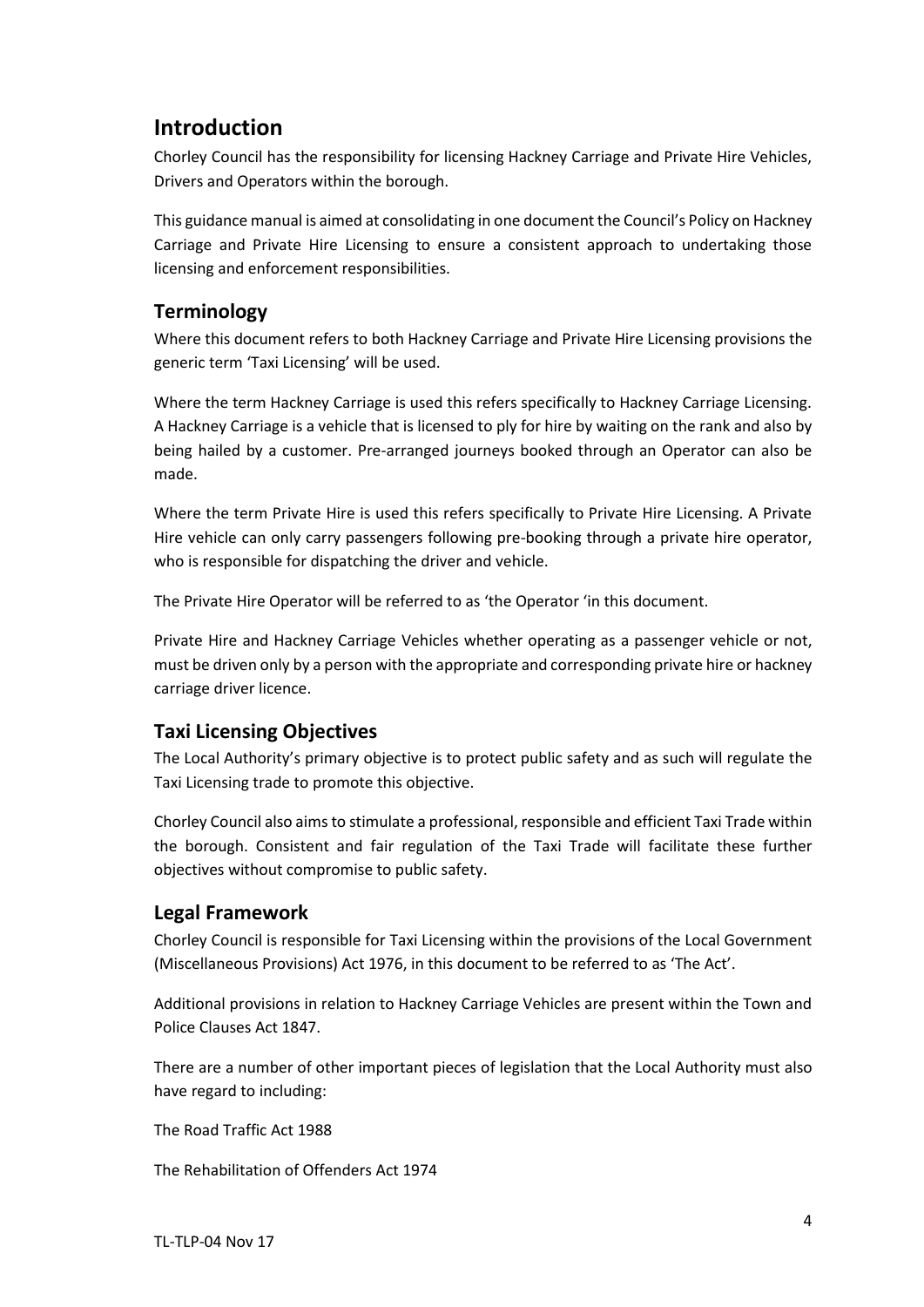The Transport Act 1985

The Road Vehicles (Construction and Use) Regulations 1986

The Legislative and Regulatory Reform Act 2006

The Equality Act 2010

#### <span id="page-4-0"></span>**Policy Decisions**

Taxi licensing legislation is limited and most functions and decisions with regard to Taxi Licensing refer to policy decisions made by the Council.

Chorley Council's Licensing and Public Safety Committee are responsible for making these policy decisions, which provides a framework for how the Council will process, administer, enforce and charge fees for Taxi Licensing.

Policy decisions are held within committee reports and the purpose of this consolidated Policy is to make those policy decisions easily accessible to promote efficiency and consistency in the Council's licensing functions.

#### <span id="page-4-1"></span>**Administration and Delegation of Functions**

The Council is responsible for a number of licensing functions, including Taxi licensing, and the responsibility for making decisions depends on the type of decision, the Council's constitution and the scheme of delegation.

The Licensing and Public Safety Committee is made up of 15 members, including a chair and vice chair and an additional 3 reserve members. This Committee meets 3 or 4 times per year and is responsible for making all policy decision in relation to taxi licensing. Therefore any changes to how the Councils processes, administers or regulates the service must be agreed by this committee.

In addition, the General Licensing Sub-Committee of the Licensing and Public Safety Committee meets as and when required to consider in particular applications for hackney carriage and private hire licences, where circumstances mean they cannot be decided by Licensing Officers.

Many matters can be dealt with by Officers through the Scheme of Delegation, which allows the Council to efficiently process applications or carry out regulatory functions without hindering applicants, drivers, proprietors or operators by having to wait for a committee meeting.

Delegated Authority is given to the Director of Early Intervention. Individual operational officers are in turn authorised to discharge some of these functions.

A Copy of the relevant section of the Council's Constitution and a summary of the scheme of delegation for taxi licensing is attached as Appendix 1.

#### <span id="page-4-2"></span>**Committee Hearings and Decisions**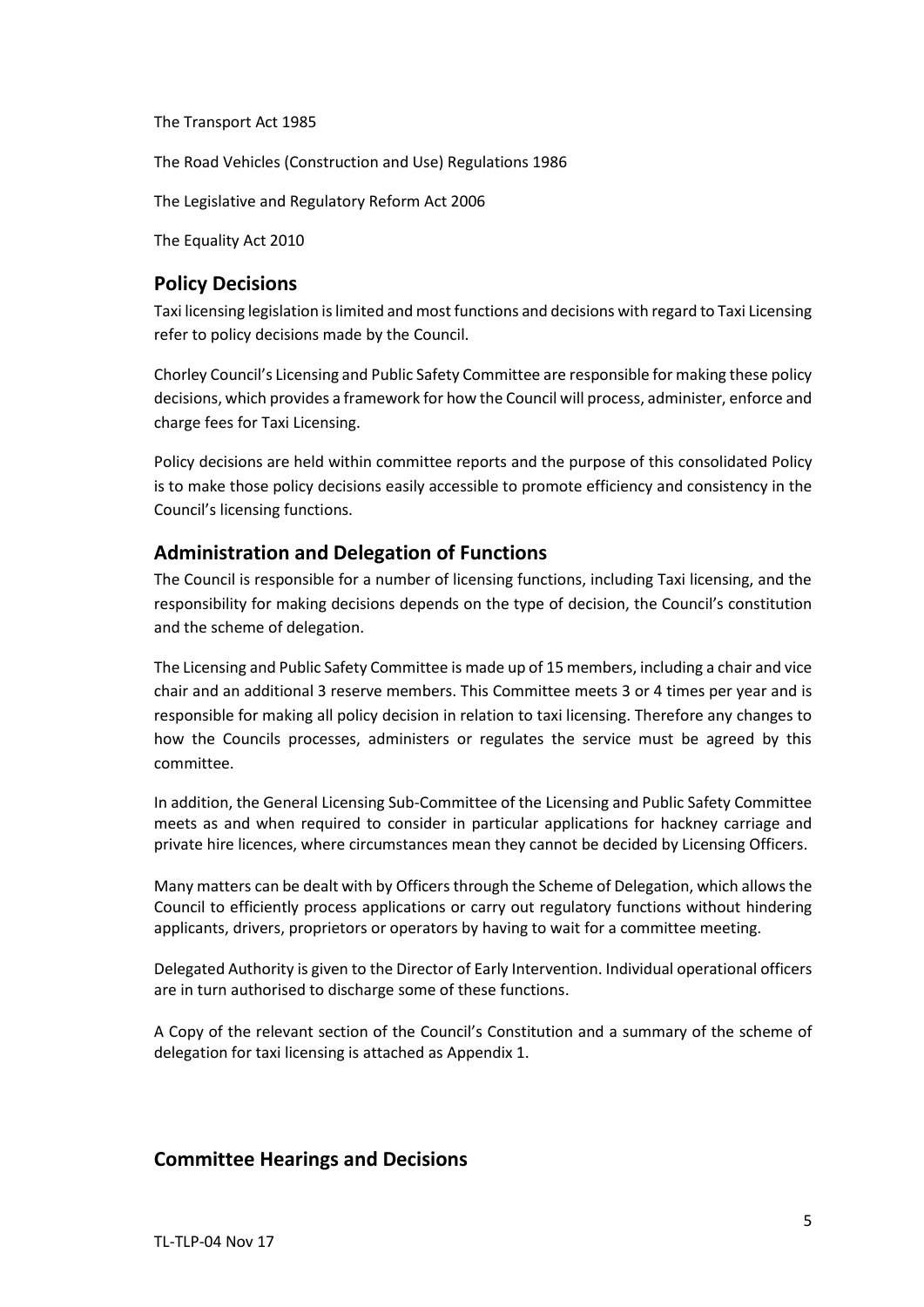The Licensing and Public Safety Committee is made up of 15 members, including a chair and vice chair. This Committee meets up to 4 times per year and is responsible for making all policy decision in relation to taxi licensing (Full Council decision April 2008).

Reports are submitted by officers for decisions and are published 5 clear working days prior to the meeting.

Officers will give a verbal presentation of the report and the committee will vote. The minutes and decisions are published by Democratic Services.

In April 2016 a formal public questions procedure was agreed by the Council to ensure that members of the public and trade had an opportunity to put questions to the Committee in advance of the meeting and allow a response to be prepared. The Chair may still exercise discretion with regard to permitting additional questions or comments from the public during meetings.

The General Licensing Sub-Committee meetings are provisionally set on a monthly basis; however the dates can change in certain circumstances to accommodate applicants or deal with urgent issues or the meetings cancelled where there are no matters for consideration.

Where the General Licensing Sub-Committee meeting is hearing a matter whereby sensitive or personal information is necessary for the decision process, the reports for such cases will be restricted and not for general publication on the grounds that it involves the likely disclosure of exempt information as defined in Paragraph 4 of Part 1 of Schedule 12A to the Local Government Act 1972 (Information relating to any individual).

Information is exempt to the extent that, in all the circumstances of the case, the public interest in maintaining the exemption outweighs the public interest in disclosing the information.

The General Licensing Sub-Committee consists of 5 members and will be chaired by either the chair or vice chair of the Licensing and Public Safety Committee (Full Council decision April 2008).The hearing follows a written procedure with the parties allowed to speak and question one another in sequence.

A legal advisor from the Council is present at both committees to provide guidance on the legislation and existing policy to members.

An Officer from the Council's Democratic Services team will take minutes and is responsible for the publication of minutes and decisions.

Where representations are made by applicants or the trade, a legal advisor, advocate or friend may represent an applicant or members of the trade and will be given time to present their case.

Members may wish to ask Officers, applicants or trade representative further questions to clarify points regarding the decision.

When the members of the General Licensing Sub-Committee are ready to make a decision all officers, except for the Council's legal advisor and democratic services officer, and all other attendees, including the applicant and their representative must leave the meeting.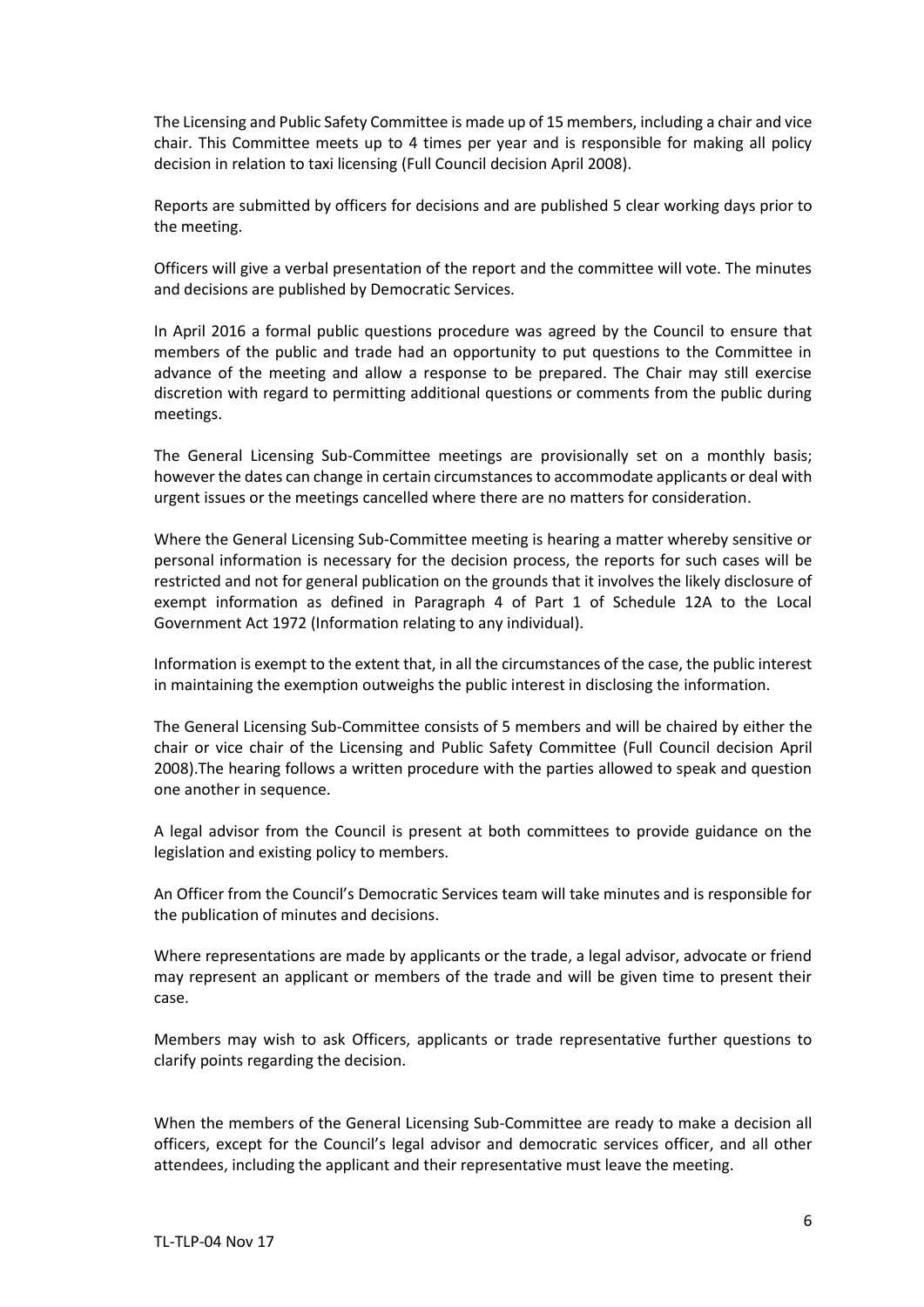Decisions made by the committee will be relayed to the applicant as soon as possible, initially verbally and then in writing within 5 working days of the meeting. Any right of appeal to the courts against the decision will be confirmed within the decision notice and letter.

## <span id="page-6-0"></span>**Licensing Liaison Panel**

The Council has established a licensing liaison panel, the purpose of which is to establish a regular means of consultation and discussion between the Council and the trades and trade representation about licensing policy matters and issues that the trades may wish to bring to the Council's attention.

The Consultative Panel does not have a decision making role. Rather, its purpose is to review licensing matters and the wider context of licensed businesses and make recommendations, as appropriate, for the relevant Council bodies and other agencies to consider as they deem appropriate and make any decision as necessary.

## <span id="page-6-1"></span>**Licences**

**Processing Timescale: An applicant must allow for a minimum of 3 working days for the licence to be issued by the Council once the application has been fully validated and all elements of the application completed.**

**Expired Licences: The law does not allow the Council to renew a licence that has already expired.**

### <span id="page-6-2"></span>**Fit and Proper Test**

The Council will apply the 'fit and proper' test to all applicants and licensed drivers and private hire operators. It is the Council's responsibility to ensure that all persons that have any control over a licensed vehicle, either because they drive the vehicle, operate a firm which dispatches the vehicle are safe and suitable and do not pose any risk to the safety of their passengers and the public.

Where an applicant or licensed driver, private hire operator cannot demonstrate that they meet the fit and proper standard, or where there is a suspicion that this may be the case, the Council must act to ensure protection for the public.

Councils must remember that there are generally no other circumstance in which someone will get into a car driven by a person they do not know, excepting when under arrest and being escorted in a police vehicle. This places the passenger in a very vulnerable situation and the driver of the taxi in a position of great power and trust. Drivers and operators are also privy to very private information, such as addresses, passenger's regular routines and holiday dates, information which could be very valuable to those seeking to use it dishonestly. Therefore, it is imperative that safeguards are in place to ensure that only those persons that are safe, suitable and trustworthy are given this power.

The fit and proper assessment should be made either by an authorised officer or by the members of a committee, with the following question in mind: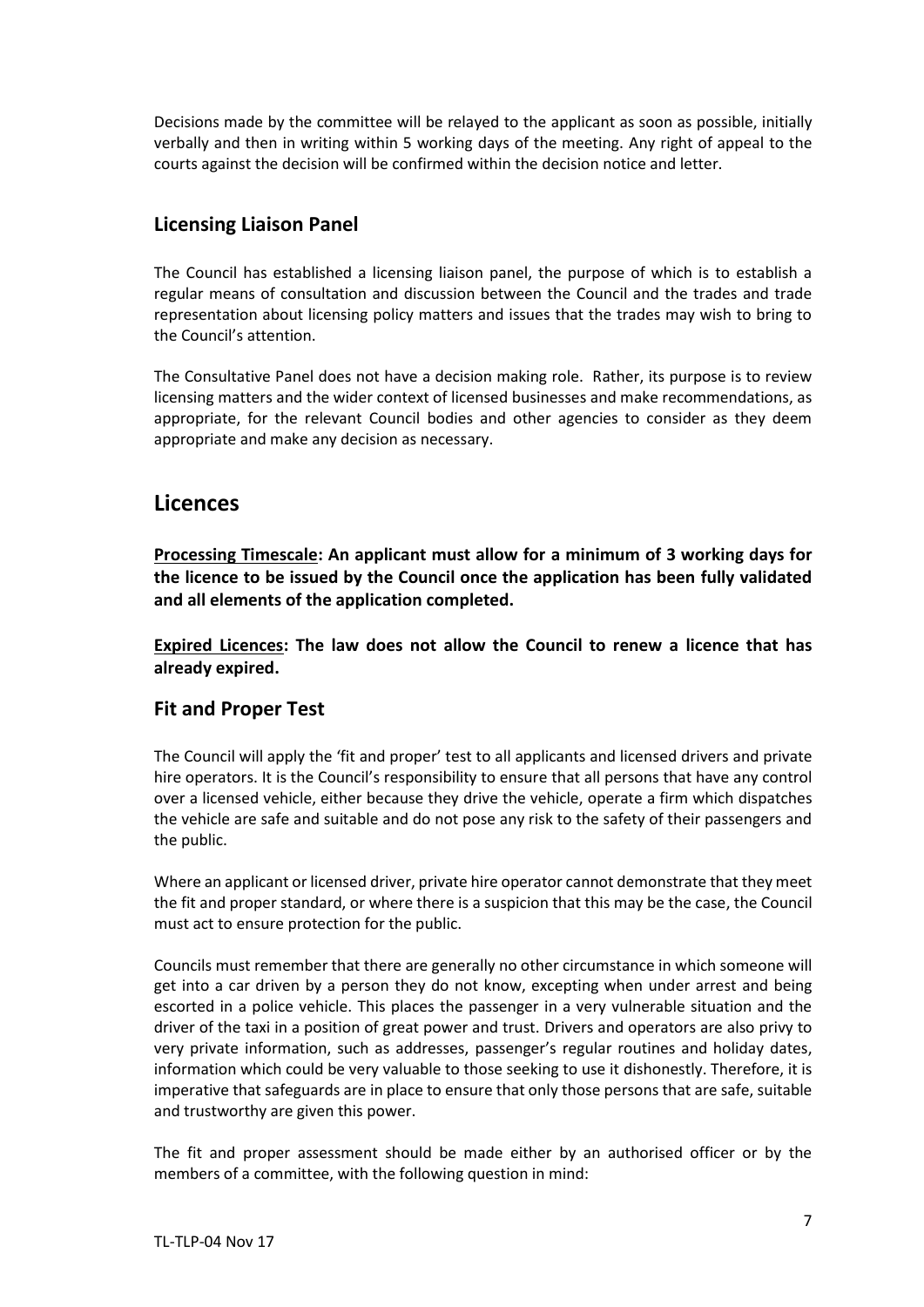• Would I want any members of my family, a child or a vulnerable person (including someone who may be intoxicated) to either be alone in a car with or in a vehicle under the control of this person.

If the answer is 'no' or 'not sure' then the fit and proper test has not been satisfied and the licence should be refused or revoked.

When the fitness and propriety of the holder of a driver licence or an operator licence is in issue the Council recognises that it may exercise its discretion to sanction the vehicle licence on the grounds that the holder is not fit and proper and it is undesirable for him/her to have access to a licensed taxi.

### <span id="page-7-0"></span>**Right to work**

These requirements apply to all Taxi Licences issued by the Council.

All applicants must provide an EEA Passport or UK birth certificate as part of the application.

#### **Immigration Act 2016**

The commencement date for the taxi trade in relation to the Immigration Act 2016 is 1st December 2016. There is a duty on the Council to ensure applicants from the taxi trade have a right to work in the UK. The Act requires the Council to carry out the following checks:

- The need to conduct face to face appointments;
- At the appointment, original documents must be inspected; and
- Colour copies of original documentation must be retained.

The duties placed on the Council are not retrospective. When the leave or right to work expires, the licence automatically lapses and the duty to surrender the licence is placed on the licensee.

Where an applicant's right to leave or work expires and they have applied to the Home Office for an extension, they will be issued with a certificate, the following conditions will apply:

- The Council can only licence applicants with those certificates for six months starting from the date of the certificate (This is because a decision will be made within six months);
- Applicants with T1, T2 and T4 visa's cannot be taxi drivers (This is because they are either:
	- a) Entrepreneurs;
	- b) Skilled sector such as a doctor; or
	- c) Students.
- Visa's held in expired passports can no longer be accepted. The applicant will now be expected to pay for the visa to be moved into a valid passport.

Where the applicant is not able to provide these or there is a query about the documentation provided the Council will contact the Home Office. The application will not be processed until this confirmation is received from the Home Office and therefore may be subject to delay in these circumstances while awaiting information from another agency.

Where the Right to Work does not extend for the length of the driver's Private Hire or Hackney Carriage licence at the time of issue (3 years) or the Private Hire Operators Licence (5 years), then the licence will only be granted up to the date of the expiry of the visa. Once the licence holder is able to provide satisfactory evidence of a renewed Right to Work and Reside Visa, then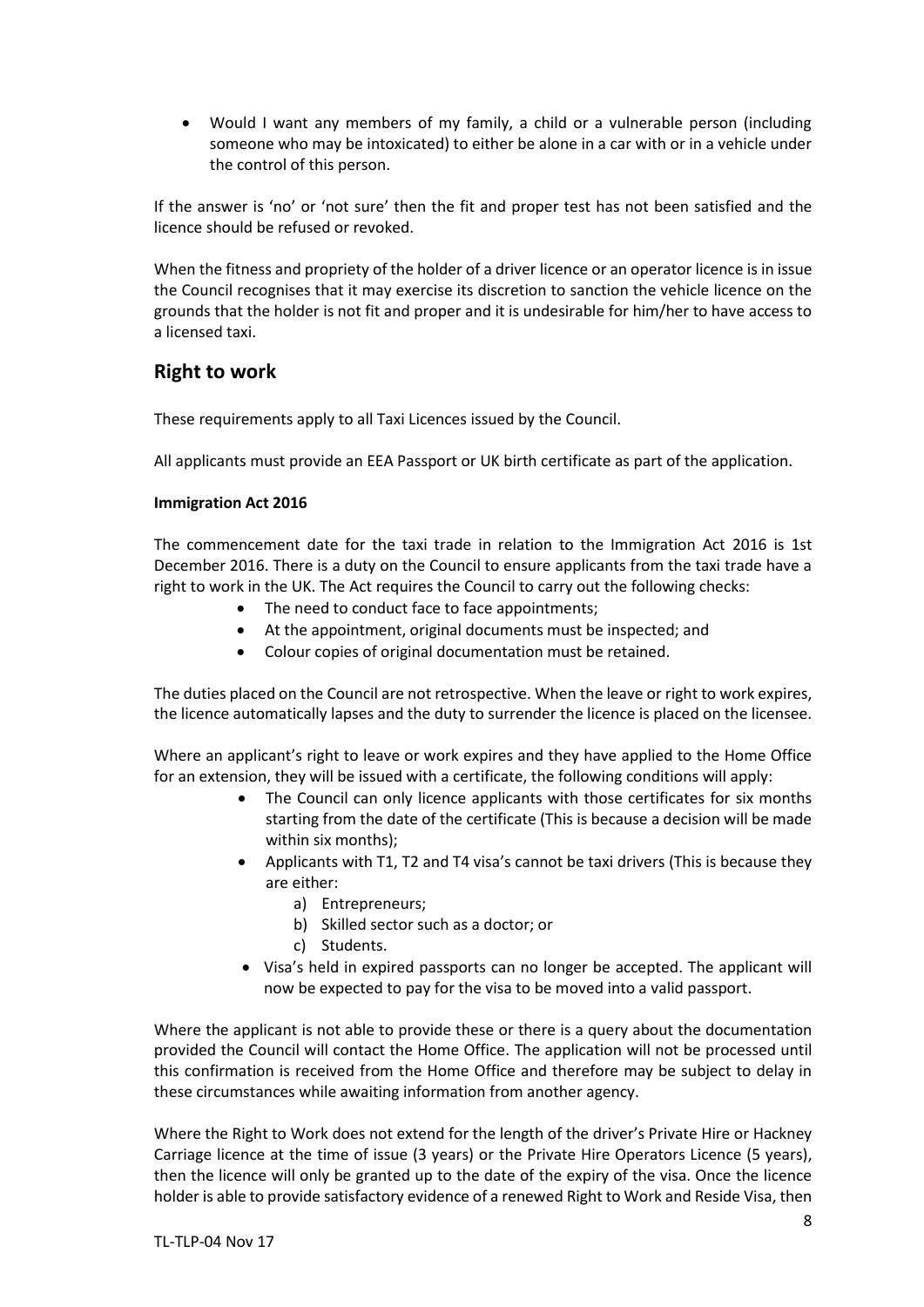the licence will be extended to the natural termination date, or again until the expiry of the latest visa, whichever is the shorter period.

There will be no additional fee to the licence holder for the extension to a licence initially issued for a shorter period than the usual duration of 3 or 5 years for Drivers and Operator Licences respectively. Where a visa is not extended, no refund will be made in relation to the licence, as all fees relate to the administration and issue of the original licence, not the duration for which the licence can be used.

# <span id="page-8-0"></span>**Driver Licences**

There are a number of distinctions between licences for Private Hire and Hackney Carriage Drivers and these will be identified as appropriate. However, many of the requirements for licensing are the same for both driver licences.

Application must be made on the Council's form and the appropriate fee paid. Where the applicant meets the Council's criteria for licensing a licence will be issued for a period of 3 years.

The following requirements must be met:

- Applicants must be over 21 years of age;
- Applicants must hold a full UK/European driving licence;
- Applicants must have three years' experience driving under a full licence;
- Applicants must pass the Driving Standards Agency Practical Driving Test for Taxis and Private Hire Vehicles, or the equivalent Council approved assessment. Those that wish to operate a wheelchair accessible vehicle must pass the Enhanced Wheelchair Assessment also;
- Applicants must be able to demonstrate they have a right to work;
- Applicants must pass the Council's Knowledge Test;
- Applicants must complete an enhanced Disclosure and Barring Service check for both grant applications and at each subsequent renewal, electronic applications and updates will be accepted;
- Applicants must demonstrate they are fit to drive by submitting a Chorley Council Group II medical form completed by their GP for both grant applications and at each subsequent renewal, unless over 65 where annual medicals are required;
- Applicants must be able to demonstrate that they are 'fit and proper';
- Applicants (including renewals for existing drivers) will be required to undertake safeguarding training.

Applicants must provide all of the supporting documentation for the grant or renewal before the application will be accepted as complete. The only exception to this is where a grant application is made and the applicant must book the Knowledge Test & Safeguarding Training through the Council at the time of presenting the application.

Where in any circumstances, an incomplete driver application has been received, due to the absence of one or more of the pre-requisites above, such as failure to pass the knowledge test or need for further medical information, the application will be rejected. The applicant will be contacted after 2 months and reminded that the outstanding application items must be submitted within the next 28 days. The application will be rejected following a period of 3 months from the date of receipt of the application where those items have not been provided.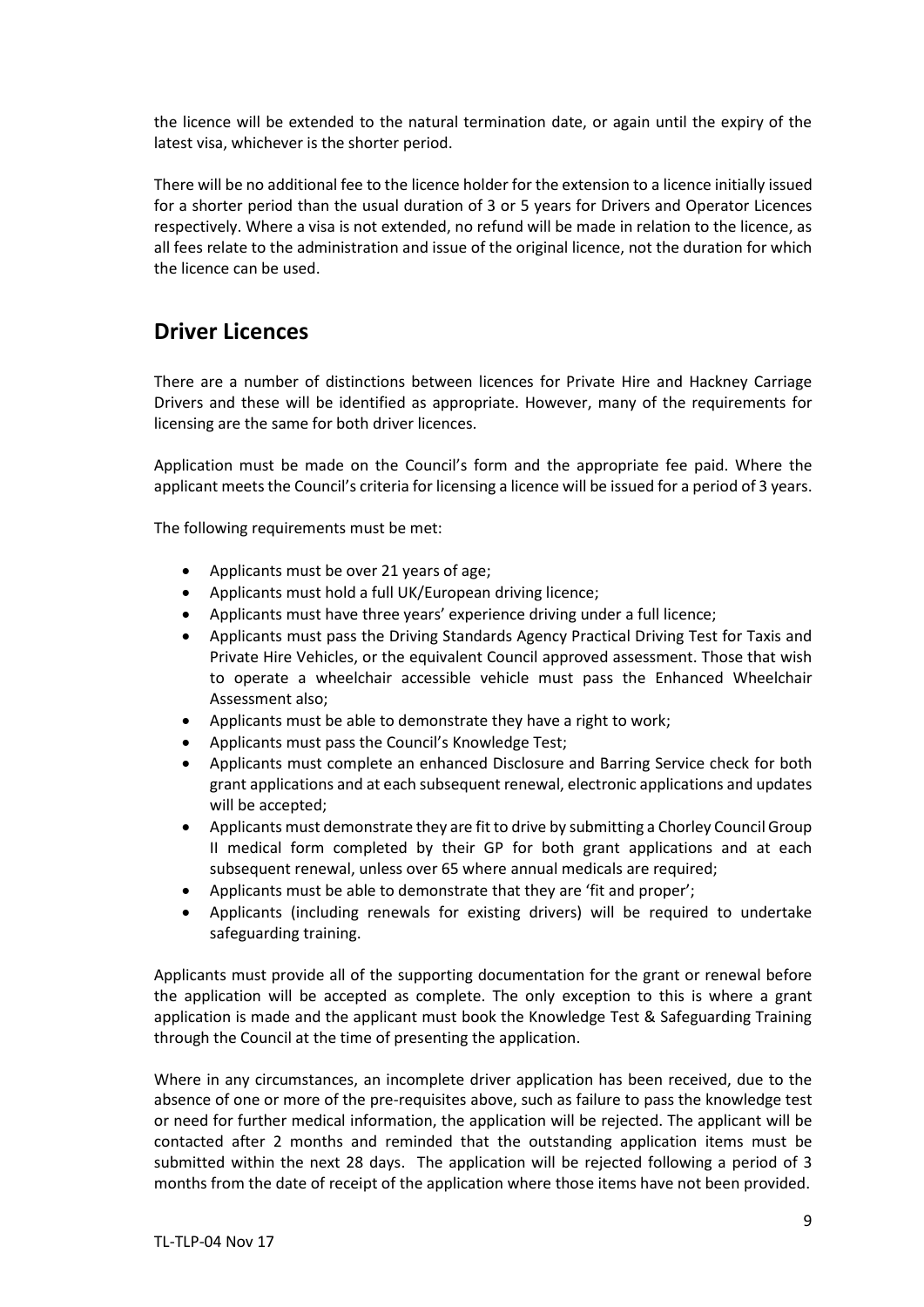The applicant will be notified in writing and will be entitled to a refund of the application fee, minus any costs incurred to the Council, charges from outside agencies and the standard administration fee. The applicant will be responsible for contacting the Council and providing the necessary details for a refund.

## <span id="page-9-0"></span>**UK & European Driving Licence Checks**

The applicant is required to present their UK or European driving licence for inspection for both grant and application.

Under the 1976 Act the full UK/European driving licence must have been held for at least 12 months

Drivers need an ordinary driving licence covering category B which allows them to drive vehicles up to 3.5 tonnes and with up to eight passengers.

The removal of the DVLA counterpart in 2015 means that the applicant must now make an online application to the DVLA for access to their driving record which can then be made available to the Council for the purposes of the application process.

In addition, there may be times when the Council need to check a driver's licence and this can be done using a service that provides access to these DVLA records for a small fee. There is a requirement for the driver to sign a mandate form at the application stage which permits this access.

### <span id="page-9-1"></span>**The Knowledge Test**

All new applicants are required to complete the Council's Knowledge Test

The test will consist of:

- A number of written questions to test the knowledge of routes to local places of interest and a reasonable working knowledge of roads and streets in Chorley and District.
- A number of written questions which will test knowledge of the law, as it relates to the hackney carriage and private hire trade. The applicant will also be tested on their knowledge of the Highway Code.
- A number of written questions in relation to safeguarding.

No persons other than the applicant and the examiner may be present during any part of the test. The applicant will be told at the completion of the test whether they have passed or failed. If the test is failed at the first attempt, then a further test can be taken at a later date. There is a charge for a re-test.

The Knowledge test will still be valid if an applicant has previously taken a test and then apply as a new applicant, if this is within 5 years of the applicant previously holding a Chorley Council PH/HC Drivers Licence.

### <span id="page-9-2"></span>**Driver Qualifications**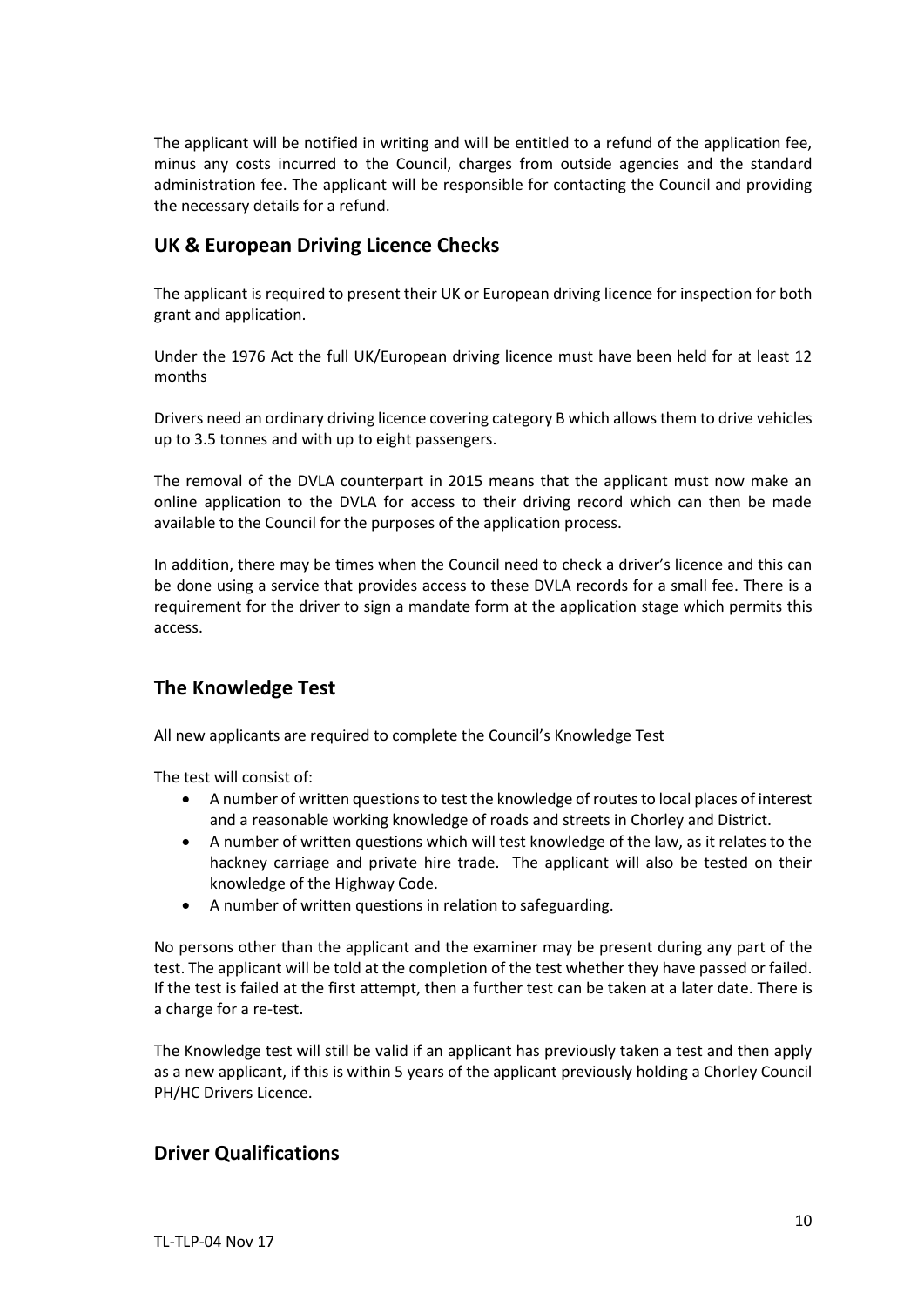All drivers applying for a grant of a licence to drive must complete the Driver and Vehicle Standards Agency Practical Driving Test for Taxis and Private Hire Vehicles or Council approved equivalent, except where an existing driver has allowed their licence to lapse and already holds a DVSA qualification, then there is no requirement for this to be repeated on re-application.

DAV and WAV vehicles shall only be driven by an appropriately qualified driver who holds a DAV classified driver's licence. In which case such drivers have completed a recognised course in Equality and Diversity and wheelchair / disability handling and successfully complete the DSA Disabled Access Vehicle Driver assessment to qualify for the DAV/WAV Driver Licence as a condition of application.

Drivers that have achieved this additional qualification will have this recognised on their licence and badge by use of a recognisable wheelchair emblem.

The Council currently approves a number of alternative suppliers to provide practical driver assessments and the details of these are found on the Council's website.

### <span id="page-10-0"></span>**Criminal Record or Disclosure and Barring Service Checks- DBS**

When submitting an application applicants are required to declare ALL convictions/cautions or fixed penalty notices or endorsements they may have. The information they give will be treated in the strictest confidence and will only be taken into account in relation to their application. To knowingly or recklessly make a false statement or omit any material particular from an application, or any document submitted with it, is an offence punishable on conviction by a fine.

Drivers (but not Operators) are exempt from the protection of the Rehabilitation of Offenders Act 1974, meaning that ALL convictions will be taken into consideration. Where a driver is renewing a licence and previous convictions have already been considered by committee these will not be revisited unless pertinent to any new convictions or any fresh complaint or behaviour.

The council is empowered by law to check with the DBS for the existence and content of any criminal record held in the name of an applicant. Information received from the DBS is kept in strict confidence while the licensing process takes its course and will be retained for no longer than is necessary.

DBS checks must originate through the Chorley Council or through a company contracted by the Council to carry out this check, as authorised by the DBS, an electronic DBS and updates will be accepted.

Checks on criminal records may take up to four weeks before being returned to licensing authorities. **Licences will not be granted in the absence of a DBS Certificate.**

Applicants may be given the option to pay an additional fee for a quick electronic check, which will identify if there are any changes since the previous DBS, the DBS Certificate number will be required. Where no changes are identified the licence may be issued without sight of the full DBS certificate. Where changes are identified then no licence will be granted until the full DBS certificate has been provided to the Council.

Once the DBS certificate has been issued the applicant MUST apply for the licence within 3 Months.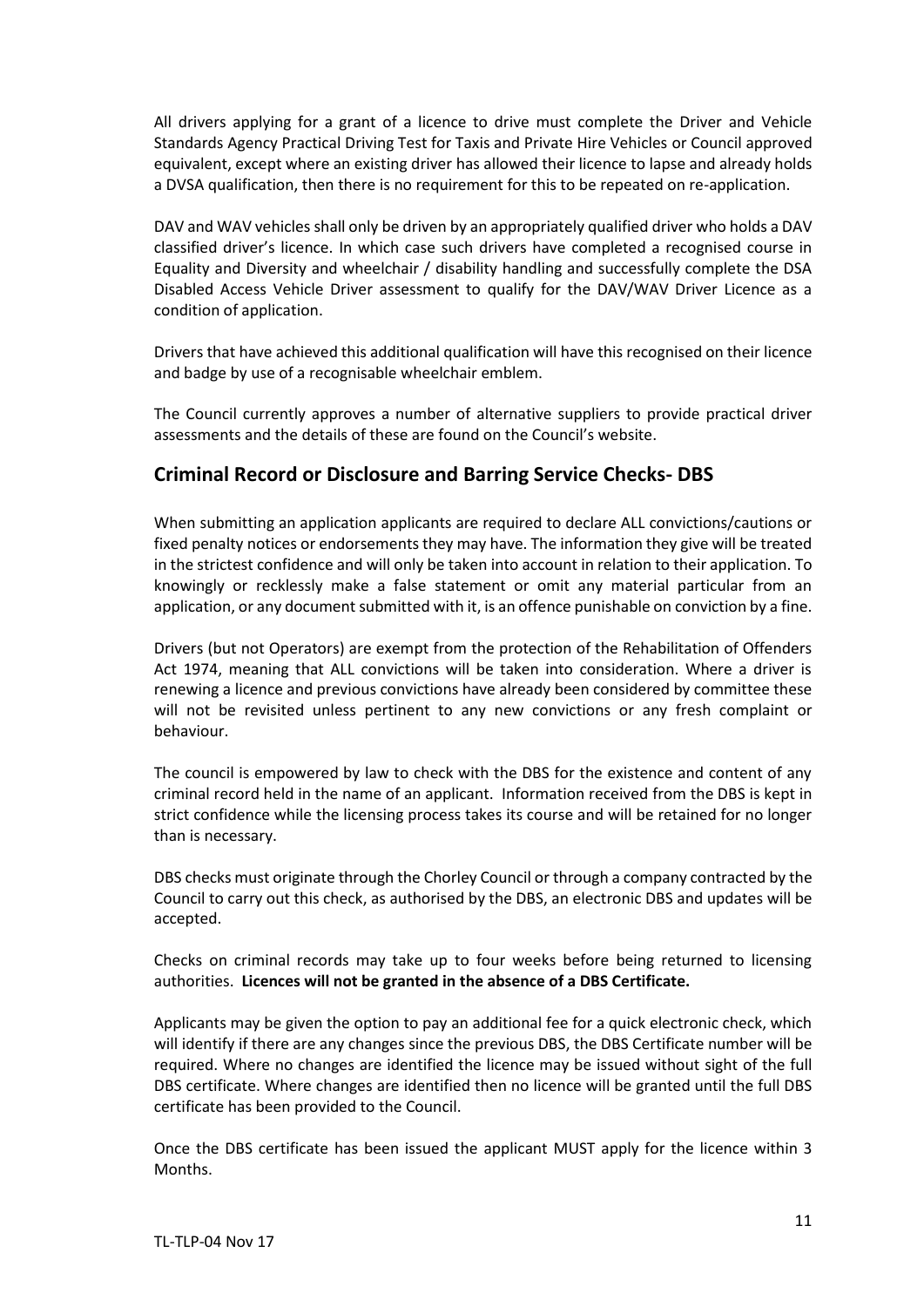The disclosure of a criminal record or other information may not debar an applicant from gaining a licence unless the Council considers that the matters disclosed render the applicant unfit to hold a licence. The Council's Safeguarding, Suitability and Convictions Statement of Policy for Taxi Licensing' (Appendix 2) will be used to guide applicants and the sub-Committee when determining applicants from those with criminal convictions or any other matters raised by the police on the DBS.

Any licensed taxi driver shall notify the Council in writing of any conviction or caution recorded against him/her and/or the imposition of any endorsement or fixed penalty within 7 days of such conviction or caution or penalty being imposed. This requirement is a condition of a private hire driver's licence. Failure to do so may result in enforcement action, referral to committee or delays in renewal of licences.

### <span id="page-11-0"></span>**Medical Examinations**

A medical examination to Group 2 standards will be required and the necessary forms are included. Once the Chorley Council medical is completed the applicant MUST apply for the licence within 3 Months.

The examination must be carried out by their GP or a GP that has access to the applicant's full medical records. GP's are required to reference the DVLA Group II guidance when completing the medical assessment. The GP will not be requested to give an opinion as to whether the driver meets DVLA Group II standards; this judgement is reserved for the Council's appointed Group II expert medical practitioner only.

Any fee charged by the GP is payable by the applicant. The examination must be carried out by any registered medical practitioner. Medical certificates must be renewed every 3 years in line with the renewal of the licence until the age of 65 years.

An applicant aged 65 years or over must undergo the medical examination every year.

If any of the questions in the Council's medical assessment form are answered indicating any specified Group II medical condition by the driver's GP, then this will be referred by the transactional team to a Council appointed Group II expert medical practitioner.

The Council's experts are employed to advise whether the applicant is fit to drive in accordance with the DVLA Group II standards as adopted by the Council as the standard that all drivers must meet. Applicants will be advised if medicals have been referred and kept informed as to the results of the referral.

Applicants may need to undertake further tests to satisfy the DVLA Group II standards and any charges for this will be met by the applicant. The Council's appointed Group II expert medical practitioners will provide guidance to the Council and will therefore make the judgement on whether the driver meets the Group II standards of fitness to drive.

A Licensee must immediately inform the Council in writing of any deterioration in health, medical condition and illness or of any injury that would affect the licensee's ability to drive a licensed vehicle.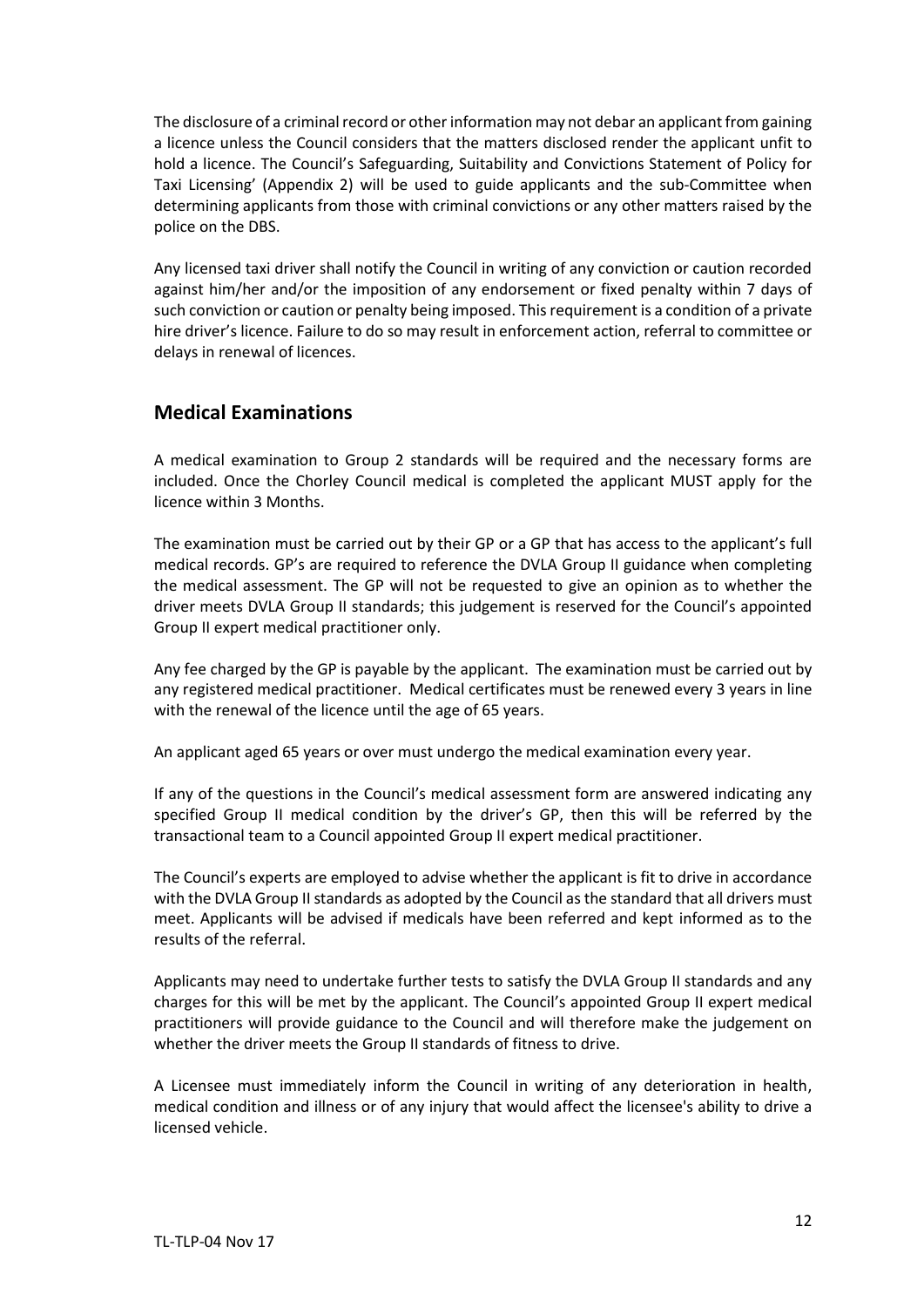#### **Medical Examinations- Temporary Amendment regarding Coronavirus**

During the Coronavirus pandemic, the Council acknowledges that being able to have a Group 2 Medical examination, which complies with the Council's policy, has been impossible. For this reason and until 1<sup>st</sup> April 2021, subject to further time extension or curtailment as determined from time to time by the relevant Director in consultation with the Chair and Vice Chair of the Licensing and Public Safety Committee, the following shall apply for renewal drivers only.

The applicant shall gather documentation from their General Practitioner which states that the practice is unable to carry out Group 2 examinations at the time. The driver shall provide this documentation with their application to renew their licence. In addition, the driver shall sign a declaration stating there has been no change in their health since the last medical report issued or that there has been a change to their health, and details given.

If GP services are significantly reduced due to a national programme of vaccination against coronavirus, officers may, at their discretion, choose not to insist on a specific letter from the applicant's GP but instead rely on a general communication from that medical practice about its reduced services notified to the council by the applicant (e.g. on the website of the practice) or take note of published information from an authoritative source such as the NHS or Central Government concerning a reduction in GP services connected with such a vaccination programme.

These documents shall be considered and, provided there is nothing which may suggest the driver is no longer a fit and proper person, a licence of no greater duration than 1 year may be granted. Attached to this licence shall be a condition as follows:

**"The licence holder shall submit themselves for a Group 2-compliant medical examination, which complies with the Council's usual policy, as soon as reasonably practicable and, in any case, prior to the expiry of the licence. The report shall be provided to the Council as soon as reasonably practicable and, in any case, not later than 1 month prior to the expiry of the licence."**

Following production of this examination, the licence may be extended as if it had been produced at an ordinary renewal.

### <span id="page-12-0"></span>**Determination of applications by Committee**

The General Licensing Sub-Committee will determine any application where there are criminal convictions or medical conditions not previously considered by the sub-committee or existing conditions which have worsened, or where there are any other reasonable grounds in relation to the applicant meeting the application criteria or the fit and proper person test.

The Committee may grant the application with standard conditions, grant the application with certain additional conditions to be attached or refuse the application.

No application for the Grant of a Driver's Licence will be granted until all application prerequisites have been met.

#### <span id="page-12-1"></span>**Renewals**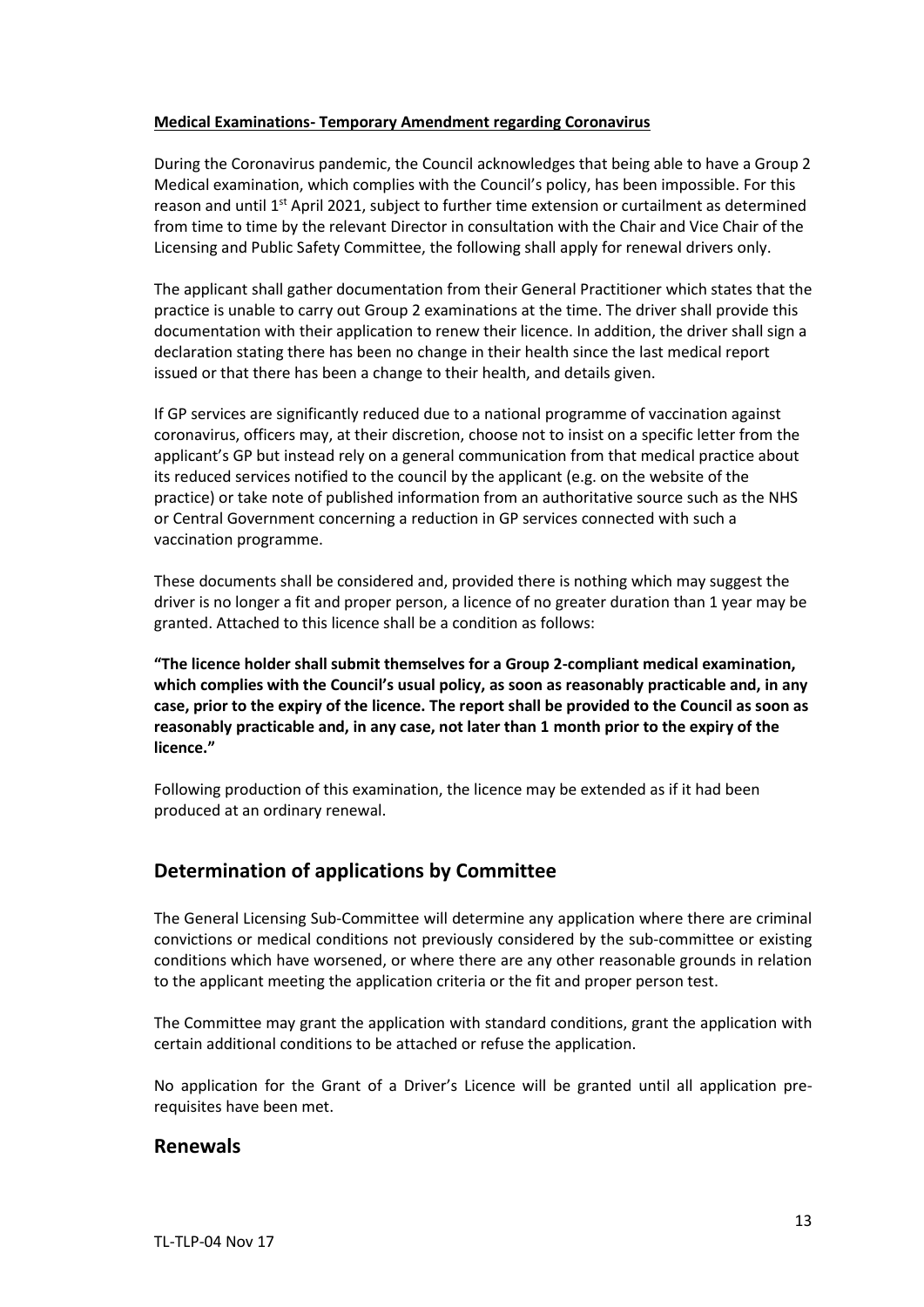The invitation to renew any Driver Licence will be made at the point of granting the Licence. The information required will be provided to the driver when the licence is issued.

It is the responsibility of the driver to ensure that an application for renewal is made prior to expiry of the current licence. The applicant can apply for renewal up to 3 months prior to expiry and may submit a medical and enhanced DBS at that time (Both the medical and DBS may be up to 3 months old at the time of the renewal application).

The Council do not send out reminders in relation to the renewal and expiry of licences.

Failure to apply for renewal in time may result in a delay in the application being processes and issued.

Where a renewal application is not received on time or there are outstanding checks and the licence lapses, the applicant will ordinary have to reapply for a grant of a new licence. The driver will not be licensed and it is an offence for the applicant to drive a taxi in the intervening period while awaiting the issue of the licence.

<span id="page-13-0"></span>It is therefore in the best interests of the applicant that applications for renewal and provision of the relevant supporting documentation are made in a timely manner.

### **Conditions of Licences**

The Authority is not permitted to place conditions on a Hackney Carriage Driver's Licence other than those enforceable by legislation or included in the Council's Byelaws. A broader spectrum of conditions can be applied to a Private Hire Driver's Licence.

A Hackney Carriage Driver is still bound by the requirements of the application and must meet the fit and proper test. When a Hackney Carriage Driver is driving a Hackney Carriage they are bound by the conditions attached to the Hackney Carriage Vehicle Licence.

### <span id="page-13-1"></span>**Code of Conduct**

The Driver shall:

- Afford all reasonable assistance with passengers' luggage.
- At all times be clean and respectable in his/her dress and person and behave in a civil and orderly manner.
- Take all reasonable steps to ensure the safety of passengers conveyed in, entering or alighting from the vehicle driven by him/her.
- Not without the express consent of the hirer, drink or eat in the vehicle.
- Not without the express consent of the hirer play any radio or sound reproducing instrument or equipment in the vehicle other than for the purpose of sending or receiving messages in connection with the operation of the vehicle.
- At no time cause or permit the noise emitted by any radio or other previously mentioned equipment in the vehicle which he/she is driving to be a source of nuisance or annoyance to any person, whether inside or outside the vehicle.
- A driver must proceed by the shortest route, subject to the instructions of the hirer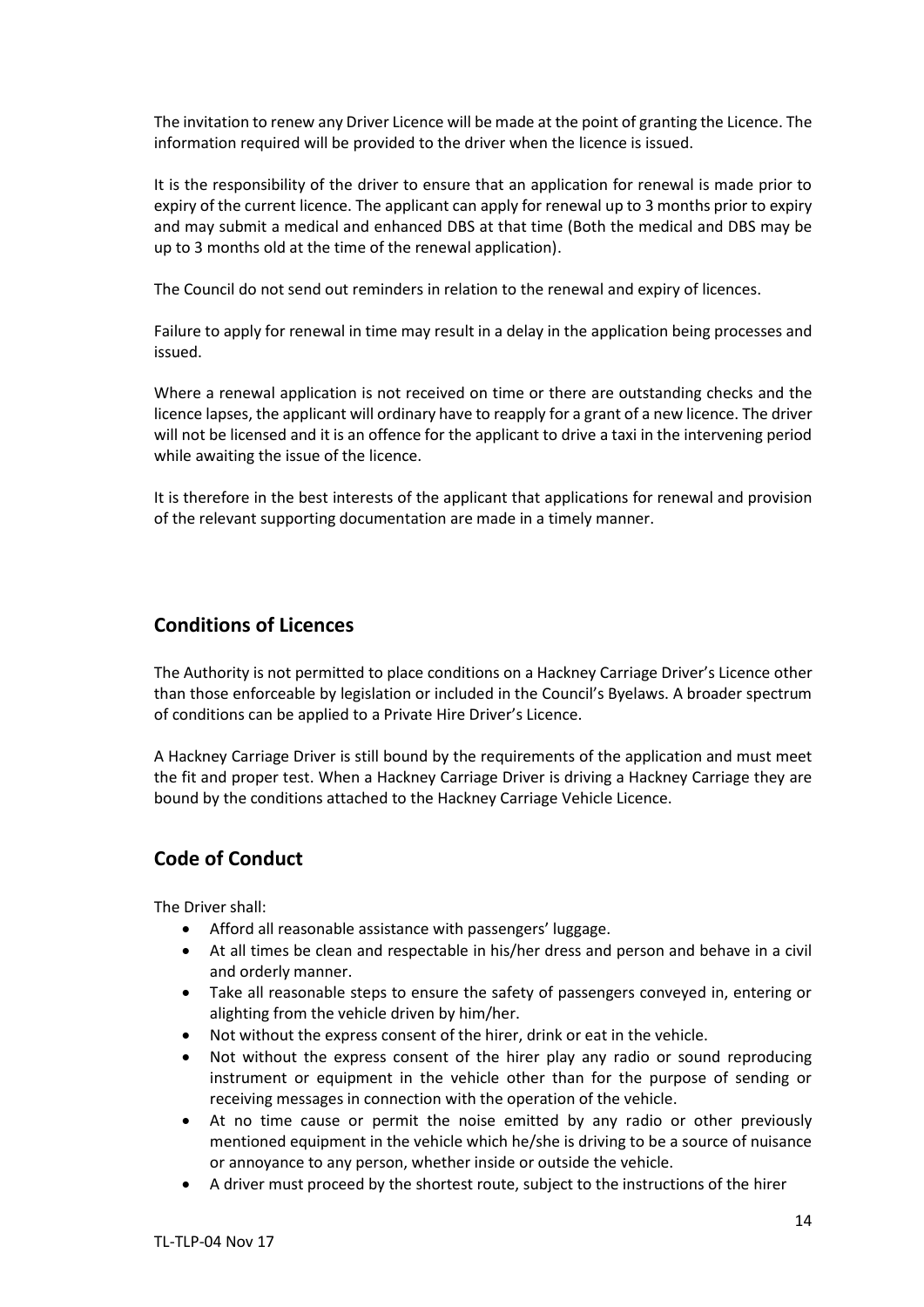## <span id="page-14-0"></span>**Smoking**

It is an offence for the driver or passengers to smoke in a licensed vehicle at any time (Legal requirement under the Health Act 2006).

### <span id="page-14-1"></span>**Use of mobile phones and other communication devices**

The use of hand held mobile phones for telephone conversations, texting and any other purposes when driving is prohibited under Road Traffic legislation.

The use of hands free devices in licensed vehicles is limited to single touch or voice activation in order to comply with Road Traffic Legislation.

Drivers who are found to be using devices in a way that potentially distracts them from driving safely may be subject to enforcement action and referral to Committee for a determination on their suitability to hold a taxi licence.

### <span id="page-14-2"></span>**Assistance to passengers in wheelchairs**

Drivers of wheelchair access vehicles (WAV) must have undertaken additional DVSA qualifications commensurate to their role. Drivers that have achieved this additional qualification will have this recognised on their licence and badge by use of a recognisable wheelchair emblem.

The Equality Act 2010 places a duty of drivers of WAVs to carry the passenger while in the wheelchair or in the passenger seat if the passenger requests this. To take all reasonable steps to ensure the passenger is carried safely and comfortably. To provide assistance to the passenger as required. Not to make any additional charge to a passenger in a wheelchair.

Where it is impossible or unreasonably difficult for a driver to comply with the duties of a DAV/WAV driver due to their physical condition, then the authority will issue an exemption and their licence will be converted to a standard driving licence and only reinstated as a DAV/WAV driving licence when they are fully able to perform those duties.

The WAV conditions will remain and stipulate that only suitably qualified drivers are permitted to drive the vehicle and therefore this will exclude a driver with an exemption from driving this type of vehicle.

### <span id="page-14-3"></span>**Guide and Assistance Dogs**

Under the Equality Act 2010, licensed drivers of taxis and private hire vehicles are under a duty to carry passengers with guide, hearing and other assistance dogs without additional charge. When carrying such passengers, drivers have a duty to:

- a) Convey the disabled passenger's dog and allow it to remain under the physical control of the owner; and
- b) Not to make any additional charge for doing so.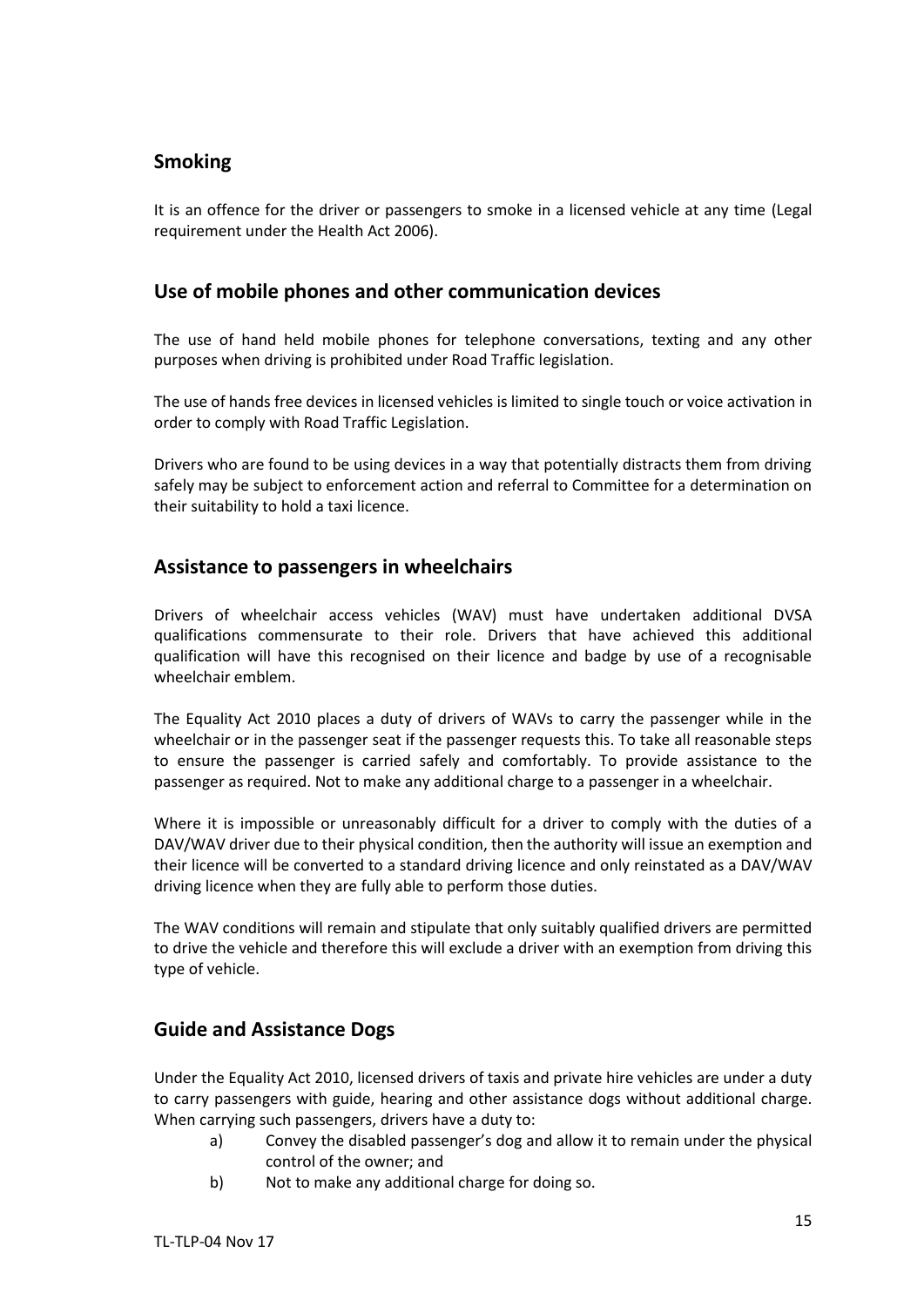It is best practice to ask the passenger where they want themselves and their dog to sit in the vehicle.

#### **Enforcement Policy**

Under the Equality Act 2010, it is an offence for any operator or driver to refuse to carry assistance dogs or to charge more for the fare or booking. On conviction for such an offence, drivers can be fined up to £1,000 and have their licence removed.

To ensure that the Equality Act 2010 is upheld, the Licensing Authority will:

- Have a zero tolerance policy to access refusals investigating all reported violations of the Act with a view to pursuing a conviction.
- Undertake periodic test purchasing with assistance dog owners on licensed vehicles to ensure that licensing requirements are being complied with.
- Make it a condition of taxi and private hire vehicle drivers licences that they have undertaken disability equality training, which includes information regarding the carriage of assistance dogs

#### **Medical Exemption Certificates**

Drivers who have a certifiable medical condition which is aggravated by exposure to dogs may apply to the council for exemption from the duty on medical grounds. If no exemption has been applied for and subsequently granted, then drivers are still required to carry assistance dogs. The Council will:

- Make it a condition attached to the licence that the notice of exemption must be exhibited in the vehicle by fixing it in an easily accessible place, for example on the windscreen or in a prominent position on the dashboard.
- Require tactile medical exemption certificates so that guide dog owners are able to identify the certificate, which should be presented to the guide dog owner upon request.
- Only issue an exemption certificate when it is authorised by the driver's GP and is accompanied by medical evidence, for example a blood test, a skin prick test or clinical history.

### <span id="page-15-0"></span>**Safeguarding of Children and Vulnerable Adults**

The taxi trade has a very important role to play in ensuring that children and vulnerable adults have access to education and services by providing transport. It is imperative for the protection of those individuals and the reputation of the licensed taxi trade in the borough that drivers undergo adequate checks at the time of application and that the Council has a robust response to complaints and allegations.

It is the responsibility of every individual in society to protect children and vulnerable adults from harm by reporting concerns and supporting the relevant authorities in any investigations.

Where the Council is in receipt of a complaint or allegation regarding concerns over the conduct of a licensed driver or operator then the relevant licence will be suspended forthwith. The matter will be fully investigated and matter referred to the General Licensing Sub-Committee for determination.

Relevant and unlawful activities include but are not limited to physical abuse, emotional abuse, sexual abuse, including child sexual exploitation, or neglect of children and vulnerable adults.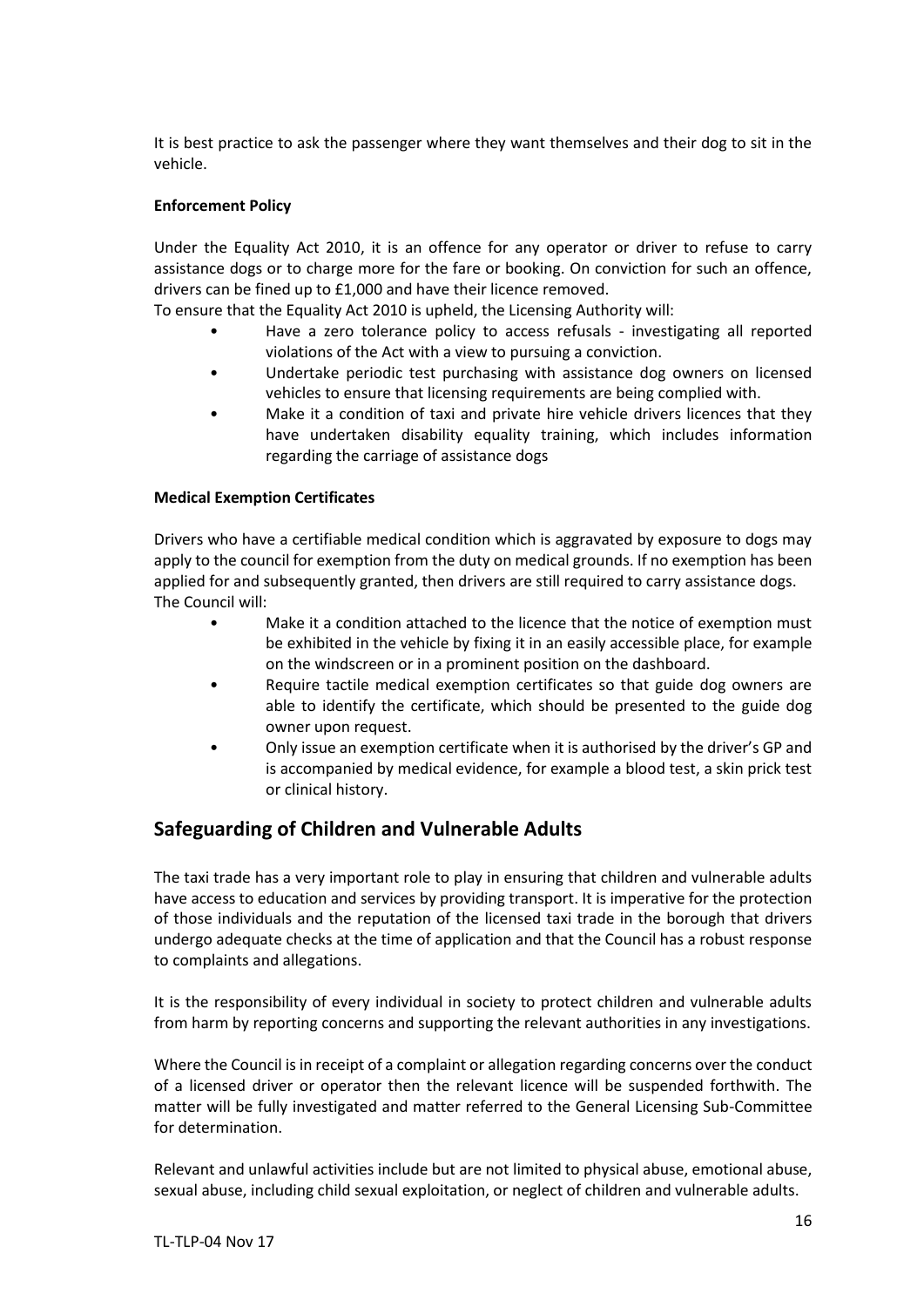Following further investigations, if it is apparent at any time that any licensed driver or operator is found to be complicit in any unlawful activities by way of failing to report concerns then their licence will also be suspended further to a review by the committee.

The Council may suspend or revoke a licence regardless of charge or conviction by the police where the licensing authority determines that there is a risk to public safety.

The Council will have regard to the 'Safeguarding, Suitability and Convictions Statement of Policy for Taxi Licensing' (Appendix 2).

The principle of mandatory safeguarding training for all drivers and operators has been agreed by the Licensing and Public Safety Committee. All existing Drivers, vehicle owners and private hire operators are required to attend Safeguarding and CSE Awareness Training. Applicants for the grant or renewal of a driver licence or private hire operator licence will be required to complete a safeguarding training package (except where an existing driver/ operator has attended the Council's course within the last 12 months prior to their renewal).

## <span id="page-16-0"></span>**Private Hire Operators Licence**

In order to dispatch a driver and vehicle the operator must be licensed by the Council. An Operator may only dispatch a vehicle and driver that have corresponding valid driver and vehicle licences issued by Chorley Council.

The operator must also demonstrate that they are 'fit and proper' and this can extend to the persons they employ. Therefore, where an operator employs someone with criminal convictions this will reflect on the fit and proper status of the operator and may result in their licence being reviewed or revoked.

The operator's licence is valid for 5 years.

On application and at each renewal the operator and any partners and directors of the company must complete a Basic DBS Disclosure where no enhanced DBS already exists for the applicant. Therefore existing Chorley Council licensed drivers that are already subject to regular enhanced DBS checks are not required to also obtain a basic DBS as part of the PHO licence application or renewal.

Any licensed operator shall notify the Council in writing of any conviction or caution recorded against him/her and/or the imposition of any endorsement or fixed penalty within 7 days of such conviction or caution or penalty being imposed.

All journeys must be pre-booked by the passenger. The operator may use a number of methods for collecting bookings, such as personal visits to the operator site where there is planning permission and waiting room provisions for this, by telephone calls, online using either the operator's or referral company website or by the use of mobile applications.

Journeys may also be on a contract basis booked by a third party, such as a care establishment or school etc. on behalf of the passenger.

When the operator accepts a hiring, he/she shall, unless prevented by some sufficient cause, ensure that a licensed private hire vehicle attends at the appointed time and place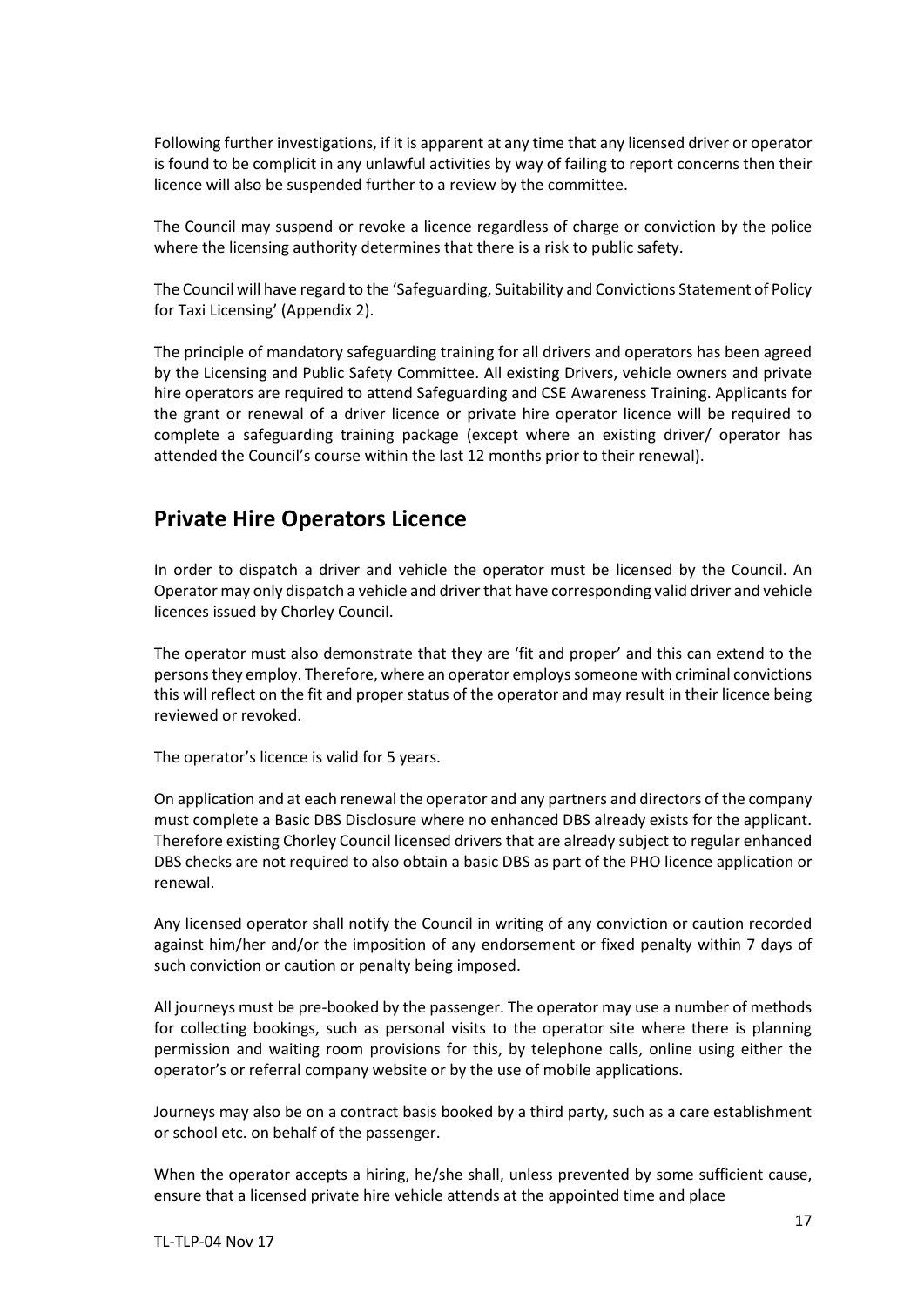#### <span id="page-17-0"></span>**Fares**

Where at the time of booking, a fare or rate of fare is not agreed with the hirer, the fare charged to the hirer shall not exceed that printed in the Table of Fares approved by the Council.

#### <span id="page-17-1"></span>**Records**

The operator must keep detailed records of all journeys including:

- the date and time of the booking,
- hirer name and address and passenger name if different,
- collection and drop off points and times,
- the name and licence numbers of the driver and vehicle used for the journey; and
- any remarks, including contract details.

These records must be kept for a minimum of 2 years and available for inspection by the Council at any reasonable time.

Where the Private Hire Operator acts as the data controller for CCTV footage from vehicles, these records must be kept for a minimum of 28 days and be available for inspection by the Council at any reasonable time. Copies must be provided to the Council on request.

The CCTV operator (Driver, Vehicle Proprietor or Private Hire Operator) and Data Controller must comply with the data collection, data storage and handling requirements set out by the Information Commission's Office (ICO) and their codes of practice. <https://ico.org.uk/media/for-organisations/documents/1542/cctv-code-of-practice.pdf>

The operator shall maintain an up-to-date list of the owners, the description and registration numbers of all private hire and hackney carriage vehicles employed by the business and their drivers, which shall include details of any radio call sign used, and shall produce such a list on request to any Authorised Officer of the Council or Police Constable.

The operator shall immediately notify the Council when any vehicle or driver ceases in his/her employment, or any vehicle or driver commences in his/her employment.

Except with reasonable cause the operator shall have in his/her possession at all times:

- the current driver's licence issued by the Council of any driver employed as a driver whether or not the vehicle driven is owned by him/her (unless the vehicle used is operated by another licensed operator by a sub-contract); and
- the current vehicle licence issued by the Council of any vehicle operated by him/her (unless the vehicle used is operated by another licensed operator by a sub-contract).

On leaving the employment of an operator a driver or vehicle proprietor shall be entitled to receive immediately on demand the return of the licences.

### <span id="page-17-2"></span>**Conditions of licence**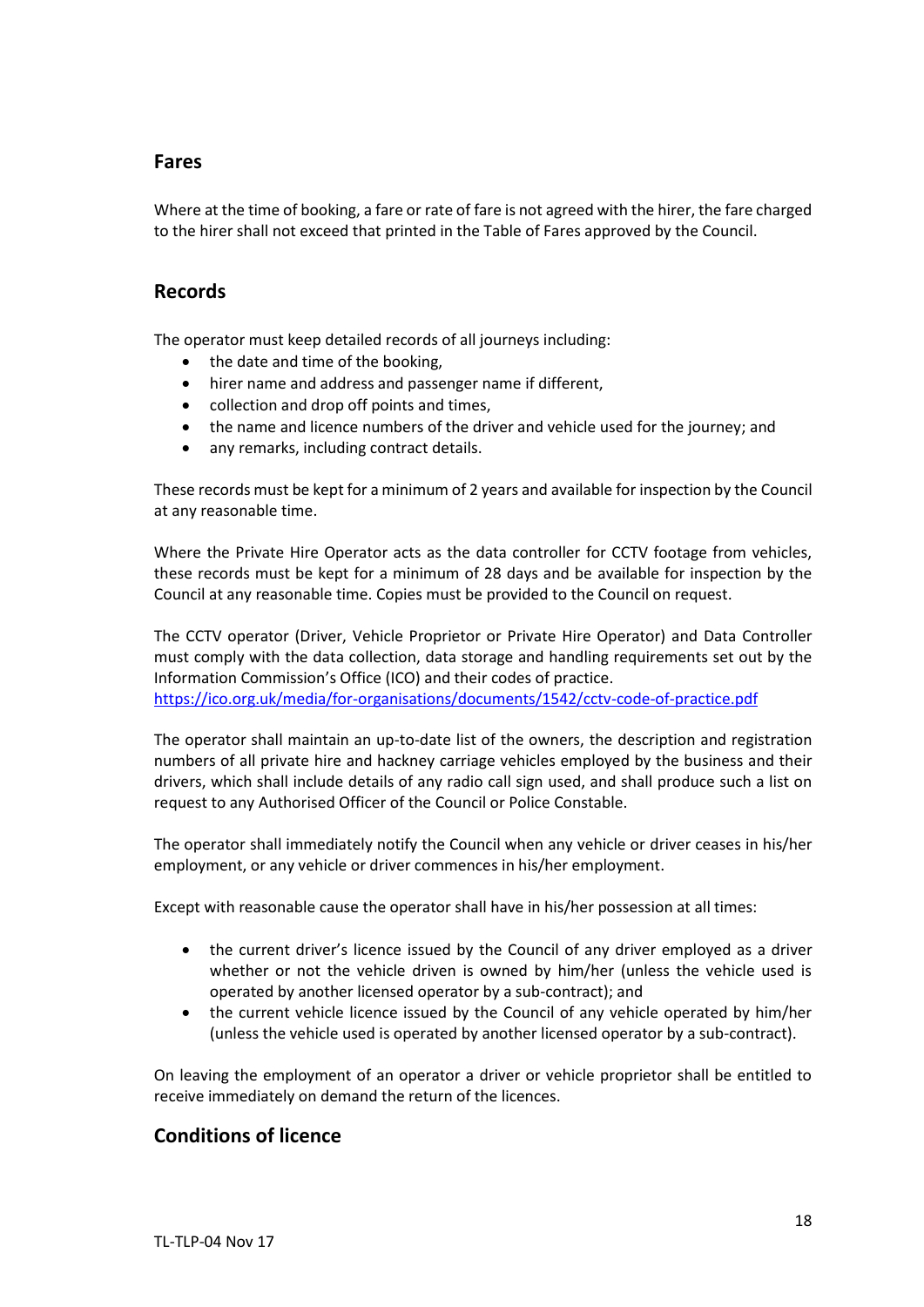The authority may attach such conditions to the operator's licence as it considers reasonable and necessary to achieve the taxi licensing objectives.

#### <span id="page-18-0"></span>**Insurance**

The operator must provide evidence of employer's liability insurance before an application will be granted (LPSC March 2015).

### <span id="page-18-1"></span>**Planning Permission**

Any premises used by an operator for the purpose(s) authorised by the operator's licence shall have the appropriate planning permission for that use and the operator shall comply with any conditions attached to such permission.

### <span id="page-18-2"></span>**Change of Address**

The operator shall notify the Council in writing of any change of his/her address within 7 days of such change taking place.

#### <span id="page-18-3"></span>**Business name**

The operator shall not include the words "taxi or "cab" or the plural of these words in his/her business name.

### <span id="page-18-4"></span>**Taximeters**

Where any vehicle operated by him is fitted with an approved taximeter, the operator shall ensure that the taximeter is set to the fare rate agreed by the Council and properly sealed in accordance with Council regulations.

The operator shall ensure that vehicles operated by him which are fitted with a taximeter, charge a fare or charge calculated from the point in the District at which the hirer commences his journey and shall not exceed that displayed on the taximeter at the finish of his journey, the taximeter being brought into operation at the commencement of the journey.

### <span id="page-18-5"></span>**Touting**

The operator shall not:-

- Tout or solicit in a public place any person to hire or be carried for hire in any private hire vehicle; or
- Cause or procure any other person to tout or solicit in a public place any person to hire or be carried for hire in any private hire vehicle.

### <span id="page-18-6"></span>**Complaints**

The operator shall on receipt of any complaint relating to a contract for hire or purported contract for hire relating to or arising from his/her business, immediately notify the complainant of his/her right to forward the complaint to the Council.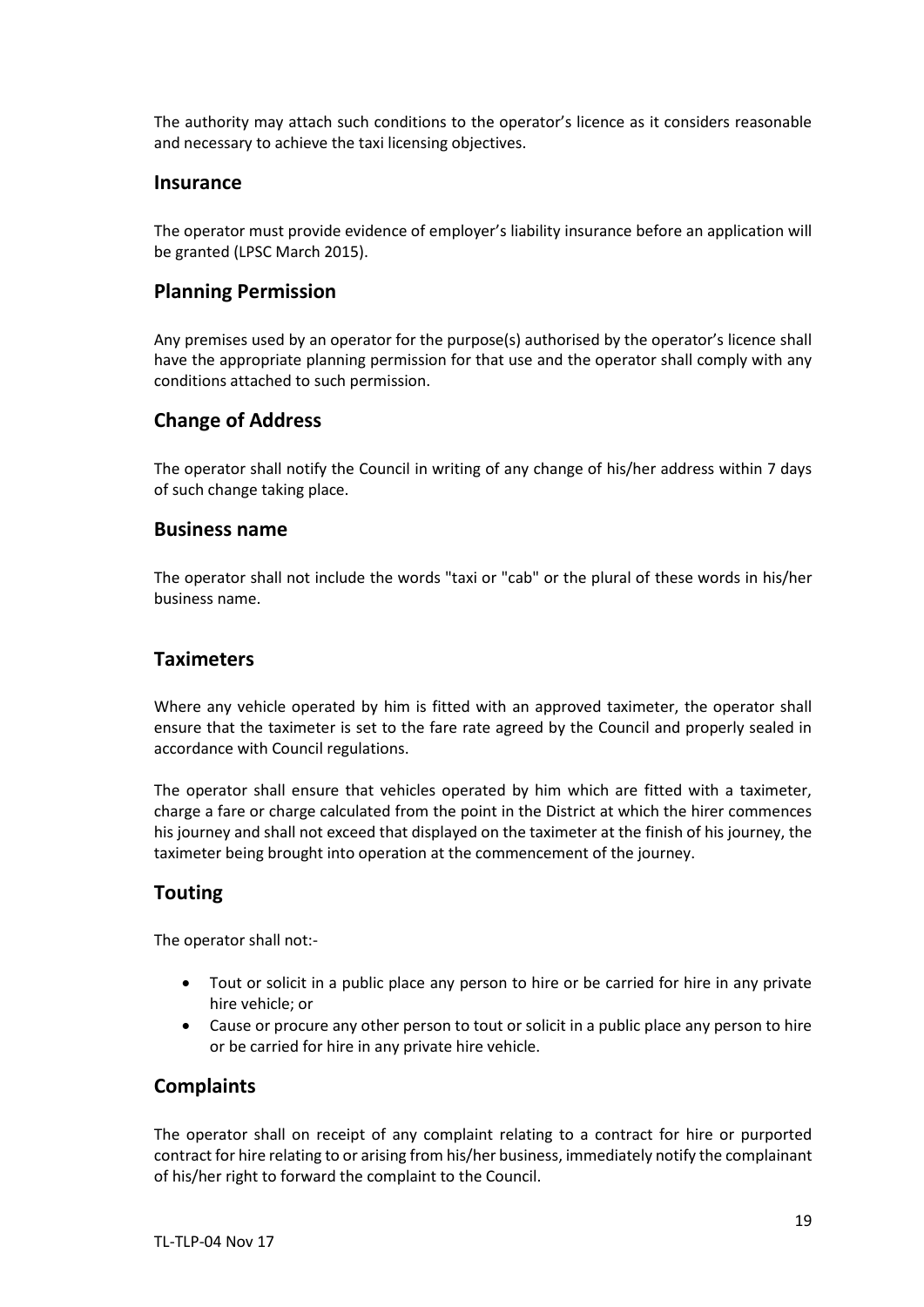Any complaint shall be investigated immediately by the operator and the complainant notified of the outcome within a reasonable time.

Where a complaint is investigated by an Authorised Officer of the Council, the operator shall conform to any directions of the Officer in respect of that complaint.

### <span id="page-19-0"></span>**Guide and Assistance Dogs**

Under the Equality Act 2010, licensed drivers of taxis and private hire vehicles are under a duty to carry passengers with guide, hearing and other assistance dogs without additional charge. When carrying such passengers, drivers have a duty to:

- a) Convey the disabled passenger's dog and allow it to remain under the physical control of the owner; and
- b) Not to make any additional charge for doing so.

It is best practice to ask the passenger where they want themselves and their dog to sit in the vehicle.

#### **Enforcement Policy**

Under the Equality Act 2010, it is an offence for any operator or driver to refuse to carry assistance dogs or to charge more for the fare or booking. On conviction for such an offence, drivers can be fined up to £1,000 and have their licence removed.

To ensure that the Equality Act 2010 is upheld, the Licensing Authority will:

- Have a zero tolerance policy to access refusals investigating all reported violations of the Act with a view to pursuing a conviction.
- Undertake periodic test purchasing with assistance dog owners on licensed vehicles to ensure that licensing requirements are being complied with.
- Make it a condition of taxi and private hire vehicle drivers licences that they have undertaken disability equality training, which includes information regarding the carriage of assistance dogs

#### **Medical Exemption Certificates**

Drivers who have a certifiable medical condition which is aggravated by exposure to dogs may apply to the council for exemption from the duty on medical grounds. If no exemption has been applied for and subsequently granted, then drivers are still required to carry assistance dogs. The Council will:

- Make it a condition attached to the licence that the notice of exemption must be exhibited in the vehicle by fixing it in an easily accessible place, for example on the windscreen or in a prominent position on the dashboard.
- Require tactile medical exemption certificates so that guide dog owners are able to identify the certificate, which should be presented to the guide dog owner upon request.
- Only issue an exemption certificate when it is authorised by the driver's GP and is accompanied by medical evidence, for example a blood test, a skin prick test or clinical history.

### <span id="page-19-1"></span>**Safeguarding of Children and Vulnerable Adults**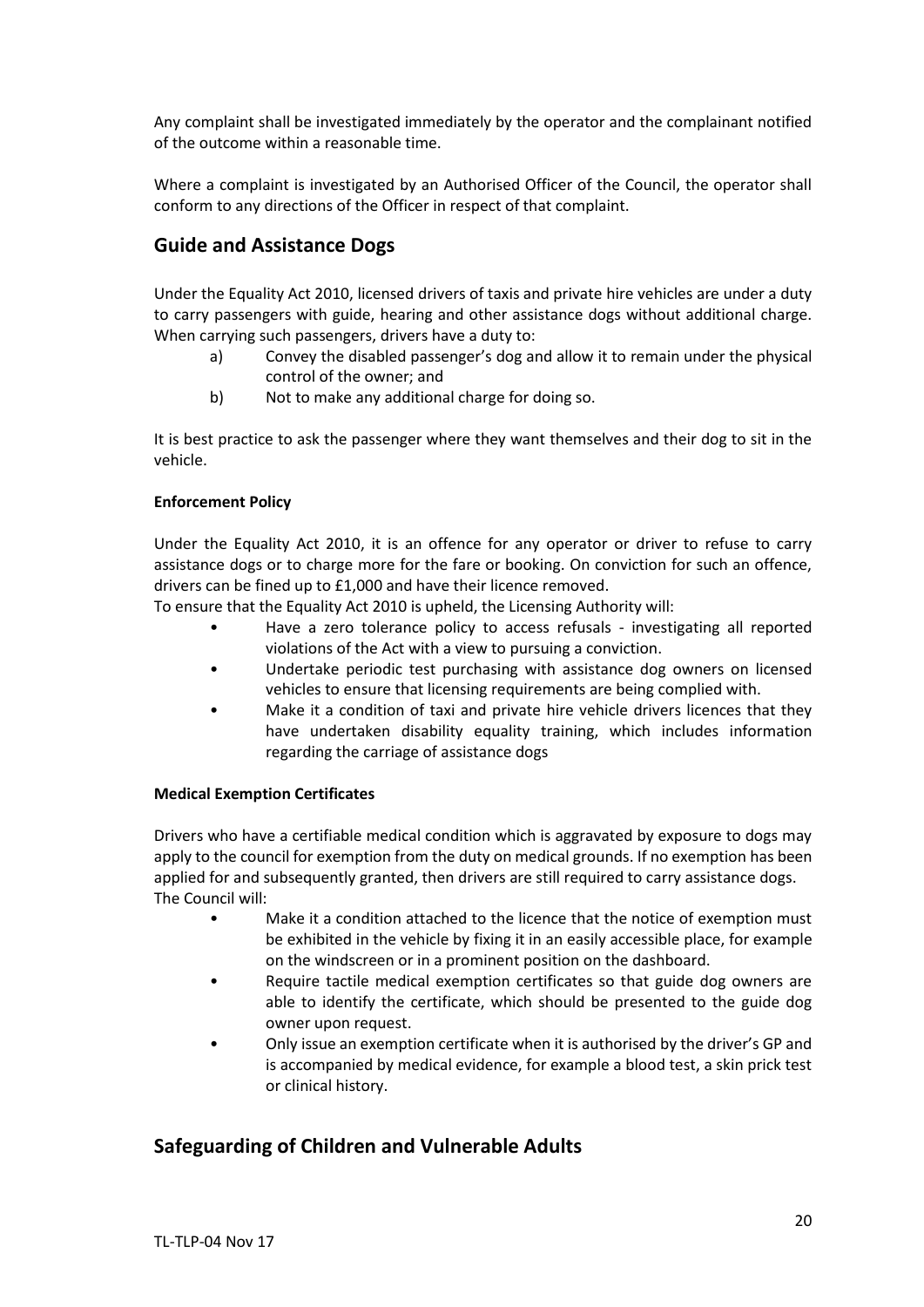The taxi trade has a very important role to play in ensuring that children and vulnerable adults have access to education and services by providing transport. It is imperative for the protection of those individuals and the reputation of the licensed taxi trade in the borough that drivers undergo adequate checks at the time of application and that the Council has a robust response to complaints and allegations.

It is the responsibility of every individual in society to protect children and vulnerable adults from harm by reporting concerns and supporting the relevant authorities in any investigations.

Where the Council is in receipt of a complaint or allegation regarding concerns over the conduct of a licensed driver or operator then the relevant licence will be suspended forthwith. The matter will be fully investigated and matter referred to the General Licensing Sub-Committee for determination.

Relevant and unlawful activities include but are not limited to physical abuse, emotional abuse, sexual abuse, including child sexual exploitation, or neglect of children and vulnerable adults.

Following further investigations, if it is apparent at any time that any licensed driver or operator is found to be complicit in any unlawful activities by way of failing to report concerns then their licence will also be suspended further to a review by the committee.

The Council may suspend or revoke a licence regardless of charge or conviction by the police where the licencing authority determines that there is a risk to public safety.

The principle of mandatory safeguarding training for all drivers and operators has been agreed by the Licensing and Public Safety Committee. All existing Drivers, vehicle owners and private hire operators are required to attend Safeguarding and CSE Awareness Training. Applicants for the grant or renewal of a driver licence or private hire operator licence will be required to complete a safeguarding training package (except where an existing driver/ operator has attended the Council's course within the last 12 months prior to their renewal).

### <span id="page-20-0"></span>**Out of Town Hackney Carriages**

The legislation allows for a Private Hire Operator to employ a Hackney Carriage Driver and Hackney Carriage Vehicle licensed by another local authority (this must be the same local authority for both the driver and the vehicle they drive) to carry out private hire work within the local authority district by which the operator is licensed.

<span id="page-20-1"></span>This is perfectly lawful and the Council cannot take action to prevent this practice.

### **Vehicle Licences- General Provisions**

There are a number of distinctions between licences for Private Hire and Hackney Carriage Vehicles and these will be identified as appropriate. However, many of the requirements for licensing are the same for both vehicle licences.

Only a Chorley Council licensed driver may drive a Chorley Council licensed vehicle, whether or not the vehicle is carrying passengers. The type of licence, be it Private Hire or Hackney Carriage, must correspond to the type of vehicle licensed. The only exception to this is where the vehicle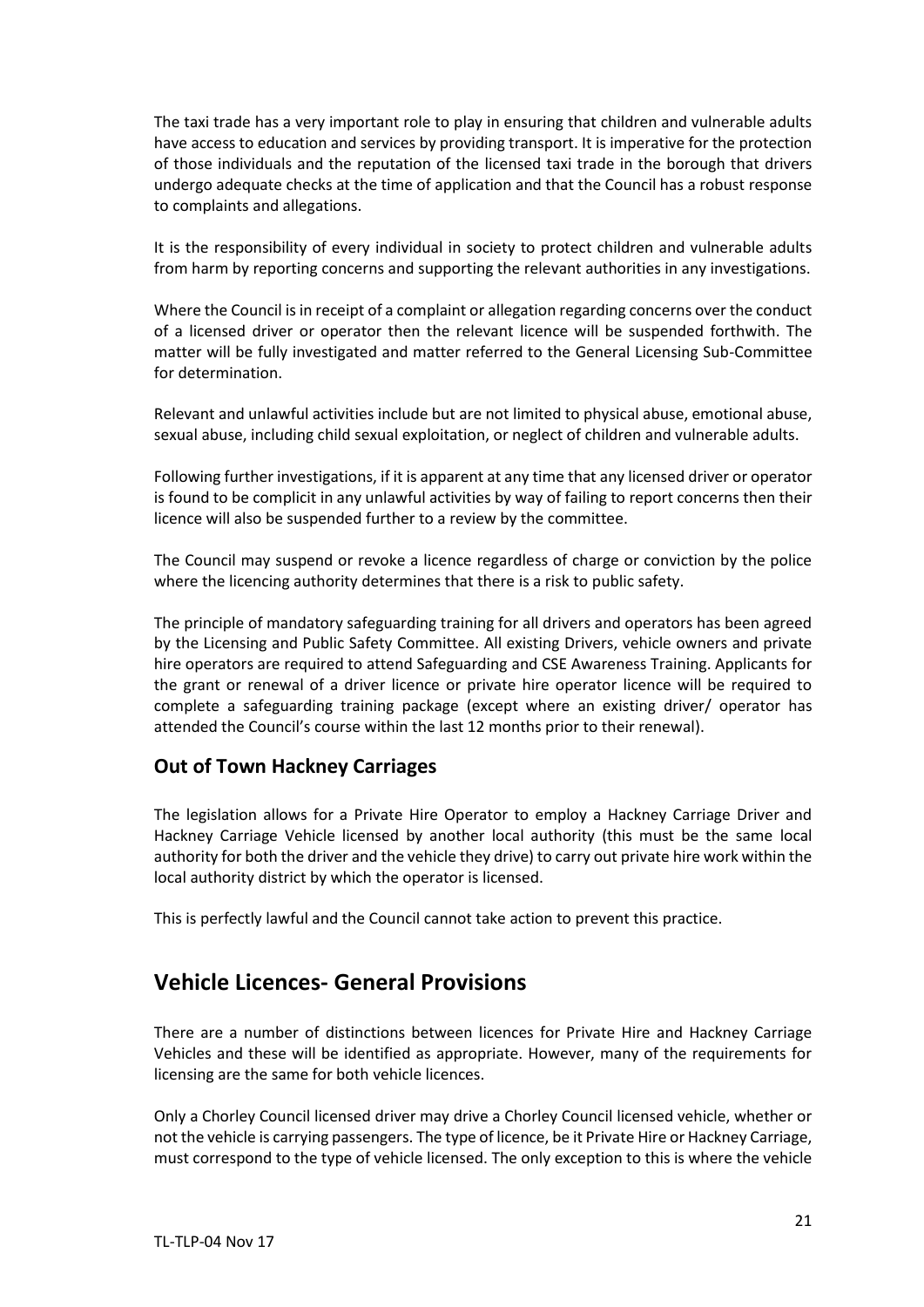is driven for the purposes of mechanical assessment by a person authorised by the garage for that purpose.

A vehicle must be capable of being licensed for a minimum of 4 passengers and a maximum of 8 passengers. The proprietor of a vehicle must not allow the vehicle to carry more passengers than the licence specifies.

Chorley Council currently limits the number of Hackney Carriage Vehicles that are licensed to 36, 9 of which are wheelchair accessible (7 of these added by LSC April 2006 and conditions amended Nov 2006). Chorley Council does not require specific models of Hackney Carriage Vehicles, such as London TX range which are the recognisable traditional 'black cab' style.

There is no requirement for the Hackney Carriage to have a separate driver compartment, except for WAV's and therefore there is a wide variety of makes and models of saloons and estate vehicles that are available to the trade for use as ordinary Hackney Carriages.

Hackney Carriage Vehicles, except WAV's, must be white in colour to distinguish them from Private Hire Vehicles.

### <span id="page-21-0"></span>**Application Requirements**

Application must be made on the Council's form and the appropriate fee paid. Where the applicant meets the Council's criteria for licensing a licence will be issued for a period of 6 months. Renewal information will be given at the time of issue of the.

The following requirements must be met:

- Any vehicle for which an application for grant of a vehicle licence is being made will be subject to a pre-inspection by an authorised officer of the council to ensure that all vehicle conditions are met prior to the application being accepted. Each vehicle must meet the Council's vehicle conditions in order to proceed to application for licensing.
- Any vehicle for which an application is made for either grant or renewal will be subject to the Council's Taxi Test at one of the Council's approved garages. This test incorporates a VOSA approved MOT test, which must be carried out at the same time as the remaining assessments specific to the Council's Taxi Test.
- The applicant must present the V5 vehicle registration document at the time of the application. Where the original V5 has been passed to the DVLA for change of owner details etc., the applicant must present a copy of the V5 plus the completed section relating to change of owner details or address etc. The updated V5 must be submitted to the Council within 6 weeks of the application date.
- Where the vehicle is fitted with a meter, the calibration certificate must be presented at the time of application.
- The applicant must provide proof of insurance for the vehicle and with specific reference to the proposed use and demonstrate that the vehicle has been continuously correctly insured during the preceding licensed period. Except during periods where the vehicle has been subject to a suspension notice being issued under section 60 or 68 of the local Government (Miscellaneous Provisions) Act 1976 and was not being driven as a taxi Under s.60 a vehicle may still be driven as a taxi if its suspended pending appeal, the requirement for continuous insurance is this case will still apply.
- The applicant must provide an HPI check to accompany the vehicle grant application.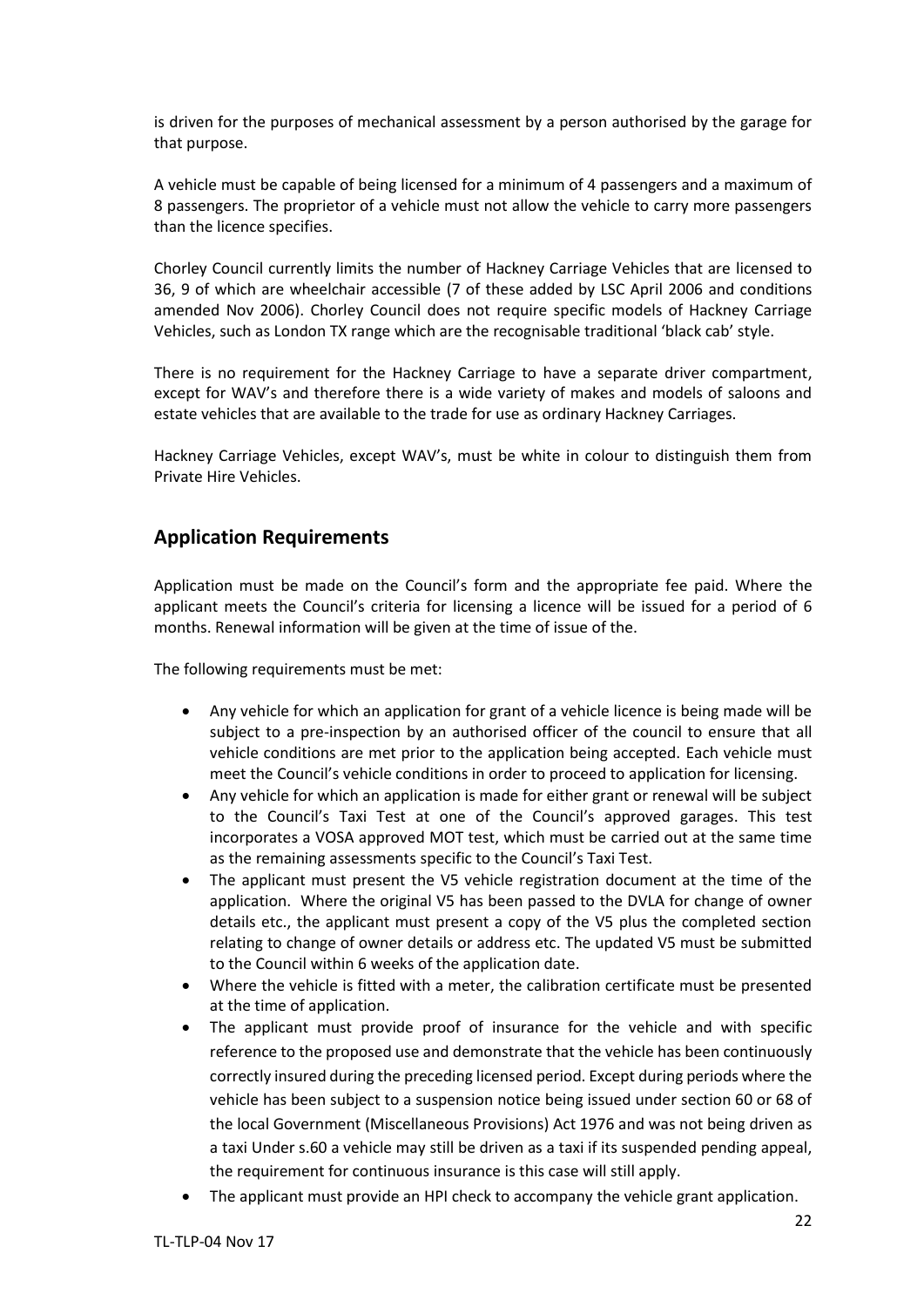• The vehicle must not be licensed as a hackney carriage or private hire vehicle with any other Local Authority.

# <span id="page-22-0"></span>**Vehicle Testing**

The Council's Taxi Test must be equivalent to or better than an MOT test. The current taxi test incorporates a VOSA approved MOT test, which must be carried out at the same time as the remaining assessments specific to the Council's Taxi Test. The vehicle will also be subject to a road test.

The Taxi Test must be conducted in its entirety at a Council approved garage.

Each licensed vehicle must be tested every 6 months, irrespective of age of the vehicle.

A Taxi Test will only be accepted;

- On renewal, where the vehicle test has been conducted not more than 28 Days prior to the expiry of the Current Vehicle licence and;
- In the case of an application for the grant of a HC  $/$  PH vehicle licence the vehicle inspection and Test shall not have been conducted more than 7 Days Prior to the date the application was made. In any case the vehicle shall have satisfactorily completed the Taxi test.

A vehicle can be presented for the Taxi Test for a Vehicle Licence Renewal up to 28 days before the expiry of the licence date. The existing licence expiry date will still be honoured and in all cases the taxi test date will be the same date as the expiry of the licence. The cut-off point for receipt of an application to renew a taxi vehicle licence will be at close of business before the licence expires.

Where a vehicle fails the taxi test the proprietor will have the option to keep the vehicle at the test centre and arrange repair on the premises or remove the vehicle to an alternate location for the necessary repairs. However, at this point should the vehicle be removed from the Testing Station the vehicle will be subject to suspension and the Licence plate will be marked accordingly, until the vehicle is re-tested and passes the Taxi Test. The testing station will be responsible for notifying Licensing Enforcement where the failed vehicle is to be removed from their site for repairs.

### <span id="page-22-1"></span>**Trailers**

No trailer shall be attached to a vehicle unless the trailer has been tested at the same time as the vehicle was tested and the trailer is clearly identifiable by a serial number or other permanent mark for purposes of identification.

<span id="page-22-2"></span>Any trailer must provide secure and weatherproof storage for luggage.

### **Change of Vehicle**

There is no provision within legislation or the Council's policy for a proprietor to change a vehicle within an existing licence. Where a vehicle is substituted, either permanently or temporarily, then a new application for a grant of a vehicle licence is required. The new licence will be valid for 6 months, unless subject to surrender, suspension or revocation.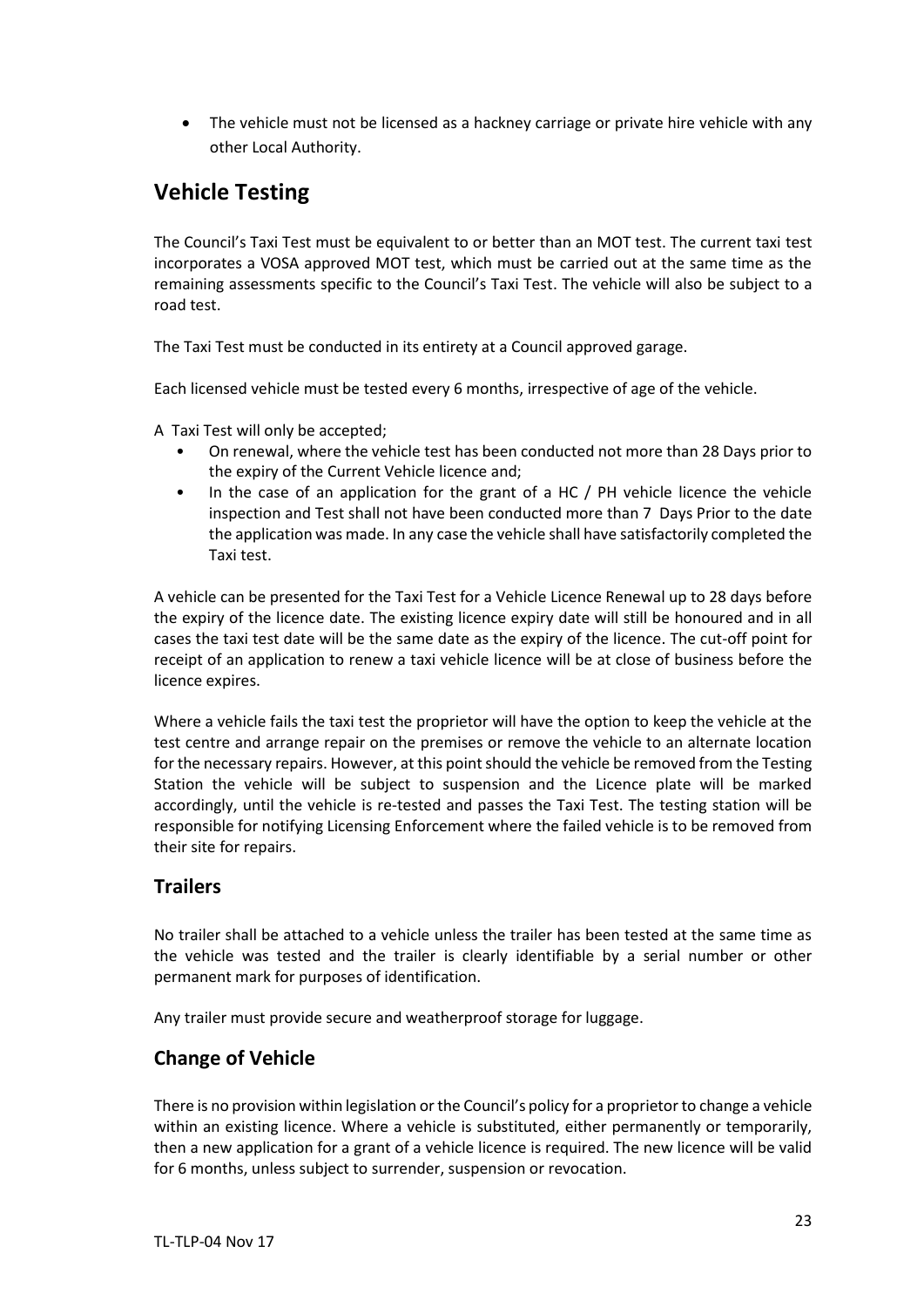The specific provisions in relation to Hackney Carriage Vehicles are as follows:

- Where the above applies to a HC Vehicle licence the Council will only recognise applications from existing HC vehicle proprietors whose details appear on the Council's register. In such circumstances any application received shall be made in the name of all the registered proprietors for that vehicle. In the case of an existing WAV vehicle only another WAV vehicle will be considered in accordance with the Council's HCV licensing conditions of application.
- Where a vehicle is presented on behalf of an existing HCV proprietor by a company whose business it is to provide relief taxi vehicles (such a company shall be a company recorded at companies house and be of limited status), the application shall reflect the registered keeper details given in the V5 document alongside the original proprietors.
- Where the change of vehicle applies to a HC Vehicle licence the original licence number will be preserved to protect the plate for the HC vehicle proprietor. In all other cases a new Licence & Licence Plate will be issued with a New Number.

## <span id="page-23-0"></span>**Transfer of Vehicle Ownership**

Where a licensed vehicle is transferred between proprietors then a transfer notice (Council form) must be completed by both parties and presented to the Council within 14 days, so that the vehicle record can be updated. There is no charge for this notification.

### <span id="page-23-1"></span>**Insurance of Vehicles**

The vehicle must be insured at all times for the specific use as a passenger vehicle for hire and reward. The insurance certificate must specify if the vehicle is for Private Hire or Hackney Carriage and provide insurance cover for all persons licensed to and with the authority to drive the vehicle.

The proprietor must be able to demonstrate that the vehicle is insured during the licence period, except for any period where the vehicle has been subject to suspension under s. 68 of the 1976 Act by the Council and was not driven as a taxi, (unless suspended under s.60 and pending an appeal).

Where a vehicle is not correctly insured or the insurance is deemed invalid then the Council's licence conditions have been breached and enforcement action may be taken.

### <span id="page-23-2"></span>**Accidents**

The proprietor of a licensed vehicle shall report to the Council as soon as is reasonably practicable, and in any case within 72 hours of the occurrence of any accident to the licensed vehicle causing damage materially affecting the safety, performance and appearance of the licensed vehicle or the comfort or convenience of persons carried.

The Council may wish to inspect the vehicle and the proprietor must provide access to the vehicle for this purpose.

Where a vehicle has been involved in an accident the Council may choose to serve a defect notice requiring certain repairs where the damage is slight and the safety of the vehicle is not compromised.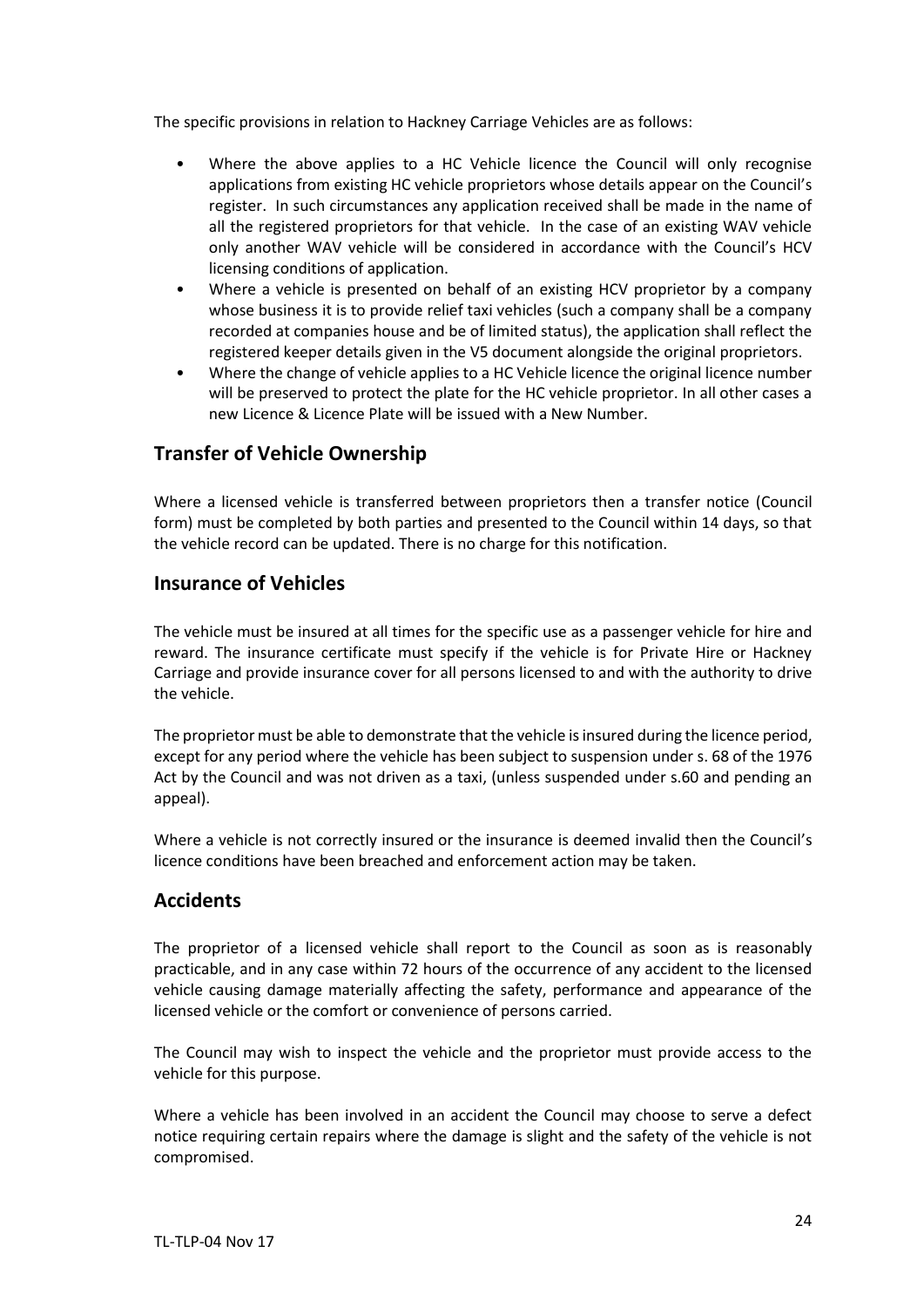In more serious cases, the Council will suspend the vehicle until such time as the repairs are completed and the vehicle is presented for re-inspection.

Further enforcement action may be required depending on the severity of the damage, such as a requirement to produce a full mechanical inspection report in order for the vehicle to be considered for licensing.

### <span id="page-24-0"></span>**Transport of animals**

All animals must be accompanied by and under the control of the hirer and must be transported in the rear of the vehicle.

All drivers and operators must accept to carry guide and assistance dogs unless the driver applies for an exemption on medical grounds. There can be no additional charge made for the carriage of such dogs.

### <span id="page-24-1"></span>**Record books and receipts**

The proprietor shall ensure that a record book is kept at all times in the vehicle. This record book must show the occasions when a receipt is issued. A receipt must be given if requested and each receipt must show the licence number of the driver, the date and the amount charged. A sign should be displayed in the vehicle indicating that a receipt will be given if requested.

### <span id="page-24-2"></span>**Change of address**

The proprietor shall notify the Council in writing of any change in his address within 7 days of such change taking place.

### **CCTV**

From  $1<sup>st</sup>$  January 2020 or sooner as agreed by the LPSC in consultation with the Trade, all Hackney Carriage and Private Hire Vehicles will be required to install CCTV, which will record for the duration the vehicle is in use. The vehicle must clearly display signage to notify passengers of the presence of CCTV recording equipment.

The data controller for the CCTV footage from vehicles must retain these records for a minimum of 28 days and they must be available for inspection by the Council at any reasonable time. Copies must be provided to the Council on request.

The CCTV operator (Driver, Vehicle Proprietor or Private Hire Operator) and Data Controller must comply with the data collection, data storage and handling requirements set out by the Information Commission's Office (ICO) and their codes of practice. <https://ico.org.uk/media/for-organisations/documents/1542/cctv-code-of-practice.pdf>

<span id="page-24-3"></span>This condition was deferred implementation at the LPSC on 15 November 2017.

# **Vehicle Licences- Vehicle Type Conditions**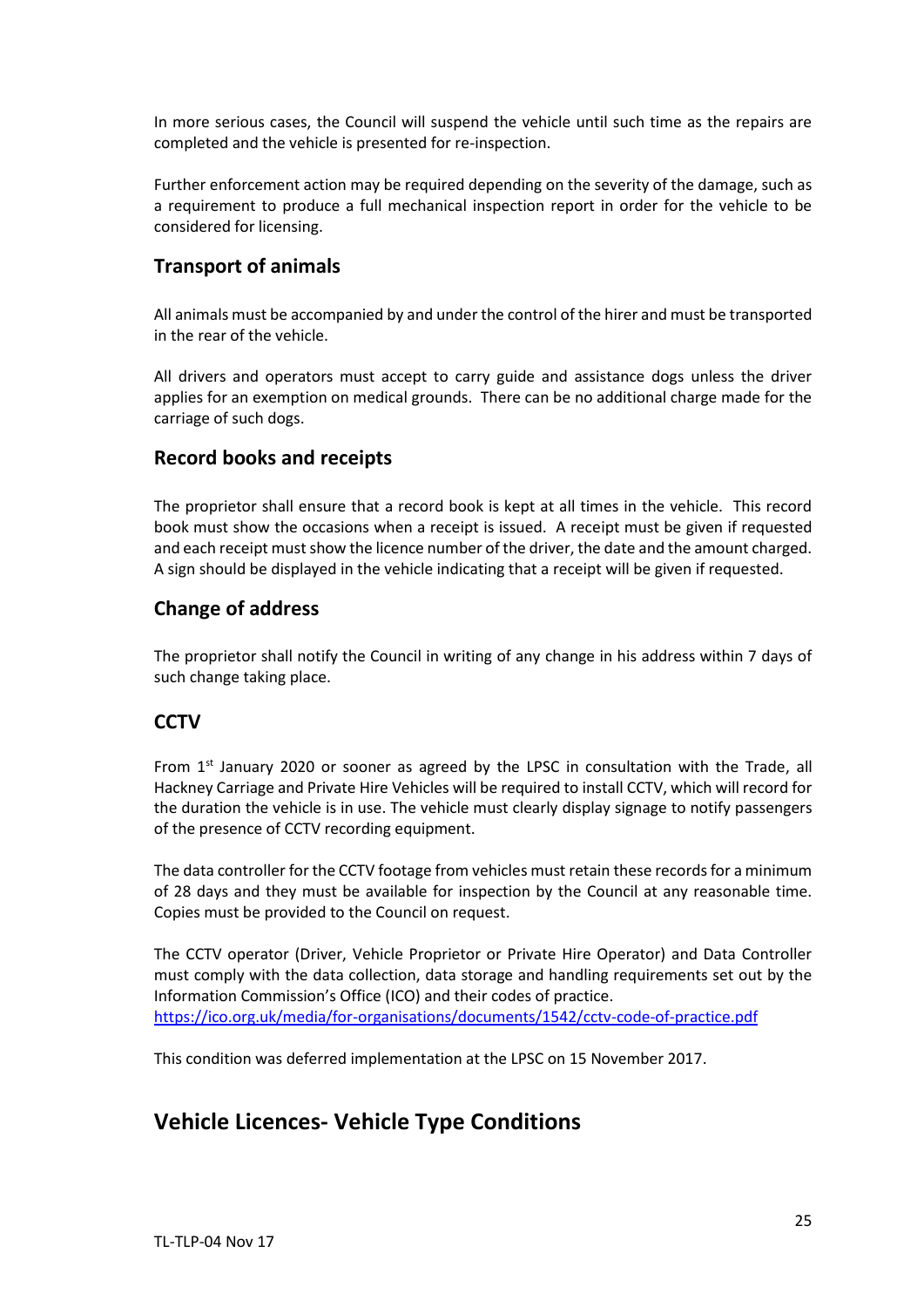There are a number of distinctions between licences for Private Hire and Hackney Carriage Vehicles and these will be identified as appropriate. However, many of the requirements for licensing are the same for both vehicle licences.

The table of conditions will make clear where there is any distinction between conditions which are only applicable to or vary between Private Hire Vehicles and Hackney Carriage Vehicles.

Before a vehicle can be granted a licence it must undergo an inspection by a Council Officer to ensure compliance with all conditions below. This inspection is carried out prior to application to reduce the likelihood of the vehicle being refused a licence at the point of inspection once the administration of the licence has already begun, as the applicant would not be eligible for a full refund at that stage.

| <b>Condition</b> |    |                                               | <b>Reason for Condition</b>                        |  |
|------------------|----|-----------------------------------------------|----------------------------------------------------|--|
| Colour:<br>1.    |    |                                               | To ensure a clear distinction for the public       |  |
|                  | a) | All Hackney Carriage Vehicles must be white   | between Hackney Carriage Vehicles and Private      |  |
|                  |    | in colour except where the vehicle is a WAV,  | Hire Vehicles.                                     |  |
|                  |    | where other colours are permitted.            |                                                    |  |
|                  | b) | Private Hire Vehicles may not be white in     | To maintain the professional and respectable       |  |
|                  |    | colour, unless it is a stretched limousine or | reputation of the taxi trade within Chorley.       |  |
|                  |    | other similar vehicle.                        |                                                    |  |
|                  | C) | Bizarre or garish colour schemes will not be  |                                                    |  |
|                  |    | permitted.                                    |                                                    |  |
|                  |    |                                               |                                                    |  |
| 2.               |    | Insurance write offs and accident damage:     | To protect public safety, vehicles subject to      |  |
|                  | a) | Vehicles that have been categorised as        | insurance write off must be identified.            |  |
|                  |    | 'write offs' by any insurance company at any  | In order to protect public safety any vehicle that |  |
|                  |    | level will not be considered for licensing.   | shows signs of accident damage would need to       |  |
|                  | b) | Where the vehicle shows signs of accident     | be tested to demonstrate that the vehicle is safe  |  |
|                  |    | damage but has not been subject to an         | for fee paying passengers and structurally sound   |  |
|                  |    | insurance write off, the Council may use its  | in that it is comparable with another vehicle of   |  |
|                  |    | discretion and licence the vehicle where the  | the same age, make and model that has not been     |  |
|                  |    | vehicle passes a further mechanical and       | subject to accident damage.                        |  |
|                  |    | structural assessment, including assessment   | The Assessor must provide a recommendation as      |  |
|                  |    | of road worthiness and handling. The testing  | to whether the vehicle meets the quality and       |  |
|                  |    | must be conducted by a qualified              | safety standards and confirm if there is any       |  |
|                  |    | independent expert who must be able to        | additional risk associated with the vehicle in     |  |
|                  |    | demonstrate that they have responsibility     | comparison to a vehicle of the same make, model    |  |
|                  |    | for insurance assessment and collision        | and year of manufacture that has not been          |  |
|                  |    | investigation. The assessor must provide      | subject to accident damage and subsequent          |  |
|                  |    | details of their professional indemnity       | repair.                                            |  |
|                  |    | insurance.                                    | The cost of any additional testing would be borne  |  |
|                  | c) | All vehicles (except those newly registered)  | by the applicant.                                  |  |
|                  |    | must be checked against HPI and a full        | The DVLA have changed their process and no         |  |
|                  |    | printed report submitted as part of the       | longer reissue the V5 log book following           |  |
|                  |    | application to the Council to confirm         | insurance write off for either Category C or D.    |  |
|                  |    | whether the vehicle has been subject to an    | Therefore in order for the Council and the         |  |
|                  |    | insurance write off. The HPI must be dated    | prospective/ new owner of the vehicle to           |  |
|                  |    | within 6 weeks of the application date.       | determine if the vehicle has been subject to such  |  |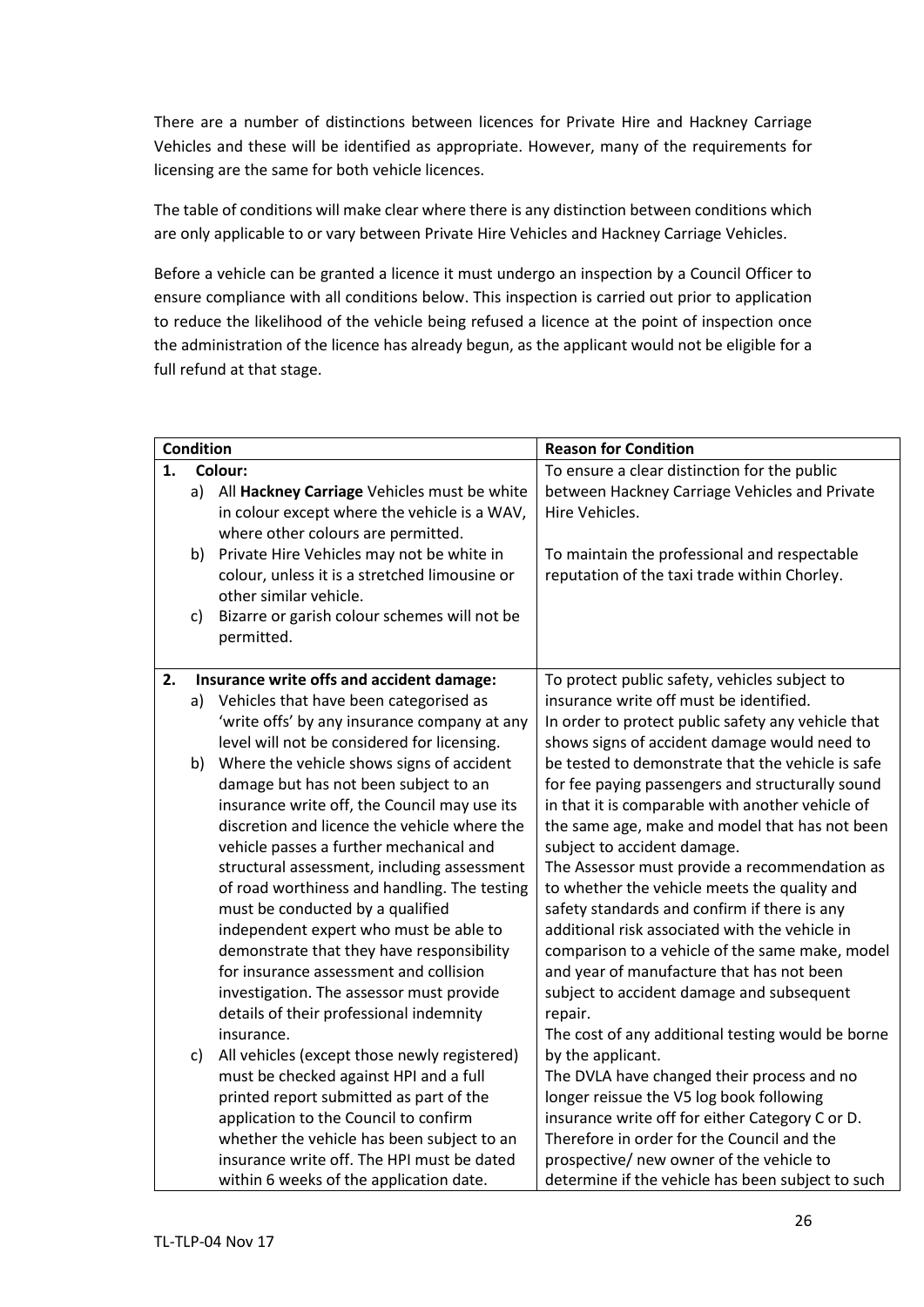|    |                                                                                                                                                                                                                                                                                                               | write off an HPI check would be required. The HPI<br>check must be up to date in order to be relevant<br>to the licence application.                                                                                                                                                                                                           |
|----|---------------------------------------------------------------------------------------------------------------------------------------------------------------------------------------------------------------------------------------------------------------------------------------------------------------|------------------------------------------------------------------------------------------------------------------------------------------------------------------------------------------------------------------------------------------------------------------------------------------------------------------------------------------------|
| 3. | <b>Type Approval and Vehicle Adaptations and</b><br><b>Conversions:</b><br>Any vehicle presented for licensing shall<br>a)<br>meet the technical standards for type<br>approval to                                                                                                                            | All vehicles used for the carriage of passengers<br>must have the relevant Type Approval, which<br>determines the vehicles structural suitability for<br>this purpose.                                                                                                                                                                         |
|    | European Whole vehicle type approval<br>i)<br>ii) British National type approval<br>iii) British Single vehicles approval or<br>iv) British Low volume type approval                                                                                                                                          | The vehicle will be licensed to carry the number<br>of passengers it was specifically designed to carry<br>in order to protect public safety.                                                                                                                                                                                                  |
|    | The vehicle must have a capacity for at least<br>b)                                                                                                                                                                                                                                                           | Many versatile chassis are built by manufacturers<br>with the ability to be used in any number of ways,                                                                                                                                                                                                                                        |
|    | 4 adult passengers.<br>A vehicle that was designed and built for 5<br>c)<br>persons will not be licensed for more than 4                                                                                                                                                                                      | and the chassis will be given a specific approval<br>type which demonstrates its suitability for safe<br>conversion to a number of configurations. As                                                                                                                                                                                          |
|    | passengers.<br>The proprietor shall not permit the vehicle<br>d)<br>to be used to carry a greater number of                                                                                                                                                                                                   | such these vehicles are often converted to<br>transport more than 4 passengers.                                                                                                                                                                                                                                                                |
|    | passengers than that prescribed in the<br>licence<br>Chorley Council may licence a suitable<br>e)<br>vehicle for up to 8 passengers. Where such a<br>passenger vehicle is a conversion or<br>adaptation of such a chassis, the applicant<br>must demonstrate that this conversion was                         | This new condition allows for conversion to be<br>undertaken after UK registration but require the<br>applicant to demonstrate that the vehicle meets<br>type approval and safety standards by way of<br>certification. The additional officer time<br>associated with reviewing certificates and<br>reports, employing independent experts to |
|    | undertaken by a qualified conversion<br>company and meets all necessary safety<br>standards of the type approval.<br>In order to demonstrate that the vehicles is<br>f)<br>suitable and meets the requirements of 3 a)<br>above, has been properly converted and<br>meets all necessary safety standards, the | review such and compiling additional reports for<br>the Licensing Committees would need to be met<br>by the licensing fees.                                                                                                                                                                                                                    |
|    | applicant must submit a conversion<br>certificate / certificate of conformity / type<br>approval or other relevant document in<br>relation to any conversion or alteration that<br>has cause to alter that vehicle since its<br>manufacture.                                                                  |                                                                                                                                                                                                                                                                                                                                                |
|    | No 'Q' plated vehicles will be considered for<br>g)<br>licensing.                                                                                                                                                                                                                                             | For safety reasons the Council will not licence a Q<br>plated car because a Q plate denotes a kit car or                                                                                                                                                                                                                                       |
|    | The proprietor shall not allow the<br>h)<br>mechanical and structural specification of<br>the hackney carriage to be varied without<br>the consent of an Authorised Officer of the<br>Council. Unauthorised variations will result<br>in the licence becoming immediately invalid.                            | rebuild, where the full traceability of the vehicle<br>cannot be authenticated by the DVLA.                                                                                                                                                                                                                                                    |
| 4. | <b>Disabled &amp; Wheelchair Access Vehicles:</b>                                                                                                                                                                                                                                                             |                                                                                                                                                                                                                                                                                                                                                |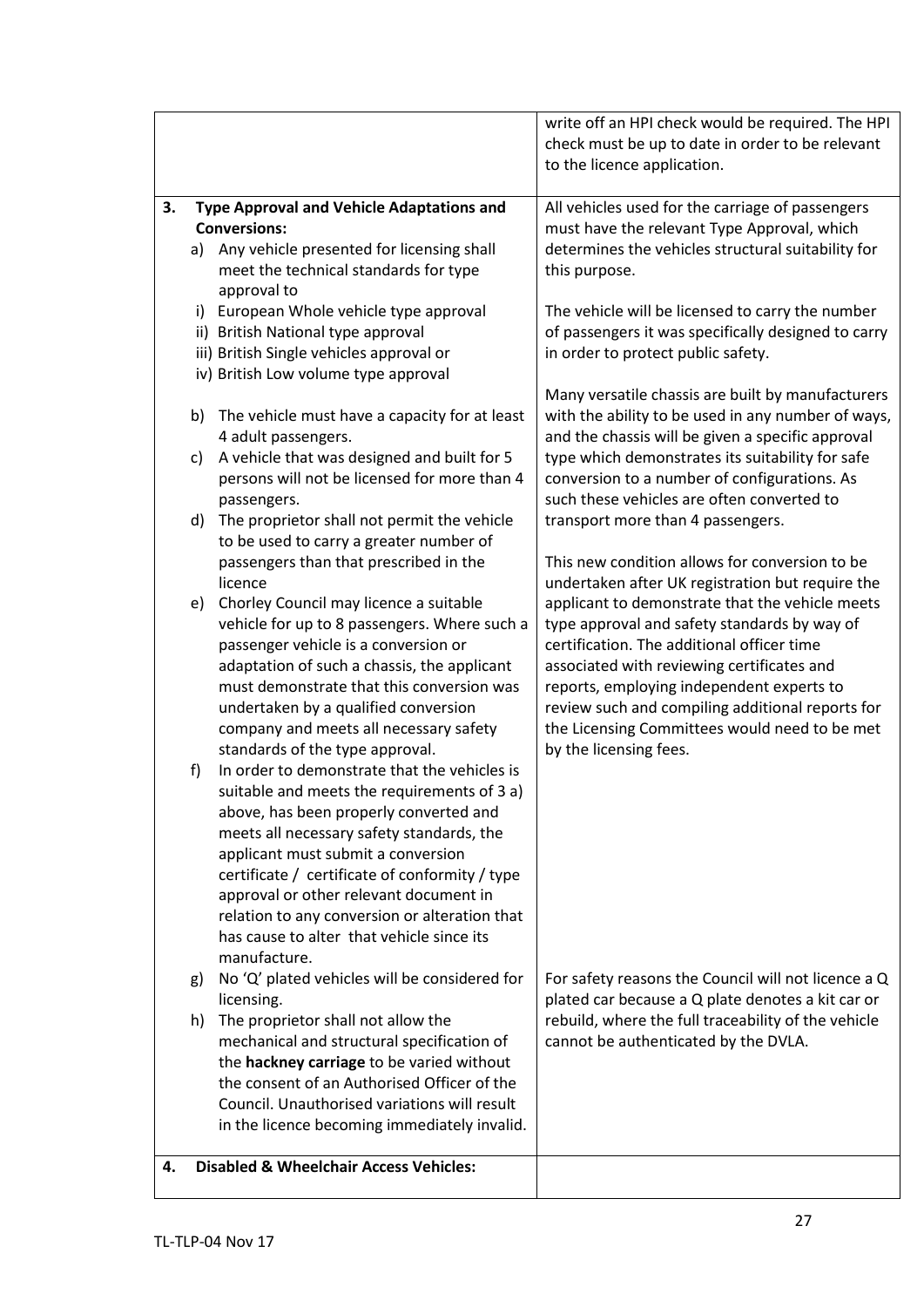| a)    | Where a Hackney Carriage Vehicle is              | This DAV/WAV type for type replacement            |
|-------|--------------------------------------------------|---------------------------------------------------|
|       | licensed for Disabled and /or Wheelchair         | ensures that the disabled taxi provision is       |
|       | Access, then any replacement vehicle must        | maintained.                                       |
|       | also be of equivalent accessible design.         |                                                   |
|       | b) Any vehicle incorporating a lifting device    | The requirement to comply with LOLER protects     |
|       | shall at first application provide a certificate | the safety of passengers using these lifting      |
|       | of conformity issued in accordance with the      | facilities.                                       |
|       | LOLER Regulations 1998, and produce at any       |                                                   |
|       | subsequent renewal a certificate of safety       |                                                   |
|       | issued in accordance with LOLER                  |                                                   |
|       | Regulations 1998 and guidance to the             |                                                   |
|       | satisfaction of the council.                     | The conditions relating to the accommodation      |
| C)    | Vehicles presented at first licensing from       | and fixing of wheelchairs protects the safety and |
|       | 5th October 2010 intended to provide             | comfort of passengers using these facilities.     |
|       | Disability access shall for the purpose of       |                                                   |
|       | Type 1 Disability Access will have the           |                                                   |
|       | following:                                       |                                                   |
|       | Wheel chair means of access and<br>i.            |                                                   |
|       | egress and means of securing                     |                                                   |
|       | wheelchairs safely in the vehicle where          |                                                   |
|       | all fixtures and fitting meet E1 Type            |                                                   |
|       | Approval or equivalent.                          |                                                   |
|       | Offer suitable accommodation for the<br>ii.      |                                                   |
|       | provision of at least one adult size             |                                                   |
|       | occupied wheelchair.                             |                                                   |
|       | iii.<br>Suitable hand grips designed to be       |                                                   |
|       | clearly recognisable to aid in the access        |                                                   |
|       | and egress of passengers.                        |                                                   |
|       | Where the DAV/WAV is a Hackney<br>iv.            |                                                   |
|       | Carriage a forward facing illuminated            |                                                   |
|       | top sign permanently fixed to; or a              |                                                   |
|       | built-in taxi sign as an integral part of        |                                                   |
|       | the structure and operated by the taxi           |                                                   |
|       | meter (The top sign does not have to             |                                                   |
|       | display the words Chorley Borough                |                                                   |
|       | Council)?                                        |                                                   |
|       | All vehicles will have 2 side passenger<br>v.    |                                                   |
|       | doors to access the rear compartment             |                                                   |
|       | of the vehicle.                                  |                                                   |
|       | All seats must be accessible by a clear<br>vi.   |                                                   |
|       | permanent opening of 400mm                       |                                                   |
|       | All wheelchair accessible vehicles will<br>vii.  |                                                   |
|       | have provision for at least two                  |                                                   |
|       | permanently fixed passenger seats in             | Wheelchair Accessible Vehicles will be identified |
|       | the rear compartment of the vehicle.             | by use of a recognisable disability emblem on the |
| viii. | All vehicles will have been converted by         | plate.                                            |
|       | a recognised coachbuilder / conversion           |                                                   |
|       | company.                                         |                                                   |
|       | Any ancillary equipment shall be<br>ix.          |                                                   |
|       | capable of being stored securely and             |                                                   |
|       | safely                                           |                                                   |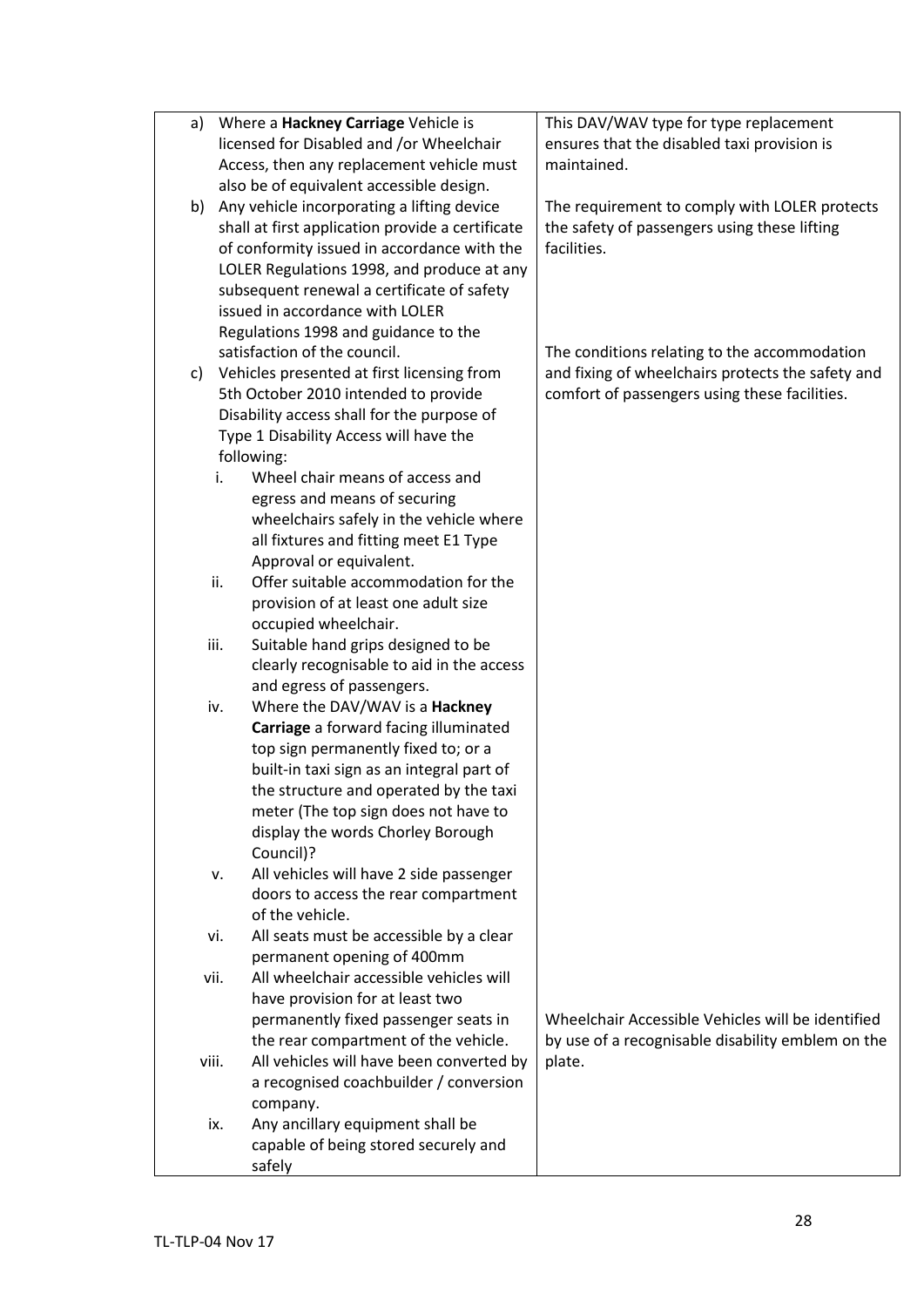|    |    | All vehicles will be inspected and<br>х.                                          |                                                                                                           |
|----|----|-----------------------------------------------------------------------------------|-----------------------------------------------------------------------------------------------------------|
|    |    | licensed at the discretion of the                                                 |                                                                                                           |
|    |    | Council,                                                                          |                                                                                                           |
|    |    |                                                                                   |                                                                                                           |
|    |    | d) All vehicles of Type 1 or 2 Disability Access                                  |                                                                                                           |
|    |    | shall display the appropriate disability                                          |                                                                                                           |
|    |    | emblem in a prominent position on the                                             |                                                                                                           |
|    |    | vehicle.                                                                          |                                                                                                           |
| 5. |    | <b>Identification plates &amp; livery:</b>                                        | The publication of the vehicle licence expiry on                                                          |
|    | a) | The identification plate and livery shall                                         | the licence plate allows the public, other                                                                |
|    |    | remain the property of the Council at all                                         | proprietors and enforcement officers to easily                                                            |
|    |    | times. The Plate will display the expiry date                                     | see if the vehicle has a valid licence and reduces                                                        |
|    |    | of the vehicle licence and therefore must be                                      | the risk of unlicensed but plated vehicles being                                                          |
|    |    | replaced at each renewal.                                                         | used unlawfully.                                                                                          |
|    |    |                                                                                   |                                                                                                           |
|    | b) | The licence plate shall be affixed to the<br>vehicle by the proprietor at his own |                                                                                                           |
|    |    |                                                                                   |                                                                                                           |
|    |    | expense, in the following manner:-                                                |                                                                                                           |
|    |    | at the rear of the vehicle, and                                                   |                                                                                                           |
|    |    | to the exterior of the vehicle, and                                               |                                                                                                           |
|    |    | with the number facing to the rear, and                                           |                                                                                                           |
|    |    | in a vertical plane, and                                                          |                                                                                                           |
|    |    | must be affixed by bolts or screws or                                             |                                                                                                           |
|    |    | other similar secure means as approved                                            |                                                                                                           |
|    |    | by the Council, in such a manner as to                                            |                                                                                                           |
|    |    | be easily removed by an Authorised                                                |                                                                                                           |
|    |    | Officer.                                                                          |                                                                                                           |
|    |    |                                                                                   |                                                                                                           |
|    | c) | The proprietor of the vehicle shall ensure                                        |                                                                                                           |
|    |    | the identification plates are maintained and                                      | It is important for the public to be able to easily                                                       |
|    |    | kept in such condition that the information                                       | identify a Chorley Council licensed vehicle and<br>distinguish between a Hackney Carriage and             |
|    |    | contained on the identification plate is                                          | Private Hire by use of clear signage.                                                                     |
|    |    | clearly visible to public view at all times.                                      |                                                                                                           |
|    | d) | Internal licence plate must be fixed to the                                       | A suitable internal licence display allows the                                                            |
|    |    | dashboard not obscuring the drivers view or                                       |                                                                                                           |
|    |    | on the windscreen outside the swiped area.                                        | passenger to confirm any details of the vehicle                                                           |
|    | e) | The internal disc must be fixed to the                                            | while travelling.                                                                                         |
|    |    | windscreen outside the swiped area not                                            |                                                                                                           |
|    |    | obscuring the driver's view with the expiry                                       |                                                                                                           |
|    |    | date information visible from the vehicle                                         |                                                                                                           |
|    |    | exterior.                                                                         |                                                                                                           |
|    | f) | The vehicle shall display Council provided                                        |                                                                                                           |
|    |    | livery to the front driver and passenger door                                     |                                                                                                           |
|    |    | fixed in a readable position. The Council's                                       |                                                                                                           |
|    |    | door signs shall be fixed permanently to the                                      |                                                                                                           |
|    |    | vehicle and the use of magnets or other                                           |                                                                                                           |
|    |    | means of temporary fixing shall not be used.                                      |                                                                                                           |
|    | g) | The proprietor shall cause to be fixed to the                                     | The illuminated roof sign is a clear indicator to<br>the public of the availability for hire of a Hackney |
|    |    | roof of any Hackney Carriage an illuminated                                       |                                                                                                           |
|    |    | sign bearing the words "CHORLEY                                                   | Carriage.                                                                                                 |
|    |    | BOROUGH TAXI" on both the forward and                                             |                                                                                                           |
|    |    | rearward faces of the sign. The sign shall be                                     |                                                                                                           |
|    |    | capable of being so operated that when the                                        |                                                                                                           |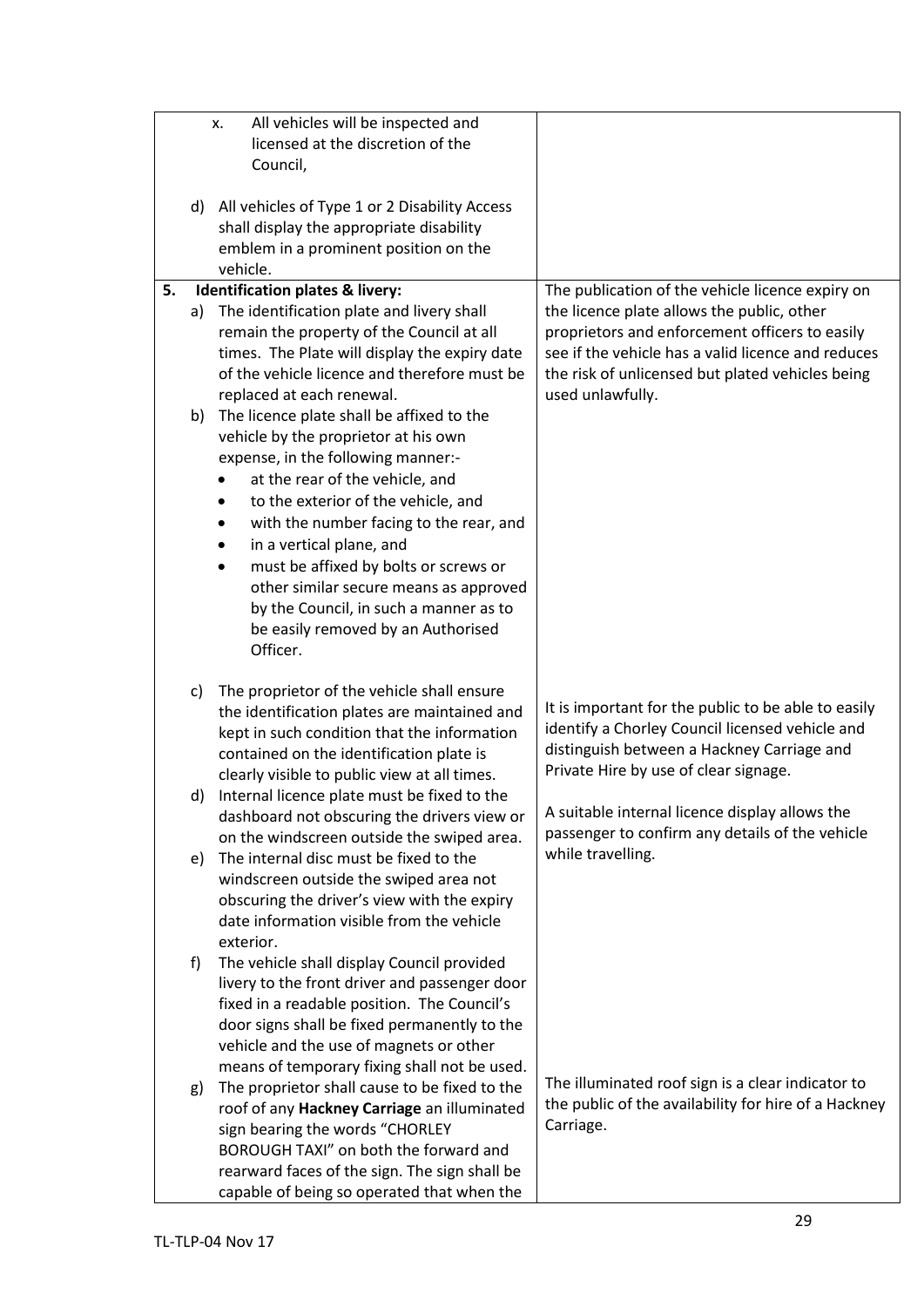|      | vehicle is engaged for hire, the sign is not                                                                                                                                                                                                                                                                                                                                             |                                                                                                                                                                                                                                                                                                                                                                                                                              |
|------|------------------------------------------------------------------------------------------------------------------------------------------------------------------------------------------------------------------------------------------------------------------------------------------------------------------------------------------------------------------------------------------|------------------------------------------------------------------------------------------------------------------------------------------------------------------------------------------------------------------------------------------------------------------------------------------------------------------------------------------------------------------------------------------------------------------------------|
|      | illuminated, this operation shall be                                                                                                                                                                                                                                                                                                                                                     |                                                                                                                                                                                                                                                                                                                                                                                                                              |
|      | controlled by the meter.                                                                                                                                                                                                                                                                                                                                                                 |                                                                                                                                                                                                                                                                                                                                                                                                                              |
| 6.   | <b>Exemptions to Signage Requirements:</b>                                                                                                                                                                                                                                                                                                                                               |                                                                                                                                                                                                                                                                                                                                                                                                                              |
| a)   | An Exemption Notice issued by Chorley<br>Council, exempting a proprietor from the<br>requirement to display the external licence<br>plate on a private hire vehicle and the<br>concurrent exemption for the wearing of<br>the private hire driver's identification badge<br>is granted subject to the licensed vehicle<br>being operated in accordance with the<br>following conditions: | These conditions only apply to Private Hire<br>Vehicles and would normally only be considered<br>for stretched limousines and chauffeur driver<br>executive saloons.<br>Failure to comply with these conditions may<br>result in the withdrawal of the exemption notice.<br>Once an exemption notice has been issued the<br>vehicle cannot be used for normal private hire<br>work, it must be used exclusively for contract |
| i.   | When operating under the exemption notice<br>the internal plate issued by the licensing<br>authority will be displayed on the nearside<br>of the windscreen or dashboard so as not to<br>obscure the drivers view.                                                                                                                                                                       | hire.                                                                                                                                                                                                                                                                                                                                                                                                                        |
| ii.  | The Exemption Notice issued by the<br>Licensing Authority in respect of the<br>licensed private hire vehicle will be carried<br>in the vehicle at all times and will be<br>produced upon request to any authorised                                                                                                                                                                       |                                                                                                                                                                                                                                                                                                                                                                                                                              |
| iii. | officer or any police officer.<br>Other than the internal plate, the proprietor<br>will not display in, on or from the vehicle<br>any advertisement, signage, logos or insignia<br>advertising the operating company or the<br>vehicle's status as a private hire vehicle<br>without the approval of the Licensing<br>Authority.                                                         |                                                                                                                                                                                                                                                                                                                                                                                                                              |
| iv.  | The private hire vehicle licence plate will be<br>affixed in a visible position within the boot<br>of the vehicle and shall not be displayed<br>externally whist the exemption notice is in<br>force. Upon request the licence plate will be<br>shown to any authorised officer or any<br>police officer.                                                                                |                                                                                                                                                                                                                                                                                                                                                                                                                              |
| ν.   | When issued with an exemption notice, the<br>vehicle will not be required to display any<br>other signs which the Licensing Authority<br>may at any time require private hire vehicles<br>to display.                                                                                                                                                                                    |                                                                                                                                                                                                                                                                                                                                                                                                                              |
| vi.  | No taximeter shall be fitted in the vehicle.                                                                                                                                                                                                                                                                                                                                             |                                                                                                                                                                                                                                                                                                                                                                                                                              |
| vii. | A table of fares/tariffs will not be displayed<br>in the vehicle.                                                                                                                                                                                                                                                                                                                        |                                                                                                                                                                                                                                                                                                                                                                                                                              |
|      | viii. During the period of the exemption notice,<br>the driver shall not wear the private hire<br>driver's badge but will have it available for<br>inspection by any authorised officer or any<br>police officer on request.                                                                                                                                                             |                                                                                                                                                                                                                                                                                                                                                                                                                              |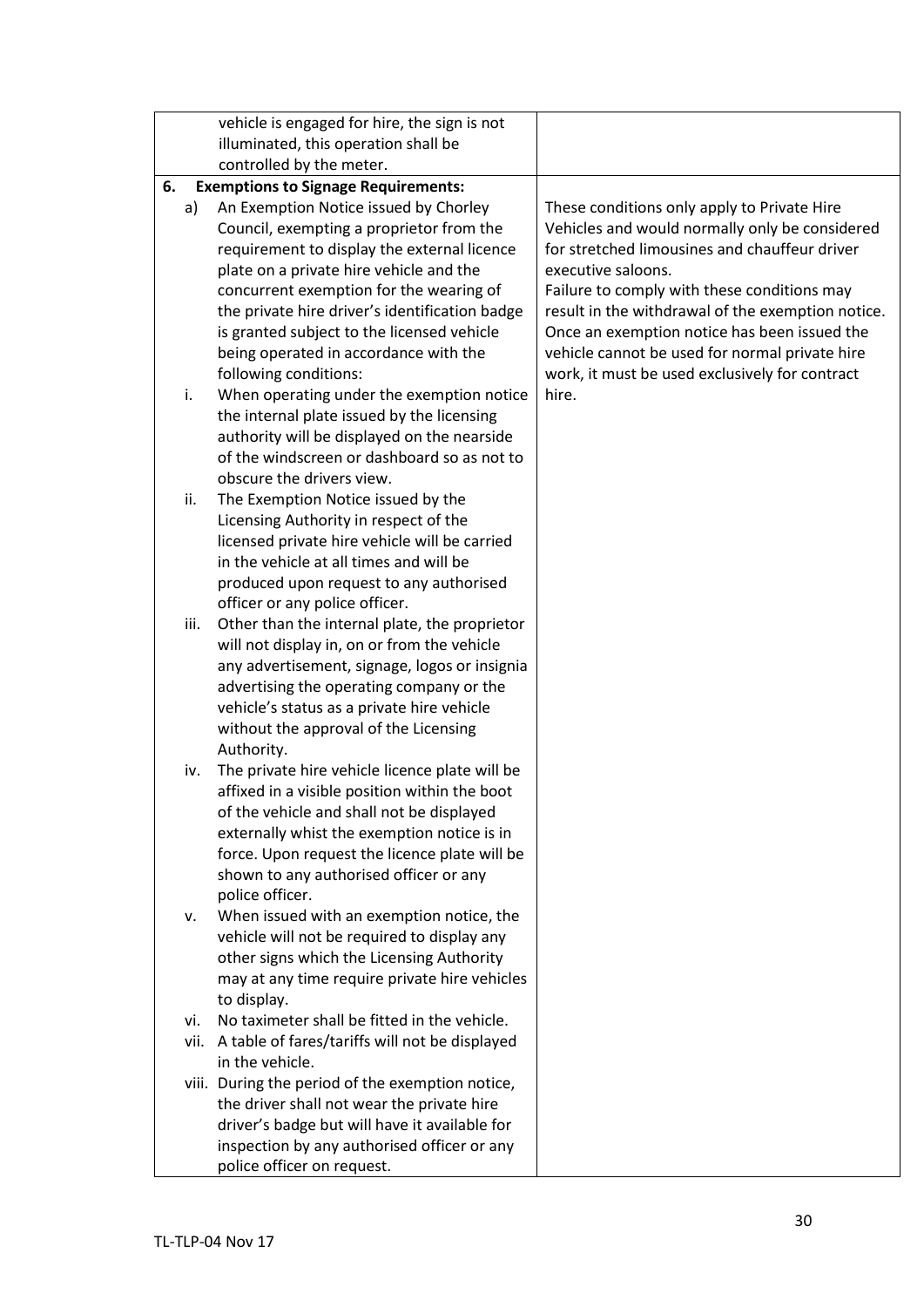|    | ix.                               | At all times during the period of the                                             |                                                    |
|----|-----------------------------------|-----------------------------------------------------------------------------------|----------------------------------------------------|
|    |                                   | exemption notice the driver of the vehicle                                        |                                                    |
|    |                                   | will be appropriately dressed in either a                                         |                                                    |
|    |                                   | formal chauffeur's uniform or a business suit                                     |                                                    |
|    |                                   | with collar and tie.                                                              |                                                    |
| 7. |                                   | <b>Other Signage:</b>                                                             |                                                    |
|    | a)                                | Approved no smoking signage must be                                               |                                                    |
|    |                                   | fitted internally to the vehicle for the                                          | The limitation on other signage reduces the        |
|    |                                   | benefit of all passengers.                                                        | likelihood of confusion or misunderstanding by     |
|    | b)                                | No signs, notices, advertisements, plates,                                        | the public by allowing clear observation of the    |
|    |                                   | marks, numbers, letters, figures, symbols,                                        | signs relevant to the licence.                     |
|    |                                   | emblems or devices whatsoever shall be                                            |                                                    |
|    |                                   | displayed on, in or from the vehicle except                                       |                                                    |
|    |                                   | as may be required by any statutory                                               |                                                    |
|    |                                   | provision or required or permitted by these                                       |                                                    |
|    |                                   | conditions.                                                                       |                                                    |
|    | c)                                | Except where the sign:                                                            |                                                    |
|    |                                   | contains no words or numbers other                                                |                                                    |
|    |                                   | than the name, address and telephone                                              |                                                    |
|    |                                   | number of the operator of the vehicle                                             |                                                    |
|    |                                   | or the name under which he carries on                                             |                                                    |
|    |                                   | his business and his business address                                             |                                                    |
|    |                                   | and telephone numbers;                                                            |                                                    |
|    |                                   | displays sponsored commercial<br>$\bullet$                                        |                                                    |
|    |                                   | advertisements, for which prior                                                   |                                                    |
|    |                                   | permission has been obtained from the                                             |                                                    |
|    |                                   | Council.                                                                          |                                                    |
|    |                                   | displays an information sticker or disc<br>٠                                      |                                                    |
|    |                                   | describing membership of a taxi trade                                             |                                                    |
|    |                                   | associations or similar taxi trade body is                                        |                                                    |
|    |                                   | permitted in the windscreen of licensed                                           |                                                    |
|    | hackney carriage and private hire |                                                                                   |                                                    |
|    |                                   | vehicles provided that it is of such a size                                       | Where a meter is used to calculate a fare for a    |
|    |                                   | and in such a position so as not to<br>obscure the field of vision of the driver. | journey the passenger should be provided with      |
|    |                                   | The display of such sticker or disc shall                                         | information relating to the fares charged for that |
|    |                                   | be limited to one per vehicle.                                                    | journey.                                           |
|    | d)                                | Any additional livery must not be above 12"                                       |                                                    |
|    |                                   | measured from the bottom of the front                                             |                                                    |
|    |                                   | passenger and driver door, and in any case                                        |                                                    |
|    |                                   | must not protrude higher than the bump                                            |                                                    |
|    |                                   | bar strip fitted to the door, this area will be                                   |                                                    |
|    |                                   | regarded as the lower panel of the door                                           |                                                    |
|    | e)                                | Every Hackney Carriage vehicle must display                                       |                                                    |
|    |                                   | in a prominent position inside the vehicle,                                       |                                                    |
|    |                                   | the Council's table of fares in force at that                                     |                                                    |
|    |                                   | time.                                                                             |                                                    |
| 8. |                                   | <b>Meters:</b>                                                                    | A meter is used by a taxi to calculate the fare in |
|    | a)                                | All Hackney Carriage Vehicles must be fitted                                      | accordance with the table of fares published by    |
|    |                                   | with a taximeter and this must be linked to                                       | the Council. Once the meter is on the roof sign    |
|    |                                   | the illuminated roof sign in order that the                                       | must not be illuminated in order to indicate to    |
|    |                                   | meter controls the illumination of the sign.                                      | the public the vehicle is not available for hire.  |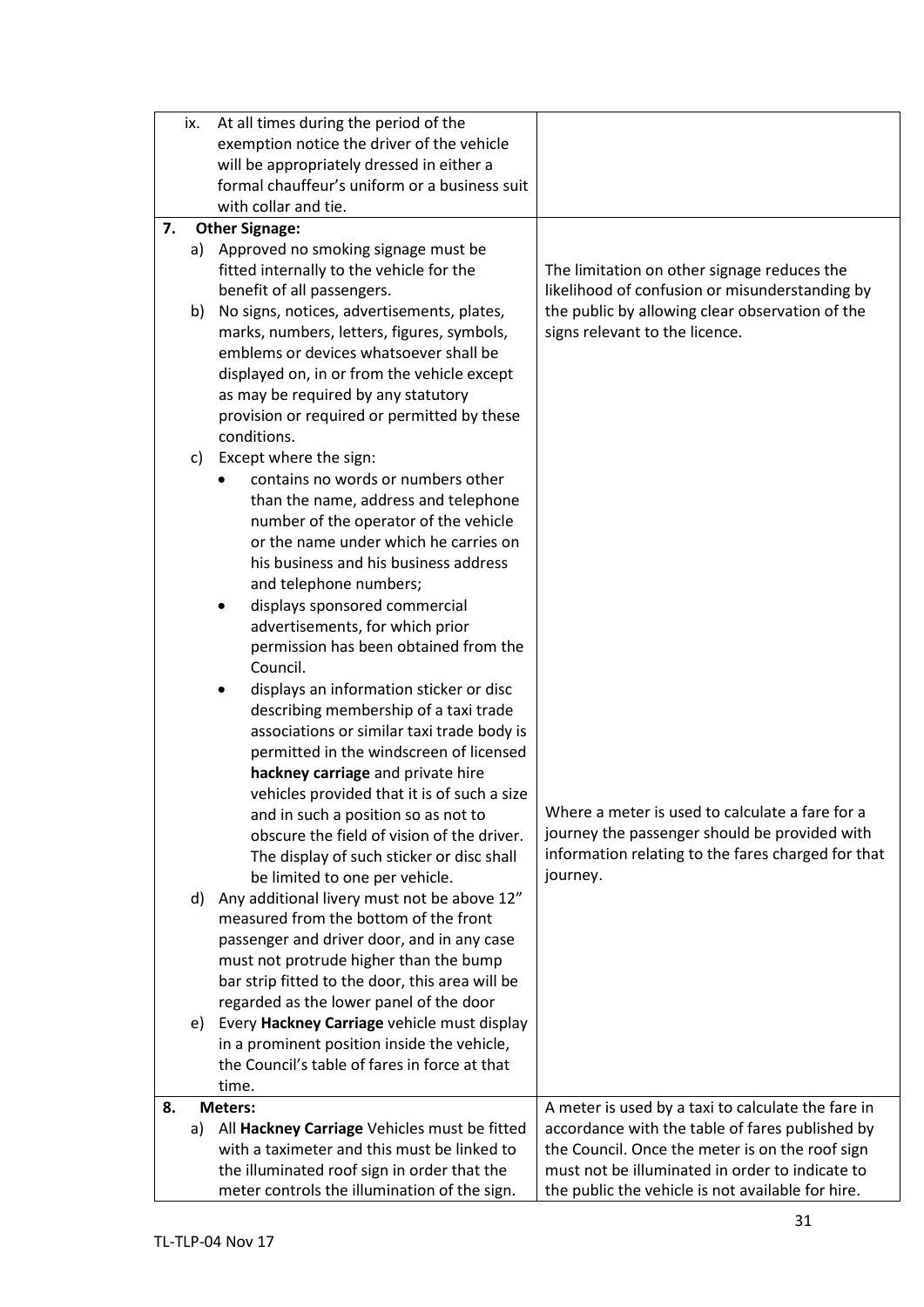|    | b) | Where any taximeter is fitted to any                     | The meter must be calibrated and sealed to          |
|----|----|----------------------------------------------------------|-----------------------------------------------------|
|    |    | licensed vehicle, the meter must be                      | ensure that the correct fees are being calculated   |
|    |    | calibrated and the table of fares shall be               | and the council should be given sight of the        |
|    |    | prominently displayed within the vehicle.                | certificate to validate the security of the system. |
|    |    | Any fares should be previously agreed by                 |                                                     |
|    |    | the Council. The meter shall be bear the                 |                                                     |
|    |    | original seal(s) as fitted by the person                 |                                                     |
|    |    | authorised to carry out the calibration.                 |                                                     |
|    | C) | The calibration certificate should be made               |                                                     |
|    |    | available to an authorised officer upon                  |                                                     |
|    |    | request and provided at each vehicle                     |                                                     |
|    |    | renewal.                                                 |                                                     |
| 9. |    | <b>Radios and Communication Devices:</b>                 |                                                     |
|    | a) | Where radios are used to communicate                     |                                                     |
|    |    | between the driver, proprietor or operator,              | Radios should be maintained to ensure that they     |
|    |    | the proprietor shall ensure that any radio               | can be effective for communication.                 |
|    |    | equipment fitted to a vehicle is at all times            |                                                     |
|    |    | kept in a safe and sound condition and                   | The frequencies used must not interfere with        |
|    |    | maintained in proper working order.                      | other communication systems.                        |
|    | b) | Any means of radio communication used by                 |                                                     |
|    |    | the proprietor or driver of a vehicle with               |                                                     |
|    |    | respect to the operation thereof must be a               |                                                     |
|    |    | means of radio communication using radio                 |                                                     |
|    |    | frequencies other than those licensed by                 |                                                     |
|    |    | the Department of Trade and Industry for                 |                                                     |
|    |    | use by Citizens Band Radio.                              |                                                     |
|    | C) | The licensee shall not fit, carry or use any             |                                                     |
|    |    | radio frequency scanning apparatus in or on              |                                                     |
|    |    | a licensed vehicle.                                      |                                                     |
|    | d) | The use of data-head systems as a means of               | These new conditions relating to the use of data    |
|    |    | dispatching vehicles and for drivers to                  | head systems and mobile phones have been            |
|    |    | remotely accept bookings and log journeys                | included for the following reasons:                 |
|    |    | is permitted. All data recorded by the                   | To reduce the likelihood and risk to public safety  |
|    |    | system shall be retained by the Operator or              | associated with the use of hand held mobile         |
|    |    | proprietor and available for inspection for a            | devices, hands free systems should be fitted        |
|    |    | minimum of 2 years.                                      | which can be operated by single touch or voice      |
|    | e) | Where a mobile phone is used as a means                  | activation.                                         |
|    |    | for the driver to communicate with the                   | To reflect other legislative requirements on use    |
|    |    | proprietor or operator of the vehicle or any             | of mobile phones while driving.                     |
|    |    | other person during the course of a journey              |                                                     |
|    |    | this must be by the use of hands free device             |                                                     |
|    |    | which is limited to single touch or voice<br>activation. |                                                     |
|    |    |                                                          |                                                     |
|    |    | 10. Exterior Bodywork Condition:                         |                                                     |
|    | a) | No hole or tear of metal, or other items (e.g.           | These conditions are to ensure the safety of        |
|    |    | trim) to be capable of injuring a pedestrian             | passengers and protect the reputation of the        |
|    |    | or passenger. This is to include doors, door             | fleet of licensed vehicles in Chorley.              |
|    |    | panels (inside) etc.                                     |                                                     |
|    | b) | The bodywork, partially or wholly to show                |                                                     |
|    |    | no discoloration that is beyond normal                   |                                                     |
|    |    | ageing, for the vehicles age/mileage in the              |                                                     |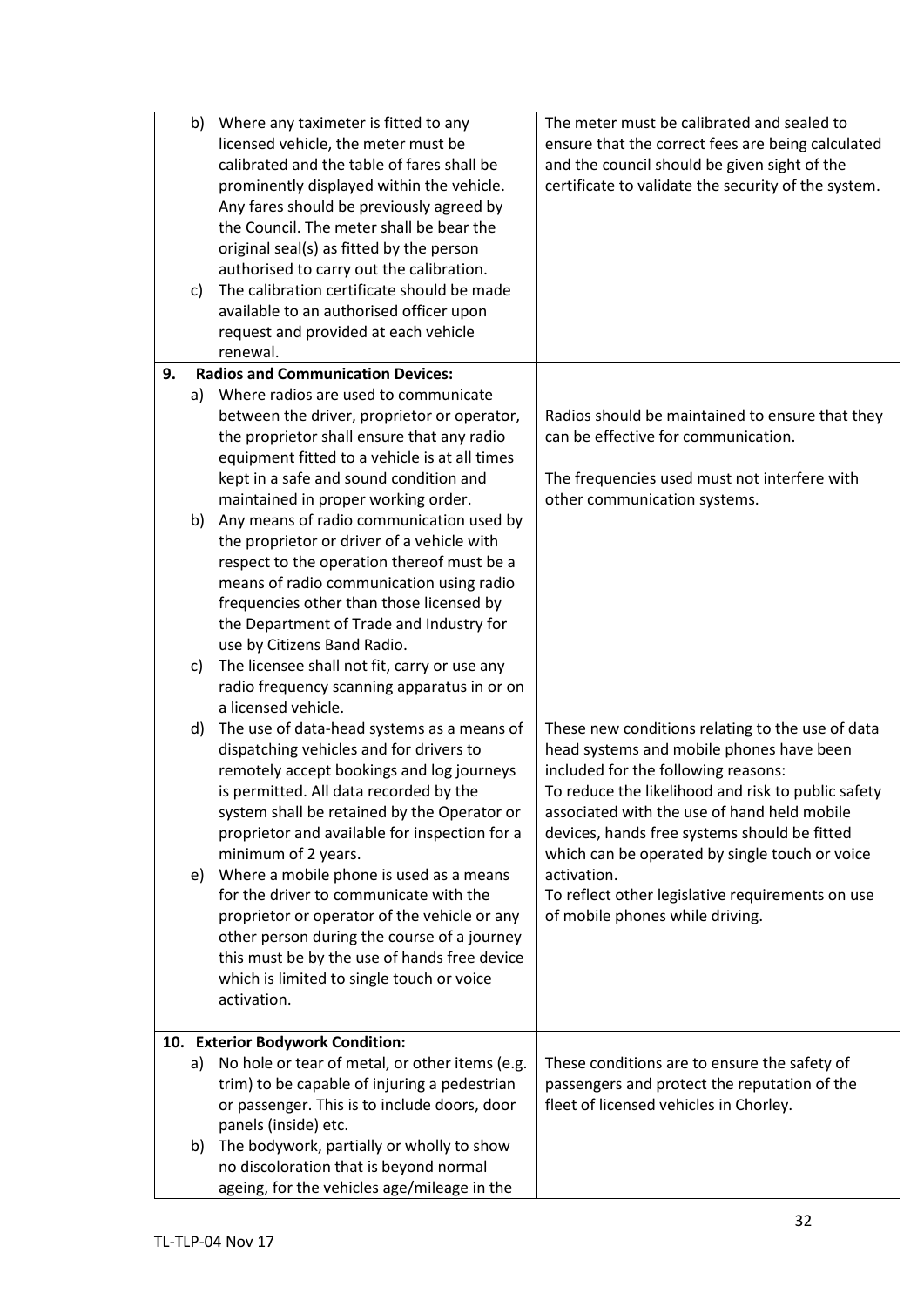|            | opinion of the Authorised Officer. It is not                                         |                                                    |
|------------|--------------------------------------------------------------------------------------|----------------------------------------------------|
|            | acceptable for panels to be of contrasting                                           |                                                    |
|            | colour e.g. panels, door skins, bonnet, that                                         |                                                    |
|            | are replacements by 'second hand' or                                                 |                                                    |
|            | primer coated.                                                                       |                                                    |
| C)         | No tape or other means of fixings to any                                             |                                                    |
|            | parts of the vehicle will be accepted other                                          |                                                    |
|            | than the vehicle's standard fixings.                                                 |                                                    |
| d)         | The vehicle must not be a convertible, i.e.                                          | This is because convertible cars are usually on    |
|            | have a soft top.                                                                     | two-door, not four-door vehicles.                  |
| e)         | Forward mounted driving mirrors must be                                              | Mirrors must be effective to ensure the safety of  |
|            | fitted on both sides of the vehicle. The                                             | both passengers and the public.                    |
|            | mirrors must be maintained at all times to                                           |                                                    |
|            | ensure the driver has a clear view to the                                            |                                                    |
|            | rear of the vehicle.                                                                 |                                                    |
| f)         | The proprietor shall ensure that the vehicle                                         | The vehicle must not show signs of rust, damaged   |
|            | shall be maintained in a sound mechanical                                            | or mismatched paintwork or have any sharp or       |
|            | and structural condition and be capable of                                           | jagged edges. Windows should not be chipped or     |
|            | satisfying the Council's Vehicle Inspection &                                        | scratched and the wipers must work effectively.    |
|            | Safety Test at all times.                                                            | The external fittings such as bumpers and light    |
| g)         | The proprietor shall ensure that at all times                                        | units must be securely fixed with the appropriate  |
|            | when the vehicle is in use or available for                                          | fitment to ensure the safety of passengers and     |
|            | hire, it is maintained in an efficient, safe,                                        | protect the reputation of the fleet of licensed    |
|            | tidy and clean condition and that all                                                | vehicles in Chorley.                               |
|            | relevant statutory requirements (including                                           |                                                    |
|            | in particular those contained in Motor                                               |                                                    |
|            | Vehicles (Construction and Use)                                                      |                                                    |
|            | Regulations) are fully complied with.                                                |                                                    |
|            |                                                                                      |                                                    |
|            | 11. Engine Compartment:                                                              |                                                    |
|            | The engine compartment should not<br>a)                                              | These conditions clarify matters considered by     |
|            | have any loose wiring, cables or                                                     | the vehicle inspection to ensure the safety of     |
|            | coverings. The engine and its                                                        | passengers and also the reputation of the fleet of |
|            | components must be secure within the                                                 | licensed vehicles.                                 |
|            | engine compartment.                                                                  |                                                    |
|            | There should be no signs of leakage of<br>b)                                         |                                                    |
|            | any fluids.                                                                          |                                                    |
| 12. Tyres: |                                                                                      |                                                    |
|            | a) A vehicle must be fitted with at least four                                       | These conditions relate to safety for passengers   |
|            | road wheels. This is to ensure the safety and                                        | and the public.                                    |
|            | comfort of passengers. Tyres must be road                                            |                                                    |
|            | legal with a minimum tread of 1.6mm.                                                 |                                                    |
| b)         | Where the vehicle is designed to hold a                                              |                                                    |
|            | spare wheel then a manufacturers approved                                            |                                                    |
|            | spare wheel must be provided.                                                        |                                                    |
| C)         | The spare wheel must have a minimum of                                               |                                                    |
|            | 3mm tread, be inflated to the correct                                                |                                                    |
|            | pressure and maintained in a ready to use                                            |                                                    |
|            | condition.                                                                           |                                                    |
| d)         | Where there is no provision for a spare                                              |                                                    |
|            |                                                                                      |                                                    |
|            |                                                                                      |                                                    |
|            | wheel then a manufacturer's approved<br>inflation kit will be accepted. Any such kit |                                                    |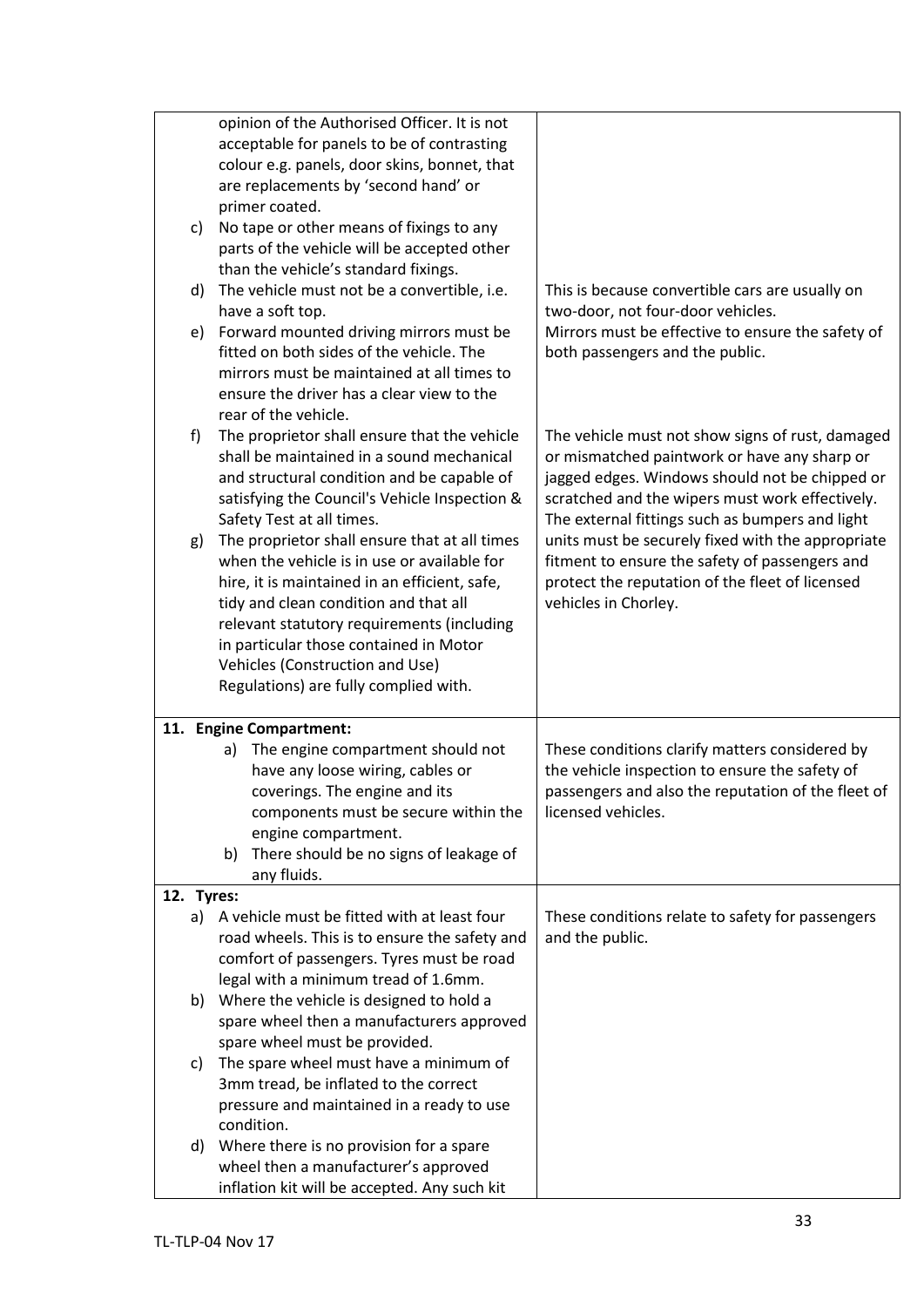|             | must be used in accordance with the           |                                                      |
|-------------|-----------------------------------------------|------------------------------------------------------|
|             | manufacturer's instructions.                  |                                                      |
| 13. Lights: |                                               |                                                      |
|             | a) All lights should be working in accordance | These conditions relate to safety for passengers     |
|             | with their designed function. There should    | and the public.                                      |
|             | be no loose connections, defective bulbs or   |                                                      |
|             | LEDs or broken casings.                       |                                                      |
|             | 14. Dashboard and Steering Column:            |                                                      |
| a)          | The vehicle must not be left hand drive.      | Left hand drive vehicles may pose a safety risk      |
| b)          | Speedometer and odometer must be              | the passengers and the public because they are       |
|             | working correctly and illuminated.            | not designed or specifically intended for driving    |
| c)          | All settings to work and de-mist.             | on UK roads and as such does not provide the         |
| d)          | Air-conditioning must be in working order     | best driving position and visibility for the driver. |
|             | where fitted.                                 |                                                      |
| e)          | There should be no warning or service lights  | These conditions clarify matters considered by       |
|             | visible on the display when the ignition is   | the vehicle inspection to ensure the safety of       |
|             | switched on.                                  | passengers and also the reputation of the fleet of   |
|             |                                               | licensed vehicles.                                   |
|             | 15. Interior Trim Condition:                  |                                                      |
| a)          | The proprietor shall ensure that at all times | The internal fittings such as handles, trim and      |
|             | when the vehicle is in use or available for   | lights must be securely fixed with the appropriate   |
|             | hire, it is maintained in an efficient, safe, | fitment to ensure the safety of passengers and       |
|             | tidy and clean condition and that all         | protect the reputation of the fleet of licensed      |
|             | relevant statutory requirements (including    | vehicles in Chorley.                                 |
|             | in particular those contained in Motor        |                                                      |
|             | Vehicles (Construction and Use)               | Mirrors must be effective to ensure the safety of    |
|             | Regulations) are fully complied with.         | both passengers and the public.                      |
| b)          | An interior rear mirror must be fitted. The   |                                                      |
|             | mirror must be maintained at all times to     |                                                      |
|             | ensure the driver has a clear view to the     |                                                      |
|             | rear of the vehicle.                          |                                                      |
| C)          | All pedal rubbers should be fitted; none      |                                                      |
|             | should be worn to the metal, or missing.      |                                                      |
| d)          | An interior passenger light shall be fitted   |                                                      |
|             | and operative.                                |                                                      |
| e)          | All floor covering should be secure,          |                                                      |
|             | tear/hole free, appropriate and present no    |                                                      |
|             | risk to safety.                               |                                                      |
| f)          | No noticeable/abnormal odours.                |                                                      |
| g)          | The vehicle should be watertight with no      |                                                      |
|             | sign of water ingress or staining on the roof |                                                      |
|             | covering.                                     | These conditions clarify matters considered by       |
| h)          | The roof covering and all trim around doors   | the vehicle inspection to ensure the safety of       |
|             | and sills etc. shall be suitably fixed in     | passengers and also the reputation of the fleet of   |
|             | position. They should be clean and free       | licensed vehicles.                                   |
|             | from any damage.                              |                                                      |
| i)          | There should be openable windows for          |                                                      |
|             | passengers on each side of the vehicle and    |                                                      |
|             | these shall be maintained in working order    |                                                      |
|             | and be free from damage.                      |                                                      |
| j)          | The floor shall be provided with a proper     |                                                      |
|             | carpet or other suitable covering that is not |                                                      |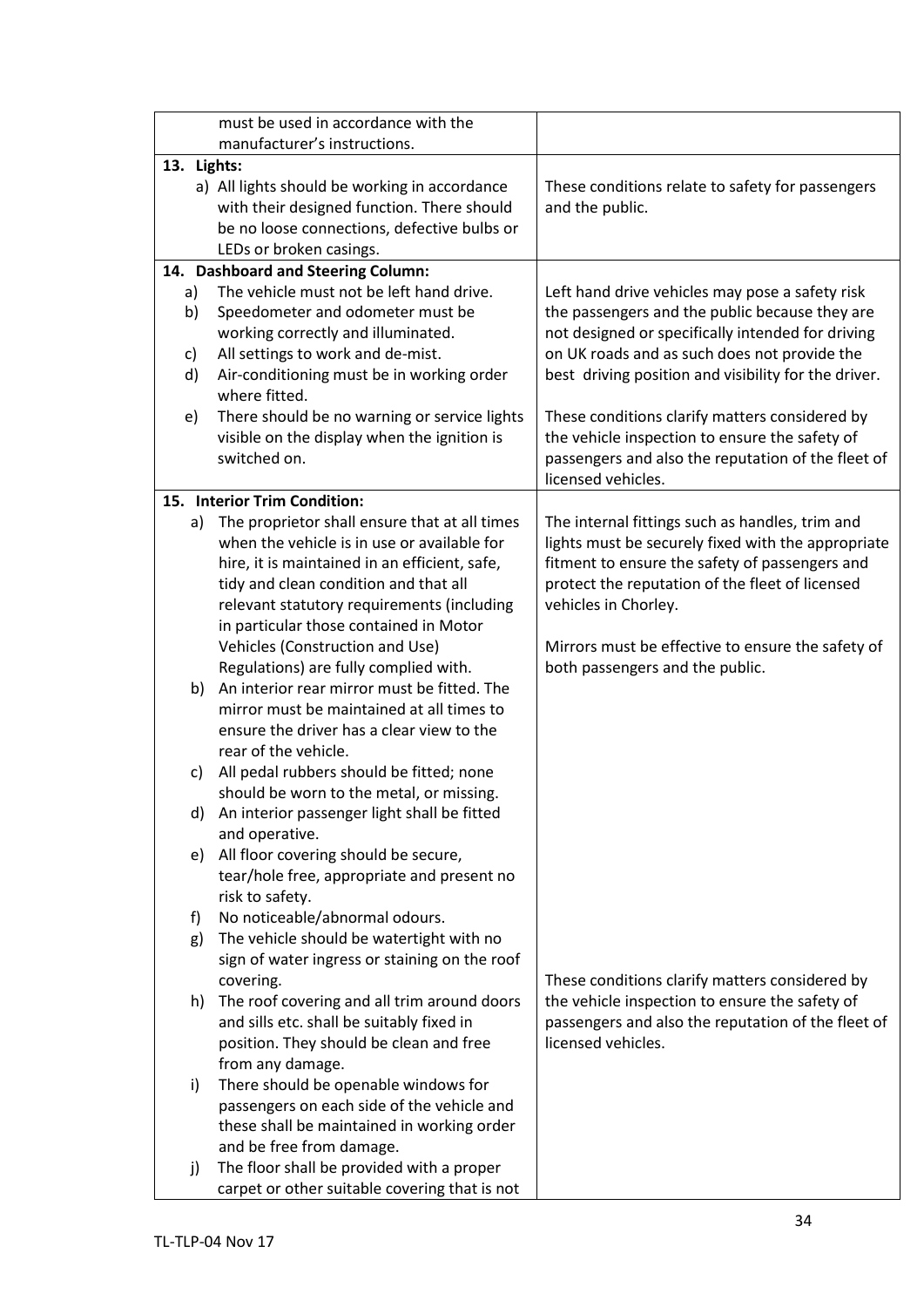|              |    | worn and is in such a condition as not to                    |                                                                                     |
|--------------|----|--------------------------------------------------------------|-------------------------------------------------------------------------------------|
|              |    | cause any passenger to trip or slip.                         |                                                                                     |
| $\mathsf{k}$ |    | Any mats must be kept in clean condition                     |                                                                                     |
|              |    | and must be appropriately fitted so as not                   |                                                                                     |
|              |    | to cause any passenger to trip or slip.                      |                                                                                     |
| $\vert$      |    | All fittings and fixtures must be kept in a                  |                                                                                     |
|              |    | clean condition, well maintained and in                      |                                                                                     |
|              |    | every way fit for public use                                 |                                                                                     |
| 16. Doors:   |    |                                                              |                                                                                     |
| a)           |    | The vehicle must have at least two side                      | These conditions relate to the ease of ingress and                                  |
|              |    | doors for the boarding and alighting of                      | egress from the vehicle for passengers and were                                     |
|              |    |                                                              |                                                                                     |
|              |    | passengers in addition to a separate door<br>for the driver. | agreed to ensure the safety and comfort of                                          |
|              |    |                                                              | passengers and allow all passengers unhindered<br>access and exit from the vehicle. |
| b)           |    | No vehicle will be licensed if the passenger                 |                                                                                     |
|              |    | has to climb over seats or luggage to gain                   |                                                                                     |
|              |    | access or egress, or where such entrance or                  |                                                                                     |
|              |    | exit is sited over a fuel tank or high sill.                 |                                                                                     |
| c)           |    | Door catches must be secure at all times                     |                                                                                     |
|              |    | whilst being capable of easy operation by                    |                                                                                     |
|              |    | passengers.                                                  |                                                                                     |
| d)           |    | All door handles and levers shall be clearly                 |                                                                                     |
|              |    | visible and of a type consistent with those                  |                                                                                     |
|              |    | fitted to all other doors of the vehicle.                    |                                                                                     |
| 17. Seats:   |    |                                                              |                                                                                     |
|              |    | a) All seats are to be secure. No movement                   | These conditions were agreed by Committee to                                        |
|              |    | will be allowed that compromises the                         | ensure the safety and comfort of passengers                                         |
|              |    | safety and comfort of any passenger or                       |                                                                                     |
|              |    | driver.                                                      |                                                                                     |
|              | b) | Seating for each passenger must be not                       |                                                                                     |
|              |    | less than 400mm (16") with a minimum                         |                                                                                     |
|              |    | width, measured between the arm rests,                       |                                                                                     |
|              |    | or any other point that is protruding into                   |                                                                                     |
|              |    | passenger seating area, and be                               |                                                                                     |
|              |    | measured between the rear side                               |                                                                                     |
|              |    | passenger doors of not less than                             |                                                                                     |
|              |    | 1220mm (48").                                                |                                                                                     |
|              | C) | Where the vehicle is fitted with                             |                                                                                     |
|              |    | continuous seats, one person shall be                        |                                                                                     |
|              |    | counted for each complete length of                          |                                                                                     |
|              |    | 400mm (16") measured in a straight line                      |                                                                                     |
|              |    | lengthwise on the front of each seat.                        |                                                                                     |
|              | d) | Where any such continuous seat is fitted                     |                                                                                     |
|              |    | with arms for the purpose of separating                      |                                                                                     |
|              |    | the seating spaces and those arms can be                     |                                                                                     |
|              |    | folded back or otherwise put out of use,                     |                                                                                     |
|              |    | the seat shall be measured as if it had                      |                                                                                     |
|              |    | not been fitted with such arms.                              |                                                                                     |
|              |    |                                                              |                                                                                     |
|              |    | e) Only one passenger may be                                 |                                                                                     |
|              |    | accommodated in the front of the                             |                                                                                     |
|              |    | vehicle next to the driver in cases where                    |                                                                                     |
|              |    | the vehicle is designed to take only one                     |                                                                                     |
|              |    | front seat passenger.                                        |                                                                                     |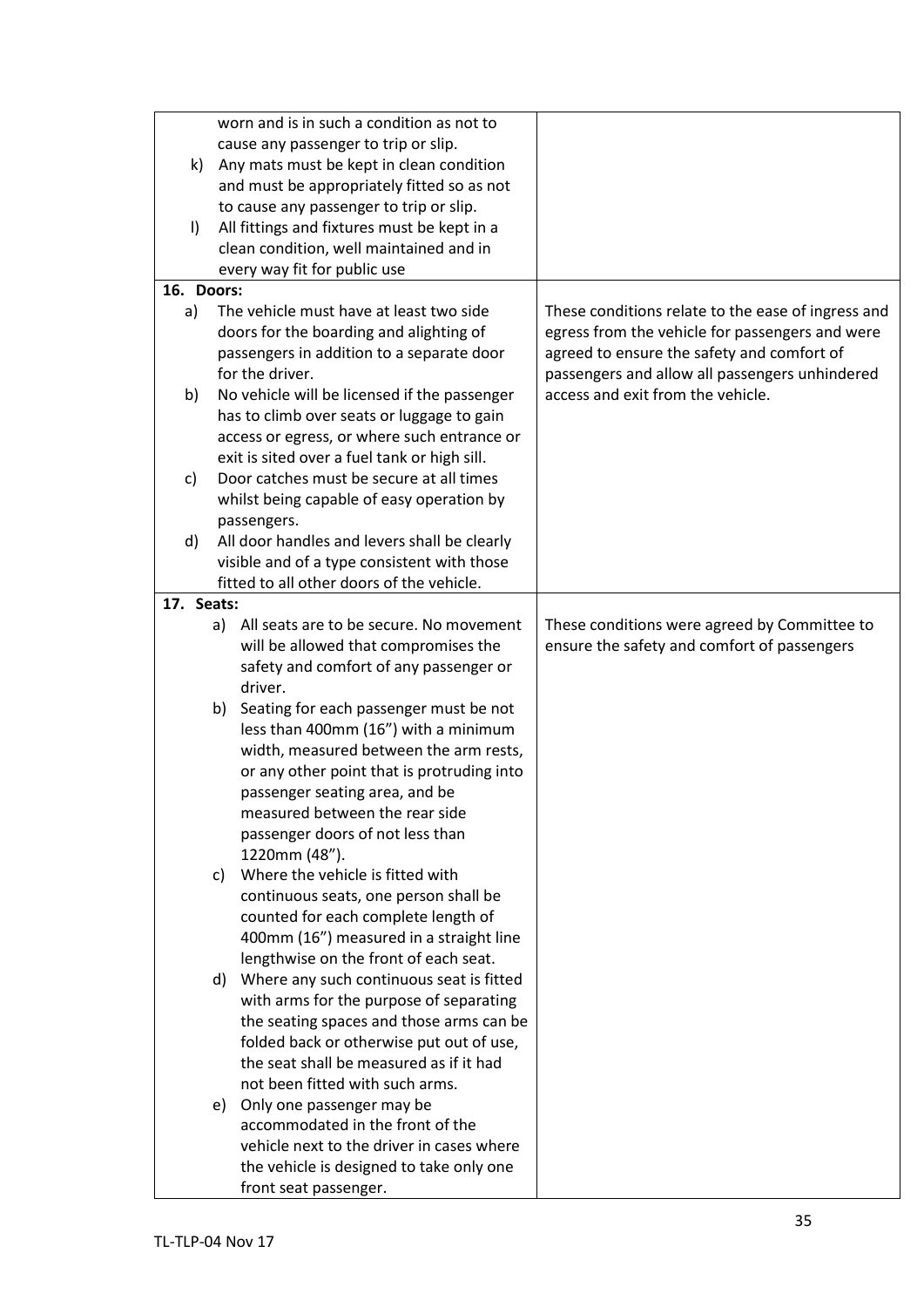| f<br>All seats must be fitted with the                                         |                                                     |
|--------------------------------------------------------------------------------|-----------------------------------------------------|
| manufacturer's head restraints to                                              |                                                     |
| protect passenger safety in the event of                                       |                                                     |
| an accident.                                                                   |                                                     |
| No vehicle with rear or side facing<br>g)                                      |                                                     |
| seating will be considered for licensing                                       | See reasons for Condition 3.                        |
| except where that vehicle has been                                             |                                                     |
| purposely constructed to accommodate                                           |                                                     |
| such seating and holds a suitable vehicle                                      |                                                     |
| type approval. In any event any vehicle                                        |                                                     |
| presented with such seating                                                    |                                                     |
| arrangements will be licensed at the                                           | This condition relates to the ease of ingress and   |
| discretion of the council.                                                     | egress from the vehicle for passengers and          |
| h) Any vehicle application received for a                                      | comfort for passengers during the journey and       |
| vehicle licence for more than 4                                                | were considered by the Committee following          |
| passenger seats, that vehicle shall have                                       | inspection of different vehicles with varying       |
| been purposely constructed to                                                  | configurations. The condition was agreed to         |
| accommodate such seating and hold a                                            | ensure the safety and comfort of passengers.        |
| suitable vehicle type approval.                                                |                                                     |
| The vehicle shall be of the original<br>$\mathsf{i}$                           |                                                     |
| manufactures design and specification,                                         |                                                     |
| every seat shall be regarded as a                                              |                                                     |
| permanent seat for the purposes of                                             |                                                     |
| licensing.                                                                     |                                                     |
| Where seating is capable of being<br>j)                                        | This new condition is in response to the            |
| stowed within the confines of the body                                         | consultation and offers some flexibility within the |
| of the vehicle the Council may use its                                         | policy to allow vehicles with stowable seating to   |
| discretion to licence the vehicle where it                                     | be considered where the vehicle has sufficient leg  |
| meets the foot-well and legroom                                                | and foot space for a comfortable journey and is     |
| provisions in condition 18 below.                                              | capable of easy and safe access to these seats by   |
| k) Where additional stowable seating is                                        | an average sized adult.                             |
| used in the rear of the vehicle, the seats                                     |                                                     |
| in front must lift as one unit in order to                                     |                                                     |
| provide sufficient, easy and safe access<br>to the rear seats. There must be a |                                                     |
|                                                                                |                                                     |
| minimum opening of 400mm to the rear<br>row of seats.                          |                                                     |
| No vehicle shall by any design or feature<br>$\vert$                           |                                                     |
| of that vehicle be capable to offer                                            |                                                     |
| seating for more than the number of                                            | These conditions clarify matters considered by      |
| passengers as stated on the vehicle                                            | the vehicle inspection to ensure the safety of      |
| licence. Any modifications made to                                             | passengers and also the reputation of the fleet of  |
| licensed vehicles.<br>satisfy this requirement shall be made to                |                                                     |
| the satisfaction of the council.                                               |                                                     |
| m) Seats and upholstery shall be dry and                                       |                                                     |
| have no obvious stains, rips, tears or                                         |                                                     |
| holes. All upholstery shall match.                                             |                                                     |
| All original seating must be maintained in<br>n)                               |                                                     |
| a clean and serviceable condition.                                             |                                                     |
| Where seat covers are fitted they must<br>O)                                   |                                                     |
| be so designed and secured as to prevent                                       |                                                     |
| any movement of the covering during                                            |                                                     |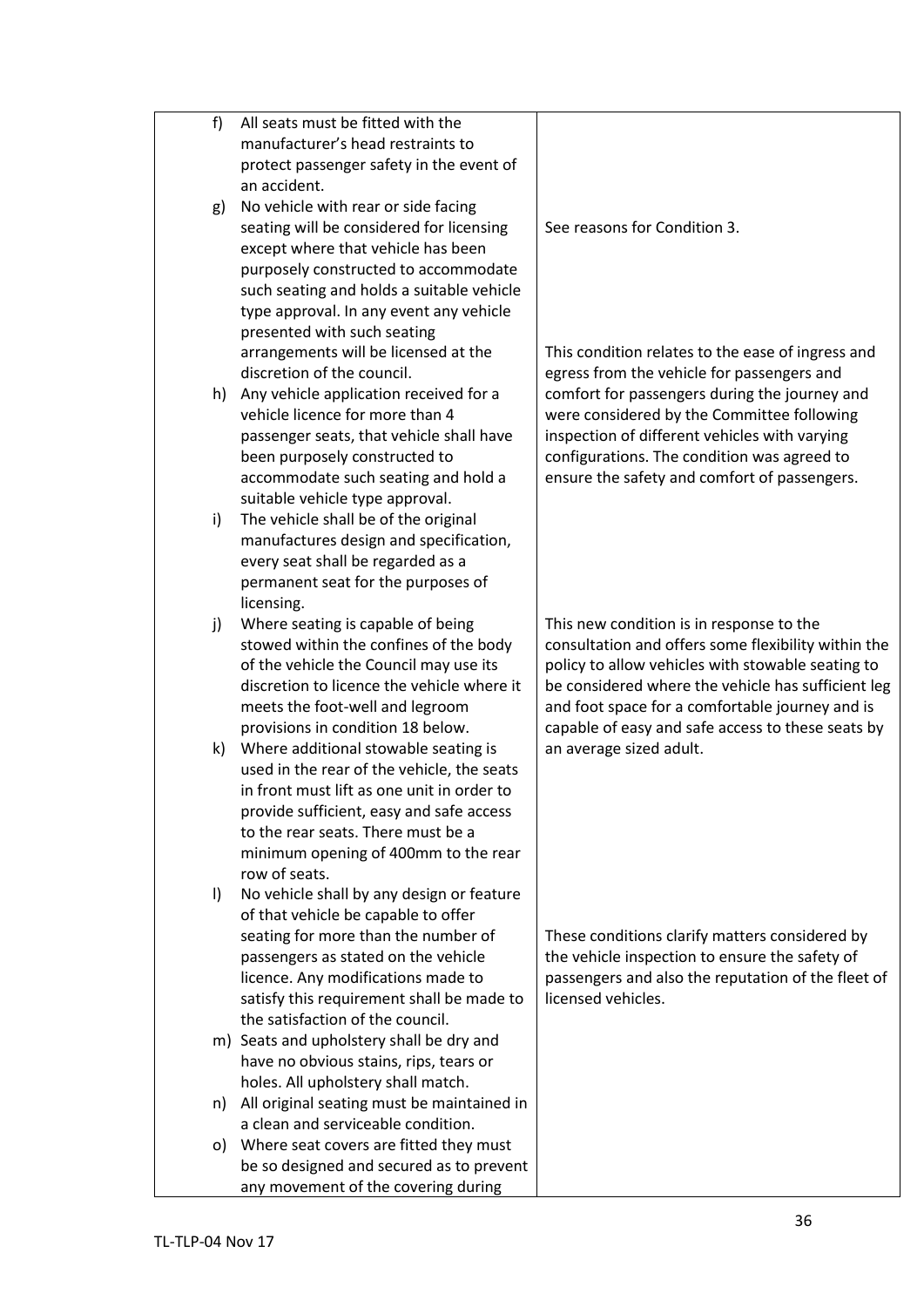|    | use by passengers. They must be kept in<br>a clean and serviceable condition and<br>must be of a colour which is in keeping<br>with the original trim of the vehicle.<br>The law relating to child seats does not<br>p)<br>apply to taxis, children under 3 years old<br>may travel without a car seat or seat belt<br>but must be on the back seat. Children<br>over the age of 3 must wear an adult<br>seat belt and may travel in either the<br>front or the back passenger seats.<br>Where a passenger provides their own<br>q)<br>child seat the driver must ensure that it<br>is properly fitted and secured for the<br>duration of the journey. | These conditions clarify the legal position with<br>regard to child seats.                                                                                                                                                                                                                                                                                                                                                                                                                  |
|----|--------------------------------------------------------------------------------------------------------------------------------------------------------------------------------------------------------------------------------------------------------------------------------------------------------------------------------------------------------------------------------------------------------------------------------------------------------------------------------------------------------------------------------------------------------------------------------------------------------------------------------------------------------|---------------------------------------------------------------------------------------------------------------------------------------------------------------------------------------------------------------------------------------------------------------------------------------------------------------------------------------------------------------------------------------------------------------------------------------------------------------------------------------------|
|    | 18. Legroom:                                                                                                                                                                                                                                                                                                                                                                                                                                                                                                                                                                                                                                           |                                                                                                                                                                                                                                                                                                                                                                                                                                                                                             |
| b) | a) There shall be a minimum gap of 180mm<br>(7") between the back of any forward seat<br>and the front edge of any rear seating; this<br>shall be measured when the front seating is<br>in its furthest pushed back position. (Seating<br>relates to the base of the seat as opposed to<br>the back support of the seating<br>arrangement).<br>Each passenger must be able to place their<br>feet into a foot-well, in order that sufficient<br>legroom is available for a comfortable                                                                                                                                                                 | This condition relates to the ease of ingress and<br>egress from the vehicle for passengers and their<br>comfort and safety during the journey. This<br>condition was included by the Committee<br>following inspection of different vehicles with<br>varying configurations. The condition was agreed<br>to ensure the safety and comfort of passengers<br>and was retained in February 2016 following the<br>trade consultation where the trade proposed<br>relaxation of this condition. |
|    | journey. A foot-well will be defined as a<br>marked/observable difference in level<br>between the floor level where the base of<br>the seat is fixed and the space where the<br>passenger would place their feet.                                                                                                                                                                                                                                                                                                                                                                                                                                      | Most stowable additional seating is unsuitable for<br>the use of passengers as they do not usually<br>provide sufficient leg room or a defined foot-well<br>space. This condition ensures the comfort and<br>safety of passengers.                                                                                                                                                                                                                                                          |
|    | 19. Headroom:                                                                                                                                                                                                                                                                                                                                                                                                                                                                                                                                                                                                                                          |                                                                                                                                                                                                                                                                                                                                                                                                                                                                                             |
| a) | The height as measured between the rear<br>seat and the height to the roof lining in a<br>vertical plane must be not less than 860mm<br>(34"). This shall be measured at the centre of<br>a passenger seat situated between the two<br>rear passenger doors.                                                                                                                                                                                                                                                                                                                                                                                           | This is to ensure the comfort of passengers.                                                                                                                                                                                                                                                                                                                                                                                                                                                |
|    | 20. Luggage Space:                                                                                                                                                                                                                                                                                                                                                                                                                                                                                                                                                                                                                                     |                                                                                                                                                                                                                                                                                                                                                                                                                                                                                             |
| a) | Every estate type vehicle shall be fitted with<br>the manufacturer's approved or other<br>universal type approved grille, securely fixed<br>to the frame of the vehicle between the<br>passenger area and load (luggage) carrying<br>area.                                                                                                                                                                                                                                                                                                                                                                                                             | This is to prevent any injury to passengers where<br>luggage may become dislodged.                                                                                                                                                                                                                                                                                                                                                                                                          |
| b) | Each vehicle must provide suitable and<br>sufficient luggage space and a means of<br>securing the luggage to prevent damage or<br>injury                                                                                                                                                                                                                                                                                                                                                                                                                                                                                                               |                                                                                                                                                                                                                                                                                                                                                                                                                                                                                             |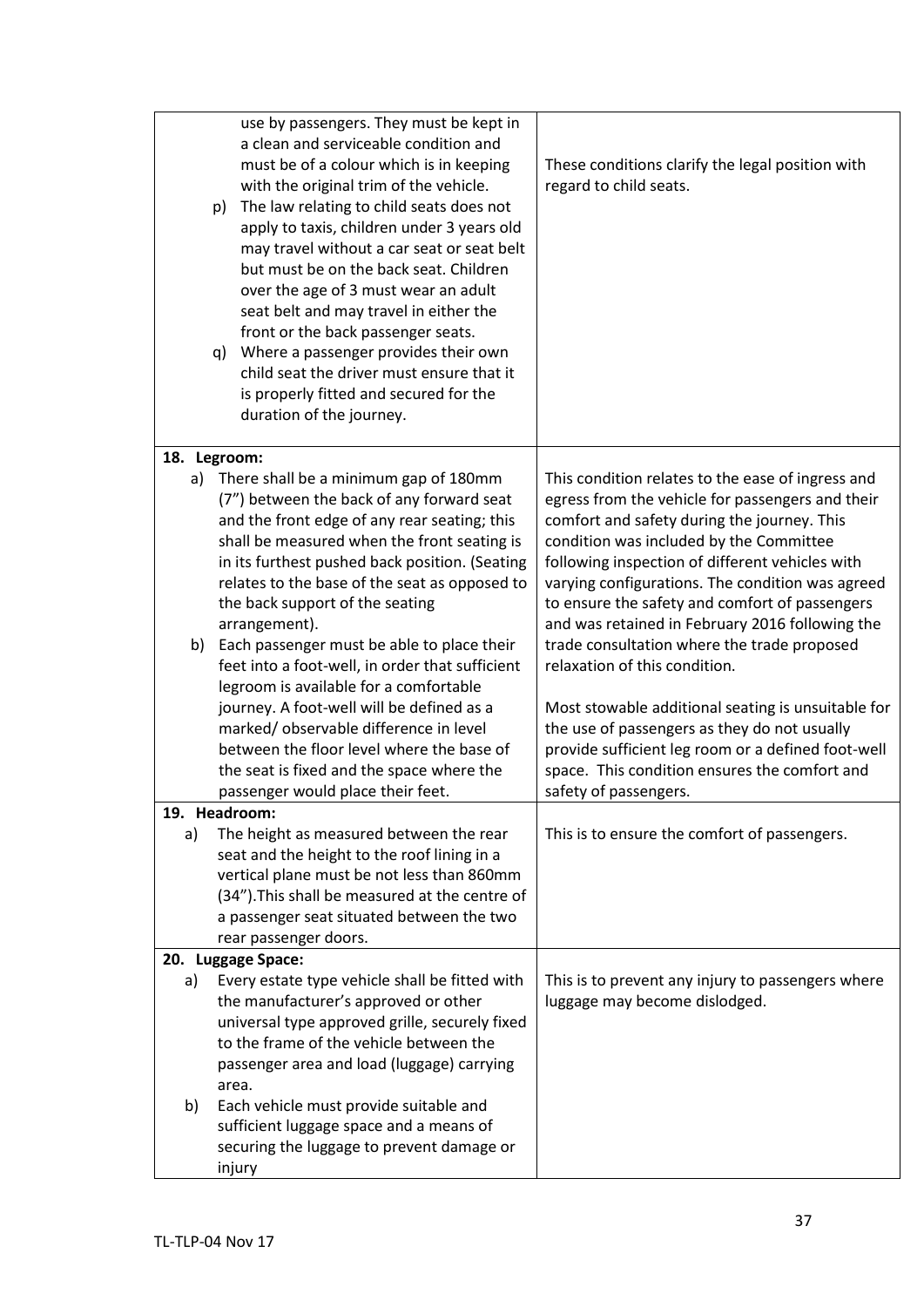|           |    | 21. Emissions Standards:                      | Taxis provide a public transport service and as       |
|-----------|----|-----------------------------------------------|-------------------------------------------------------|
|           | a) | Hackney Carriage Vehicles waiting on the      | such are subject to a large number of journeys        |
|           |    | rank are required to switch off engines       | and high mileage. These vehicles have the ability     |
|           |    | (except in extreme weather conditions         | to impact on the air quality of the district in the   |
|           |    | where heaters would be required for the       | same way that any other public transport vehicle      |
|           |    | welfare of the driver) in order to reduce air | does. In the same way that fleet vehicles and         |
|           |    | pollution emissions in the town centre.       | public transport vehicles are required to meet a      |
|           | b) | Vehicles presented for licensing as taxis     | minimum emissions standards, vehicles licensed        |
|           |    | should meet a minimum Euro 5 emissions        | by the Council should also meet a minimum             |
|           |    | standard. Require all vehicles subject to a   | standard to ensure that the Council is fulfilling its |
|           |    | grant of a Hackney Carriage or Private Hire   | duty in reducing harmful air emissions that           |
|           |    | Vehicle Licence to meet this condition from   | impact on public health.                              |
|           |    | 1st January 2017; except allow those          | The additional of grandfather rights for non-fault    |
|           |    | vehicles that have previously been subject    | accidents was added following consultation with       |
|           |    | to a licence, but where this has lapsed or    | the trade and proposed at the LLP                     |
|           |    | been suspended, to be treated as existing     |                                                       |
|           |    | vehicles, rather than at the next grant       |                                                       |
|           |    | application.                                  |                                                       |
|           | c) | That where a vehicle is written off due to a  |                                                       |
|           |    | none-fault accident, the grandfather rights   |                                                       |
|           |    | as described above are honoured and the       |                                                       |
|           |    | replacement like for like vehicle of the same |                                                       |
|           |    | make, model and year will be accepted as an   |                                                       |
|           |    | existing vehicle; and                         |                                                       |
|           | d) | Require all existing vehicles to comply from  |                                                       |
|           |    | 1st January 2024                              |                                                       |
|           |    | 22. NCAP Safety Rating:                       | The purpose of vehicle licensing is primarily to      |
|           |    |                                               |                                                       |
|           | a) | All Vehicles (Except WAV's) presented for     | protect public safety.                                |
|           |    | licensing as taxis should meet a minimum      |                                                       |
|           |    | NCAP European Safety rating of 4 stars.       | European NCAP is not applicable to WAV's as the       |
|           |    | Require all vehicles subject to a grant of a  | conversion renders the rating inappropriate. The      |
|           |    | Hackney Carriage or Private Hire Vehicle      | appropriate standards for safety to apply are ISO     |
|           |    | Licence to meet this condition from 1st       | 10542 and PAS2012.                                    |
|           |    | January 2017; except allow those vehicles     |                                                       |
|           |    | that have previously been subject to a        |                                                       |
|           |    | licence, but where this has lapsed or been    |                                                       |
|           |    | suspended, to be treated as existing          |                                                       |
|           |    | vehicles, rather than at the next grant       |                                                       |
|           |    | application.                                  |                                                       |
|           | b) | WAV's are exempt from 22 a) above and         |                                                       |
|           |    | must instead meet ISO 10542 and/or            |                                                       |
|           |    | PAS2012                                       |                                                       |
|           | c) | That where a vehicle is written off due to a  |                                                       |
|           |    | none-fault accident, the grandfather rights   |                                                       |
|           |    | as described above are honoured and the       |                                                       |
|           |    | replacement like for like vehicle of the      |                                                       |
|           |    | same make, model and year will be             |                                                       |
|           |    | accepted as an existing vehicle; and          |                                                       |
|           | d) | Require all existing vehicles to comply       |                                                       |
| 23. CCTV: |    | from 1st January 2024                         |                                                       |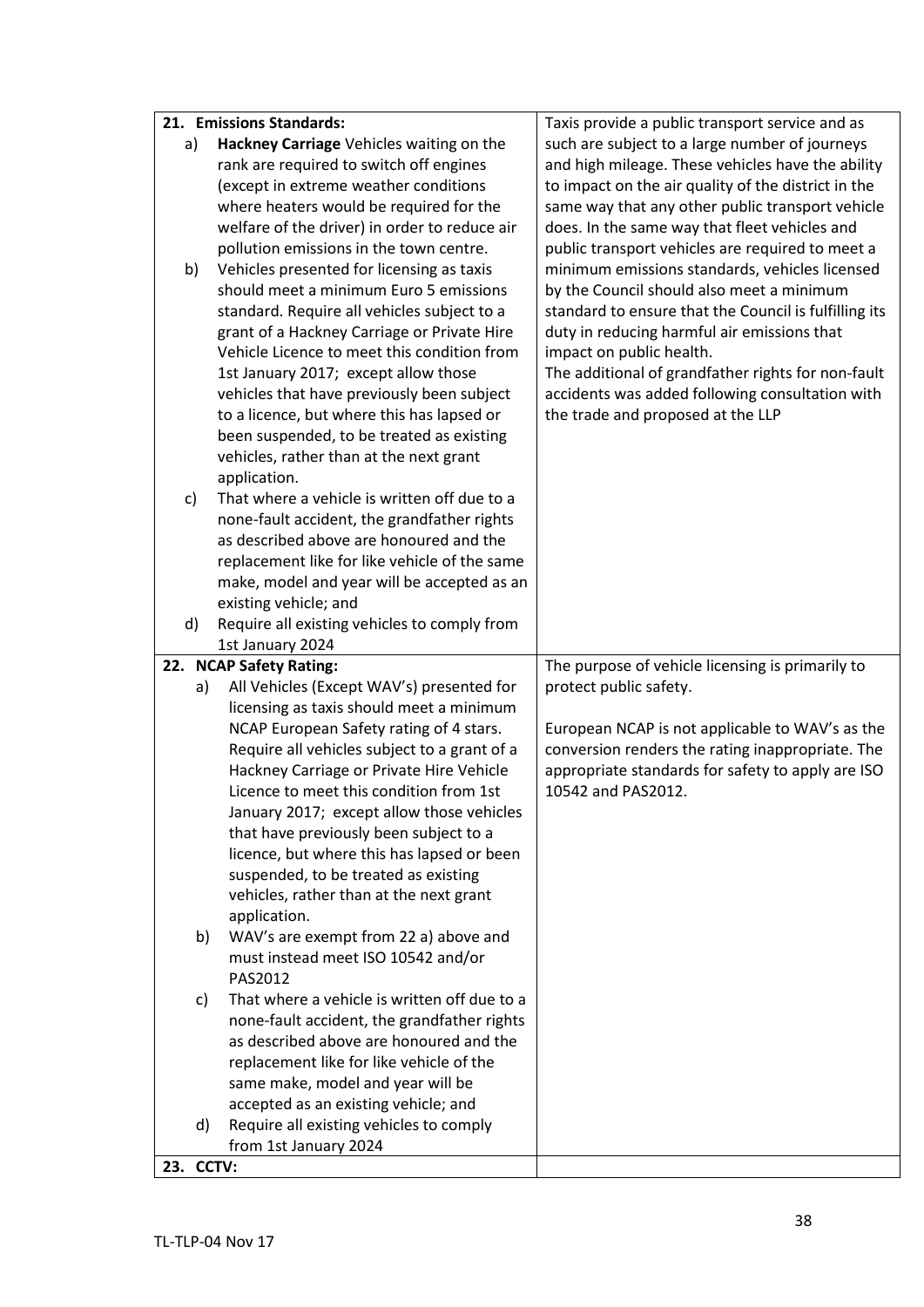| a) | From 1st January 2020 or sooner as agreed<br>by the LPSC in consultation with the Trade,<br>all Hackney Carriage and Private Hire | This condition was deferred implementation at<br>the LPSC on 15 November 2017. |
|----|-----------------------------------------------------------------------------------------------------------------------------------|--------------------------------------------------------------------------------|
|    | Vehicles will be required to install CCTV,<br>which will record for the duration the                                              | For the Safety of both passengers and drivers.                                 |
|    | vehicle is in use.                                                                                                                | The ICO guidelines can be found using the                                      |
| b) | The vehicle must clearly display signage to                                                                                       | following link:                                                                |
|    | notify passengers of the presence of CCTV                                                                                         | https://ico.org.uk/media/for-                                                  |
|    | recording equipment.                                                                                                              | organisations/documents/1542/cctv-code-of-                                     |
| C) | The data controller for the CCTV footage                                                                                          | practice.pdf                                                                   |
|    | from vehicles must retain these records for                                                                                       |                                                                                |
|    | a minimum of 28 days and they must be                                                                                             |                                                                                |
|    | available for inspection by the Council at                                                                                        |                                                                                |
|    | any reasonable time. Copies must be                                                                                               |                                                                                |
|    | provided to the Council on request.                                                                                               |                                                                                |
| d) | The CCTV operator (Driver, Vehicle                                                                                                |                                                                                |
|    | Proprietor or Private Hire Operator) and                                                                                          |                                                                                |
|    | Data Controller must comply with the data                                                                                         |                                                                                |
|    | collection, data storage and handling                                                                                             |                                                                                |
|    | requirements set out by the Information                                                                                           |                                                                                |
|    | Commission's Office (ICO) and their codes                                                                                         |                                                                                |
|    | of practice.                                                                                                                      |                                                                                |
|    |                                                                                                                                   |                                                                                |
|    |                                                                                                                                   |                                                                                |

# **Stretched Limousines**

Conditions in relation to stretched limousines were agreed by the LPSC in December 2008, as these vehicles are not able to conform to the usual vehicle type conditions.

No stretched limousine will be considered for use as a **Hackney Carriage** Vehicle and will only be licensed for Private Hire.

The following conditions apply:

|    | <b>Condition</b>                                                                       | <b>Reason for condition</b>                   |  |  |  |
|----|----------------------------------------------------------------------------------------|-----------------------------------------------|--|--|--|
|    | <b>Left Hand Drive Vehicles:</b>                                                       | The majority of stretched limousines are      |  |  |  |
|    | imported from the U.S. and are left hand<br>Left Hand Drive stretched limousines<br>a) |                                               |  |  |  |
|    | drive. The Department for Transport has<br>will be considered for licensing as a       |                                               |  |  |  |
|    | PHV.                                                                                   | recommended that Councils should not          |  |  |  |
|    |                                                                                        | refuse to licence limousines simply because   |  |  |  |
|    |                                                                                        | they have characteristics which contravene    |  |  |  |
|    |                                                                                        | their existing policy, i.e. left hand drive.  |  |  |  |
| 2. | <b>Sideways Seating:</b>                                                               | A main characteristic of stretched limousines |  |  |  |
|    | a) Stretched limousines with sideways                                                  | is their sideways facing bench seats. In line |  |  |  |
|    | facing seating will be considered for                                                  | with the Department for Transport's           |  |  |  |
|    | licensing as a PHV.                                                                    | guidance outlined above, the Council will     |  |  |  |
|    |                                                                                        | consider the suitability of limousines with   |  |  |  |
|    |                                                                                        | sideways seating for licensing.               |  |  |  |
| 3. | Signage:                                                                               |                                               |  |  |  |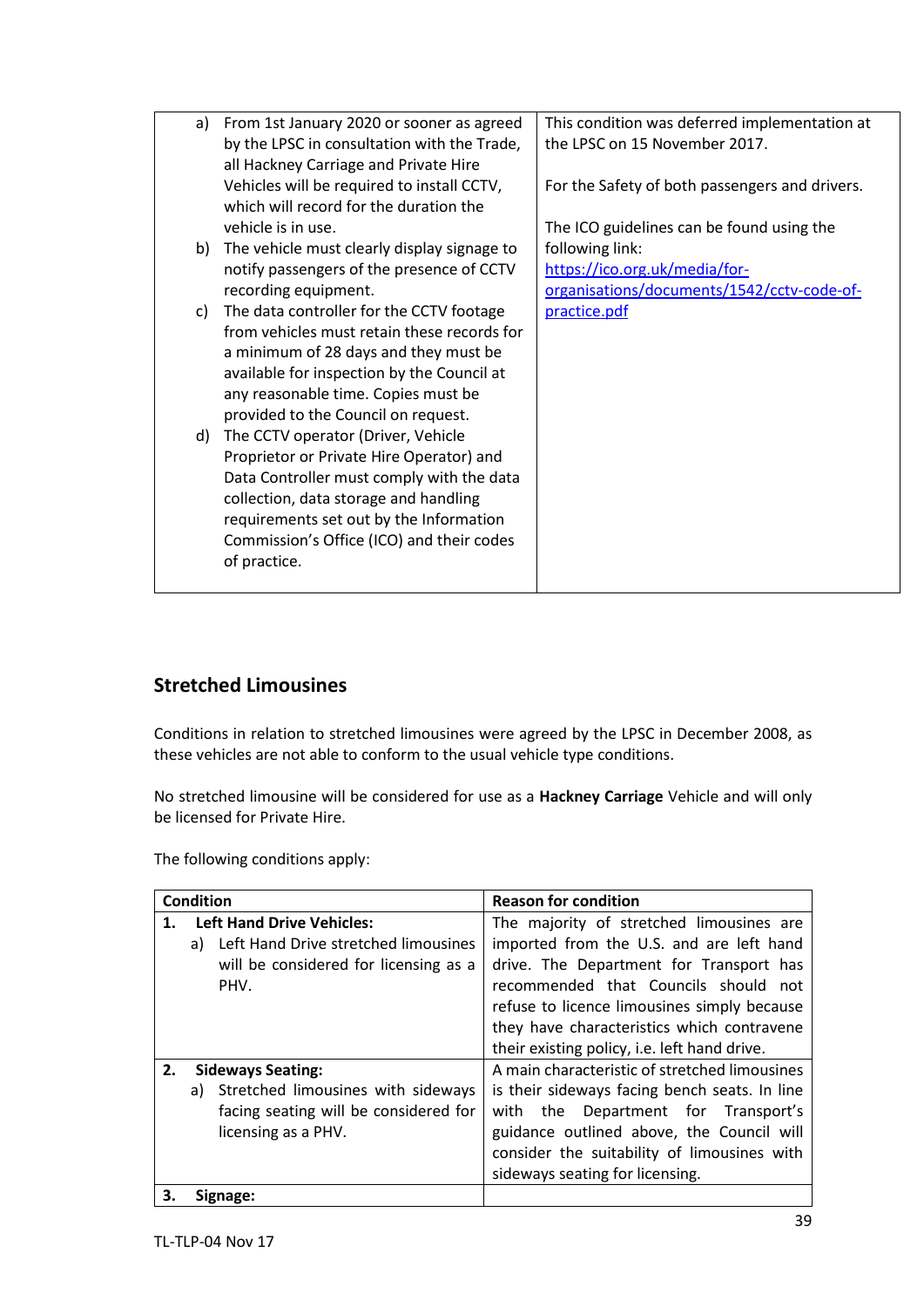|    | a) | The signage on limousines will consist                        | Signage serves to distinguish PHVs from               |
|----|----|---------------------------------------------------------------|-------------------------------------------------------|
|    |    | of an internal plate fixed to the inside                      | ordinary saloon cars and to make them                 |
|    |    | of the windscreen or dashboard on                             | clearly identifiable to the public.                   |
|    |    | the nearside so as not to obscure the                         | the<br>naturally<br>distinctive<br>However,           |
|    |    | drivers view.                                                 | appearance of stretched limousines means              |
|    | b) | Limousines do not require Council                             | that they are very unlikely to be confused            |
|    |    | door signs.                                                   | with a private road user's vehicle.                   |
|    | c) | The private hire plate has to be fixed                        | The internal plate must be displayed so that          |
|    |    | in the boot, clearly visible and be able                      | passengers know it is a licensed vehicle and          |
|    |    | to be produced on demand to any                               | the seating capacity                                  |
|    |    | authorised officer or a police officer                        |                                                       |
|    | d) | The proprietor shall ensure that the                          | To convey information to passengers where             |
|    |    | licence plate & internal plate are                            | appropriate.                                          |
|    |    | displayed in accordance with the                              |                                                       |
|    |    | current requirements of the Council.                          |                                                       |
|    | e) | No other signs, notices or any other                          | To ensure that any material displayed in the          |
|    |    | markings will be displayed on or in                           | limousine is suitable for public viewing.             |
|    |    | the vehicle without the written                               |                                                       |
|    |    | permission of the Council.                                    |                                                       |
| 4. |    | <b>Tinted Glass:</b>                                          | It is recognised that the privacy provided by         |
|    | a) | Stretched limousines with heavily                             | tinted glass in the passenger compartment is          |
|    |    | tinted glass in the windows behind                            | a central characteristic of a limousine.              |
|    |    | driver's<br>the<br>cockpit<br>will<br>be                      | However, glass in the driver cockpit must             |
|    |    | considered for licensing. Glass in the                        | satisfy the standards within the Road                 |
|    |    | driver cockpit must satisfy<br>the                            | Vehicles (Construction and Use) Regulations           |
|    |    | current legal requirements.                                   | 1986 as amended.                                      |
| 5. |    | <b>Fare Table/ Taximeter:</b>                                 | Stretched limousines often do not operate             |
|    | a) | Limousines are not required<br>to                             | under a fare system as journeys are generally         |
|    |    | display a fare table or have a                                | pre-paid in advance based on the length of            |
|    |    | taximeter fitted.                                             | time they are hired for.                              |
| 6. |    | <b>Roadworthiness:</b>                                        |                                                       |
|    | a) | The stretched limousine must hold a                           | The SVA test comprises a visual examination           |
|    |    | valid Single Vehicle Approval (SVA)                           | of a vehicle by VOSA and certifies its safety         |
|    |    | Certificate.                                                  | and roadworthiness.                                   |
| 7. |    | <b>Vehicle Age:</b>                                           |                                                       |
|    | a) | Stretched limousines to be licensed                           | To ensure that the limousines licensed by the         |
|    |    | in accordance with the Council's                              | Council are in a good and safe condition.             |
|    |    | current PHV age policy.                                       |                                                       |
| 8. |    | Insurance:                                                    | Council<br><b>The</b><br>has<br>concerns that<br>some |
|    | a) | An appropriate insurance policy must                          | limousines<br>under<br>operating<br>may<br>be         |
|    |    | be in place which covers use of the                           | insurance policies which do not cover use for         |
|    |    | vehicle for hire and reward.                                  | hire and reward or take into account that the         |
|    |    |                                                               | vehicle has been stretched.                           |
| 9. |    | Tyres:                                                        | Given the increased weight of the vehicle,            |
|    |    | a) The limousine must be fitted with                          | tyres of the correct weight and size rating           |
|    |    | tyres that meet the appropriate                               | must be used at all times.                            |
|    |    | specification for both the size and                           |                                                       |
|    |    | weight.                                                       |                                                       |
|    |    | 10. Vehicle Testing:<br>a) Licensed limousines must be tested | To ensure that limousines licensed by the             |
|    |    |                                                               |                                                       |
|    |    |                                                               | Council are maintained to high standards and          |
|    |    | in accordance with the councils<br>current PHV testing policy | remain safe.                                          |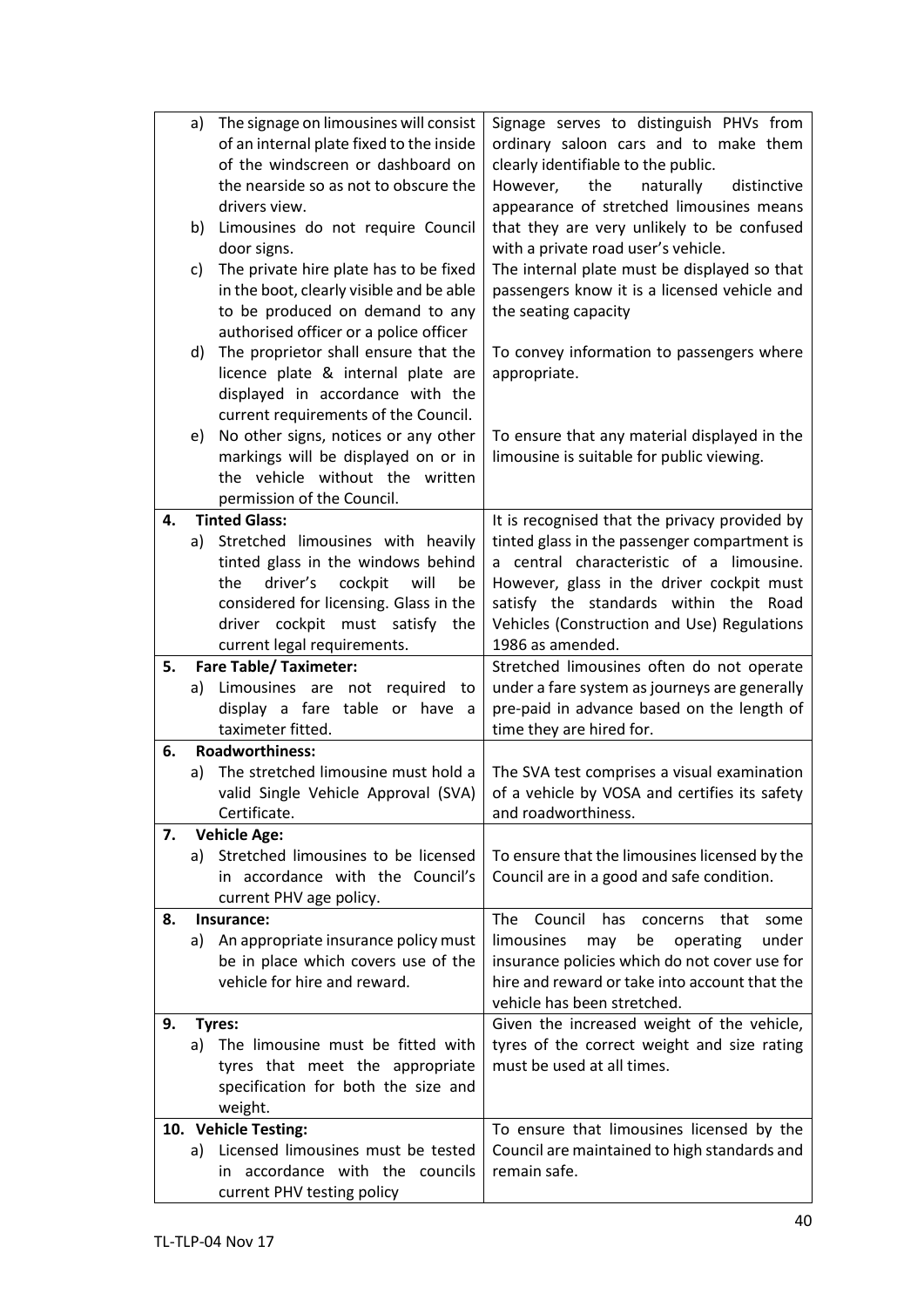|    | 11. Maximum Passengers:                                                                                                                      |                                                                                                                                                         |
|----|----------------------------------------------------------------------------------------------------------------------------------------------|---------------------------------------------------------------------------------------------------------------------------------------------------------|
| a) | The limousine's seating capacity<br>must be reduced where necessary to<br>a maximum of 8 passengers.                                         | Councils can only licence vehicles with a<br>maximum seating capacity of 8.<br>This is to ensure that passengers are not                                |
|    | b) No seats in the driver's compartment<br>shall be used to carry passengers                                                                 | carried in the front of the vehicle to improve<br>driver and passenger safety.                                                                          |
| c) | The vehicle must not carry more than<br>8 passengers at any time. (A babe in<br>arms is classed as a passenger no<br>matter what their age). | This condition will be enforced by Council<br>officers performing spot checks on licensed<br>vehicles, and is in line with legislative<br>requirements. |
|    | d) In any advertisement publicising<br>their limousine service, the operator<br>must state that the vehicle is only                          | To inform customers of the maximum<br>carrying capacity of the vehicle.                                                                                 |
|    | licensed to carry 8 passengers.                                                                                                              |                                                                                                                                                         |
|    | 12. Seat Belts:                                                                                                                              |                                                                                                                                                         |
|    | a) Seatbelts must be fitted to<br>all                                                                                                        | As per construction and use regulations.                                                                                                                |
|    | forward and rear facing seats and                                                                                                            |                                                                                                                                                         |
|    | must be worn at all times by<br>passengers whilst the vehicle is in                                                                          |                                                                                                                                                         |
|    | motion.                                                                                                                                      |                                                                                                                                                         |
|    | b) There is no legal requirement for                                                                                                         |                                                                                                                                                         |
|    | seatbelts on sideways facing seats.                                                                                                          |                                                                                                                                                         |
|    | 13. Alcohol:                                                                                                                                 |                                                                                                                                                         |
|    | a) Alcoholic drinks provided in the                                                                                                          | To comply with requirements of the                                                                                                                      |
|    | vehicle shall be under the terms of an                                                                                                       | Licensing Act 2003 and to safeguard the                                                                                                                 |
|    | appropriate licence relating to the                                                                                                          | public.                                                                                                                                                 |
|    | sale and supply of alcohol                                                                                                                   |                                                                                                                                                         |
|    | b) Alcohol shall only be served while the                                                                                                    |                                                                                                                                                         |
|    | vehicle is stationary and afterwards,                                                                                                        |                                                                                                                                                         |
|    | all bottles shall be placed in a secure                                                                                                      |                                                                                                                                                         |
|    | receptacle.                                                                                                                                  |                                                                                                                                                         |
| c) | No alcohol should be sold or supplied<br>to any passenger under 18 years of                                                                  |                                                                                                                                                         |
|    |                                                                                                                                              |                                                                                                                                                         |
|    | age<br>14. Entertainment:                                                                                                                    |                                                                                                                                                         |
| a) | The driver shall not play or permit the                                                                                                      | To safeguard child passengers from viewing                                                                                                              |
|    | performance of any media which,                                                                                                              | unsuitable material.                                                                                                                                    |
|    | because of its<br>age<br>restricted                                                                                                          |                                                                                                                                                         |
|    | classification<br>its<br>content, is<br>or                                                                                                   |                                                                                                                                                         |
|    | unsuitable for the age of the                                                                                                                |                                                                                                                                                         |
|    | passengers in the vehicle (based on                                                                                                          |                                                                                                                                                         |
|    | the age of the youngest passenger).                                                                                                          | Limousines which have the capability of                                                                                                                 |
| b) | The limousine operator shall ensure                                                                                                          | playing<br>media<br>for<br>the<br>recorded                                                                                                              |
|    | that a performing rights licence is                                                                                                          | entertainment of customers and may be                                                                                                                   |
|    | held where appropriate.                                                                                                                      | required to hold a performing rights licence.                                                                                                           |
| c) | The limousine operator shall ensure                                                                                                          | Entertainment regulated under the Act                                                                                                                   |
|    |                                                                                                                                              |                                                                                                                                                         |
|    |                                                                                                                                              |                                                                                                                                                         |
|    | that a licence under the provisions of<br>the Licensing Act 2003 is held where<br>appropriate.                                               | includes<br>TV,<br>video,<br>video<br>games,<br>loudspeakers, or any other activity provided<br>for the passenger's enjoyment.                          |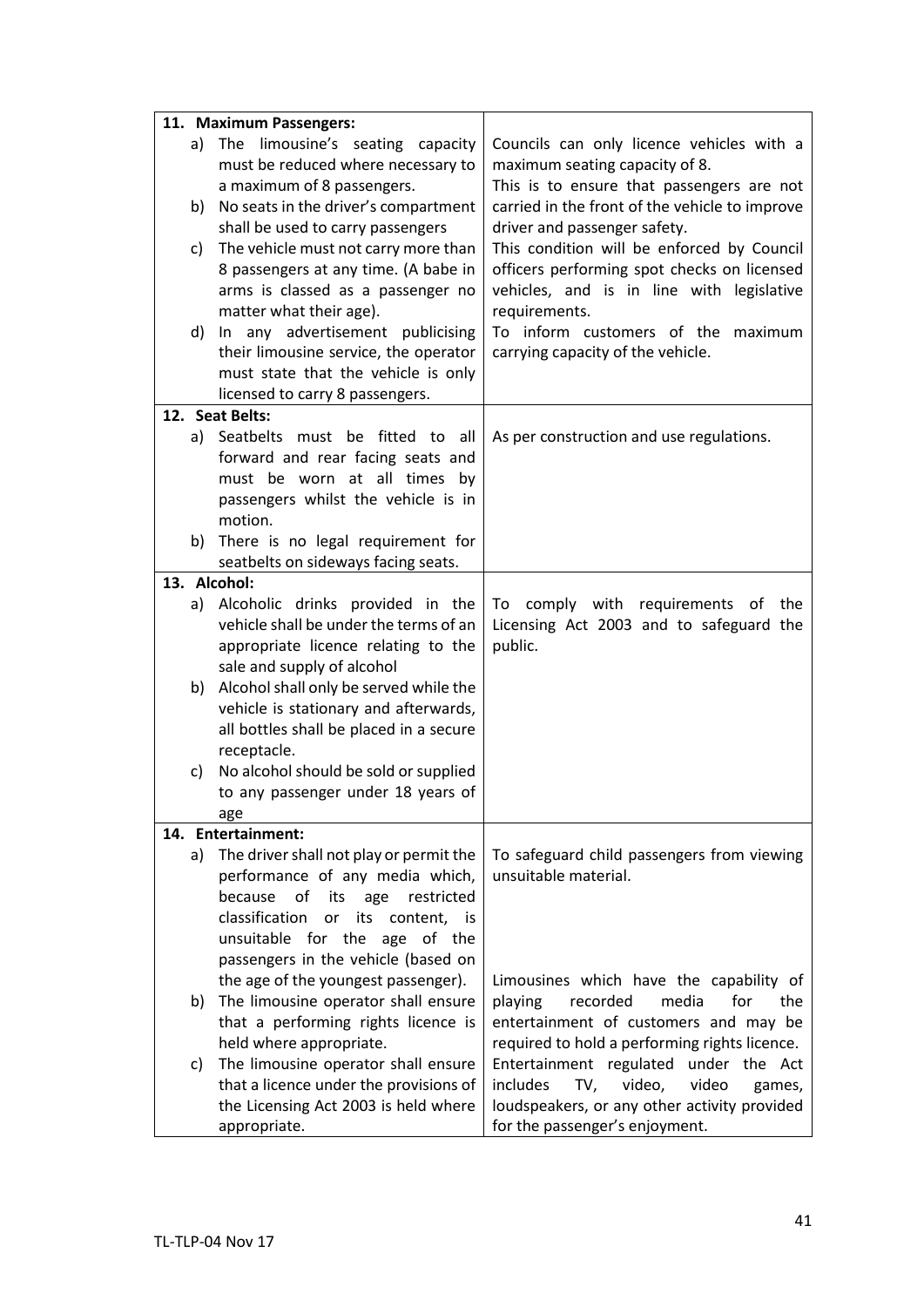(The conditions relating to fire extinguishers has been removed in accordance with the removal of this conditions for all other vehicles and the signage conditions have been consolidated for clarity)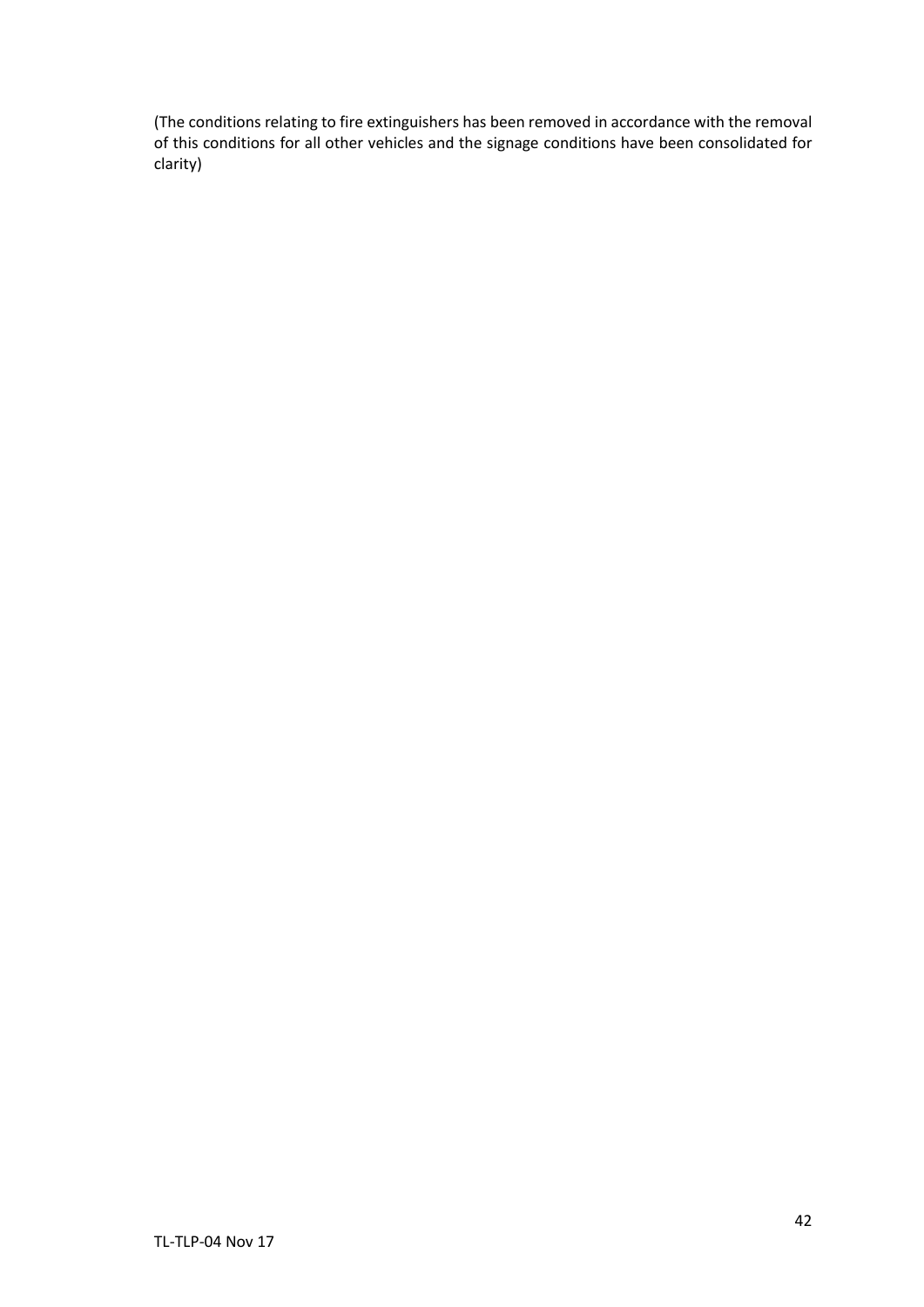# **Compliance and Enforcement**

Any applicant must meet the application criteria in relation to the particular licence before a licence will be issued. The Council has some discretion to depart from that policy on an individual basis and therefore some matters will be presented to the General Licensing Sub-Committee for a decision.

Once a licence is granted the holder must comply with all the conditions which relate to that licence.

The local authority is responsible for enforcing the requirements of the appropriate legislation and the conditions associated with each licence.

The Local Authority's Early Intervention and Support Enforcement Policy has regard for the Regulator's Compliance Code. The enforcement policy helps to promote efficient and effective approaches to regulatory inspection and enforcement, which improve regulatory outcomes without imposing unnecessary burdens. The principle of consistent, transparent and proportionate enforcement is a material consideration of any enforcement approach.

Enforcement action will be taken in accordance with the Council's enforcement policy where it is necessary and reasonable to protect public safety. Therefore the impact of certain circumstances on the livelihood of the trade is inevitable. We will ensure that any decision to depart from the Code will be properly reasoned, based on material evidence and documented.

There are a number of enforcement options available for consideration and the action taken will depend on the circumstances of the case.

# **Warnings**

In respect of minor breaches where there is no evidence of persistent offending, a written warning may be issued.

For instance, warnings may be issued following a delegated decision to renew a driver's licence where driving offences have become apparent at renewal, but have not been declared at the time of receipt in accordance with the requirement to notify the Council within 7 days.

This warning will be kept on the licence holder's file and may be presented at future hearings as appropriate.

#### **Notices**

There are a number of notices which may be served on licence holders, the decision to take such action is not made lightly and will require careful consideration by the authorised officer based on the evidence presented.

Production of documentation- sections 50 & 53 of the Act provides a formal mechanism for an Authorised Officer of the Council to require certain documents, such as proof of insurance and production of a driving licence on request. Failure to comply with the notice is an offence and may result in prosecution.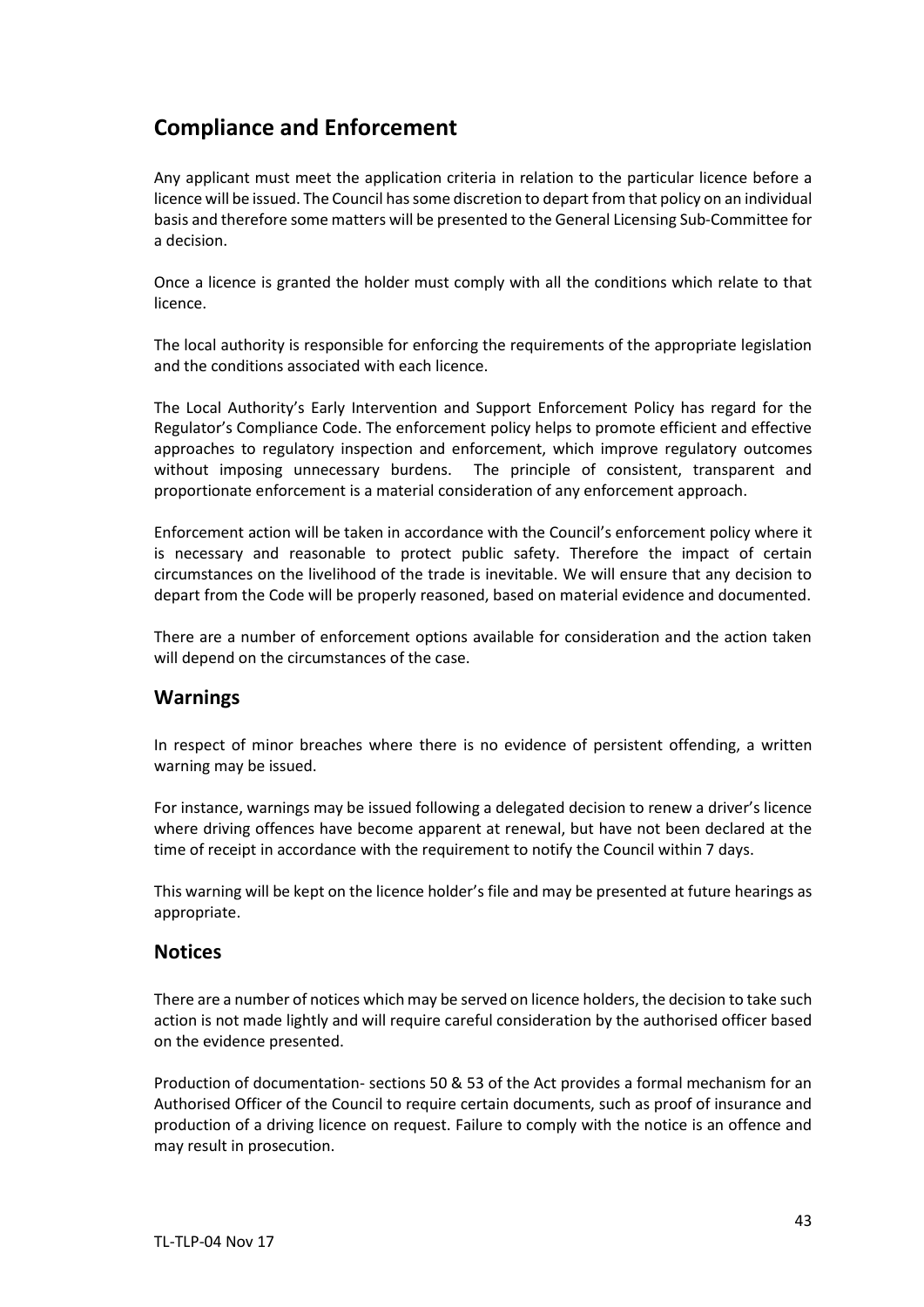Suspension of vehicles- sections 60 and 68 of the Act allows an authorised officer to issue a suspension notice on the proprietor of a vehicle where the vehicle is deemed to not meet the relevant fitness standard (section 60 or 68), that a hackney carriage driver has committed an offence under the 1847 Act (section 60 only) or for any other reasonable cause (section 60 only). The proprietor may appeal against the suspension to the magistrates' court. Where a section 68 notice is served requiring repairs to the vehicle and the vehicle to be represented for the necessary testing and the vehicle does not pass such tests, after 2 months from the service of the notice, then the licence is automatically revoked. Where a vehicle fails the taxi test at the point of renewal, the vehicle will be suspended and the application for renewal will be refused if a vehicle not meeting the Council's vehicle conditions is presented as part of the application.

Suspension of drivers- section 61 of the Act provides for a suspension notice to be served on a driver where the driver has been convicted of offences, or where a Hackney Carriage driver has failed to comply with the requirements of the 1847 Act or for any other reasonable grounds. A suspension may be issued where attention is brought to the Council in relation to activities that breach the accepted code of conduct or have the potential to undermine public safety, this can include medical conditions that require further investigation before the driver's fitness to drive by meeting the group 2 standards can be ascertained. The suspension may be immediate where this action would be in the interests of public safety, or may come in to effect after 21 days in all other cases and be stayed pending the disposal of any appeal.

Suspension of Operators- section 62 of the Act allows the Council to suspend a Private Hire Operator Licence on a number of grounds. Again there is a right of appeal against the notice to the magistrate's court.

NB: a suspension notice should in general only be served where there is a perceived temporary issue to be overcome or investigated. It should not generally be issued where there is an intention to follow this with a permanent sanction, then this permanent sanction should usually be pursued in the first instance.

# **Revocation of licences**

Where there is a potential threat to public safety, consideration of which information available at the time would normally preclude a driver from holding a licence then it is imperative that the Council takes action swiftly and revokes an existing licence. The Council must employ this precautionary approach as it is the Council's responsibility to protect public safety as a priority. Where further investigations and evidence then demonstrate that the licence should be reinstated, this should also be done as swiftly as possible.

Cases relating to revocation will normally be present to the General Licensing Sub-Committee for consideration and decision, this maybe following the service of a suspension notice where the matter cannot be resolved and therefore a permanent sanction is necessary.

The members of the sub-committee will take all evidence into consideration when making the decision.

It is important to note that it is not a requirement for the licence holder to be in receipt of a criminal conviction for any alleged offence for which the matter is being brought before committee. The committee must consider the evidence on the balance of probability and therefore a much lower threshold of proof is required in comparison to a criminal court hearing. Nor do the police need to be conducting an investigation for the matter to be presented to the committee.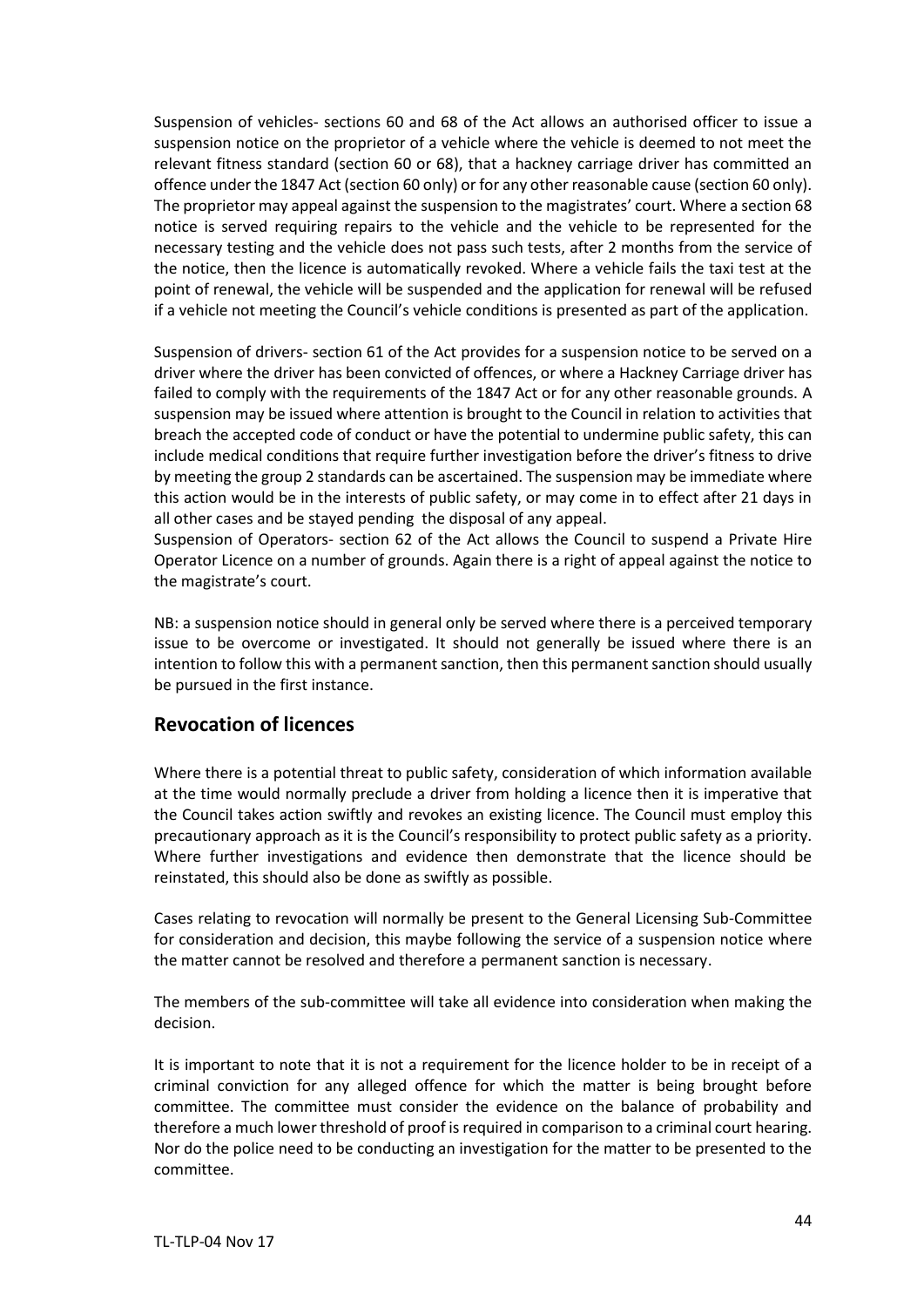The Committee must first and foremost consider the allegations and complaint and make their determination in the interests of public safety, without reliance on criminal convictions as the sole indicator.

The Council's Safeguarding, Suitability and Convictions Statement of Policy for Taxi Licensing is attached as Appendix 2

The right of appeal against the committee decision exists any appeal must be lodged with the magistrate's court within 21 days of receipt of notice of the decision.

# **Refusal of licences**

The scheme of delegation gives officers the authority to refuse to grant or renew vehicle licence applications. With applications which present no issues this will be done under delegated powers without reference to members. If there are relatively minor issues with an application such as a minor speeding offence then the driver licence may be granted by officers under delegated powers but only in consultation with the Chair or Vice-Chair.

All other determinations in relation to applications for driver licences must be made by the General Licensing Sub-Committee.

Again, the applicant has a right of appeal to the magistrates' court and to the Crown Court in respect of a refusal to grant a hackney carriage proprietor's licence.

# **Appeals**

Appeals heard by the Magistrates' Court may result in the following action:

Dismissal of appeal Substitution of decision Make an order for costs

The Magistrates' Court should not lightly reverse a decision that has been made by the authority, where the decision is in accordance with the authority's existing policies. It is not for the courts to be quick to undermine those policies, only to consider if they have been adhered to and executed properly or if there have been any failures of the authority to comply with the legislation.

# **Fees**

The legislation provides that the fees charged for taxi licensing should reflect the costs of administering those functions. This includes the processing of applications and costs associated with hearings, licensing liaison panels and recovery of any direct costs to the council including taxi tests, medical expert referrals and DVLA checks etc.

The application fees are agreed by the Licensing and Public Safety Committee and are subject to an advertising process and regular review.

All fees must be paid on the submission of the application. Where the application fee is paid by cheque, the licence will not be issued until the cheque has been cleared by the bank.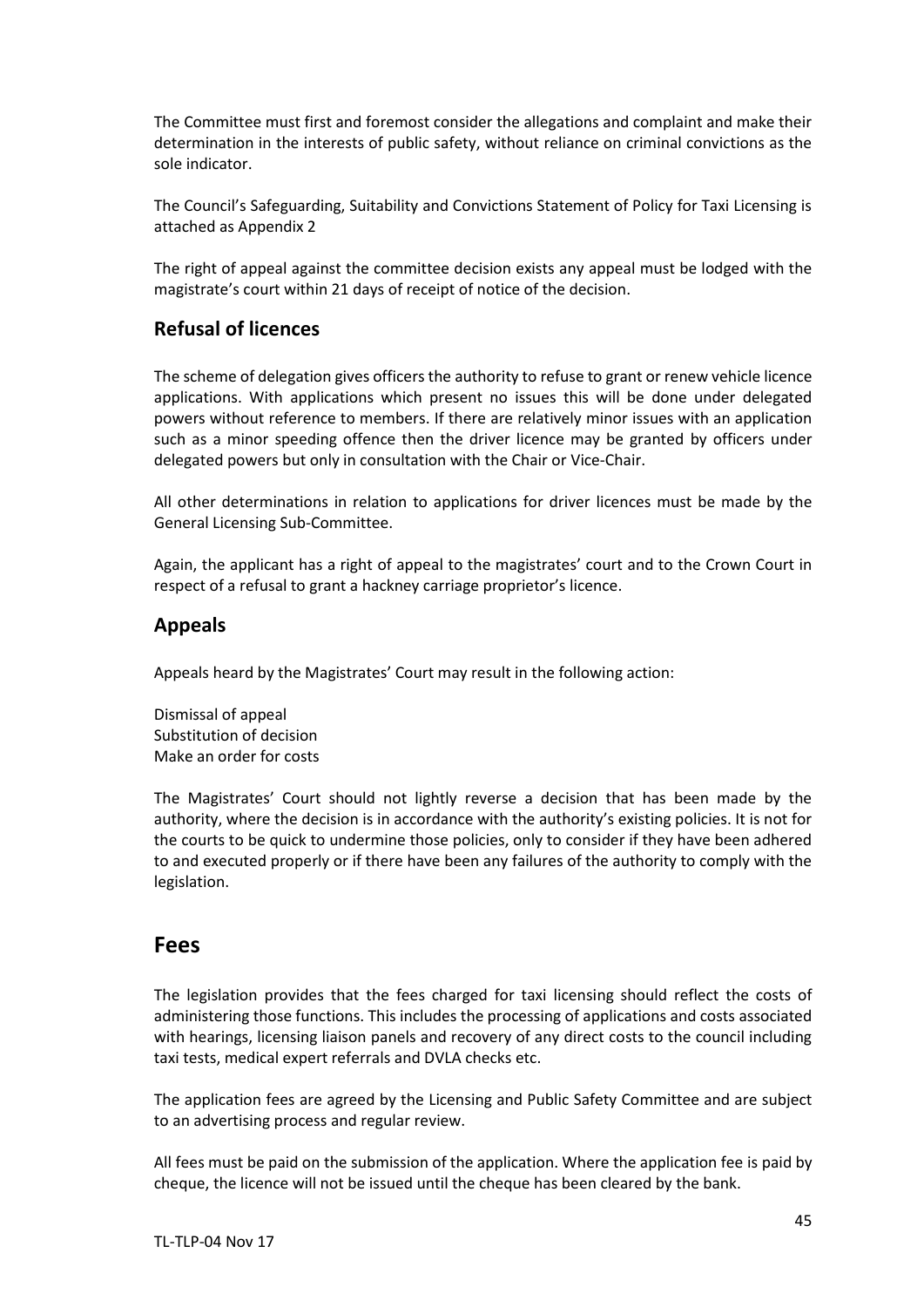# **Refunds**

Fees are only eligible for refund where the licence application is rejected, refused or withdrawn. In which case, only the application fee is refunded and is subject to an administration charge, as set out in the fees and charges schedule. No refund for any other reason or of additional charges, such as DBS checks, knowledge test, taxi test fees etc. will be made.

This policy was reaffirmed in March 2015 by the LPSC, where it was reiterated that the fees reflect the cost to the Council of issuing the licence regardless of how long the licence holder chooses to use the licence, therefore there is no refund applicable for the surrender of any licence.

# **Reminder Letters**

The Council has ceased sending reminder letters as each driver, operator and vehicle proprietor renews the relevant licences. The renewal application information will be provided with the licence. Each licence displays the expiry date and the responsibility lies with the licence holder to ensure that the renewal is made in good time.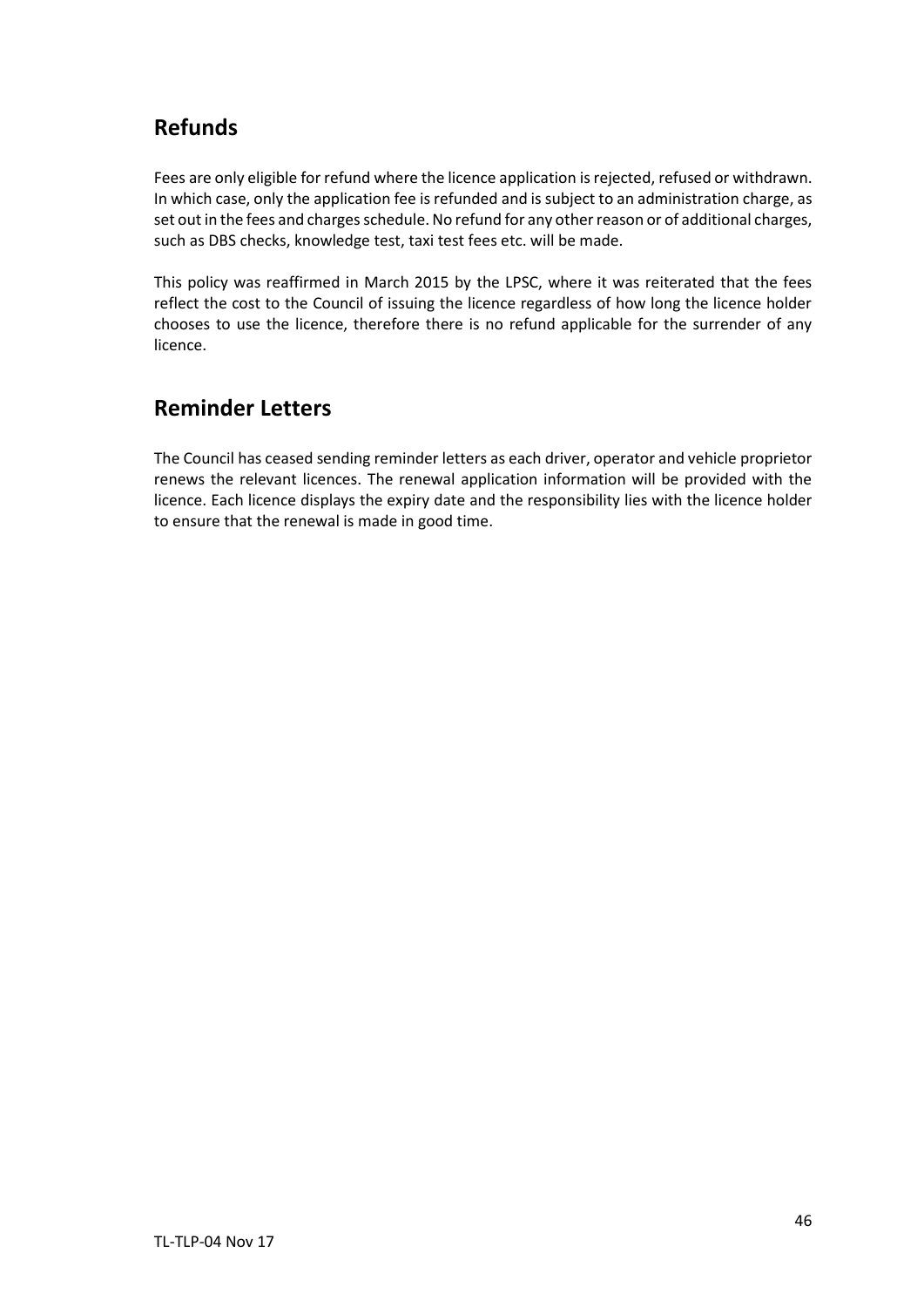# **Appendix 1- Scheme of delegation**

# **Summary of Scheme of Delegation for Taxi Licensing**

The Licensing and Public Safety Committee are responsible for making policy decisions in relation to Taxi Licensing

The comprehensive list of delegations can be found in the Council's Constitution. This table is to be used as a guide to assist in understanding how common matters are processed within the Constitution.

Decisions made by the Lead Licensing and Enforcement Officer may be passed up to the Regulatory Services Manager or Head of Service and any decision can be referred to a higher level or in consultation with the chair/vice chair of the Committee where this is considered appropriate.

| Matter to be  | Decision Delegated to Director of Early intervention and Support |                                           |                          | Decisions in            | <b>Decision</b>          |
|---------------|------------------------------------------------------------------|-------------------------------------------|--------------------------|-------------------------|--------------------------|
| dealt with    | Processing elements delegated                                    | <b>Enforcement decisions delegated to</b> | <b>Director Decision</b> | consultation with       | Delegated to             |
|               | to Transactional Team                                            | the Lead Licensing and Enforcement        |                          | Chair/Vice chair        | <b>General Licensing</b> |
|               |                                                                  | Officer (LLEO)                            |                          |                         | <b>Sub-Committee</b>     |
| Application   | Process applications and grant                                   | Grant (or in the case of an existing      | Grant or renewal         | Approve                 | All other cases          |
| for grant or  | only where all criteria are met,                                 | licence) revoke and immediately re-       | where driving            | applications for        | such as refusal or       |
| renewal of    | i.e. passed knowledge test, DVSA                                 | grant a Private Hire or Hackney           | convictions, or where    | <b>Drivers Licences</b> | grant with non-          |
| Private Hire/ | or equivalent certificate,                                       | Carriage Driver Licence with the          | criminal convictions or  | which fall outside      | standard                 |
| Hackney       | medically fit, DBS checks show no                                | addition of non-standard conditions       | other matters            | the Council's usual     | conditions               |
| Carriage      | criminal convictions or                                          | following consultation with and           | requiring                | policies for            |                          |
| Driver        | convictions have already been                                    | recommendations from the Council's        | consideration that fall  | approval and to be      |                          |
| Licence       | scrutinised by committee, valid                                  | Medical expert.                           | within the policy are    | reported to the         |                          |
|               | DVLA licence, as per policy. If not                              |                                           | minor (paragraphs 2.8    | Licensing and           |                          |
|               | met refer to LLEO in such cases.                                 |                                           | and 2.9 of the           | <b>Public Safety</b>    |                          |
|               | Grant and renew upon                                             |                                           | constitution)            | Committee               |                          |
|               | application a Private                                            |                                           |                          | (paragraph 2.11 of      |                          |
|               | Hire/Hackney Carriage DAV                                        |                                           |                          | the constitution)       |                          |
|               | (Disabled Access Vehicle) licence                                |                                           |                          |                         |                          |
|               | where appropriate requirements                                   |                                           |                          |                         |                          |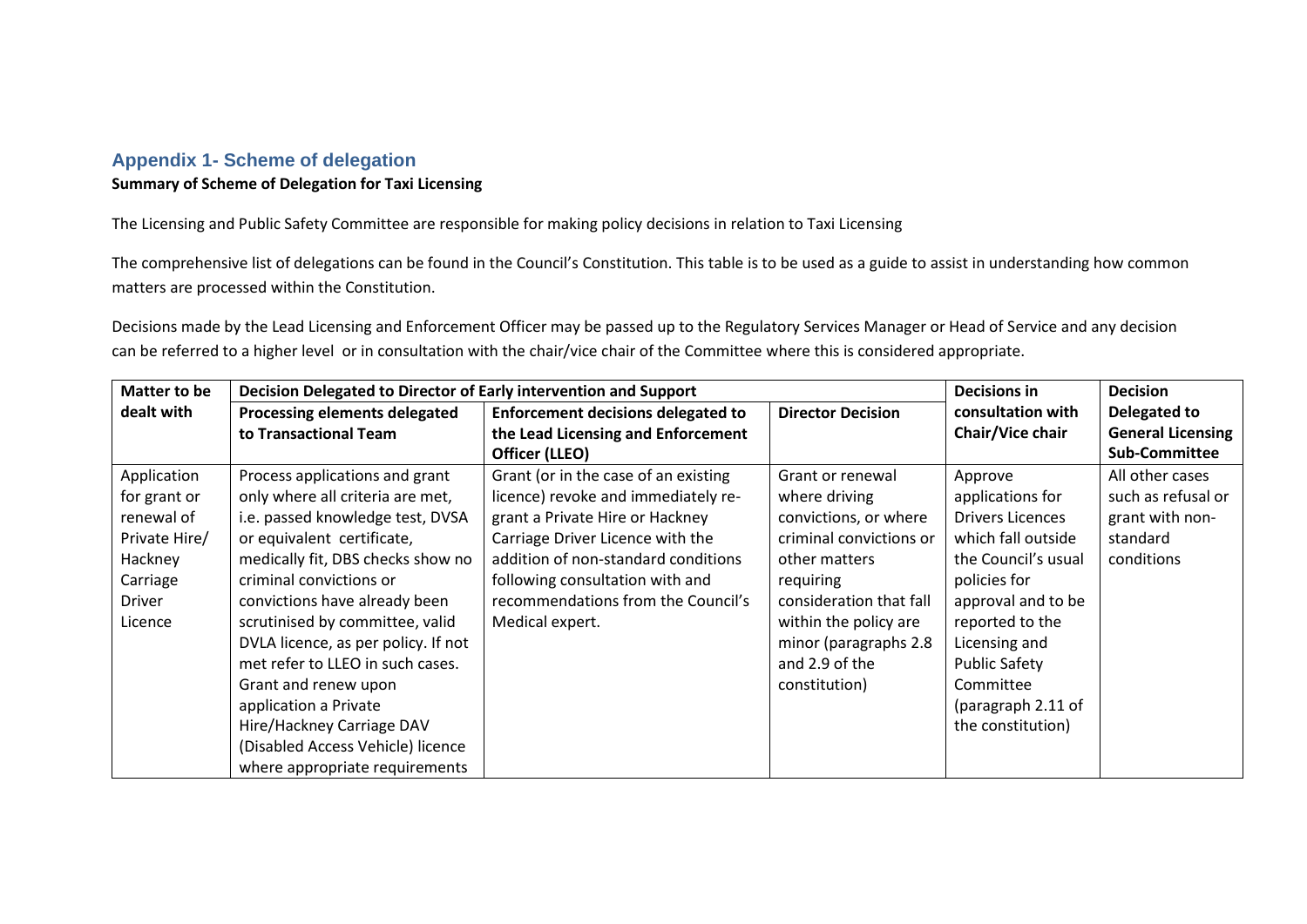|                | have been met (paragraph 2.17<br>of the constitution) |                                           |                        |                 |
|----------------|-------------------------------------------------------|-------------------------------------------|------------------------|-----------------|
| Application    | Grant only where all criteria met                     | Grant where an element of discretion      | All other cases or     |                 |
| for grant or   | i.e. Taxi test, insurance, HPI etc.                   | in applying the conditions is required    | where referred by      |                 |
| renewal of     | (paragraph 2.12 of the                                | but the vehicle still meets overall       | officer                |                 |
| Private Hire/  | constitution)                                         | standards set by the policy (paragraph    |                        |                 |
| Hackney        |                                                       | 2.12 of the constitution as amended)      |                        |                 |
| Carriage       |                                                       | Rejection of vehicle on pre-inspection    |                        |                 |
| Vehicle        |                                                       | prior to application being received,      |                        |                 |
| Licence        |                                                       | where the vehicle does not meet           |                        |                 |
|                |                                                       | vehicle conditions or where the           |                        |                 |
|                |                                                       | hackney Carriage application is made      |                        |                 |
|                |                                                       | when the maximum limited number of        |                        |                 |
|                |                                                       | vehicles has been met.                    |                        |                 |
|                |                                                       | Authority to refuse to grant and          |                        |                 |
|                |                                                       | refuse to renew private hire and          |                        |                 |
|                |                                                       | hackney carriage vehicle licences         |                        |                 |
|                |                                                       | where the applicant has failed to meet    |                        |                 |
|                |                                                       | all the Council's requirements, such as   |                        |                 |
|                |                                                       | the vehicle not meeting the Council's     |                        |                 |
|                |                                                       | vehicle conditions or failure of the taxi |                        |                 |
|                |                                                       | test or another aspect of the             |                        |                 |
|                |                                                       | application is incomplete. (paragraph     |                        |                 |
|                |                                                       | 2.16 of the constitution)                 |                        |                 |
| Application    | Grant only where all criteria met                     |                                           | Grant or renewal       |                 |
| for grant or   | i.e. employers liability insurance,                   |                                           | where driving          | All other cases |
| renewal        | DBS checks show no criminal                           |                                           | convictions (paragraph |                 |
| Private Hire   | convictions. If not met refer to                      |                                           | 2.8 of the             |                 |
| Operator       | committee in such cases.                              |                                           | constitution)          |                 |
| Licences       |                                                       |                                           |                        |                 |
| Revocation of  |                                                       | Authority to revoke an existing           |                        |                 |
| Private Hire / |                                                       | Chorley Private Hire/Hackney Carriage     |                        | All other cases |
| Hackney        |                                                       | Driver licence and immediately re-        |                        |                 |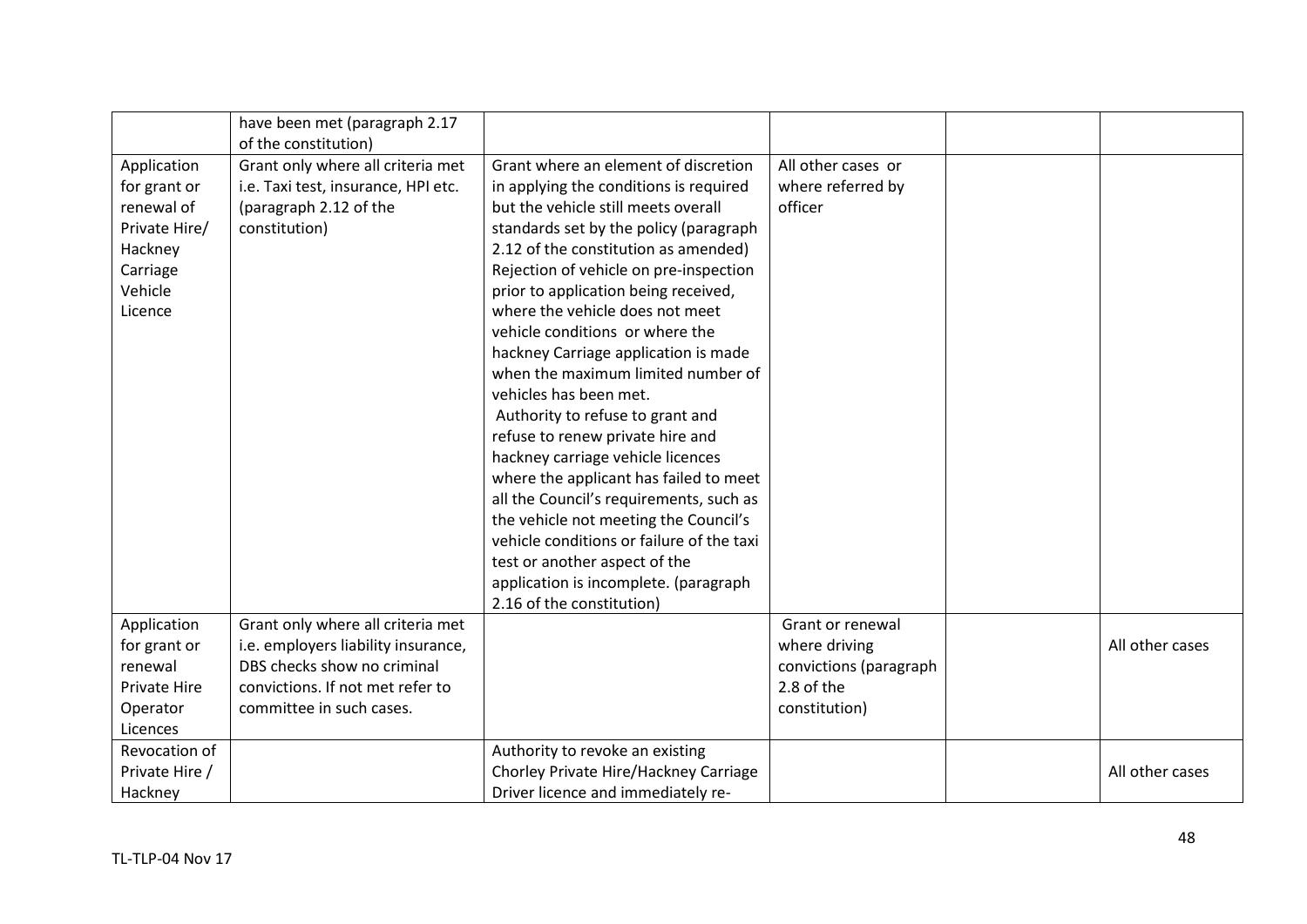| Carriage              | grant to the same person with          |                       |                     |                  |
|-----------------------|----------------------------------------|-----------------------|---------------------|------------------|
| <b>Driver Licence</b> | Disabled Access Driver (DAV) Driver    |                       |                     |                  |
|                       | provision where the appropriate        |                       |                     |                  |
|                       | requirements have been met             |                       |                     |                  |
|                       | (paragraph 2.17 of the constitution)   |                       |                     |                  |
|                       | In the case of an existing licence,    |                       |                     |                  |
|                       | revoke and immediately re-grant a      |                       |                     |                  |
|                       | Private Hire or Hackney Carriage       |                       |                     |                  |
|                       | Driver Licence with the addition of    |                       |                     |                  |
|                       | non-standard conditions following      |                       |                     |                  |
|                       | consultation with and                  |                       |                     |                  |
|                       | recommendations from the Council's     |                       |                     |                  |
|                       | Medical expert                         |                       |                     |                  |
| Suspension of         | In urgent cases requiring immediate    | Suspending by written | In urgent cases-On  | On referral      |
| Private Hire /        | suspension - cases exercisable by the  | notice to the licence | consultation        | following urgent |
| Hackney               | LLEO in respect of suspensions for     | holder any Private    | request from LLEO   | suspension       |
| Carriage              | periods not exceeding 28 days, in      | Hire or Hackney       | in absence of       |                  |
| <b>Driver Licence</b> | consultation with the Chair or Vice-   | Carriage Driver's     | Director or CEO     |                  |
| $(s 61 (2)$ and       | Chair, where reasonably practicable    | Licence for a period  |                     |                  |
| 61(2B)                | and a report is submitted to the next  | not exceeding two     |                     |                  |
|                       | available meeting of the Licensing and | months (paragraphs    |                     |                  |
|                       | Public Safety Committee)               | 2.6 of the            |                     |                  |
|                       | (paragraphs 2.6 of the constitution)   | constitution)         |                     |                  |
| <b>Issue Warning</b>  | Summary report prepared by LLEO        |                       | Issue written       |                  |
| to of Private         |                                        |                       | warnings as to      |                  |
| Hire $/$              |                                        |                       | future conduct to   |                  |
| Hackney               |                                        |                       | existing Private    |                  |
| Carriage              |                                        |                       | Hire and Hackney    |                  |
| <b>Drivers</b>        |                                        |                       | Carriage drivers    |                  |
|                       |                                        |                       | (paragraphs 2.10 of |                  |
|                       |                                        |                       | the constitution)   |                  |
| Revocation of         |                                        |                       |                     | All other cases  |
| Private Hire /        |                                        |                       |                     |                  |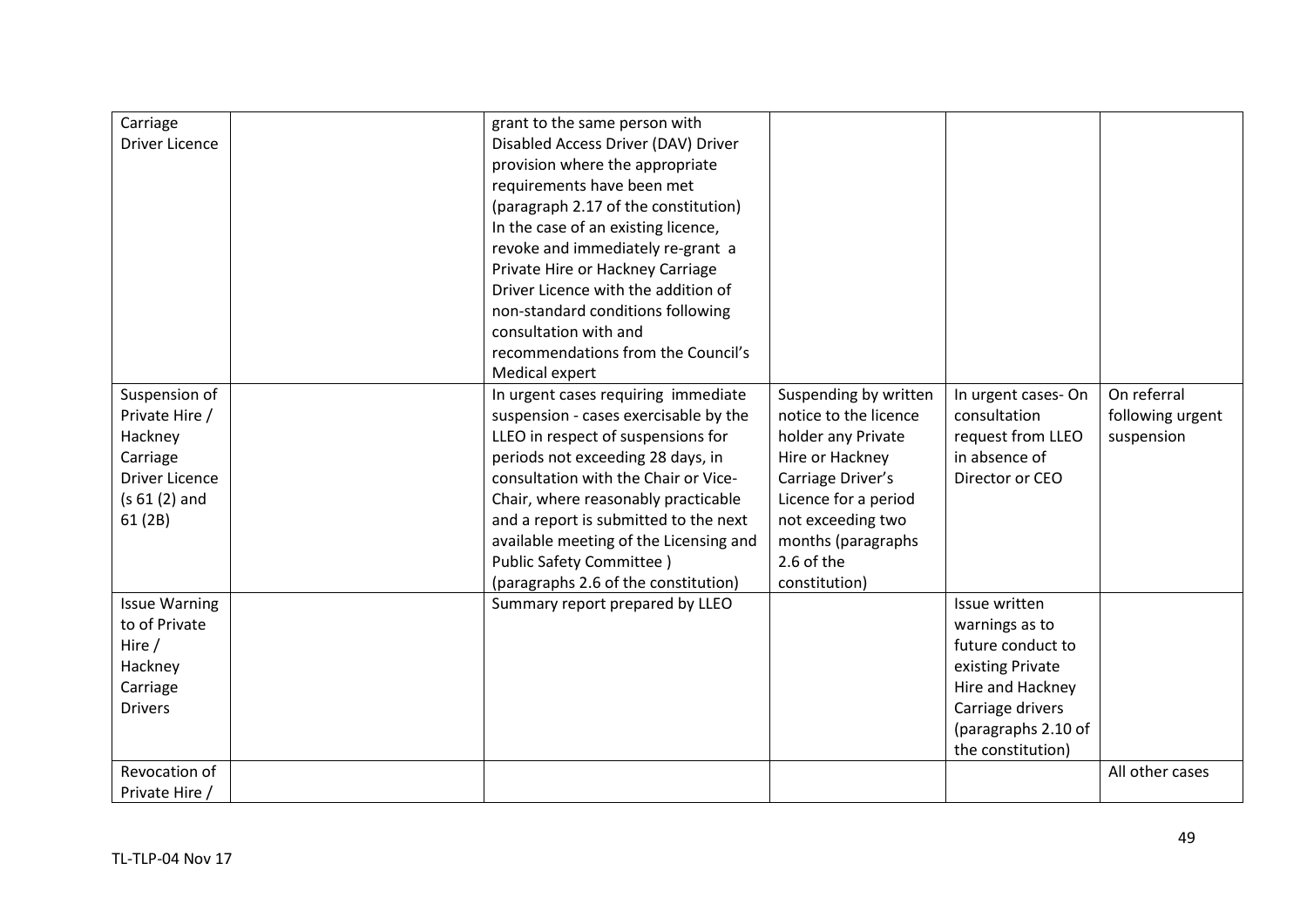| Hackney             |                                           |                        |                    |                   |
|---------------------|-------------------------------------------|------------------------|--------------------|-------------------|
| Carriage            |                                           |                        |                    |                   |
| Vehicle             |                                           |                        |                    |                   |
| Licence             |                                           |                        |                    |                   |
| Suspension of       | Suspending by written notice to the       | Suspending by written  | In urgent cases-On | On referral       |
| Private Hire /      | licence holder any Private Hire or        | notice to the licence  | consultation       | following urgent  |
| Hackney             | Hackney Carriage Vehicle Licence for a    | holder any Private     | request from LLEO  | suspension        |
| Carriage            | period not exceeding 28 days, in          | Hire or Hackney        | in absence of      |                   |
| Vehicle             | consultation with the Chair or Vice-      | Carriage Vehicle or    | Director or CEO    |                   |
| Licence (s. 60      | Chair, where reasonably practicable       | Driver's Licence for a |                    |                   |
| and $s68$ )         | and a report is submitted to the next     | period not exceeding   |                    |                   |
|                     | available meeting of the Licensing and    | two months             |                    |                   |
|                     | <b>Public Safety Committee)</b>           | (paragraphs 2.6 of the |                    |                   |
|                     | (paragraphs 2.6 of the constitution)      | constitution)          |                    |                   |
|                     |                                           |                        |                    |                   |
| Suspension or       |                                           |                        |                    | All Cases         |
| Revocation of       |                                           |                        |                    |                   |
| Private Hire        |                                           |                        |                    |                   |
| Operators           |                                           |                        |                    |                   |
| Licence             |                                           |                        |                    |                   |
| Review of           |                                           |                        |                    | All Cases         |
| <b>Private Hire</b> |                                           |                        |                    |                   |
| Operator            |                                           |                        |                    |                   |
| Conditions          |                                           |                        |                    |                   |
| Production of       | All cases                                 |                        |                    |                   |
| documents           |                                           |                        |                    |                   |
| (s50 and s53        |                                           |                        |                    |                   |
| of the Act)         |                                           |                        |                    |                   |
| Applications        | Grant exemption on medical grounds        |                        |                    | On referral when  |
| for exemption       | under Equality legislation following      |                        |                    | refusal of        |
| under s 166,        | referral for consideration where          |                        |                    | application needs |
| 169 or 171 of       | criteria is met, refuse where criteria is |                        |                    | to be considered  |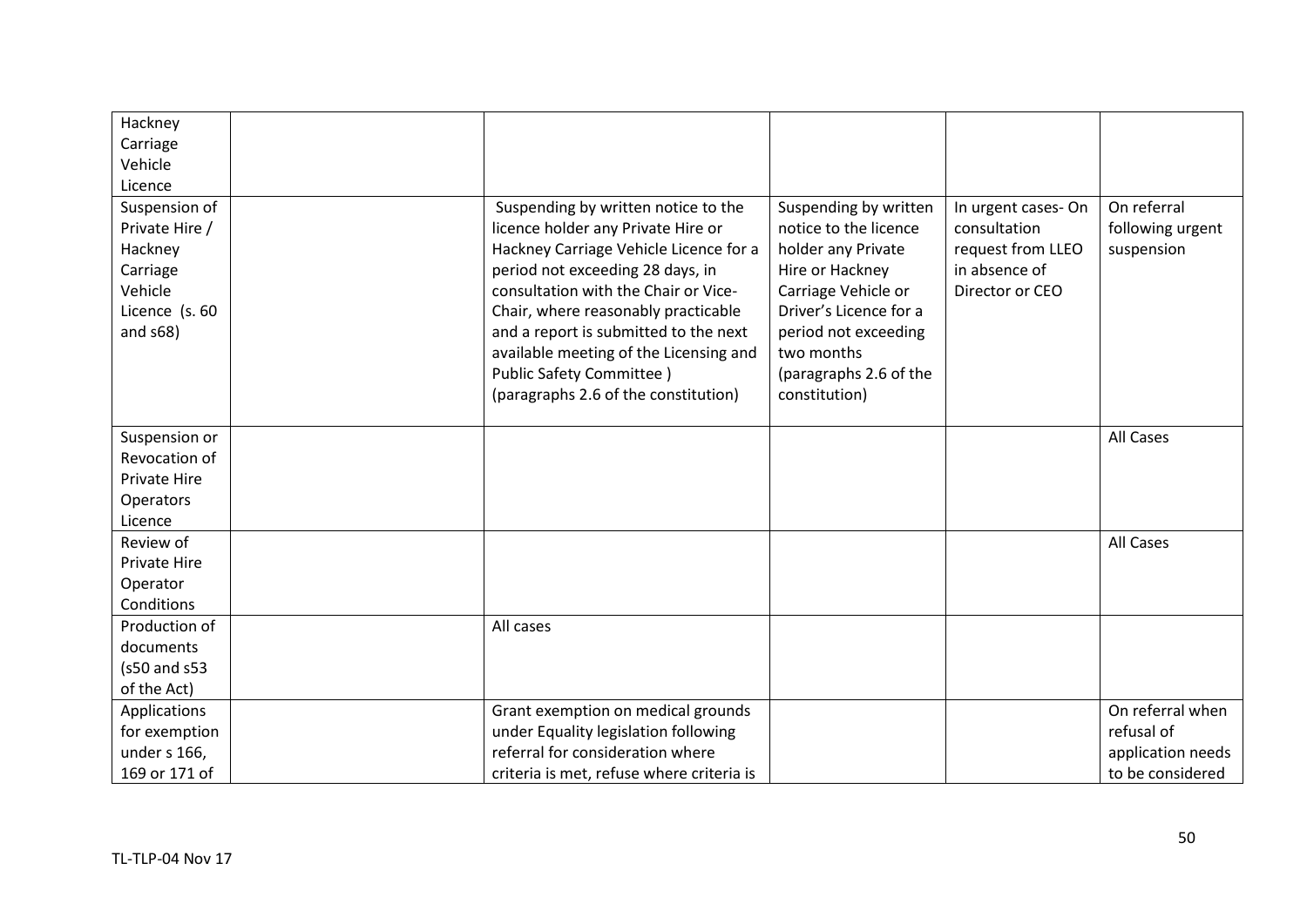| the Equality | not met (paragraph 2.16 of the |  | due to lack of    |
|--------------|--------------------------------|--|-------------------|
| Act 2010     | constitution)                  |  | medical evidence. |
| Application  | All cases                      |  |                   |
| for plate    |                                |  |                   |
| exemption    |                                |  |                   |

Applicants have a right of appeal to decision made in the magistrate's Court. (There is no right of appeal on a s.68 vehicle suspension, the right of appeal only comes in after 2 months when the licence lapses and a notice should be issued under s.60 where there is a right of appeal)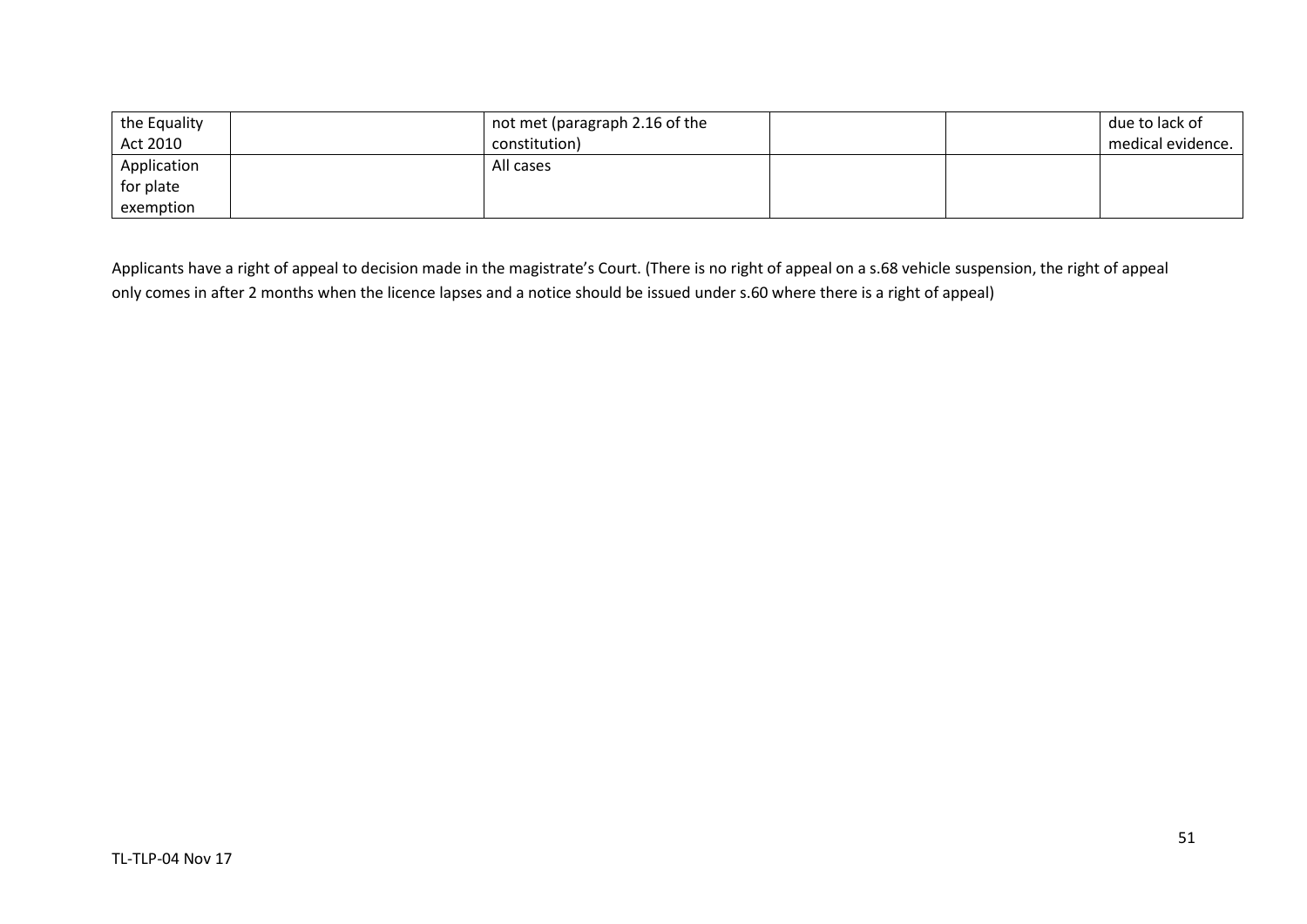# **Appendix 2- Safeguarding, Suitability and Convictions Policy for Taxi Licensing**



# **SAFEGUARDING, SUITABILITY AND CONVICTIONS STATEMENT OF POLICY FOR TAXI LICENSING**

# **INTRODUCTION**

The Council is responsible for licensing Hackney Carriage Drivers and Vehicles, Private Hire Drivers and Vehicles and Private Hire Operators. For the purposes of this document this provision will be referred to as Taxi Licensing.

This policy covers new and renewal applications as well as any existing licences for drivers and operators.

Licences may only be granted where the Council is satisfied that the individual is a "fit and proper person" to hold such a licence.

This Policy is intended to give guidance on one aspect of whether an individual is or is not a "fit and proper" person; specifically, the situation where an individual has previous convictions, cautions, complaints, reprimands and/or other relevant matters.

In carrying out its Taxi Licensing functions the Council's primary objective is to protect public safety and therefore must ensure:

- That an individual is a "fit and proper" person
- That the public are not put at risk by individuals with a history of dishonesty, indecency and/or violence
- The safeguarding of children, young persons and vulnerable adults

The drivers, proprietors and operators of licenced vehicles are in a unique position of trust in relation to the personal safety of their passengers and the information they have about their journeys, regular activities and routines.

Few people would get into a car with a stranger, but that is the situation when you get into a taxi. In these circumstances passengers may also be at their most vulnerable, such as being alone or under the influence of alcohol.

Few people would allow their disabled child to be taken to school by a stranger, but this happens regularly with school contracts.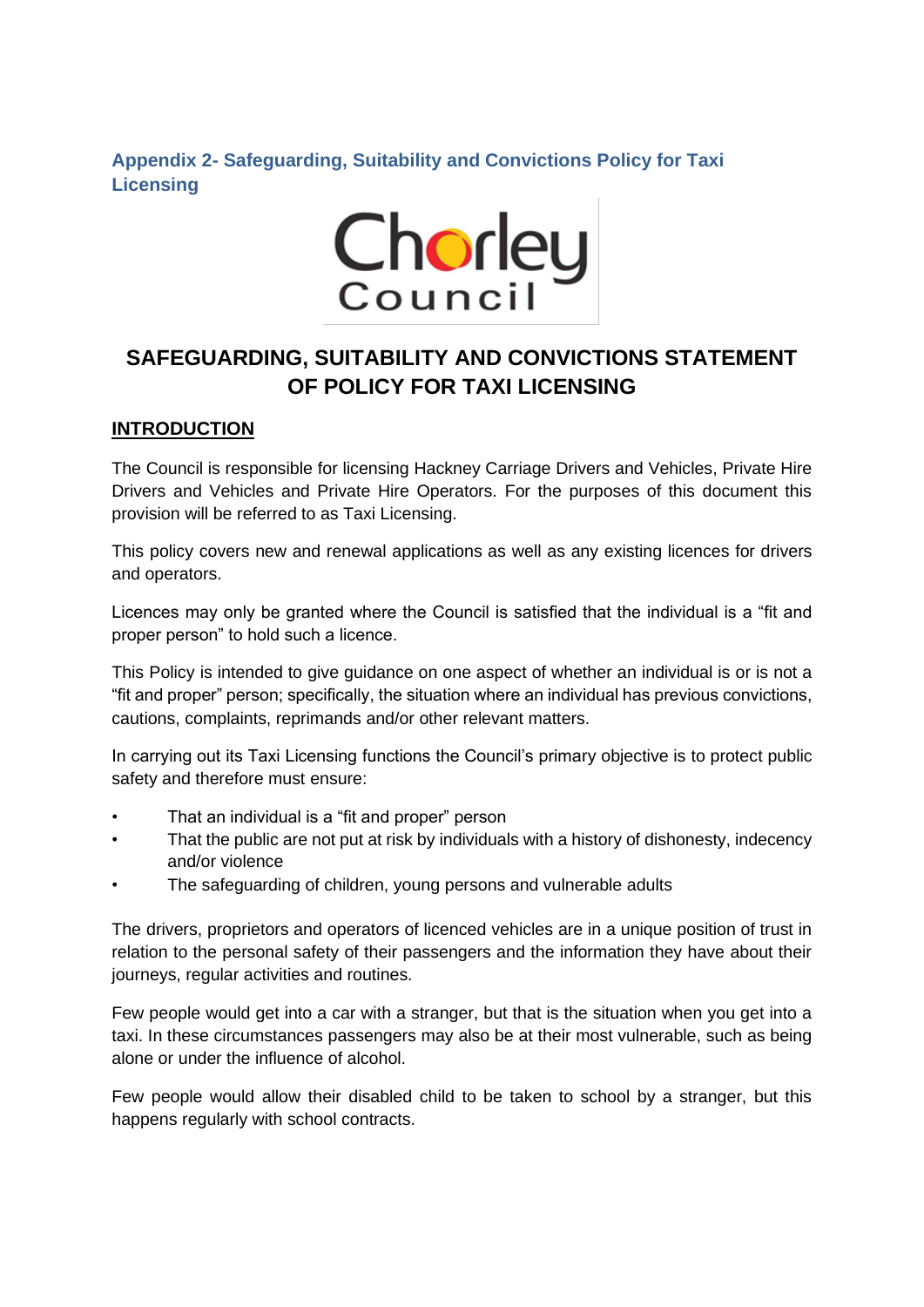Few people would give their holiday plans to a stranger, identifying their property as being empty for a determined period of time, but that is the situation when you book your taxi to and from the airport or train station.

For these reasons it is imperative that the Council has a robust policy for ensuring that all those associated with the taxi industry are suitable and safe to be trusted with the safety of passengers and the personal information they hold on individuals.

# **Assessment of Suitability**

The most important questions that the Members of any Committee that decides on whether to grant, renew, suspend, revoke or refuse a licence to a driver, vehicle or operator, are:

- 1. Would I trust this person to be responsible for driving or operating a vehicle that any member of my family would use (children, parents, grandparents, grandchildren, husband or wife), with particular regard to whether they might be alone &/or vulnerable at the time?
- 2. And would I trust this person with sensitive personal information about my routines and holiday plans?

If the answer to those questions is 'No', 'don't know' or 'not sure' then a licence should not be granted or renewed and should be refused or where an existing licence is in place revoked, on the grounds that Members are not convinced that the applicant is safe and suitable.

# **Safeguarding Considerations**

Particular regard must be had for the safeguarding of children and vulnerable adults. Vulnerable persons not only includes those with learning or physical disability or impairment (including dementia), but also includes those under the influence of drugs or alcohol, or in any other circumstances which render them less capable of making decisions; this might include suffering from shock after an incident or traumatic experience.

Following the review of Rotherham's Licensing Services serious failings were identified and consequently the Council did not take sufficient steps to protect the public. Chorley Council must learn from the mistakes of Rotherham and Rochdale and ensure that the appropriate policies and safeguards are in place to ensure that only those persons that meet the fit and proper test are permitted to hold any form of Taxi licence.

Therefore, it is important to not only consider convictions but also take steps to give sufficient weight to relevant personal relationships and associations with known or suspected criminals, complaints, allegations, investigations, arrests and charges, even where convictions are not secured, when making any decisions that can impact on the safety of the public.

The Licensing Committee is not a jury in a criminal court and does not have to be convinced beyond reasonable doubt of guilt. The precautionary principle should be applied in all cases.

Child Sexual Exploitation is not a remote problem that only affects other areas of the country, statistically there is evidence to support the claim that it happens everywhere, and that the people responsible for perpetrating and organising these crimes live and work in our communities. There is evidence of an association between taxi drivers, proprietors and operators and also other licenced premises, such as takeaways, pubs and off licences. As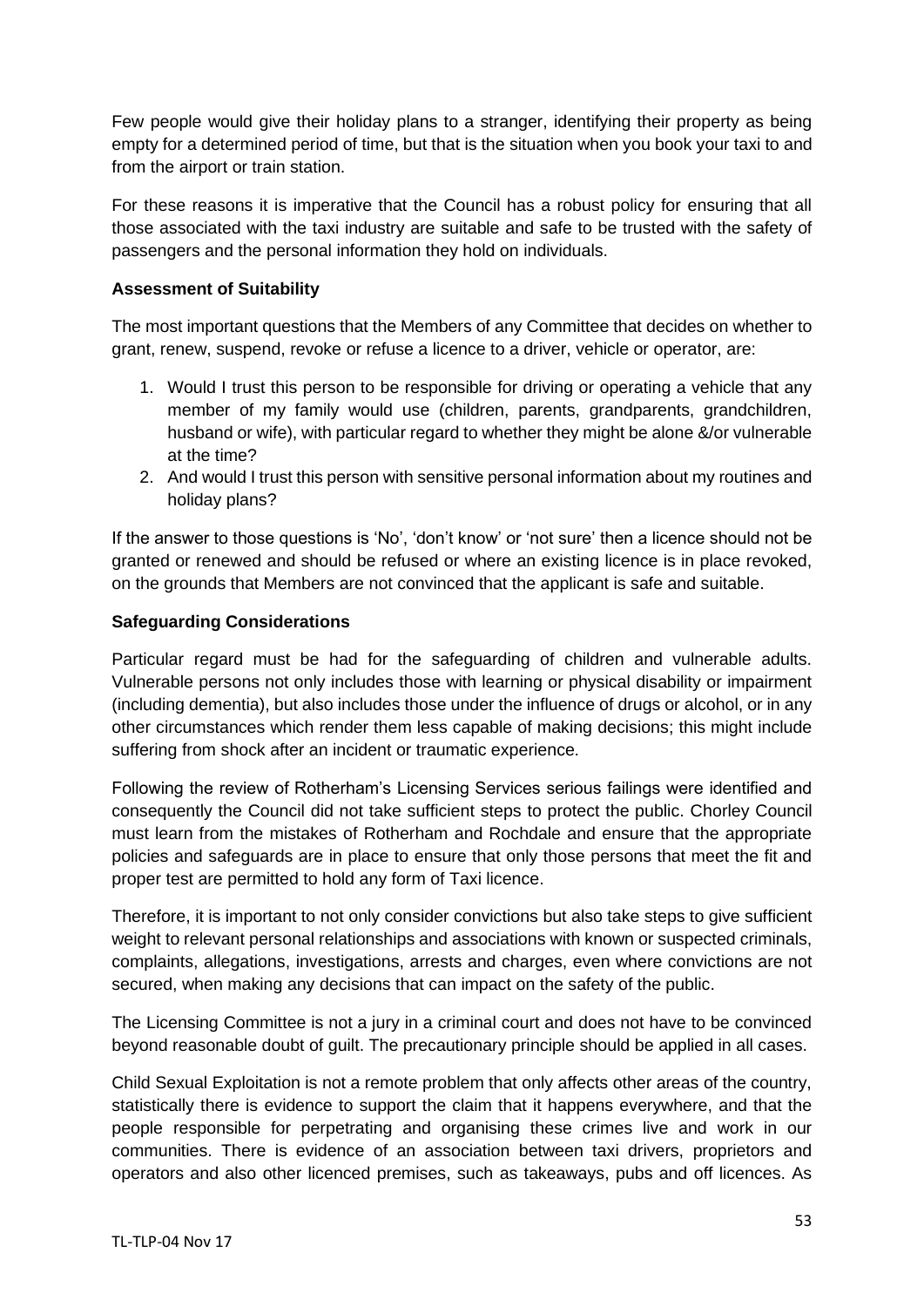such the Licensing and Public Safety Committee and sub-committees have a clear responsibility to the public when making their decision, the consequences of failure in this respect are far reaching, not only personally for the victims, but also for the reputation of the Council.

# **Convictions**

Although convictions are not the only consideration for the Council, they are important and clear guidelines are crucial.

The Rehabilitation of Offenders Act 1974 does not apply to individuals wishing to be or currently licensed to drive a taxi, although it does apply to operator licences. It is acknowledged that employment plays a vital role in reducing reoffending and changing behaviour, however, the Council's primary role when carrying out the licensing function is to protect public safety and ensure all those persons licensed by the Council are fit and proper to hold such a licence.

When submitting an application for a licence to drive a Hackney Carriage or Private Hire vehicle , individuals are required to declare any and all previous convictions. Individuals are also required to declare any and all:

- Formal/simple cautions
- Matters of restorative justice
- Fixed penalties and endorsable fixed penalties
- Details of matters of which they are currently the subject of criminal investigation and/or prosecution.

In relation to operator licences applicants are only required to disclose convictions which are not spent for the purposes of the Rehabilitation of Offenders Act 1974.

The Council requires that all Taxi Driver applicants provide an enhanced DBS (Disclosure and Barring Service) certificate, which will include details of all convictions and also may include details of charges and arrests which were not upheld and convicted in court. This information is just as pertinent as any convictions, as there are a number of technical reasons that a case may be withdrawn or lost and the detail of the case should be examined closely.

The Council's Policy also includes the requirement for Private Hire Operators (PHO) (including all business partners and directors of the company) that are not already subject to a Chorley enhanced DBS as a licensed driver, to provide a basic DBS on application and renewal of the PHO licence. Although spent convictions will not be visible because the PHO is not exempt from the provisions of the Rehabilitation of Offenders Act, like a driver, this policy still provides an additional safeguard, as the PHO has a strong influence on the use and potential misuse of a vehicle under their control.

The information will be treated in confidence and will only be taken into account in relation to the relevant application in order to assist the Council in determining whether the applicant is a "fit and proper" person to hold a driver's licence for the purposes of Sections 51 and 59 of the Local Government (Miscellaneous Provisions) Act 1976, or "fit and proper" to hold an operator's licence and / or whether the Council should exercise any of its powers under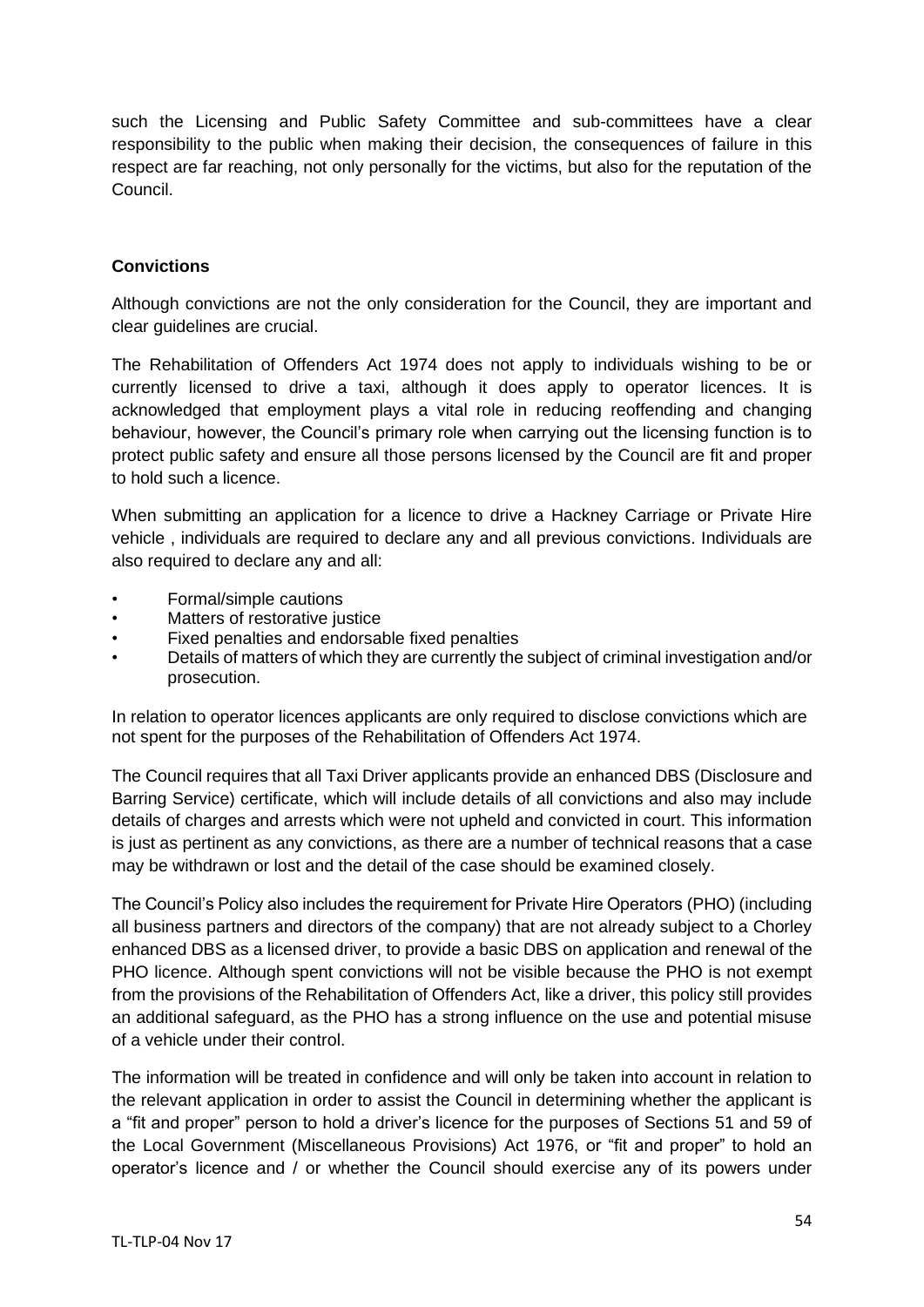Section 61 and 62 of this Act (i.e. suspension, revocation or refusal to renew a existing licence).

We will consider all convictions based upon the Council's guidelines. When considering convictions, complaints, allegations, investigations, arrests and charges the Council will be mindful of the severity of, the relevance to the licence applied for and the time elapsed since the offence or alleged offence. The age of the applicant at the time of the offences/ alleged offences will also be taken into account.

Complaints include those made directly to the Council, police, private hire operators or any other agency. Intelligence received from other agencies, which includes circumstances that have not resulted in a criminal conviction, caution or other disposal may be taken into account. By way of example, this would also include incidents that have resulted in a police investigation, but there has been no further action due to the criminal burden of proof, if the Council is satisfied that the incident occurred based on the balance of probabilities.

The disclosure of a criminal conviction, caution or other relevant information relating to an individual's conduct will not debar that individual from being granted, retaining or renewing a licence. It will depend on whether or not an individual can satisfy the Council that they are a "fit and proper" person to hold such a licence.

The Council may not be satisfied that an individual is a "fit and proper" person to hold a licence for any good reason. If adequate evidence that an individual is a fit and proper person is not presented or if there is good reason to question or doubt the evidence provided, then that could amount to good reason to refuse a licence or make any decision adverse to the licence holder.

In considering evidence of an individual's good character and fitness to hold a driver / operator licence and where previous convictions / cautions or other information relating to criminal matters or character are disclosed, the Council will consider:

- The nature of the offence / issue and penalty
- When it was committed / took place
- The date of conviction / issue and the length of time elapsed
- The age of the individual when the offence / incident took place
- Whether or not it is part of a pattern of behaviour
- The intent the harm could or did cause
- Any other factors which may be relevant

Greater weight will be given to recent convictions, complaints, allegations, investigations, arrests and charges and in particular those criminal offences involving dishonesty, violence, drugs, alcohol, criminal damage and sexual offences, together with serious offences connected with the driving of a motor vehicle.

The Council will, where appropriate, contact other agencies for any other information (e.g. other local authorities, the Police, Children's Services) which they may hold in order to determine the application or existing licence. . Any checks made with the police will be in accordance with the guidelines in the Department of Transport Circular 2/92 and the Home Office Circular 13/92. This information will be kept in strict confidence and will be retained no longer than is necessary and in any event will be destroyed in accordance with the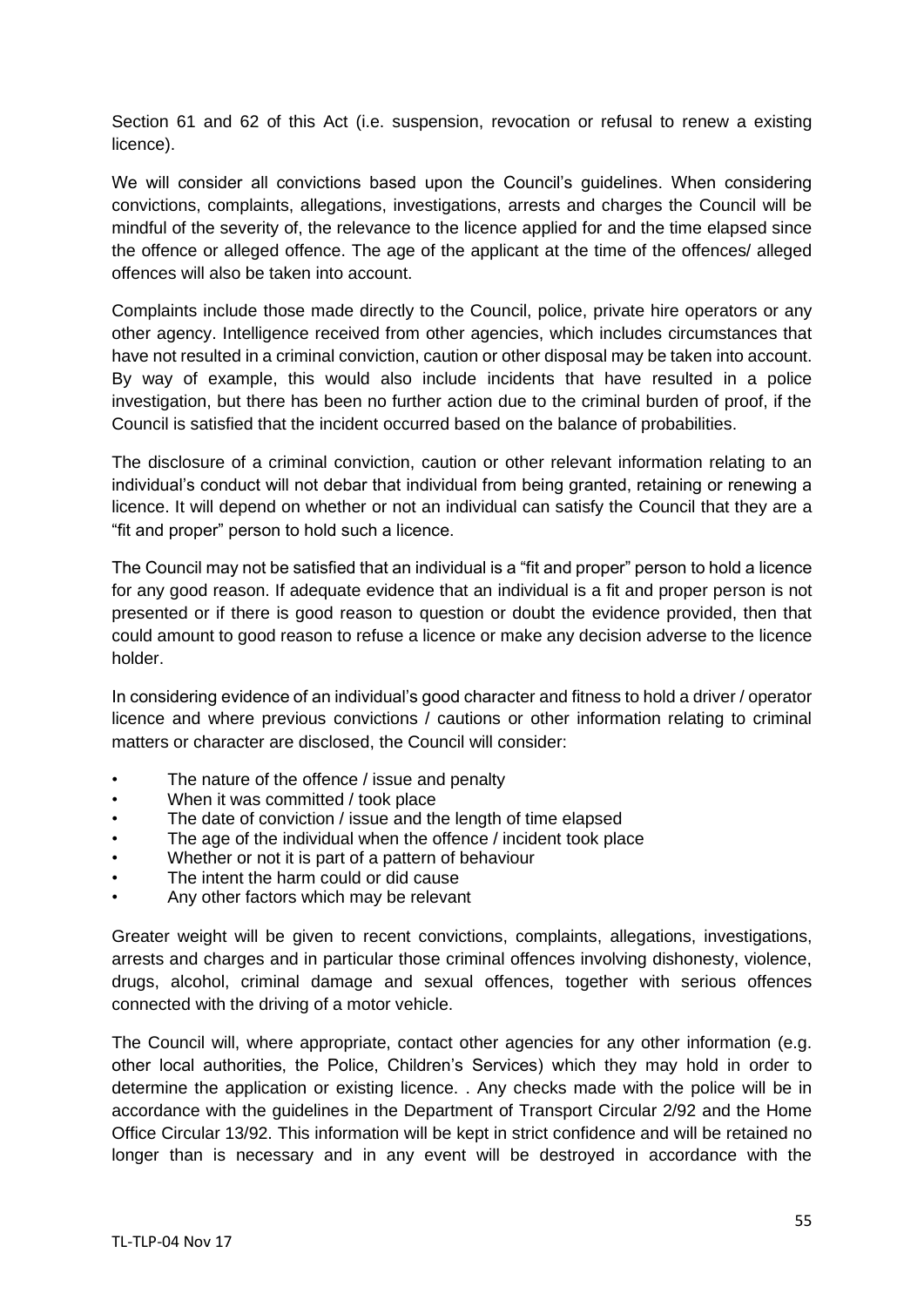requirements of the Data Protection Act 1998 and good practice after the application is determined or any appeal against such determination is decided.

Whilst a licence is in force, we should receive updates from the Police, of new convictions and cautions for licence holders. This will allow us to decide whether action needs to be taken on the continuation of the licence. It is the responsibility of each licence holder to inform the Council promptly in writing of any conviction, caution or fixed penalty arising during the currency of the licence. A criminal record check is required on application, and thereafter every three years.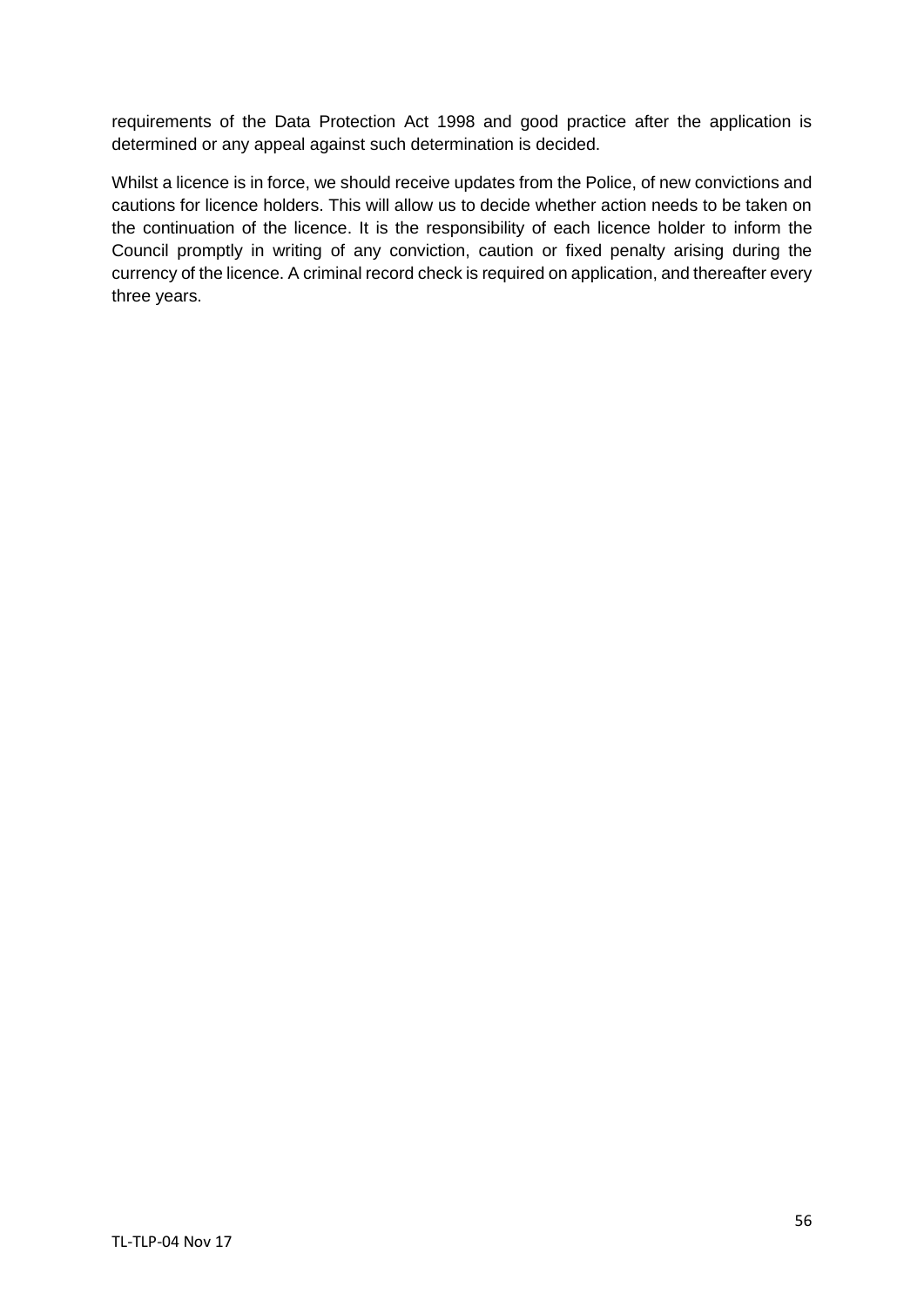# **GUIDELINES RELATING TO THE RELEVANCE OF CONVICTIONS**

The Council has adopted the following guidelines relating to the relevance of convictions to which it refers in determining applications for drivers' licences.

The guidelines cannot deal with every possible offence and the Council will take into account offences not specifically referred to, or any other conduct which may be relevant to an application. If an applicant has a conviction for an offence not covered by the guidelines a judgement will be made based on to the factors outlined at paragraph 3 when determining the application.

Offences are given a general description in the guidelines and offences of a similar nature created in any statutory provision, modification or re-enactment, will be taken into account and interpreted in accordance with the spirit of the guidelines

The guidelines are not an attempt to provide a definition of what constitutes a "fit and proper person".

Any individual who is refused a driver's licence on the grounds that the Council is not satisfied he is a 'fit and proper' person has a right of appeal to the Magistrates' Court within 21 days of the notice of refusal.

The guidance will be used for the determination of all new applications, the renewal of existing licences and the continuous review of current licences where any offences are committed during their period of validity.

## **General Policy**

- 1. Each case will be decided on its own merits.
- 2. The Council has a duty to ensure that applicants are 'fit and proper' persons to hold private hire or hackney carriage driver licences. One aspect of this is the extent to which previous convictions indicate that an individual is not a "fit and proper" person and / or may take advantage of passengers, abuse or assault them or otherwise take advantage of the role that the licence provides. This is includes, but is not limited to, convictions for:
	- Offences against children, young people or vulnerable adults
	- **Dishonesty**
	- Sexual offences
	- Violence and drugs
	- Traffic offences
- 3. Whether an applicant has any recorded criminal activity is a critical factor in making this judgement.
- 4. Convictions or cautions which are recorded for any offences may be considered by the Council in determining an application. This guidance refers to the most common groups of relevant offences, namely, offences against children and young persons, dishonesty, sexual offences, traffic offences, violence and drugs.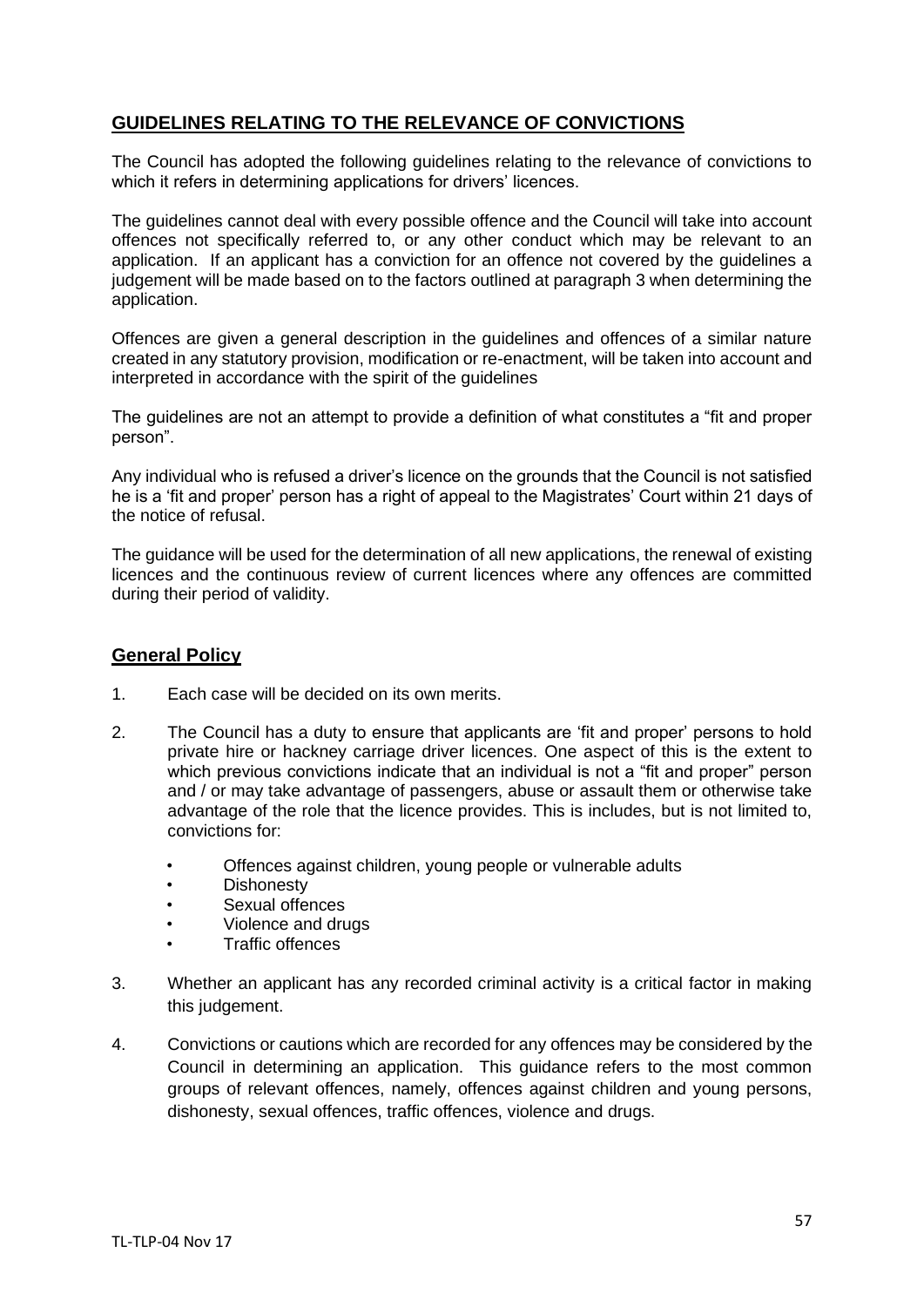5. An offence when committed in relation to driving or operating a taxi (or complaint about behaviour) will be viewed in a more serious light and a longer period of rehabilitation will be required.

A person with a conviction for a single serious offence or a number of separate offences is not barred from applying for a private hire or hackney carriage driver licence, but would normally be expected to remain free from conviction for an appropriate period (which will depend on the nature of the offence) and be able to provide supporting evidence to show that they are a 'fit and proper' person to be granted or to continue to hold a licence (the onus is on the individual to produce such evidence).

Simply remaining free of conviction will not generally be regarded as sufficient evidence that a person is a "fit and proper" person to hold a licence.

Consideration will be given to any patterns of offending, intent and the harm which was or could have been caused.

Multiple offences or a series of offences over a period of time are likely to give greater cause for concern and may demonstrate a pattern of inappropriate behaviour which will be taken into account. Any case which involves a sexual offence, murder or manslaughter the application / licence will normally be refused / revoked.

# **Specific Guidance on the Relevance of Offences and Convictions**

*This section of the guidelines lists offence types and details the impact which these or similar offences will have on an application for a licence to drive a private hire or hackney carriage where convictions or cautions are disclosed:*

#### **a) Offences of Dishonesty**

The Council takes a serious view of any convictions involving dishonesty. In general, an applicant with convictions for dishonesty which is less than **5 years** of the conviction date, is unlikely to be granted a licence, but in all cases would be referred to a hearing for determination.

In particular, an application will normally be refused where the applicant has a conviction for an offence listed below and the conviction is less than 3-5 years prior to the date of the application. Between 3 and 5 years after conviction, or release from prison (whichever is the most recent), regard will be made to the circumstances of the offence and any evidence demonstrating that the person is now a fit and proper person to hold a licence.

- **Burglary**
- Benefit fraud (including offences under ss.111A and 112 of the Social Security Administration Act 1992)
- **Blackmail**
- Bribery
- Conspiracy to defraud
- Forgery (e.g. producing false insurance policy)
- Fraud
- Handling or receiving stolen goods
- Obtaining money or property by deception
- Theft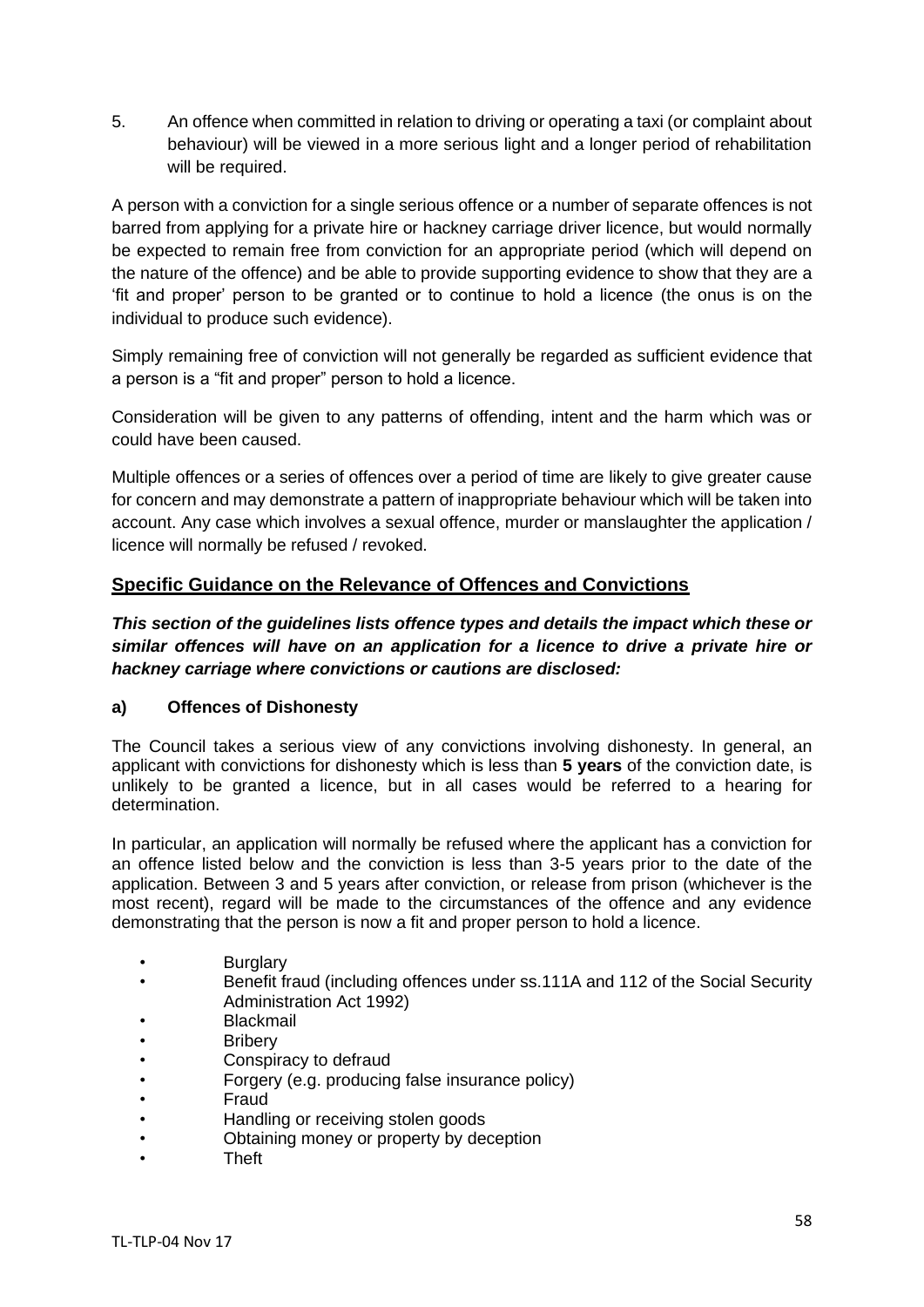- Offence of possession of goods with false trade mark for sale or hire-Trade Marks Act 1994
- Other deception
- Similar offences
- Offences which replace any of the above offences.

#### **Justification**

Drivers of private hire and hackney carriage vehicles are expected to be persons of trust. It is comparatively easy for a dishonest driver to defraud the public by demanding more than the legal fare and in other ways.

Passengers may include especially vulnerable people and children.

Members of the public entrust themselves to the care of drivers both for their own safety and for fair dealing. In certain situations drivers will know that a property is empty whilst the occupants are away on holiday for a set period of time after taking them to the airport or railway station.

The widespread practice of delivering unaccompanied property is indicative of the trust that businesses put into drivers.

#### **b) Violence**

Convictions for violence are amongst the most serious of all criminal offences.

#### **Offences of violence against children and young people**

Drivers of private hire and hackney carriage vehicle are often entrusted with the transportation of children and young persons who are particularly vulnerable whilst in the care of the driver.

An extremely serious view will be taken where an applicant has been convicted of any offence of violence involving a child (under 14 years of age) or a young person (aged 14 to 17 years) and, in order to afford an appropriate degree of protection to children and young people, an applicant will be required to provide substantial evidence of rehabilitation before the Council will be satisfied that the applicant passes the 'fit and proper' test.

All applicants with such convictions will be referred to a hearing for determination of the application. A conviction less than **5 years** old will generally be refused. Between 5 and 10 years after conviction, or release from prison (whichever is the most recent), regard will be made to the circumstances of the offence and any evidence demonstrating that the person is now a fit and proper person to hold a licence.

Where the commission of an offence involved the loss of life, a licence will normally be refused.

#### **Offences against adults**

Private hire and hackney carriage vehicle drivers maintain close contact with the people from all parts of the community and the Council takes the view that law abiding citizens should not be exposed to a risk of violence by placing them in a vehicle driven by a person with a history of criminal violence. The elderly and infirm, the vulnerable, lone females and people who are the worse for wear through drink are all at particular risk from a driver with a tendency to resort to violence.

Where the commission of an offence involved the loss of life, a licence will normally be refused.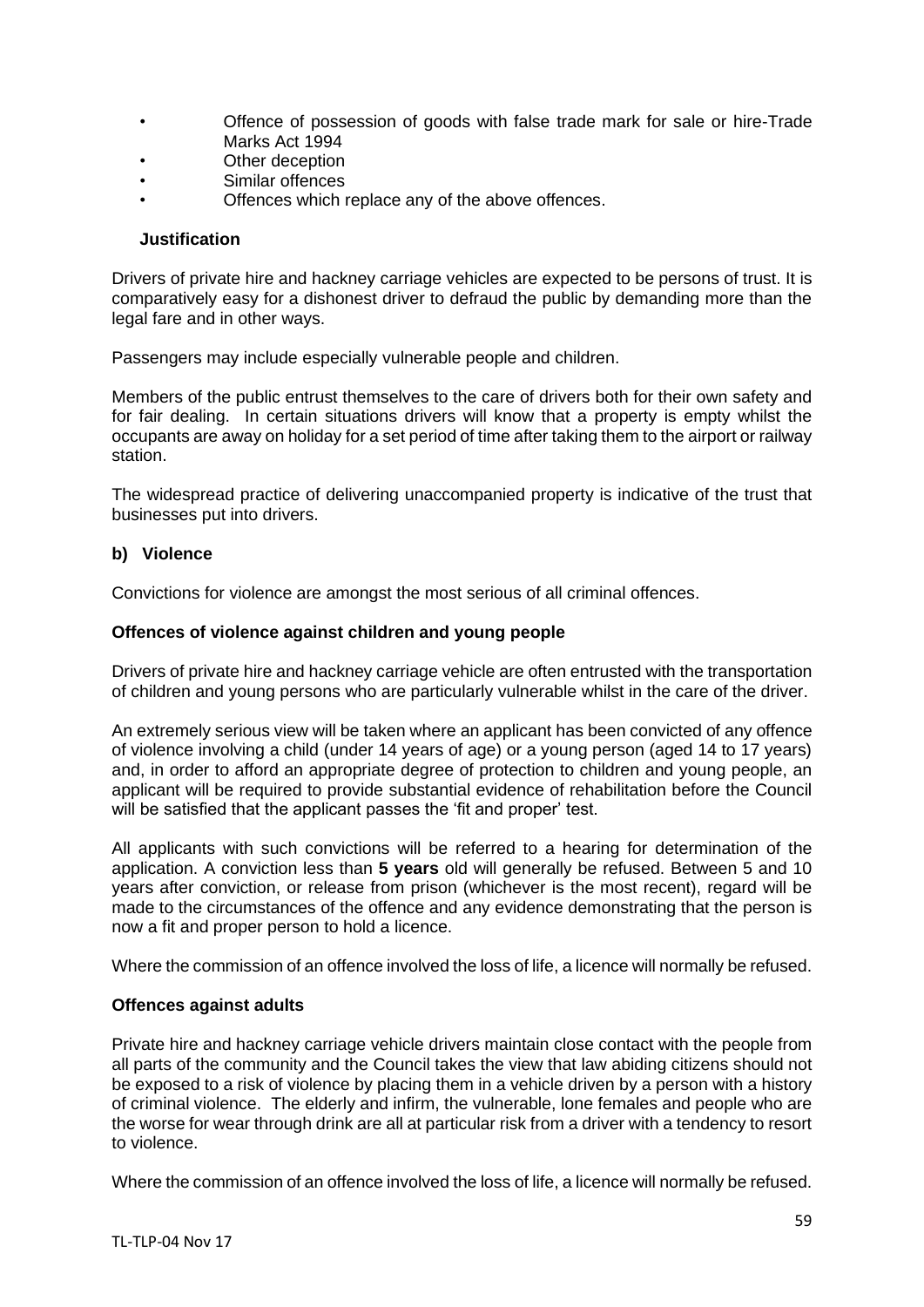All applicants with such convictions will be referred to a hearing for determination of the application. A conviction less than **3 years** old will generally be refused.

#### **Offence types**

Convictions falling into the most serious group offences of violence involving the loss of life is likely to result in **outright refusal** of an application; e.g.

- (i) murder
- (ii) manslaughter
- (iii) culpable homicide
- (iv) Similar offences
- (v) Offences which replace the above offences

Applicants with one or more convictions for very serious violence should expect the application to be refused until a period of at least **10 years** has elapsed from the date of the last offence or their release from prison (whichever is most recent); e.g.

- Arson
- Malicious wounding or grievous bodily harm (s.20 Offences Against the Person Act 1861)
- Actual bodily harm (s.47 Offences Against the Person Act 1861)
- Which is racially aggravated (s.29(1)(b) Crime and Disorder Act 1998)
- Grievous bodily harm with intent (s.18 Offences Against the Person Act 1861)
- Grievous bodily harm with intent (s.20 Offences Against the Person Act 1861)
- Robbery
- Possession of firearm
- Riot
- Kidnap
- Assault Police
- Common assault which is racially aggravated (s.29(1)(c) Crime and Disorder Act 1998)
- Violent disorder
- Resisting arrest
- Similar offences
- Offences which replace the above offences

Applicants with one or more convictions for serious violence should expect the application to be refused until a period of at least **5 years** has elapsed from the date of conviction or their release from prison (whichever is most recent), including:

- Racially-aggravated criminal damage (s.30 Crime and Disorder Act 1998)
- Fear of provocation of violence which is racially-aggravated (s.4 Public Order Act 1986) or (s.31(1)(a) Crime and Disorder Act 1998)
- Intentional harassment, alarm or distress which is racially-aggravated (s.4A Public Order Act 1986 offence) or (s.31(1)(b) Crime and Disorder Act 1998)
- Harassment which is racially-aggravated (s.2 Protection from Harassment Act 1997) or (s.32(1)(a) Crime and Disorder Act 1998)
- Putting people in fear of violence which is racially-aggravated (s.4 Protection from Harassment Act 1997) or (s.32(1)(b) Crime and Disorder Act 1998)
- Harassment, alarm or distress which is racially-aggravated (s.5 Public Order Act 1986) (s.31(1)(c) Crime and Disorder Act 1998)
- Similar offences
- Offences which replace the above offences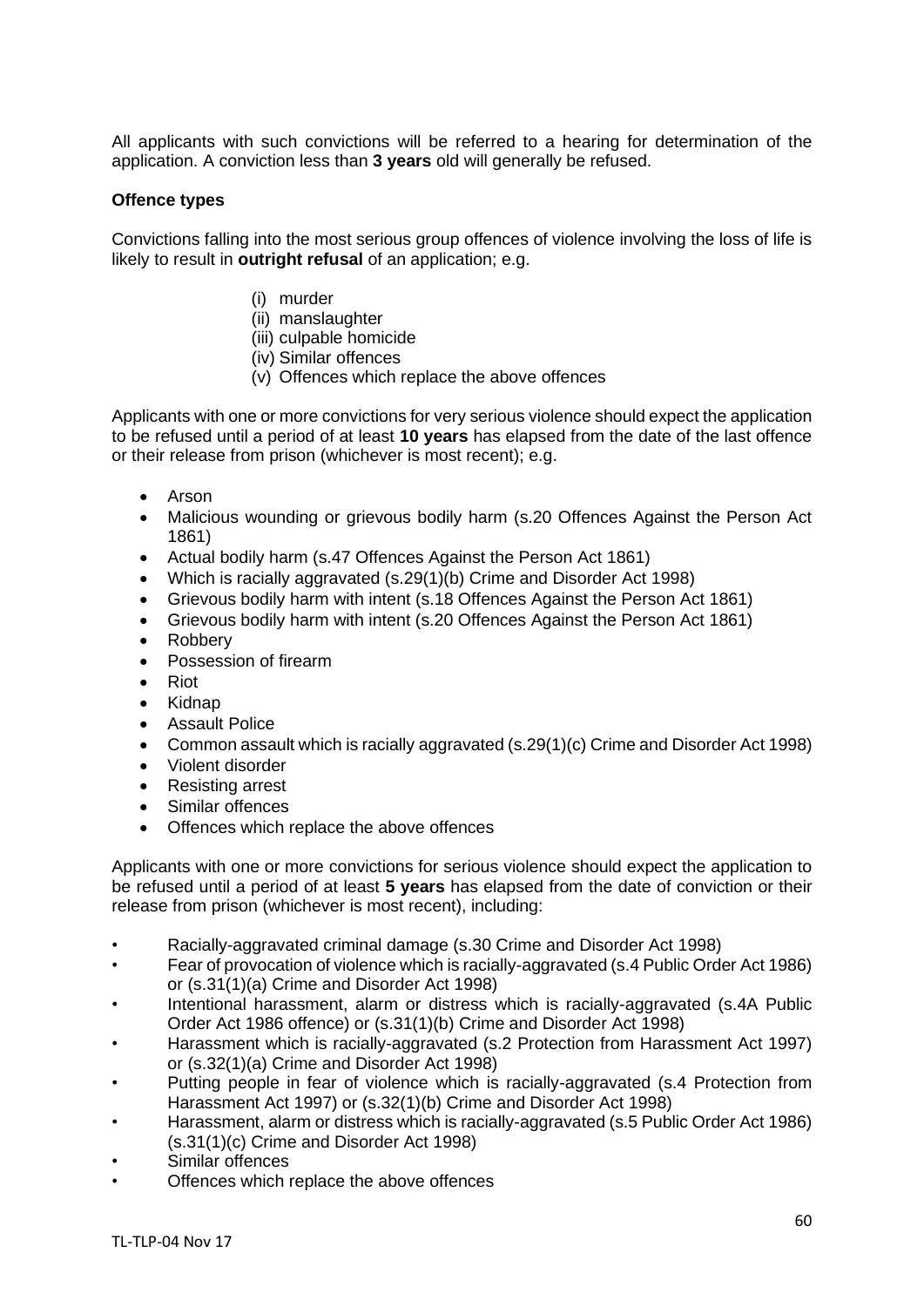Applicants with one or more convictions for other offences of violence should expect the application to be refused until a period of at least **3 years** has elapsed from the date of conviction or their release from prison (whichever is most recent), including:

- Common assault
- Assault occasioning actual bodily harm (s.47 Offences Against the Person Act)
- **Affrav**
- **Battery**
- Harassment, alarm or distress (S5 Public Order Act 1986 offence)
- Fear of provocation of violence (s.4 Public Order Act 1986 offence)
- Intentional harassment, alarm or distress (s4A Public Order Act 1986 offence)
- **Obstruction**
- Possession of offensive weapon
- Criminal damage
- Similar offences
- Offences which replace the above offences

#### **Justification**

Members of the public and in particular, the elderly, infirm and children or vulnerable adults entrust their personal safety to private hire and hackney carriage drivers whenever they take a journey.

Passengers often travel alone and are vulnerable to physical attack etc.

Users of private hire and hackney carriage vehicles have a right to expect that drivers are not individuals with a predisposition towards or a propensity for violent behaviour at any level.

#### **c) Drugs**

**Supply of drugs** - An application will normally be refused where the applicant has a conviction for an offence related to the supply of drugs and the conviction is less than **5 -10 years** prior to the date of application or their release from prison (whichever is most recent). Between 5 and 10 years, consideration will be given to the circumstances of the offence and any evidence demonstrating that the individual is now a fit and proper person to hold a licence.

**Possession of drugs** - An application will normally be refused where the applicant has more than one conviction for offences related to the possession of drugs and the convictions are less than **5 years** prior to the date of the application.

An application from an individual who has an isolated conviction for an offence related to the possession of drugs within the last **3 to 5 years** will require careful consideration of the facts.

**Addiction** - If any applicant has been classified as an 'addict' they will be required to show evidence of at least **5 years** free from drug taking following rehabilitation/detoxification treatment supported by their doctor.

#### **Justification**

The use of drugs has a tendency to make people unpredictable, unreliable and sometimes violent. Driving whilst under the influence of drugs is illegal and dangerous not only to the driver, but also to passengers and other road users.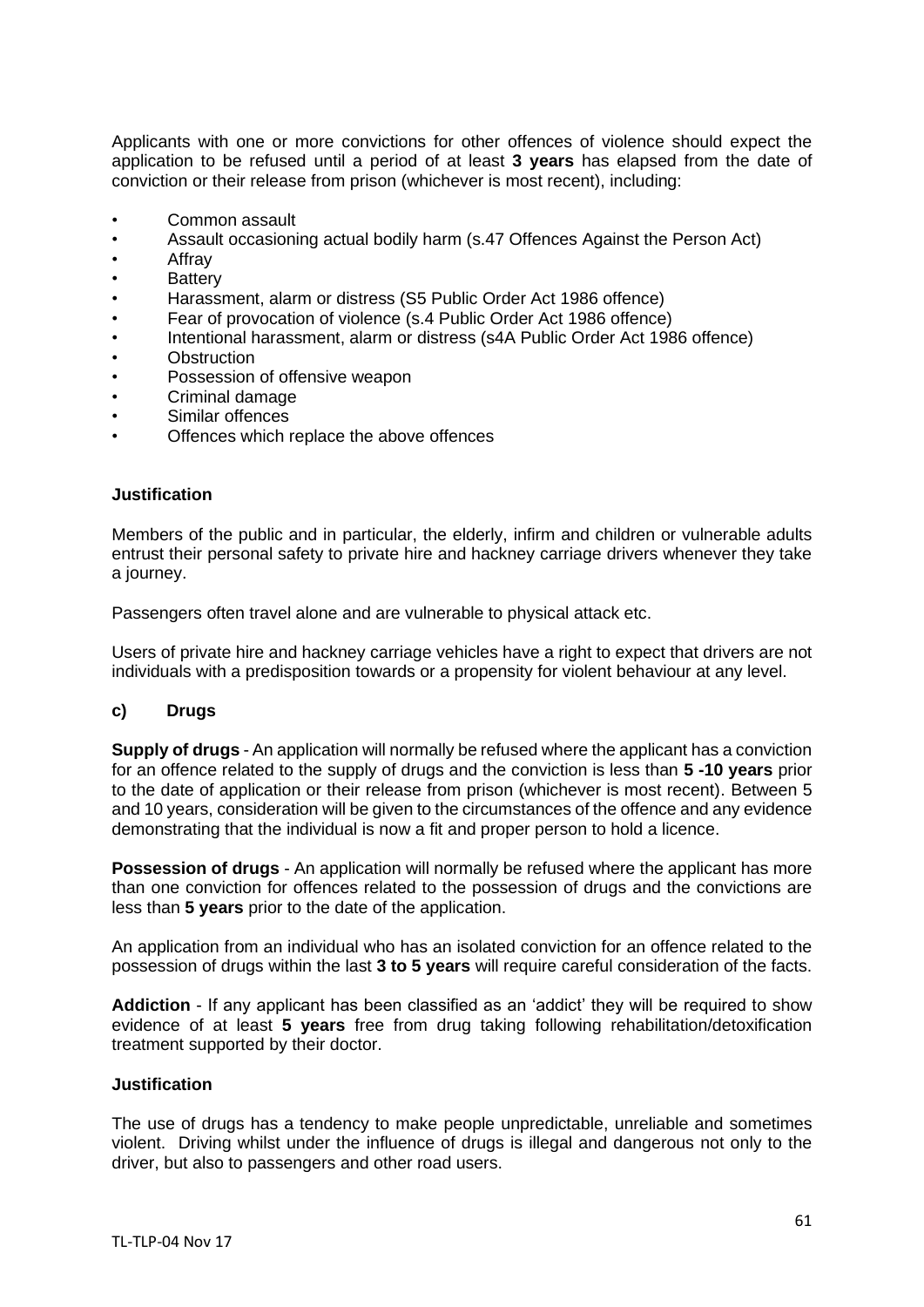In addition, private hire and hackney carriage drivers are in a position where they could quite easily become involved in the transportation and/or supply of drugs by the very nature of the activity. This would clearly be undesirable.

Members of the public have a right to expect that those persons who are granted licences to transport them are not drug users or involved in the supply of drugs.

## **d) Sexual and indecency offences**

**Sex Offenders' Register** - Any applicant currently on the sex offenders' register should expect an application to be refused.

**Offences against Children and Young Persons** - Where an applicant has been convicted of a sexual offence involving a child or young person they should expect the application to be refused.

**Other Offences** - Applicants with a conviction for rape, indecent assault, or other similar offences or similar offences under the Sexual Offences Act 2003, will normally be refused a licence.

Applicants will normally be refused a licence if they have a conviction relating to sexual offences until they can show a substantial period (normally 10 years) free from any such conviction or their release from prison (whichever is most recent). Between 5 and 10 years following conviction or their release from prison (whichever is most recent), regard will be had to the circumstances of the offence and any evidence demonstrating that such an individual is now a fit and proper person to hold a licence, including:

- Importuning
- Indecent exposure
- Soliciting
- Other similar offences or offences under the Sexual Offences Act 2003 when the provisions of that Act come into force

The Council may also consider such circumstances that, if they occurred at the time of the consideration of the application, would not be a criminal offence.

**Intelligence and other information which has not resulted in a criminal conviction-** The Council will sometimes be made aware of other intelligence or low level information about an individual which has not resulted in the conviction of that person but is relevant in relation to their character. The Council will give appropriate consideration to this information and will seek to consult with other appropriate agencies in order to ensure that they have a comprehensive understanding. Where appropriate, the Council will investigate such information/ intelligence. Any additional information gathered through the investigation process may then be taken into account at any subsequent hearing.

#### **Justification**

Drivers of private hire and hackney carriage vehicles are in a position of trust and frequently transport children, young people, vulnerable adults or lone female passengers (who are sometimes drunk etc.). They are often alone with the passenger and are in complete control of the vehicle and the journey and any risk that the driver may sexually assault, attack or interfere with a passenger must be eliminated by refusing a licence.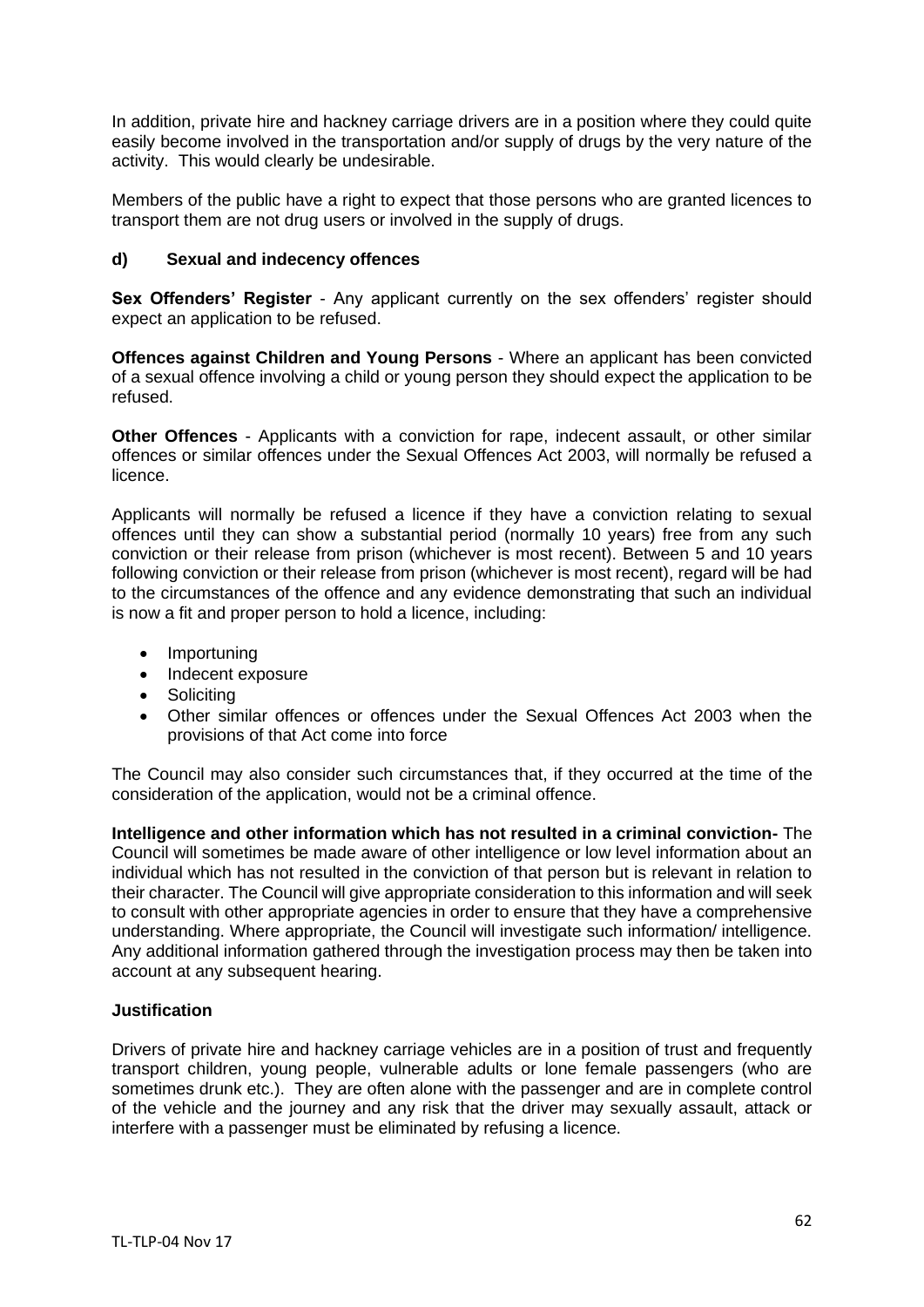#### **e) DRUNKENNESS**

**With a motor vehicle (no disqualification)** - An application will normally be refused where the applicant has a conviction, which has not resulted in disqualification by the courts, for an offence which has occurred within **2 years** of the date of the application.

Where there is more than one conviction for this type of offence within the last five years, the application is unlikely to be successful

**With a motor vehicle (disqualification***)* - Where a disqualification has occurred as a result of a drink-driving conviction, at least **5 years** free from conviction should normally elapse from the date of the restoration of the DVLA licence before an applicant is considered for a licence.

Where there is more than one conviction for this type of offence within the last ten years, the application is unlikely to be successful

**Not in a motor vehicle** - An isolated conviction associated with drunkenness need not automatically prevent an applicant from gaining a licence. In some cases, a warning may be appropriate.

More than one conviction associated with drunkenness could indicate a behavioural problem or 'dependency' necessitating critical examination and refusal of a licence.

**Dependency & Alcoholism** – Where there is any possibility of dependency or alcoholism a recent medical report from the applicant's Doctor will be required and an applicant will normally be required to show a that period of at least **5 years** has elapsed after completion of rehabilitation/detoxification treatment where they were alcoholic.

#### **Justification**

A serious view will be taken of convictions of driving or being in charge of a vehicle while under the influence of drink.

Driving whilst under the influence of drink is unacceptable under any circumstances and puts not only the driver, but passengers and other road users at risk. Such irresponsible behaviour is not conducive to properly observing the responsibilities of a private hire or hackney carriage driver.

Other criminal behaviour involving drunkenness, such as being 'drunk and disorderly' also tends to suggest that an applicant does not have the appropriate temperament for the role.

#### **MOTORING OFFENCES**

#### **Major Traffic Offences**

**Any of the offences listed in the Table A, or any offence listed in Table B which resulted in a licence being endorsed with 6 or more penalty points is deemed to be a Major Traffic Offence**

An application will normally be refused where an applicant has been convicted of a serious traffic offence less than **2 years** prior to the date of the application.

Where an applicant has more than one conviction for a serious traffic offence in the **5 years** prior to the date of application, it will normally be refused.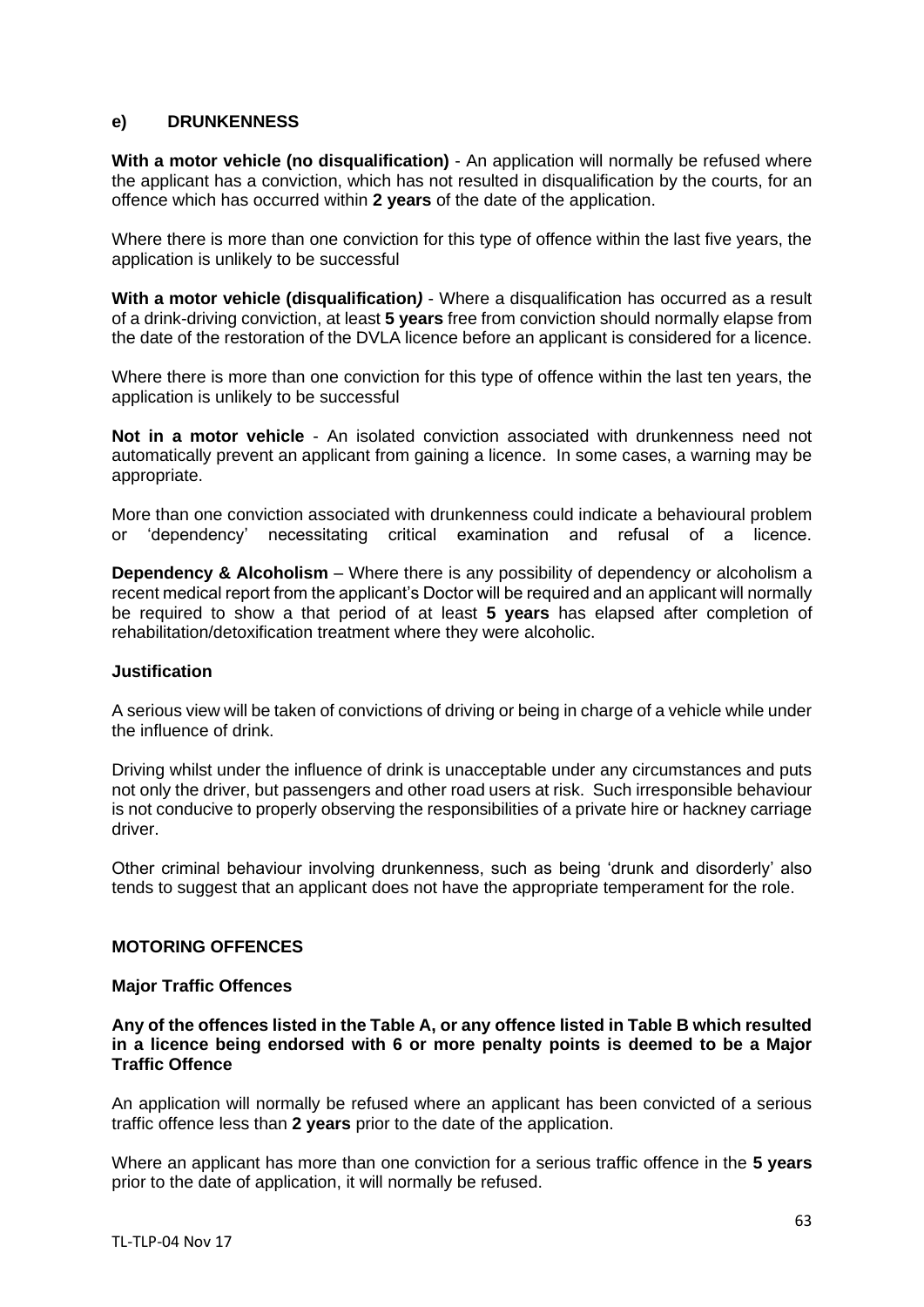If any conviction for a major traffic offence has resulted in a disqualification by the courts, applicants should refer to the "disqualification" section below.

# **TABLE A**

# **MAJOR TRAFFIC OFFENCES**

| AC10:        | Failing to stop after an accident                                                 |
|--------------|-----------------------------------------------------------------------------------|
| AC20:        | Failing to give particulars or to report an accident within 24 hours              |
| AC30:        | Undefined accident offences                                                       |
|              |                                                                                   |
| <b>BA10:</b> | Driving while disqualified by order of Court                                      |
| BA30:        | Attempting to drive while disqualified by order of Court                          |
|              |                                                                                   |
| CD10         | Driving without due care and attention                                            |
| CD20:        | Driving without reasonable consideration for other road users                     |
| CD30:        | Driving without due care and attention or without reasonable consideration for    |
|              | other road                                                                        |
|              | <b>Users</b>                                                                      |
| CD40         | Causing death through careless driving when unfit through drink                   |
| <b>CD50</b>  | Causing death by careless driving when unfit through drugs                        |
| CD60         | Causing death by careless driving with alcohol level above the limit              |
| <b>CD70</b>  | Causing death by careless driving then failing to supply a specimen for           |
| <b>CD80</b>  | Causing death by careless, or inconsiderate, driving                              |
| CD90         | Causing death by driving: unlicensed, disqualified or uninsured drivers           |
|              |                                                                                   |
| DD40:        | Dangerous driving                                                                 |
| <b>DD60</b>  | Manslaughter or culpable homicide while driving a vehicle                         |
| <b>DD80</b>  | Causing death by dangerous driving                                                |
| <b>DD90</b>  | <b>Furious driving</b>                                                            |
|              |                                                                                   |
| DR10:        | Driving or attempting to drive with alcohol level above limit                     |
| <b>DR20:</b> | Driving or attempting to drive while unfit through drink                          |
| DR30:        | Driving or attempting to drive then failing to supply a specimen for analysis     |
| DR40:        | In charge of a vehicle while alcohol level above limit                            |
| DR50:        | In charge of a vehicle while unfit through drink                                  |
| DR60:        | Failure to provide a specimen for analysis in circumstances other than driving or |
|              | attempting to drive                                                               |
| DR70:        | Failing to provide specimen for breath test                                       |
| DR80:        | Driving or attempting to drive when unfit through drugs                           |
| DR90:        | In charge of a vehicle when unfit through drugs                                   |
|              |                                                                                   |
| IN10:        | Using a vehicle uninsured against third party risks                               |
|              |                                                                                   |
| LC20:        | Driving otherwise than in accordance with a licence                               |
| LC30:        | Driving after making a false declaration about fitness when applying for a        |
|              | licence                                                                           |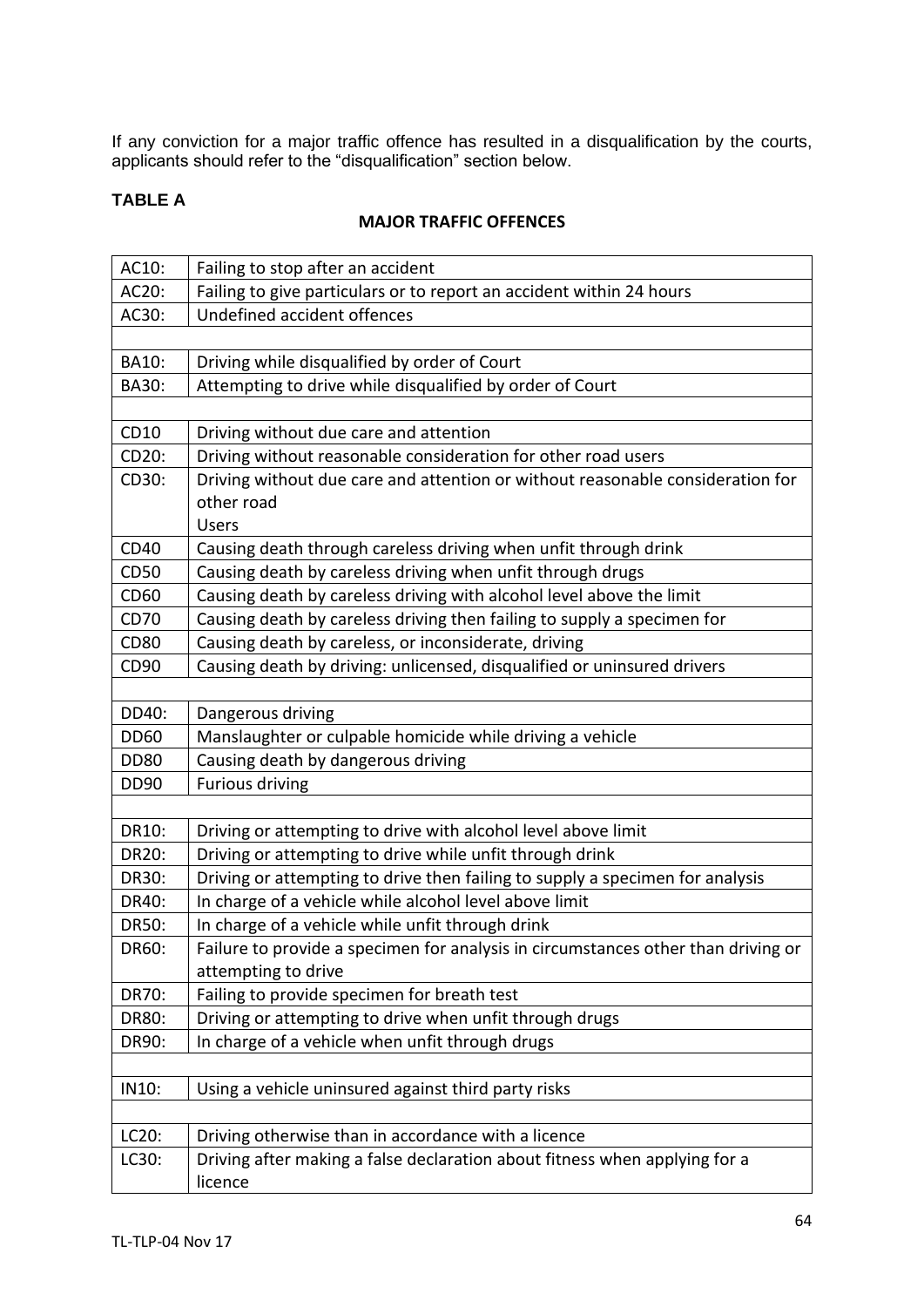| LC40:                                                                     | Driving a vehicle having failed to notify a disability                              |  |
|---------------------------------------------------------------------------|-------------------------------------------------------------------------------------|--|
| LC50:                                                                     | Driving after a licence has been revoked or refused on medical grounds              |  |
|                                                                           |                                                                                     |  |
| MS50:                                                                     | Motor racing on the highway                                                         |  |
| MS60:                                                                     | Offences not covered by other codes (including offences relating to breach of       |  |
|                                                                           | requirements as to control of vehicle)                                              |  |
|                                                                           |                                                                                     |  |
| <b>TT99</b>                                                               | To signify a disqualification under 'totting-up' procedure. If the total of penalty |  |
|                                                                           | points reaches 12 or more within three years, the driver is liable to be            |  |
|                                                                           | disqualified                                                                        |  |
|                                                                           |                                                                                     |  |
| UT50:                                                                     | Aggravated taking of a vehicle                                                      |  |
|                                                                           |                                                                                     |  |
| Aiding, abetting, counselling or procuring                                |                                                                                     |  |
| Offences as coded above, but with 0 changed to 2 (e.g. IN10 becomes IN12) |                                                                                     |  |
|                                                                           |                                                                                     |  |
| <b>Causing or permitting</b>                                              |                                                                                     |  |
| Offences as coded above, but with 0 changed to 4 (e.g. IN10 becomes IN14) |                                                                                     |  |
|                                                                           |                                                                                     |  |
| <b>Inciting</b>                                                           |                                                                                     |  |
| Offences as coded above, but with 0 changed to 6 (e.g. IN10 becomes IN16) |                                                                                     |  |
| Or similar offences or offences which replace the above offences          |                                                                                     |  |
|                                                                           |                                                                                     |  |

## **Minor Traffic Offences**

**Any single offence in Table B has attracted 6 or more penalty points will be treated as though it were a Major Traffic Offence.**

#### **Single conviction**

Where an applicant has a single Minor Traffic Offence in the **12 months** immediately preceding the date of application, the application will normally be granted using officer delegation subject to a warning as to future conduct.

### **Two or more Convictions**

Where an applicant has two or more convictions for Minor Traffic Offences in the 12 months immediately preceding the date of application an applicant will normally be expected to show a period of at least six months free from conviction before an application is considered.

#### **Renewal Applications**

For an existing licence holder, where there is a single conviction resulting in 3 penalty points, notification of such is sufficient, however, where there are a number of convictions during the course of the licence resulting in more than 6 penalty points the matter may need to be brought to the attention of the Sub-Committee for consideration.

Failure to notify the Council in accordance with the licence conditions may result in delays at renewal of the licence.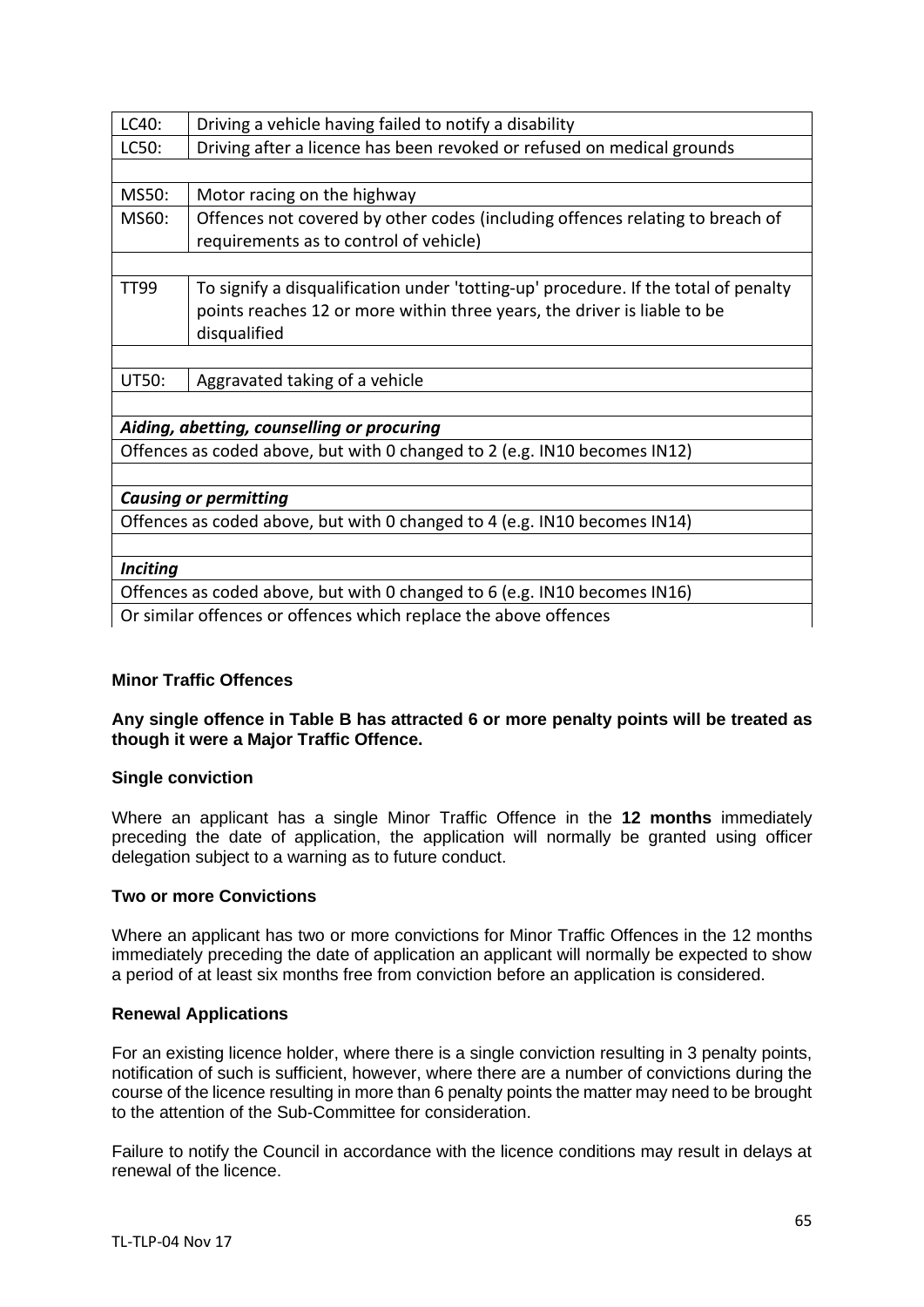The Council may use its officer delegation, in consultation with the Chair/Vice Chair of the Licensing Committee, to renew the licence where minor offences have been committed, or the renewal application may be presented to the Sub-Committee for determination. This will depend on the number of minor offences committed over the course of the licence and will be considered on a case by case basis.

Where the licence holder has failed to notify the Council a warning will be issued and this will be taken into consideration in relation any other matters in relation to the licence holder.

# **TABLE B**

#### **MINOR TRAFFIC OFFENCES**

| <b>CU10:</b> | Using vehicle with defective brakes                                               |
|--------------|-----------------------------------------------------------------------------------|
| <b>CU20:</b> | Causing or likely to cause danger by reason of use of unsuitable vehicle or using |
|              | a vehicle with parts or accessories (excluding brakes, steering or tyres) in a    |
|              | dangerous condition                                                               |
| <b>CU30:</b> | Using a vehicle with defective tyres                                              |
| <b>CU40:</b> | Using a vehicle with defective steering                                           |
| <b>CU50:</b> | Causing or likely to cause danger by reason of load or passengers                 |
| <b>CU80</b>  | Using a mobile phone while driving a motor vehicle                                |
|              |                                                                                   |
| MS10:        | Leaving a vehicle in a dangerous position                                         |
| MS20:        | Unlawful pillion riding                                                           |
| MS30:        | Play street offences                                                              |
| MS40:        | Driving with uncorrected defective eyesight or refusing to submit to a test       |
| MS70:        | Driving with uncorrected defective eyesight                                       |
| MS80:        | Refusing to submit to an eyesight test                                            |
| MS90:        | Failure to give information as to identity of driver, etc.                        |
|              |                                                                                   |
| MW10:        | Contravention of Special Road Regulations (excluding speed limits)                |
|              |                                                                                   |
| PC10:        | Undefined contravention of Pedestrian Crossing Regulations                        |
| PC20:        | Contravention of Pedestrian Crossing Regulations with moving vehicle              |
| PC30:        | Contravention of Pedestrian Crossing Regulations with stationary vehicle          |
|              |                                                                                   |
| SP10:        | Exceeding goods vehicle speed limit                                               |
| SP20:        | Exceeding speed limit for type of vehicle (excluding goods or passenger           |
|              | vehicles)                                                                         |
| SP30:        | Exceeding statutory speed limit on a public road                                  |
| SP40:        | Exceeding passenger vehicle speed limit                                           |
| SP50:        | Exceeding speed limit on a motorway                                               |
| SP60:        | Exceeding speed limit offence                                                     |
|              |                                                                                   |
| TS10:        | Failing to comply with traffic light signals                                      |
| TS20:        | Failing to comply with double white lines                                         |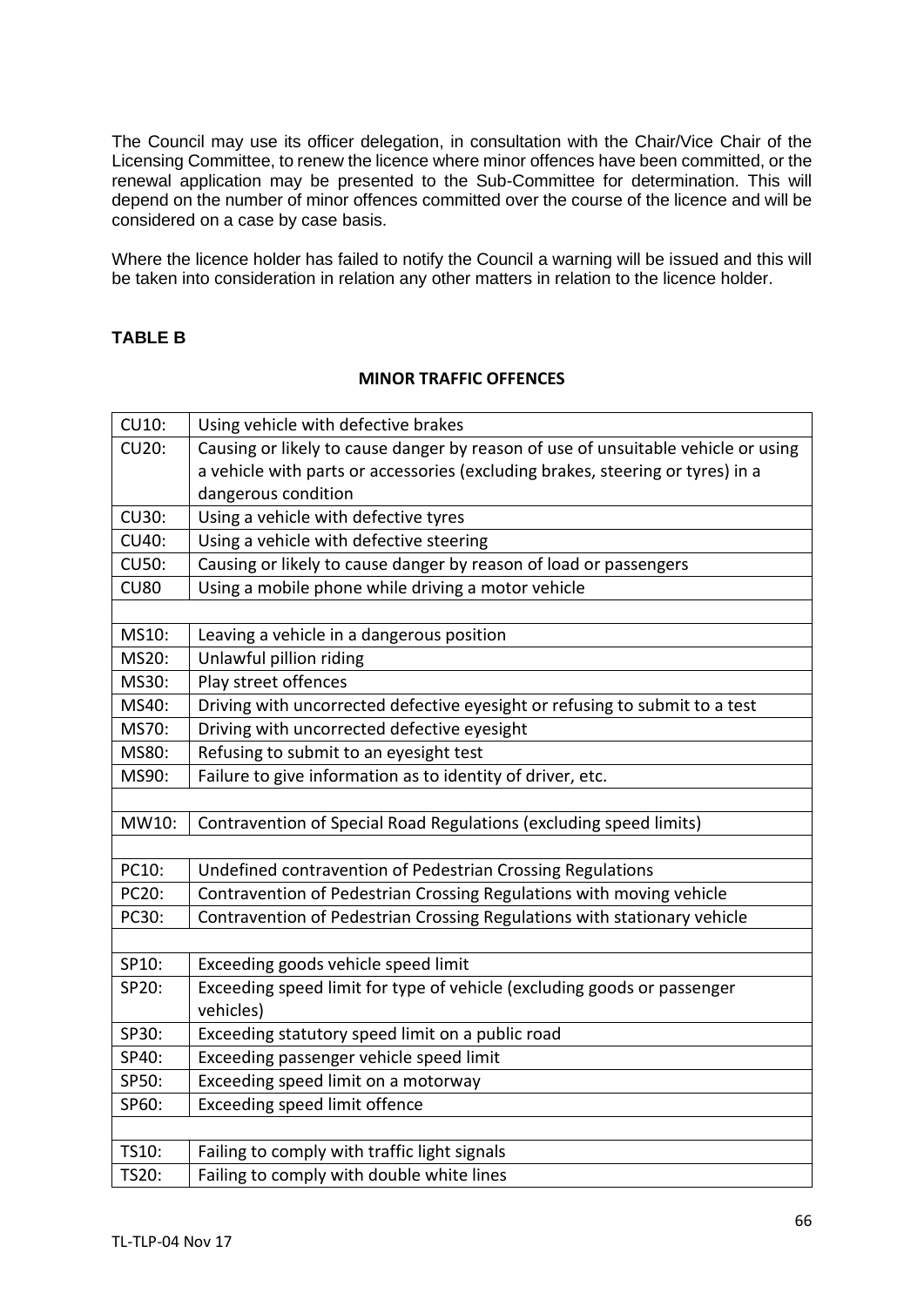| TS30:                                                                     | Failing to comply with a "Stop" sign                                                 |  |
|---------------------------------------------------------------------------|--------------------------------------------------------------------------------------|--|
| TS40:                                                                     | Failing to comply with direction of a constable or traffic warden                    |  |
| TS50:                                                                     | Failing to comply with traffic sign (excluding "Stop" sign, traffic lights or double |  |
|                                                                           | white lines)                                                                         |  |
| TS60:                                                                     | Failing to comply with school crossing patrol sign                                   |  |
| TS70:                                                                     | Undefined failure to comply with a traffic direction sign                            |  |
|                                                                           |                                                                                      |  |
| Aiding, abetting, counselling or procuring                                |                                                                                      |  |
| Offences as coded above, but with 0 changed to 2 (e.g. PC10 becomes PC12) |                                                                                      |  |
|                                                                           |                                                                                      |  |
| <b>Causing or permitting</b>                                              |                                                                                      |  |
| Offences as coded above, but with 0 changed to 4 (e.g. PC10 becomes PC14) |                                                                                      |  |
|                                                                           |                                                                                      |  |
| <b>Inciting</b>                                                           |                                                                                      |  |
| Offences as coded above, but with 0 changed to 6 (e.g. PC10 becomes PC16) |                                                                                      |  |
| Or similar offences or offences which replace the above offences          |                                                                                      |  |
|                                                                           |                                                                                      |  |

#### **For all traffic offences convictions for aiding, abetting, counselling, procuring, causing, permitting or inciting the offence will be treated as though the offender had committed the primary offence.**

**Note:** Where new offences are created or existing offences are consolidated or re-enacted etc they will be treated in a manner appropriate to their severity whether or not this guidance has been updated to reflect the changes.

#### **Plying for Hire**

In the case of a private hire driver found guilty of an offence of plying for hire, the General Licensing Sub-Committee will normally suspend or revoke the licence for a period which the Committee will determine.

#### **Breach of Conditions, Bye-laws and complaints**

Any breach of conditions by a private hire driver or operator or any breach of bye-laws by a hackney carriage driver may be referred to the General Licensing Sub-Committee

Any repeated breach of licence conditions by a private hire driver or operator or any repeated breach of bye-laws by a hackney carriage driver will be referred to the General Licensing Sub-Committee.

A driver brought before the Licensing Sub-Committee for a single breach of licence conditions or bye-laws should expect a formal written warning or period of suspension of up 3 months.

A driver brought before the Licensing Sub-Committee for a repeated breach of licence conditions or bye-laws should expect a period of suspension or for the licence to be revoked.

# **Reapplication**

Applicants are advised that where an application has been refused or a licence revoked, the General Licensing Sub-Committee will not entertain a further application within 12 months of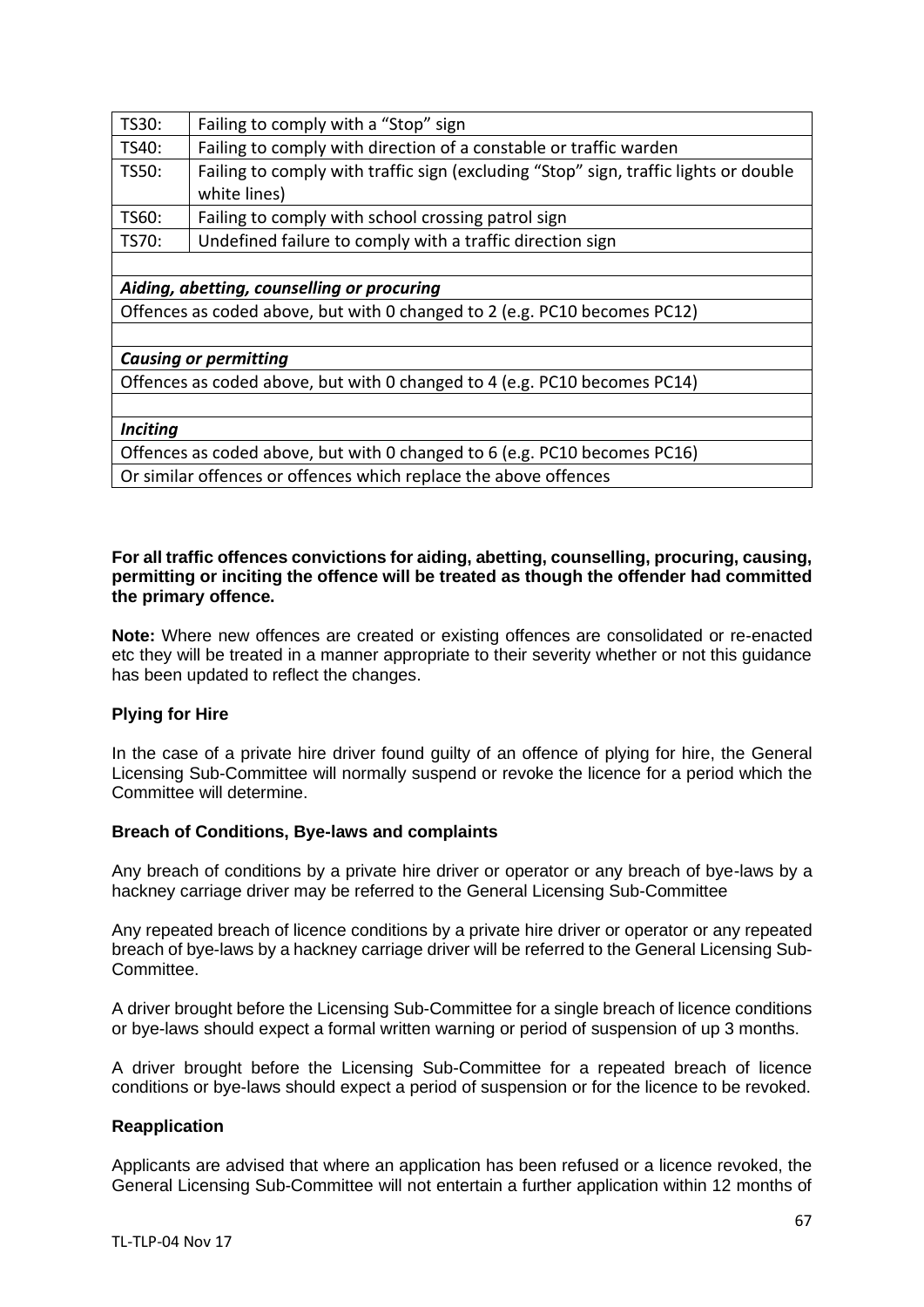the date of the previous refusal or revocation unless there are substantial material changes in the applicant's circumstances which can be supported by evidence.

#### **DISQUALIFICATION**

#### **Disqualification – Serious Traffic Offence**

An application will generally be refused unless a period of at least **3 years** free from conviction has elapsed from the restoration of the UK driving licence by DVLA. This period will be extended to at least 5 years where the disqualification relates to driving whilst unfit through drink or drugs.

#### **Disqualification – Intermediate Traffic Offence**

An application will generally be refused unless a period free from conviction has elapsed from the restoration of the UK driving licence by DVLA which is twice the period of disqualification imposed by the court. i.e. 3 month disqualification  $= 6$  month period free from conviction before an application will be considered.

#### **Disqualification – Minor Traffic Offence**

An application will generally be refused unless a period free from conviction has elapsed from the restoration of the UK driving licence by DVLA which is equal to the period of disqualification imposed by the court i.e. 3 month disqualification = 3 month period free from conviction.

#### **TOTTING UP**

TT99 'totting up' – if the total number of penalty points reaches 12 or more within a 3 year period the driver is liable to disqualification by the Court.

#### **Totting up With Disqualification**

An application will be refused unless a period free from conviction has elapsed from the restoration of the DVLA licence, which is equal to the period of disqualification imposed by the court.

Where any of the offences which contribute to a 'totting up' disqualification are included in the list of Serious Traffic Offence in Table A above, the Council will consider the application under the "Disqualification" criteria for serious traffic offences.

#### **Totting up without Disqualification**

An application from any person who has accrued sufficient points under the 'totting up' procedure to be disqualified but, where the court has accepted a plea of 'exceptional hardship' and has not imposed a disqualification will be consider by the Council as though a disqualification for the most serious of the offences which contributed to the 'totting up', had been imposed, for the purposes of determining when a licence application should be considered. (e.g. where the offences contributing to the totting up are SP30, SP80 and IN10 the Council would consider IN10 under 'Disqualification – Serious Traffic Offence' above).

#### **SPENT CONVICTIONS**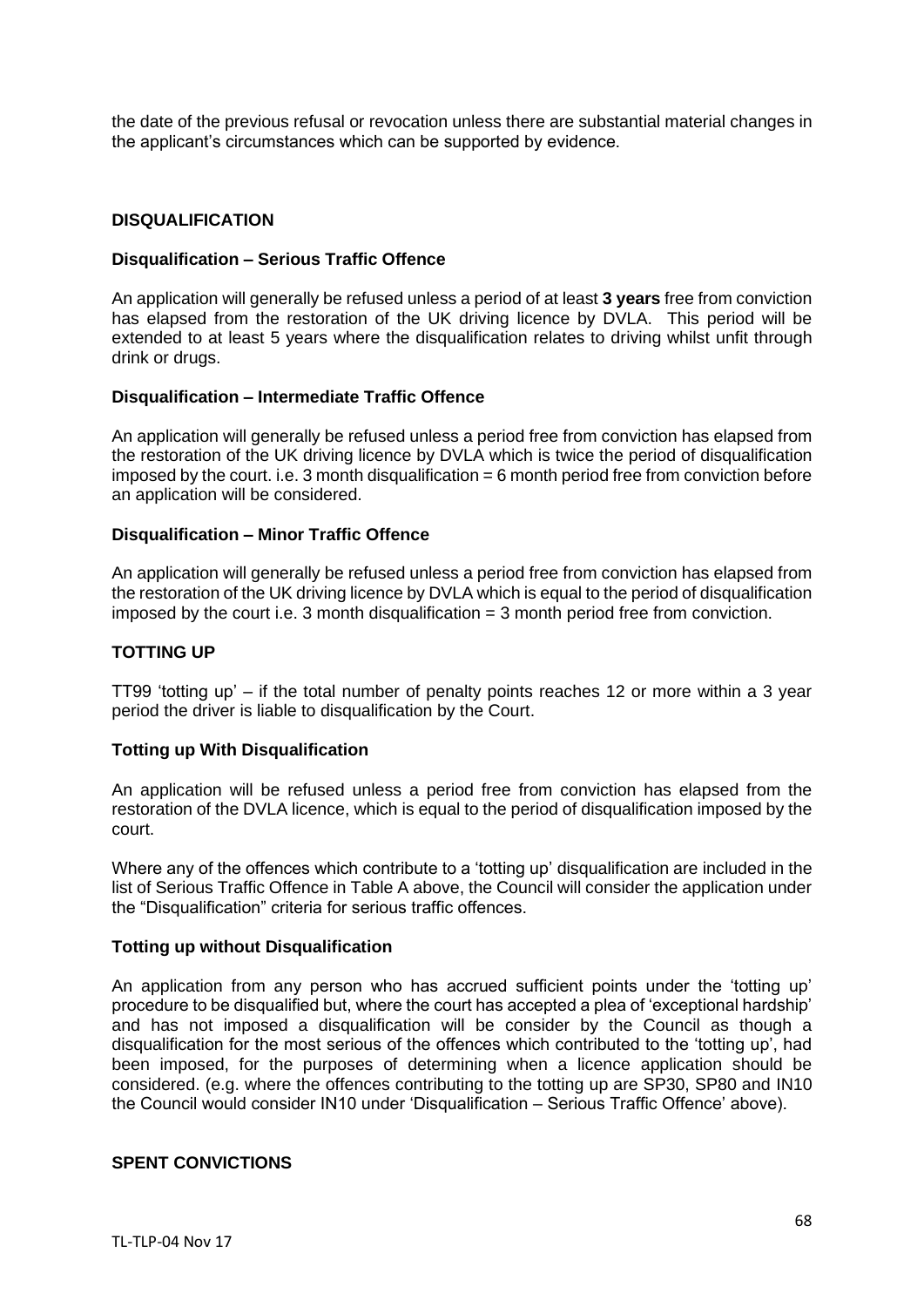Private hire and hackney carriage drivers are exempted occupations for the purposes of the Rehabilitation of Offenders Act 1974, by virtue of the Rehabilitation of Offenders Act 1974 (Exemptions) (Amendment) Order 2002, and convictions are, therefore, never spent.

The Council will consider spent convictions if they appear to be relevant in deciding whether the applicant is a 'fit and proper person', taking into account the nature of the offence(s), the history or pattern of offending, the lapse of time and whether all the convictions have previously been considered.

# **CAUTIONS AND ENDORSABLE FIXED PENALTIES**

For the purpose of these guidelines formal cautions and endorsable fixed penalties shall be treated as though they were convictions.

#### **MULITPLE CONVICTIONS FROM SINGLE INCIDENT**

Where an applicant has multiple convictions arising from a single incident, the convictions will generally be treated as one conviction for the purposes of these guidelines

In these circumstances the period for which the applicant would normally be expected to show free from conviction will be that which applies to the most serious offence in the group.

## **OTHER RELEVANT OFFENCES**

The Council takes a serious view of any convictions involving the law and practice concerning bail conditions. In general if an application is received with a conviction which is less than **3-5 years** of the conviction date or their release from prison (whichever is most recent), it is unlikely to be considered favourably.

In particular, an application will normally be refused where the applicant has a conviction for offences committed under the:

- Bail Act 1976
- Bail (Amendment) Act 1993
- Magistrates' Court Act 1980
- Magistrates' Court Rules 1981
- Criminal Justice Act 2003
- Powers of Criminal Courts (sentencing) Act 2000

or similar offences or offences which replace the above offences and the conviction(s) are less than **3 years** prior to the date of application. Between 3 and 5 years, regard will be had to the circumstances of the offence and any evidence demonstrating that such an individual is now a fit and proper person to hold a licence.

#### **OFFENCES INVOLVING PRIVATE HIRE VEHICLES & HACKNEY CARRIAGES**

(Offences under Part II of the Local Government (Miscellaneous Provisions) Act 1976, the Town Police Clauses Acts, Hackney Carriage Byelaws or Section 167 Criminal Justice and Public Order Act 1994 - touting)

The principal purpose of the licensing regime set out in the above legislation is to ensure the protection of the public.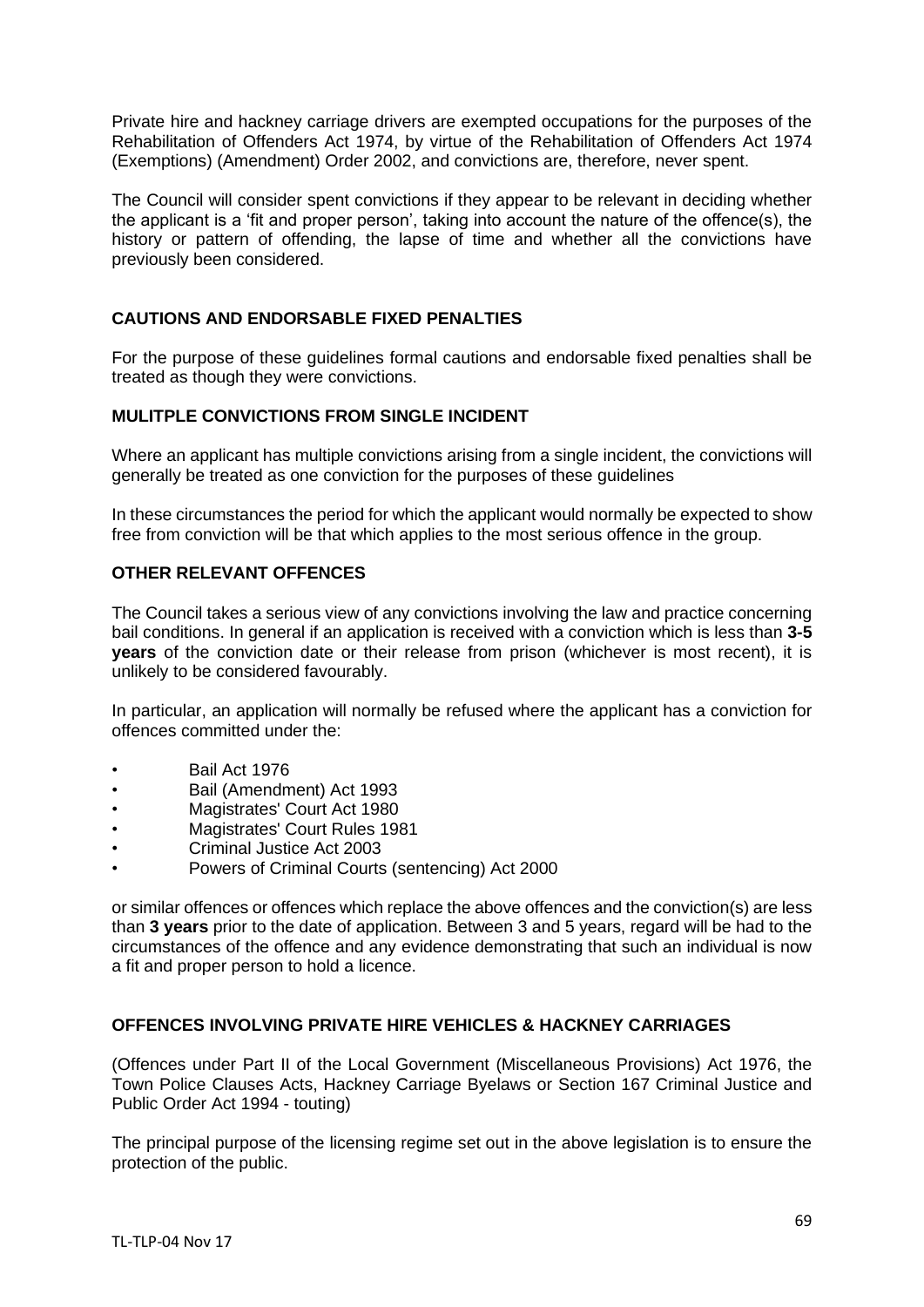Breaches of any of this legislation is considered to be a serious matter and convictions for offences under these Acts (including illegally plying for hire and/or touting) are likely to lead to an application being refused or, where a licence is held, to it being suspended or revoked or not renewed.

An applicant will normally be refused a licence if there has been conviction for an offence under any of the Acts at any time during the **2 years** preceding the application or where there is more than one conviction, within the **5 years** preceding the date of the application.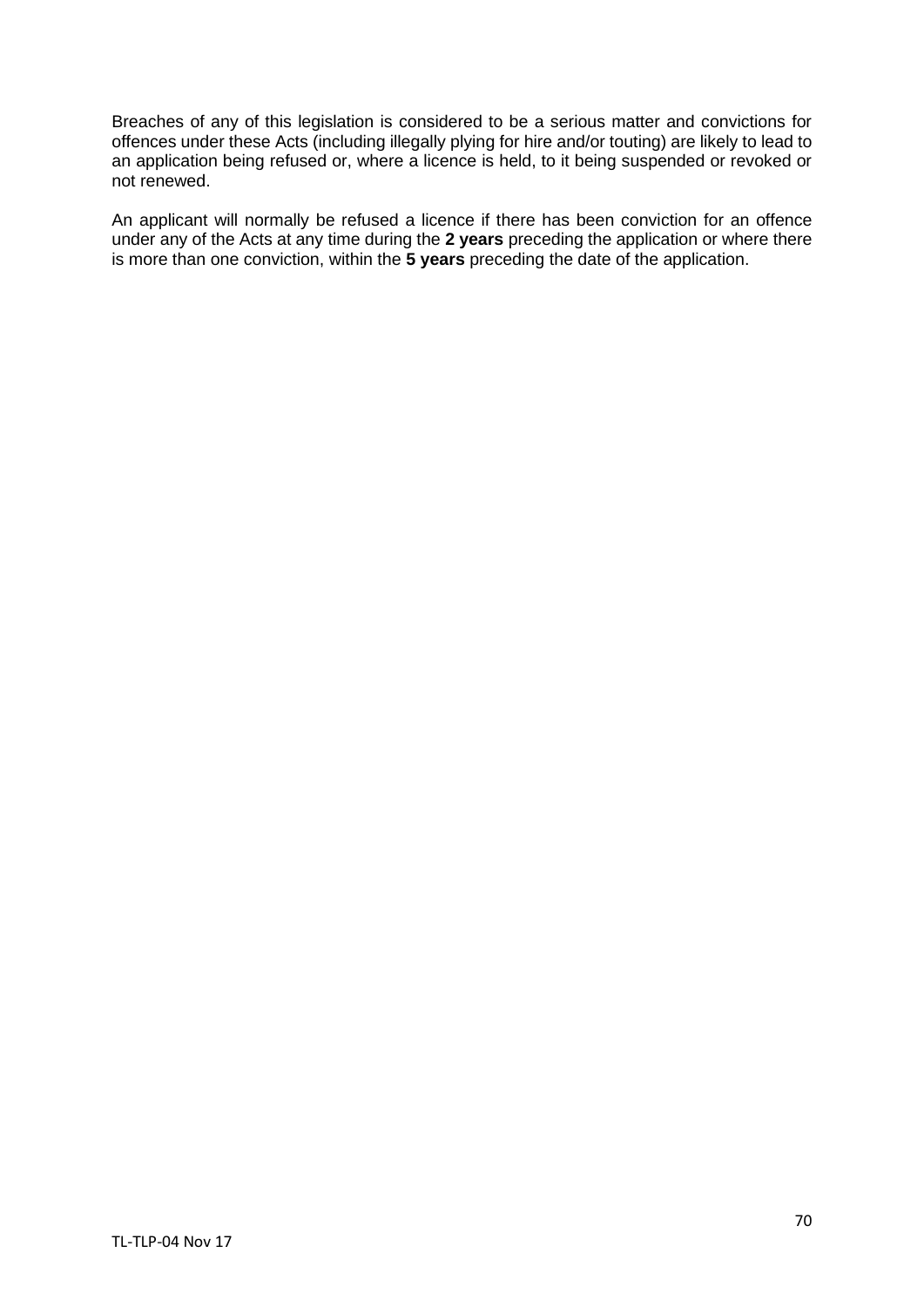# **Appendix 3- Early Intervention and Support Directorate Enforcement Policy**

# Chorley<br>Council

## **EARLY INTERVENTION AND SUPPORT DIRECTORATE**

#### **ENFORCEMENT AND PROSECUTION POLICY**

#### 1. **INTRODUCTION**

- 1.1 It is the aim of Chorley Council Early Intervention and Support Directorate to protect and promote health, safety and welfare and enhance the quality of life of all residents, workers and visitors to the Borough. It will achieve much of this through education, by providing advice and by regulating the activities of others. Securing compliance with legal regulatory requirements, using enforcement powers including prosecution, is an important part of achieving this aim.
- 1.2 The Directorates regulatory functions are extensive. They include litter control and other waste enforcement, licensing, food safety, pollution and noise control, health and safety, infectious disease control, housing standards, empty properties, pest control, animal welfare, anti-social behaviour, dangerous dogs, homelessness and welfare rights.
- 1.3 The Early Intervention and Support Directorate Officers work with Central Government and other regulators on matters such as food safety, air pollution, waste management and contaminated land and health and safety to ensure coherent regulation. They may also work with other local authorities, many voluntary groups and non governmental organisations in order to achieve common goals.
- 1.4 The Early Intervention and Support Directorate regards prevention as better than cure. It offers information and advice to those it regulates and seeks to secure co-operation avoiding bureaucracy or excessive cost. It encourages individuals and business to put safety first and to integrate good working practices into normal working methods.
- 1.5 This Policy sets out the general principles which the Directorate intends to follow in relation to enforcement and prosecution. The Policy will be reviewed in line with the Council's overall Enforcement Policy.

## 2. **PURPOSE AND APPROACH TO ENFORCEMENT**

2.1 The purpose of enforcement is to ensure that preventative or remedial action is taken to protect the public or to secure compliance with a regulatory system. The need for enforcement may stem from a failure to comply with statutory obligations. Enforcement action will not constitute a punitive response to minor technical contraventions of legislation but be based on risk to health, safety or the environment and other factors such as a record of previous compliance. Although the Early Intervention and Support Directorate expects full compliance with relevant legislative requirements, it will not hesitate to use its enforcement powers where such action is necessary and proportionate in the circumstances.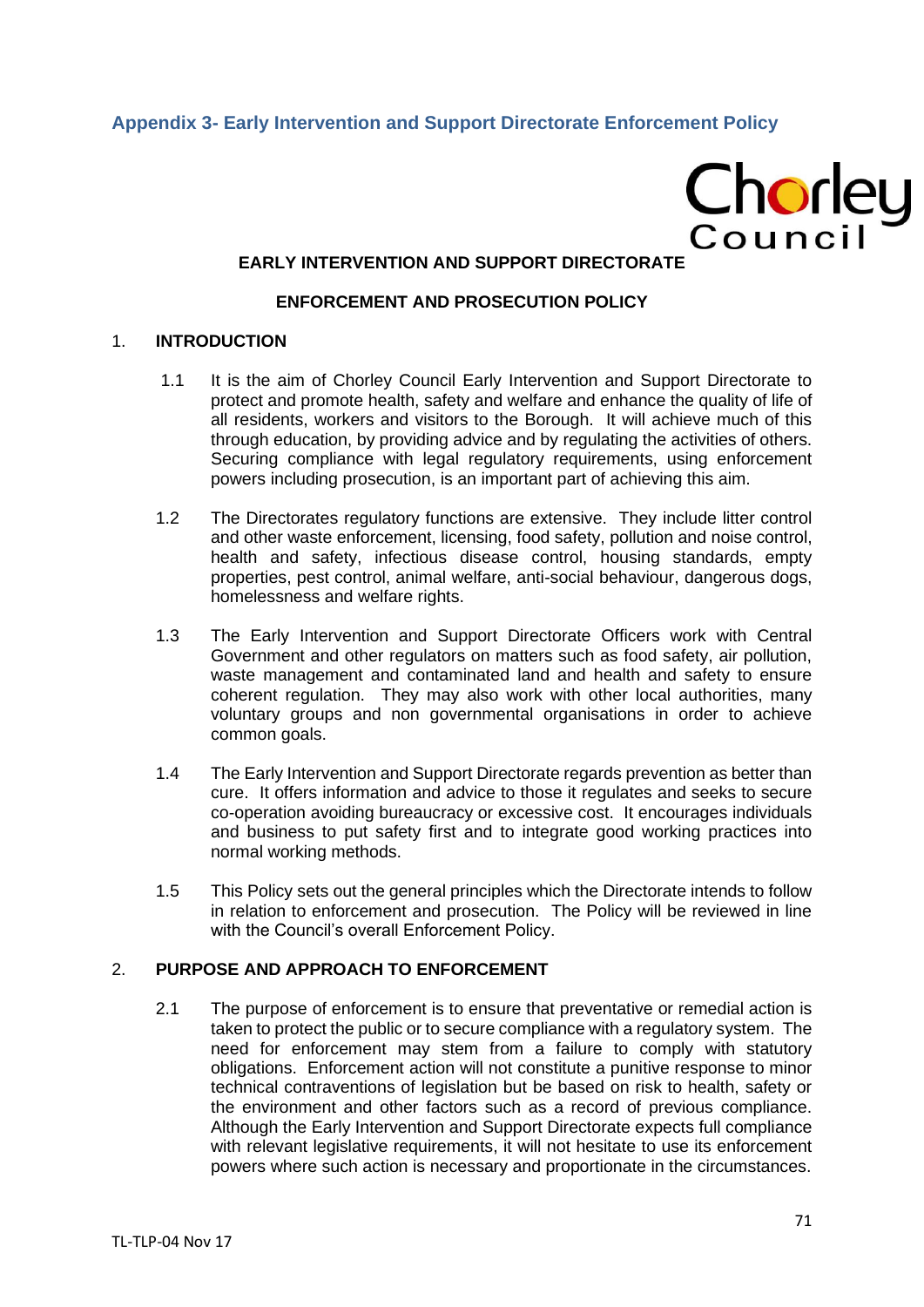- 2.2 Chorley Council will have regard to Central Governments Regulators' Compliance Code when developing policies or principles or in setting standards or giving guidance. This Code supports the Government's better regulation agenda and is based on the recommendations in the Hampton Report. Its purpose is to promote efficient and effective approaches to regulatory inspection and enforcement which improve regulatory outcomes without imposing unnecessary burdens on business, the Third Sector and other regulated entities.
	- 2.3 The powers available include verbal warnings, the issue of written warnings, service of informal notices (where a contravention needs to be remedied), emergency/prohibition notices (where there is an imminent risk of danger), formal notices, fixed penalties, cautions or prosecution, direct action and the carrying out of remedial works. Where the Directorate has carried out remedial works, it will seek to recover the full costs incurred from those responsible.
	- 2.4 Where a criminal offence has been committed, in addition to any other enforcement action, the Early Intervention and Support Directorate will consider instituting a prosecution or administering a simple caution. An assessment will be made of the public interest to such actions when instigating a prosecution.

#### 3. **PRINCIPLES OF ENFORCEMENT**

3.1 We operate a policy of firm but fair regulation with the principles of; **proportionality** in the application of the law and in securing compliance; *consistency* of approach, *transparency* about how the Early Intervention and Support Directorate operates and what those regulated may expect from the Early Intervention and Support Directorate, and *targeting* of enforcement action.

#### 3.2 **Proportionality**

- 3.2.1 In general, the concept of proportionality is included in much of the regulatory system through the balance of action to protect the employee or the public against risks and costs.
- 3.2.2 Some incidents or breaches of regulatory requirements cause or have the potential to cause serious environmental damage or pose risks to the health or safety of the public or other groups or individuals. Other breaches or contraventions may interfere with people's enjoyment or rights, or the Early Intervention and Support Directorate's ability to carry out its enforcement activities. The Early Intervention and Support Directorate's first response is to prevent harm from occurring or continuing. The enforcement action taken by the Early Intervention and Support Directorate will be proportionate to the risks posed and to the seriousness of any breach of the law.

#### 3.3 **Consistency**

- 3.3.1 Consistency means taking a similar approach in similar circumstances to achieve similar ends. The Early Intervention and Support Directorate aims to achieve consistency in, advice given, the response to complaints and other incidents, the use of enforcement powers and decisions on whether to prosecute.
- 3.3.2 However, the Early Intervention and Support Directorate recognises that consistency does not mean simple uniformity. Officers need to take account of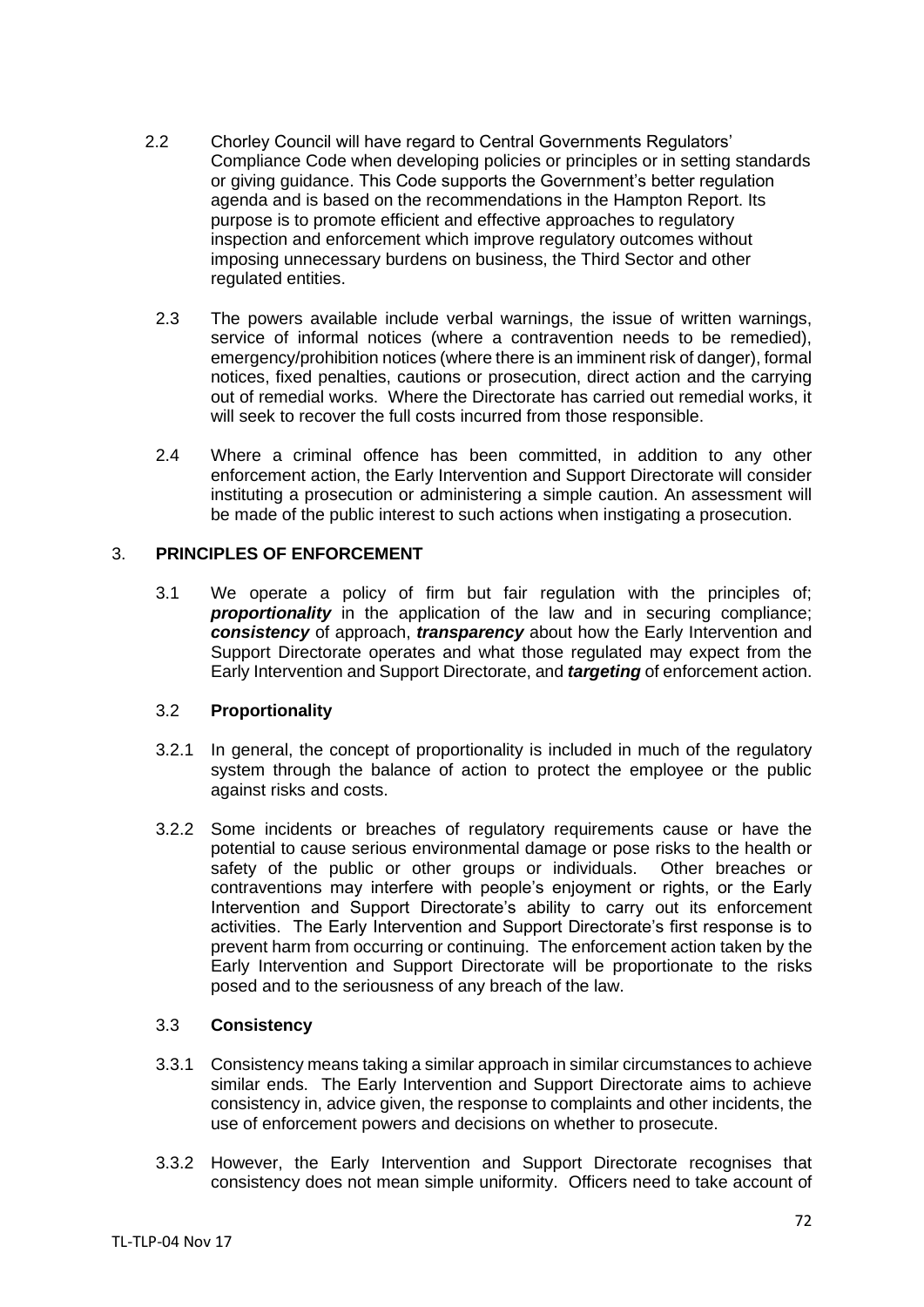many variables; the scale of impact, the attitude and actions of management, individuals and the history of previous incidents or breaches. Decisions on enforcement action are a matter of professional judgement and the Early Intervention and Support Directorate, through its officers, needs to exercise discretion. The Early Intervention and Support Directorate will continue to develop arrangements to promote consistency including effective arrangements for liaison with other enforcing authorities.

## 3.4 **Transparency**

- 3.4.1 Transparency is important to maintain public confidence in the Early Intervention and Support Directorate's ability to regulate. It means helping those regulated and others, to understand what is expected of them and what they should expect from Regulatory Services. It also means making clear why an officer intends to, or has taken enforcement action.
- 3.4.2 Transparency is an integral part of the role of the Early Intervention and Support Directorate's Officers and we will continue to train our staff and to develop our procedures to ensure that:
	- $\triangleright$  where remedial action is required, it is clearly explained (in writing, if requested) why the action is necessary and when it must be carried out; a distinction being made between legal requirements and best practice advice;
	- $\triangleright$  opportunity is provided to discuss what is required to comply with the law before formal enforcement action is taken, unless urgent action is required, for example, to protect against an imminent risk to the environment, health or safety or to prevent evidence being destroyed;
	- $\triangleright$  where urgent action is required, a written explanation of the reasons is provided as soon as practicable after the event;
	- $\triangleright$  written explanation is given of any rights of appeal against formal enforcement action at the time the action is taken.

# 3.5 **Targeting**

- 3.5.1 Targeting means making sure that regulatory effort is directed primarily towards those whose activities give rise to or risk of serious risk to the environment, health or safety or where the risks are least well controlled. Action will be primarily focused on lawbreakers or those directly responsible for the risk and who are best placed to control it.
- 3.5.2 The Early Intervention and Support Directorate has systems for prioritising regulatory effort. They include guidance contained in Codes of Practice, the response to complaints from the public about regulated activities, the assessment of the risks posed by a person's operations and the gathering and acting on intelligence about illegal activities.
- 3.5.3 In the case of regulated business, management actions are important. Repeated incidents or breaches of regulatory requirements may be an indication of an unwillingness to change behaviour, or an inability to achieve sufficient control and may require a review of the regulatory requirements, the actions of the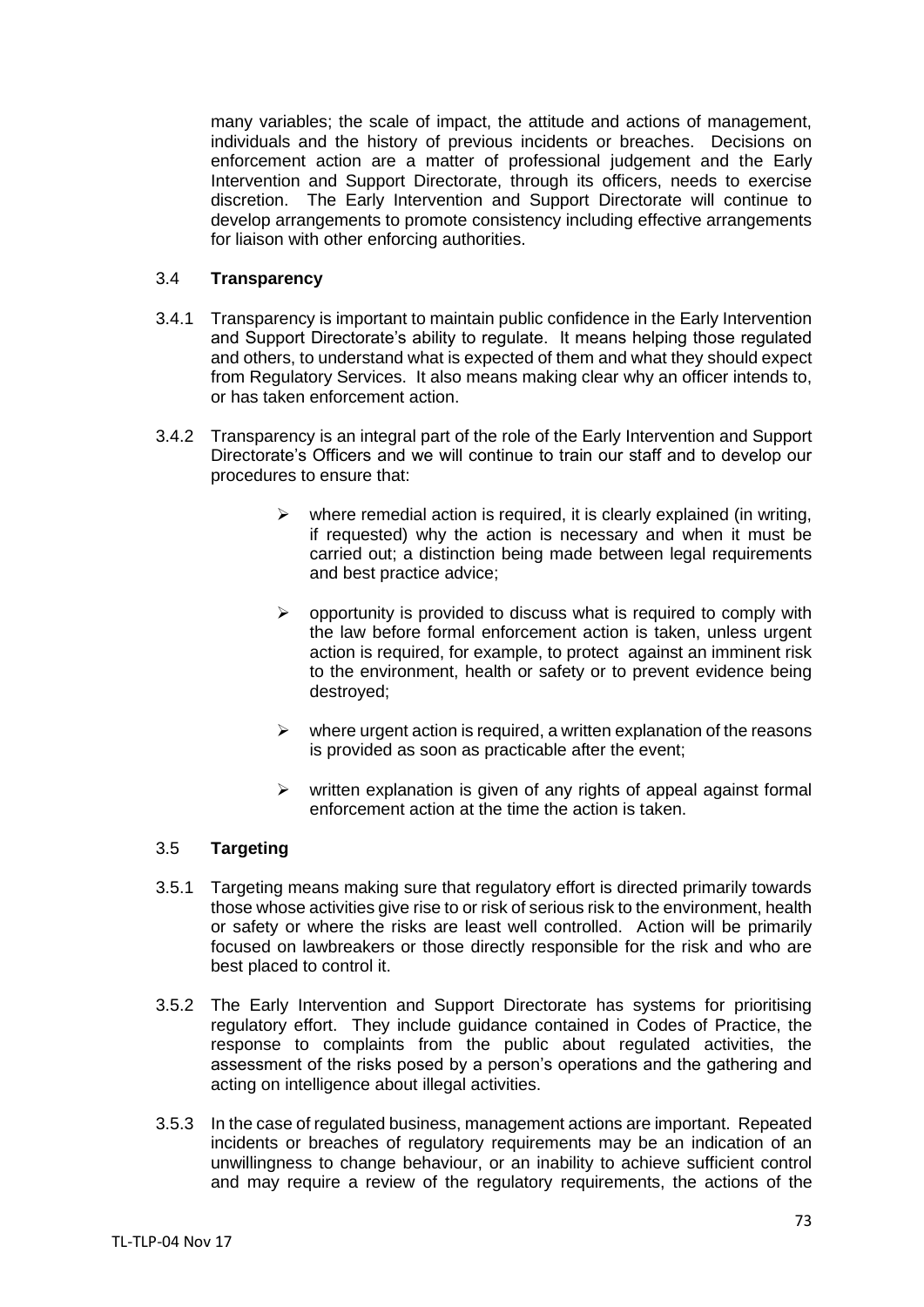business operator and additional investment. A relatively low hazard activity poorly managed has potential for greater risk than a higher hazard activity where proper control measures are in place. There are, however, high hazard activities (for example, some major food industries or other industrial processes with the potential to cause significant harm) which will receive regular visits so that the Early Intervention and Support Directorate can be sure that remote risks continue to be effectively managed.

## 4. **PROSECUTION**

## 4.1 **Purpose**

- 4.1.1 The use of the criminal process to institute a prosecution is an important part of enforcement. It aims to punish wrongdoing, to avoid a recurrence and to act as a deterrent to others. It follows that it may be appropriate to use prosecution in conjunction with other available enforcement tools, for example, a prohibition notice requiring the operation to stop until certain requirements are met. Where the circumstances warrant it, prosecution without prior warning or recourse to alternative sanctions will be pursued.
- 4.1.2 The Early Intervention and Support Directorate recognises that the institution of a prosecution is a serious matter that should only be taken after full consideration of the implications and consequences. Decisions about prosecution will require the completion of an appropriate proforma, which must be submitted to Legal Services following sign off by the Head of Service and the Director of Early Intervention and Support and will also take account of the Code for Crown Prosecutors.

## 4.2 **Sufficiency of Evidence**

4.2.1 A prosecution will not be commenced or continued by the Early Intervention and Support Directorate unless it is satisfied that there is sufficient, admissible and reliable evidence that the offence has been committed and that there is a realistic prospect of conviction. If the case does not pass this evidential test, it will not go ahead, no matter how important or serious it may be. Where there is sufficient evidence, a prosecution will not be commenced or continued by the Early Intervention and Support Directorate unless it is in the public interest to do so. Public interest factors that can affect the decision to prosecute usually depend on the seriousness of the offence or the circumstances of the offender.

## 4.3 **Public Interest Factors**

- 4.3.1 The Early Intervention and Support Directorate will consider the following factors in deciding whether or not to prosecute:
	- ➢ **flagrant breach of the law;**
	- ➢ **foreseeability** of the offence or the circumstances leading to it;
	- ➢ **intent** of the offender, individually and/or corporately;
	- ➢ **history** of offending;
	- ➢ **attitude** of the offender;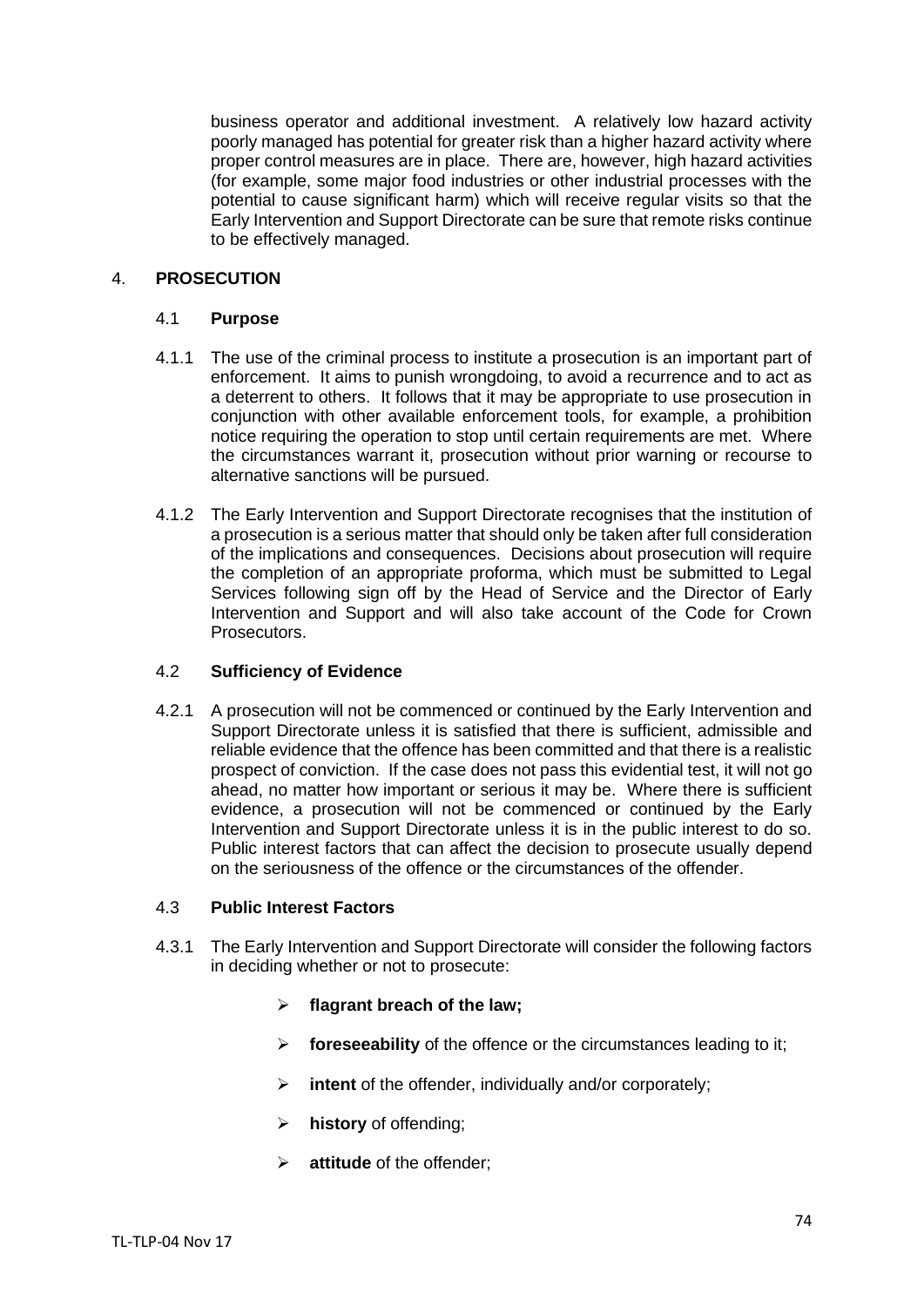- ➢ **deterrent effect** of a prosecution, on the offender and others;
- ➢ **personal circumstances** of the offender.
- 4.3.2 The factors are not exhaustive and those which apply will depend on the particular circumstances of each case. Deciding on the public interest is not simply a matter of adding up the number of factors on each side. The Early Intervention and Support Directorate will decide how important each factor is in the circumstances of each case and go on to make an overall assessment.

#### 4.4 **Companies and Individuals**

4.4.1 Criminal proceedings will be taken against those persons responsible for the offence. Where a company is involved, it will be usual practice to prosecute the company where the offence resulted from the company's activities. However, the Early Intervention and Support Directorate will also consider any part played in the offence by the officers of the company, including business proprietors, Directors, Managers and the Company Secretary or employees of the company. Action may also be taken against such officers (as well as the company) where it can be shown that the offence was committed with their consent, was due to their neglect or they 'turned a blind eye' to the offence or the circumstances leading to it. In appropriate cases, the Early Intervention and Support Directorate will consider seeking the prohibition of the business proprietor under the specific regulations.

## 4.5 **Choice of Court**

4.5.1 In cases of sufficient gravity, for example serious breaches of food safety or health and safety, where circumstances allow, consideration will be given to requesting the magistrates to refer the case to the Crown Court. The same factors as listed in paragraph 4.4.1 (above) will be used, but including consideration of the sentencing powers of the Magistrates' Court.

#### 4.6 **Penalties**

4.6.1 The existing law gives the courts considerable scope to punish offenders and to deter others. Unlimited fines and, in some cases, imprisonment may be imposed by the courts. The Early Intervention and Support Directorate will continue to raise the awareness of the courts to the gravity of many offences and will encourage them to make full use of their powers. Examples of penalties presently available to the courts for certain offences are:

> Magistrates' Courts: up to six months imprisonment and/or unlimited fine on summary convictions.

> ➢ Crown Court; up to two years imprisonment and/or an unlimited fine.

4.6.2 The Early Intervention and Support Directorate will always seek to recover the costs of investigation and Court proceedings.

#### 4.7 **Presumption of Prosecution**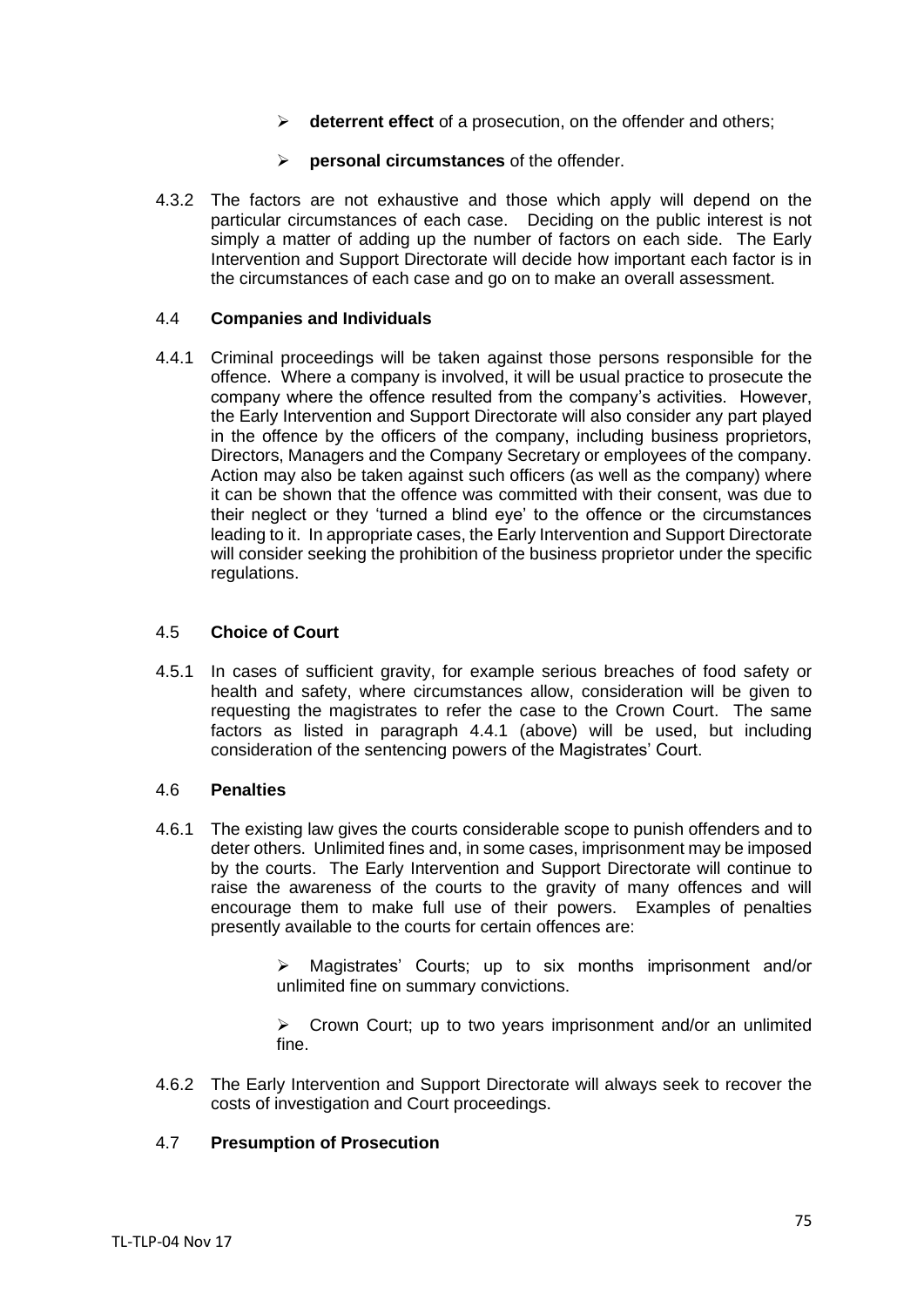- 4.7.1 Where there is sufficient evidence, the Early Intervention and Support Directorate will normally prosecute in any of the following circumstances:
	- ➢ Where the alleged offence involved **a flagrant breach of the law** such that public health, safety or well being is or has been put at risk;
	- ➢ Where the alleged offence involves **a failure by the suspected offender to correct an identified serious potential risk** having previously been given a reasonable opportunity to comply with the lawful requirements of an authorised officer;
	- ➢ Where the offence involves **a failure to comply in full or in part with the requirements of a Statutory Notice;**
	- ➢ Where there is **a history of similar offences** related to risk to public health.
	- ➢ **Obstruction of Regulatory Officers** in carrying out their powers. The Council regards the obstruction of, or assaults on, its staff while lawfully carrying out their duties as a serious matter.

## 5. **ALTERNATIVES TO PROSECUTION**

- 5.1 In cases where a prosecution is not the most appropriate course of action, the alternatives of a simple caution, fixed penalty notice or seizure will be considered, depending on the factors referred to above.
- 5.2 A Simple Caution is the written acceptance by an offender that they have committed an offence and may only be used where a prosecution could properly have been brought. It will be brought to the Court's attention if the offender is convicted of a subsequent offence.
- 5.3 As with a prosecution, additional enforcement mechanisms may also be used in conjunction with a simple caution.
- 5.4 Fixed penalty notices will be issued in accordance with the relevant legal provision as an alternative to a prosecution in the first instance where:
	- The offence is known to be a first offence
	- The offence is of a minor nature
	- Issue of a fixed penalty notice will have the same deterrent effect as a prosecution.

Fixed penalty notices will only be issued where there is evidence and information to identify an offender sufficient to satisfy the pursuit of any subsequent prosecution.

The issue of fixed penalty notices to children and young people will have regard to any current national government Guidance. Young people age 16 to 17 years inclusive will be treated in the same manner as other adults with regard to the service of fixed penalty notices, although the issue of the fixed penalty notice will be notified to the Youth Offending Team via the Crime Reduction Team.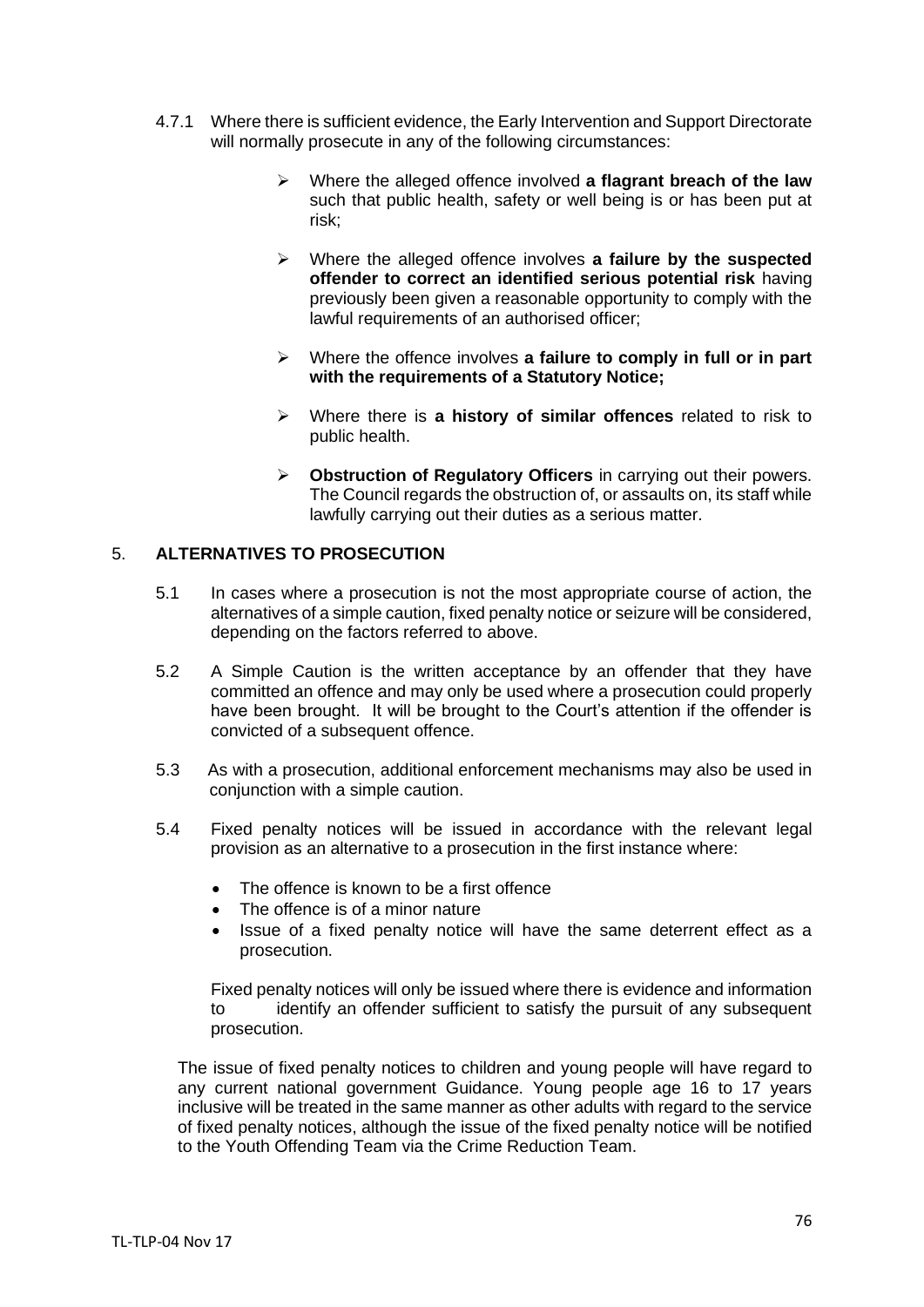Young people aged between 10 and 15 years inclusive will be, initially, served with a fixed penalty notice which will be subject to review following a case meeting between the Council, Youth Offending Team and the Police.

Children below the age of 10 years will not be served with a fixed penalty notice but may be subject to parental contact by a case officer if appropriate.

5.5 Community Protection Notices where a change in behaviour would benefit the wider community and prevent future offences or anti-social behaviour.

# 6. **WORKING WITH OTHER REGULATORS**

6.1 Where the Early Intervention and Support Directorate and another enforcement body both have the power to prosecute, the Early Intervention and Support Directorate will liaise with that other body, to ensure effective co-ordination, to avoid inconsistencies, and to ensure that any proceedings instituted are for the most appropriate offence. For the purposes of health and safety at work enforcement the Unit will liaise with local authorities in the Lead Authority Partnership Scheme (LAPS) where appropriate.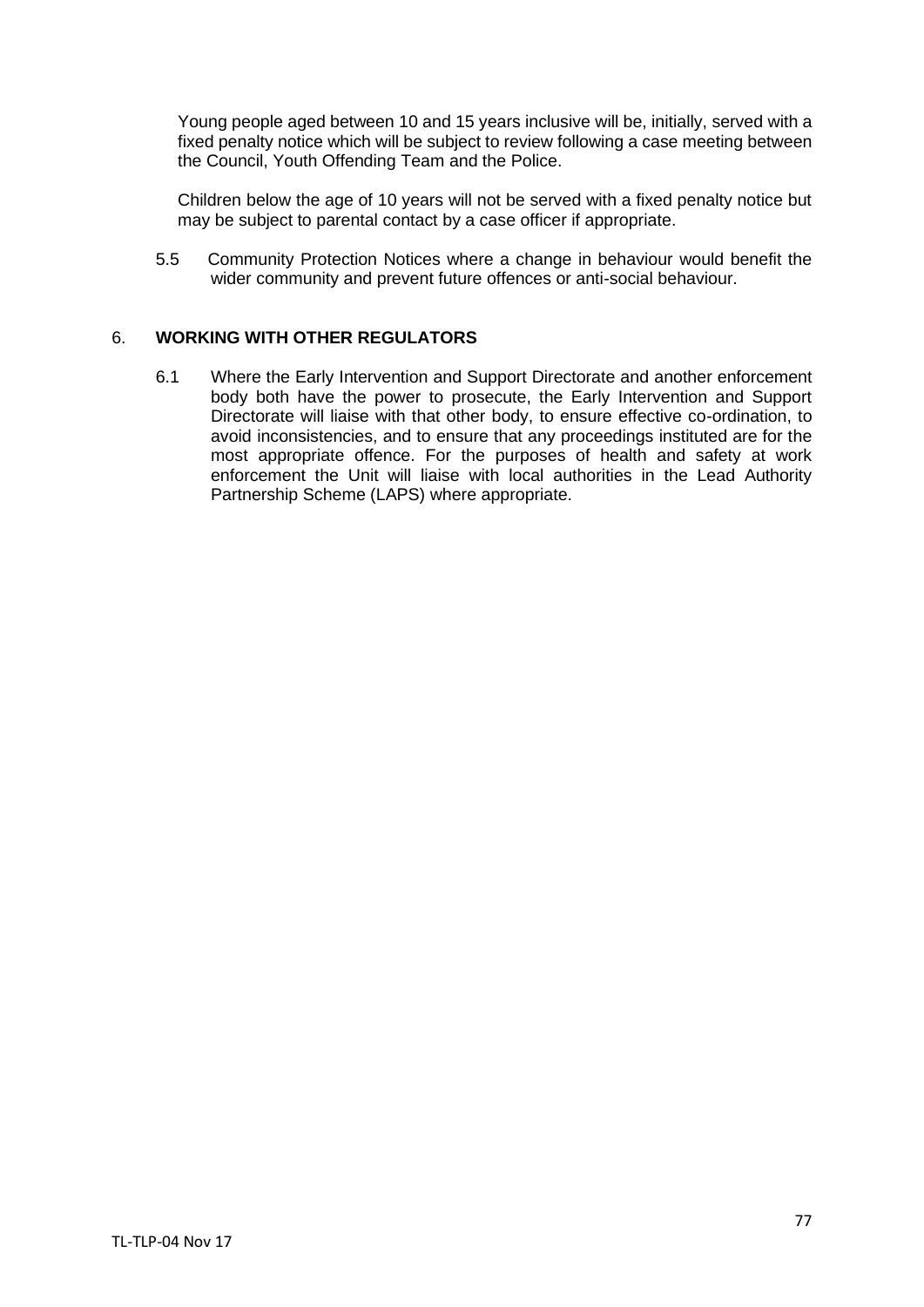**Appendix 4- Medical Exemption Policy for Hackney Carriage and Private Hire Drivers under the Equality Act 2010**



# **MEDICAL EXEMPTION POLICY FOR HACKNEY CARRIAGE AND PRIVATE HIRE DRIVERS UNDER THE EQUALITY ACT 2010**

The Equality Act 2010 requires employers and service providers to make 'reasonable adjustments' or changes to take account of the needs of disabled employees and customers.

Chorley Council is committed to an accessible public transport system in which disabled people have the same opportunities to travel as other members of society. Hackney Carriages and Private Hire Vehicles are a vital link in the accessible transport chain and it is important that people who use wheelchairs or assistance dogs can have confidence that drivers will accept them and their wheelchair or assistance dog and carry them at no extra charge.

Section 167 of the Act empowers the Council to designate Hackney Carriages and Private Hire Vehicles as being wheelchair accessible. The Department for Transport's Statutory Guidance on Access for wheelchair users recommends that vehicles should only be included in the list if it would be possible for the user of a "reference wheelchair" to enter, leave and travel in the passenger compartment in safety and reasonable comfort whilst seated in their wheelchair. A reference wheelchair is illustrated below:



Vehicles identified as such shall be included on a list of designated vehicles. Inclusion of a vehicle on the designated list may be appealed under Section 172 to the Magistrates' Court within 28 days of the vehicles in question being published on the Council's list. Proprietors of all vehicles included on the list will receive a letter detailing the new provisions of the Act and their right of appeal.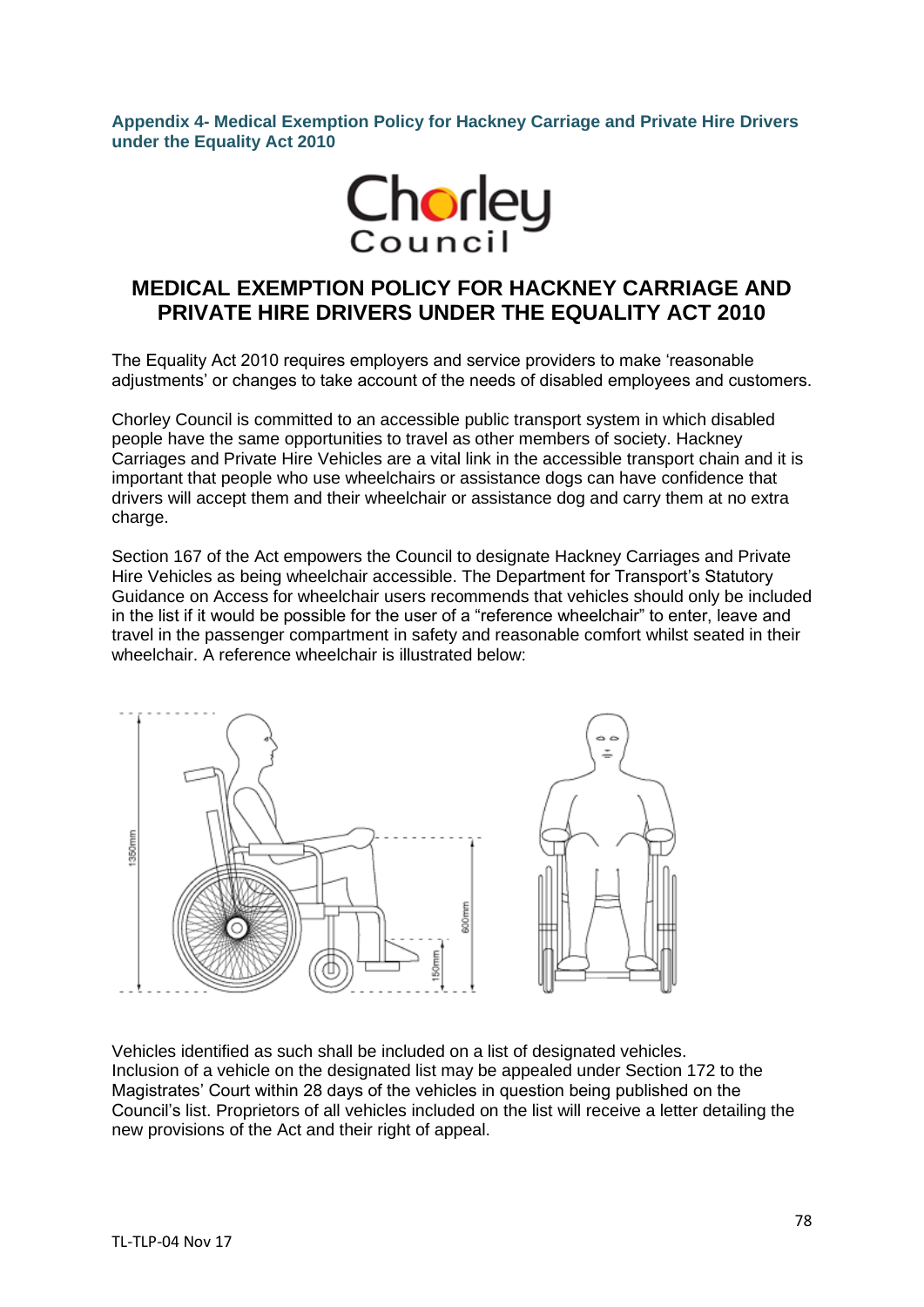The Equality Act 2010 (Section 165) places the following duties on drivers of designated wheelchair accessible Hackney Carriages and Private Hire Vehicles;

- i. To carry the passenger while in the wheelchair;
- ii. Not to make any additional charge for doing so;
- iii. If the passenger chooses to sit in a passenger seat, to carry their wheelchair;
- iv. To take such steps as are necessary to ensure that the passenger is carried in safety and reasonable comfort;
- v. To give the passenger such mobility assistance as is reasonably required

In addition, Sections 168 and 170 places the following duty on drivers of Hackney Carriages and Private Hire vehicles;

i. To carry the passenger's dog, allowing it to remain with the passenger and not make any additional charge for doing so.

A driver who fails to comply with any of the above is guilty of an offence and, on conviction, receive a fine.

In some circumstances a driver of a designated Hackney Carriage or Private Hire vehicle may be unable to fulfil the requirements of the Equality Act 2010 for medical reasons, either short or longer term.

Section 166 of the Act allows licensing authorities to exempt drivers from the duties to assist passengers in wheelchairs if they are satisfied that it is appropriate to do so on medical grounds or because the driver's physical condition makes it impossible or unreasonably difficult for them to comply with the duties.

Sections 169 and 171 of the Act allows the Council to exempt drivers from the duties to transport assistance dogs if they are satisfied that it is appropriate to do so on medical grounds.

To apply for a Medical Exemption Certificate a driver must submit to the Licensing Team an application form along with a medical report from their GP, dated no more than 28 days prior to submission of the application, detailing exactly what duties cannot be undertaken, why they cannot be undertaken and for how long they cannot be undertaken. This assessment will be at the applicant's expense as part of the application process.

Upon receipt, the Enforcement Team Leader (Licensing) will consider the evidence and may request further independent medical assessment to decide if the driver is:

- (i) Fit for work
- (ii) Temporarily unfit to carry passengers in wheelchairs and/ or assistance dogs
- (iii) Permanently unfit to carry passengers in wheelchairs and/ or assistance dogs

If the driver is declared fit for work, no exemption certificate will be issued and a letter explaining the decision will be given to the driver. If the driver does not agree with the decision to refuse the application for a medical exemption, Section 172 of the Act gives the driver a right to appeal the decision to the Magistrates Court. The driver has 28 days from the date of refusal to appeal.

If the driver is declared temporarily unfit, a temporary exemption certificate of up to three months may be issued. Prior to the expiry of the temporary exemption certificate the driver will contact the Licensing Team to either: